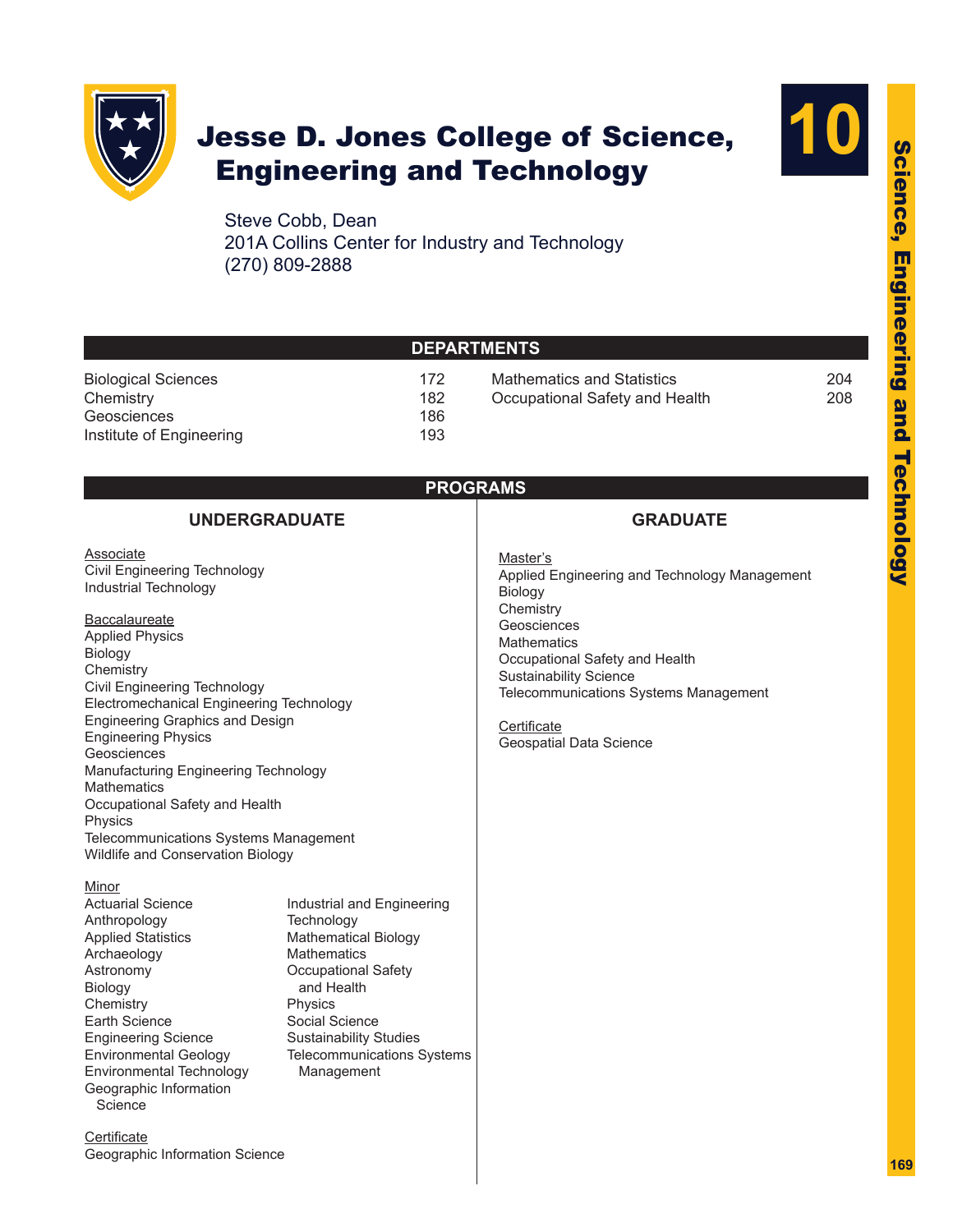## Jesse D. Jones College of Science, Engineering and Technology

The departments in the Jesse D. Jones College of Science, Engineer ing and Technology have a proud history of preparing students for careers in biology, chemistry, engineering, engineering technology, geosciences, industrial technology, mathematics, occupational safety and health, physics, statistics, sustainability science, and telecom munications.

The college's faculty are talented educators who make quality instruction a priority. They make themselves accessible to students and help them achieve their academic, professional, and career goals. Faculty continuously refine the curriculum which ensures that our degree programs are current and timely in addressing the needs and expectations of our students. The faculty are also recognized scholars who carry out interesting research projects with funding from a va riety of national, state, and private agencies. Like some of the finest liberal arts colleges in the country, we use our research program to enhance the learning environment for our undergraduate and graduate students. Many Murray State students have the opportunity to work side-by-side with faculty trying to solve some of the most interesting questions facing the scientific community today. Our students, both undergraduate and graduate, have published the results of their research in national journals and presented their work at regional and national conferences. In addition, students at Murray State have the opportunity to gain valuable hands-on experience through our co-op and internship programs. These kinds of experiences give our graduates the edge they need when applying for graduate school, professional school, or when entering the job market.

Our students study in comfortable, modern facilities, including the new Gene W. Ray science campus. The departments of biology and chemistry are housed in two beautiful state-of-the-art buildings, the Biology Building and Jesse D. Jones Hall. A third building hous ing the engineering and physics programs completes this attractive campus. The college also enjoys excellent facilities in the Collins Center for Industry and Technology, Faculty Hall, and Blackburn Science Building.

Murray State's designation as a Commonwealth Center of Excellence for Reservoir Research and the Program of Distinction in Telecommu nication Systems Management adds to our distinctiveness both in the state and in the national and international academic communities.

Your academic experience in our college will be different from that found at many universities. The student-centered faculty, excellent facilities, and attractive curricular tracks offered here will provide you with an education that you will value throughout your life and career.

### **Programs and Facilities**

**Program of Distinction in Telecommunication Systems Manage ment.** The telecommunications field, which incorporates networks of leading-edge technologies such as fiber optic systems, satellites, wireless, telephony and cable, is rapidly changing and growing. The changes taking place in this field are dramatically influencing how individuals and institutions communicate and how they conduct business. Technological advances in the telecommunications area have profoundly affected government, retail, finance, health care, education, industry and entertainment sectors. Murray State's excit ing program in telecommunications systems management is helping prepare our graduates to become the leaders in this important emerging field.

**Watershed Studies Institute.** Murray State University hosts one of the five designated Centers of Excellence in the Commonwealth of Kentucky. With funding support from agencies like the National Science Foundation, Department of Energy, Environmental Protection Agency, Tennessee Valley Authority and the Kentucky Department for Natural Resources, Murray State's research program in ecosystem sciences is both nationally and internationally recognized.

The Watershed Studies Institute provides outstanding research opportunities for scientists from around the world to study the region's unique environment. The Institute also provides Murray State University undergraduate and graduate students with an opportunity to engage in hands-on research with faculty who are at the vanguard of ecosystem science.

Three distinct components make up the Institute: the Hancock Biological Station (HBS), the Mid-America Remote Sensing Center (MARC), and the Chemical Services Laboratory (CSL). The Institute's primary mission is to provide the infrastructure, support, and intellect for education and research of watershed ecosystems.

•**Mid-America Remote Sensing Center.** Since the late 1970s when Murray State was declared the Commonwealth's technology transfer agent for NASA's Landsat satellite, MARC has distinguished itself in the area of remote sensing and Geographic Information Systems (GIS). Students from around the world have received classroom instruction and have been mentored in research by the MARC As sociates, a group of faculty and staff with expertise in a wide variety of application areas, many of which are focused on natural and cultural resource areas including land cover mapping, archaeological site analysis, mineral exploration, water quality and wildlife habitat mapping, emergency preparedness, and demographic modeling. Research projects have been conducted for local, state, and federal agencies, the private sector, and the university. MARC provides training in remote sensing and GIS and acts as a resource center for those within and beyond the university. MARC is one component of the Watershed Studies Institute and, as such, maintains a GIS for the lower reaches of the Kentucky Lake drainage basin.

**•Hancock Biological Station.** A year-round research and teaching facility located on beautiful Kentucky Lake, the HBS is one of the finest centers of its kind in the Midwest. HBS acts as the field research focal point for the Watershed Studies Institute and for the Ecological Consortium of Mid-America. The facilities, which include both faculty and student housing, are available year-round to all scientists interested in ecosystem research. Hancock Biological Station contains state-of-the-art laboratories for aquatic chemis try, scanning electron microscopy, ecology, wildlife and fisheries. A full-time technical staff operates the facilities. Field-oriented classes at the station attract students from around the nation. A wide variety of formal classes are offered each summer. These may include ecology, ornithology, limnology, field botany, stream ecology, reservoir ecology, scanning electron microscopy and vertebrate ecology. Independent research topics provide opportunities for individualized instruction and close interactions with researchers. Classes are open to undergraduates, graduate students, teachers and others interested in enhancing their knowledge of ecology, ecosystems and the natural environment.

**•Chemical Services Laboratory.** The Chemical Services Laboratory offers analytical laboratory services for industries and institutions in the west Kentucky and greater Ohio Valley region. Services include analyses for environmental chemistry, ecotoxicology, trace element, and acid-deposition studies. In addition to serving the needs of the region, this laboratory offers an opportunity for instruction and training at both the undergraduate and graduate levels.

**Note:** L=literature; R=research; PT=professional training. See page 58.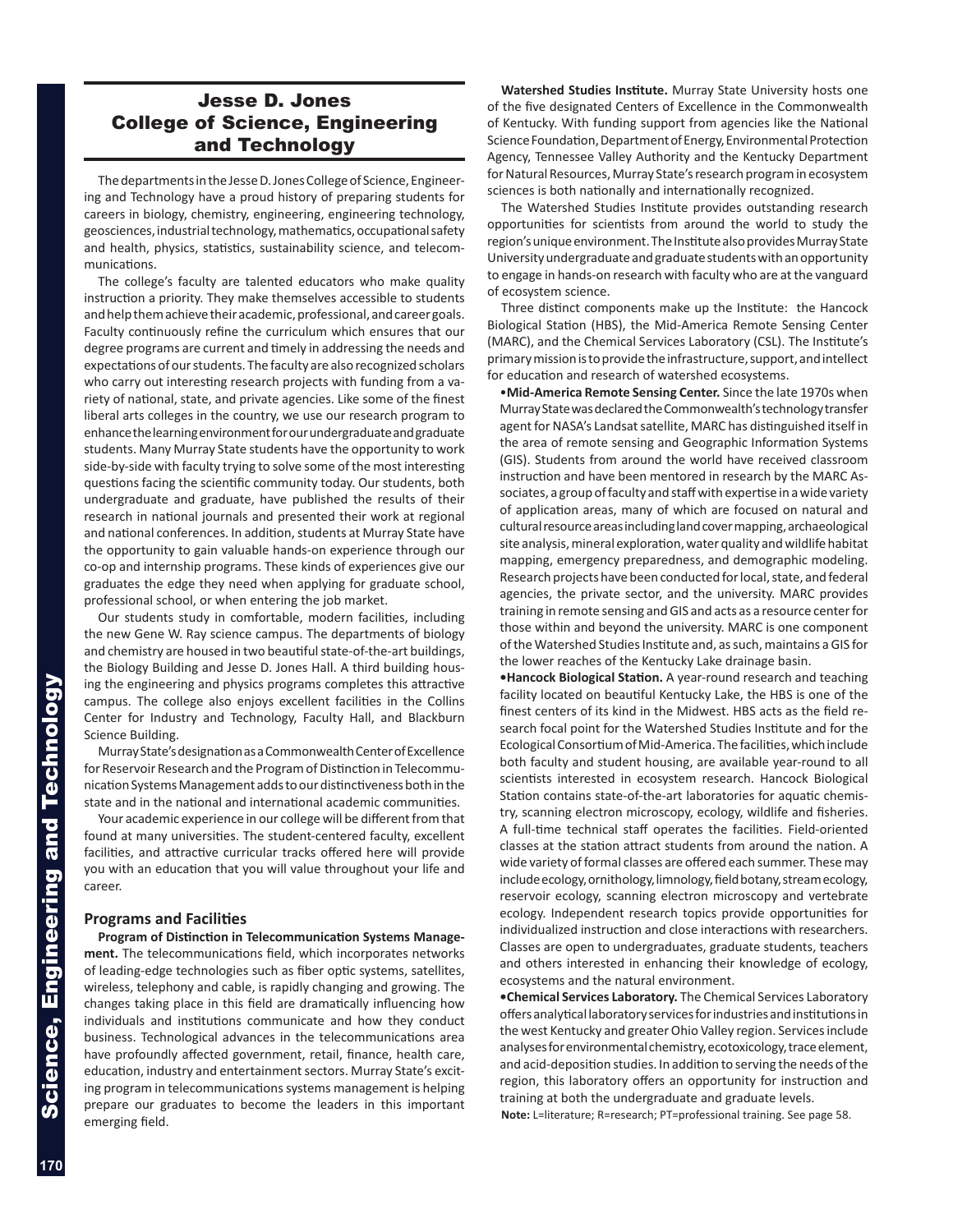### **Sustainability Studies Minor**

The Sustainability Studies minor is an interdisciplinary exploration of sustainability issues focusing on the environment and/or sustainable development. Integrating knowledge and experiences from the sciences, engineering, agriculture, business, humanities, and arts, the minor is de signed to complement any major area of study by focusing on ecological health, sustainable agriculture, and economic sustainability.

### **MINOR:**

### **Sustainability Studies**

| <b>BIO</b> | 103 Saving Planet Earth                         |  |
|------------|-------------------------------------------------|--|
|            | ENG 371 Literature and the Environment          |  |
|            | <b>IDC</b> 150 Issues in Sustainability Studies |  |
|            | PHI 376 Environmental Ethics                    |  |
|            |                                                 |  |
|            |                                                 |  |
|            | Choose two of the following:                    |  |
|            | AGR 353 World Food, Agriculture and Society     |  |
|            | CET 284 Sustainable Design and Construction     |  |
|            | REC 450 Recreational Use of Natural Resources   |  |
|            |                                                 |  |
|            |                                                 |  |

**Unrestricted Electives........................................................ 6-8 hrs**  *Chosen from the following with program coordinator approval:*  AGR 345, 378, 455; ANT 320; ARC 314; BIO 112, 330, 506, 578; CHE 502, 513; ECO 345, 410; ENT 286; GSC 424, 507; PSY 373; SOC 325, 380, 455.

**Note:** Six hours of the minor must be upper-level courses.

### Sustainability Science

Graduate Coordinator - Howard Whiteman

(270) 809-6753

The Sustainability Science program is an interdisciplinary mas ter's program within the Jones College of Science, Engineering, and Technology designed to prepare students for careers in sustainabili ty or closely related fields that have sustainability needs. The course of study allows specialization in one of four tracks: Agricultural Sustainability, Environmental Sustainability, Industrial and Techni cal Sustainability, and Sustainability Education. All students must complete a core curriculum, two restricted electives, and advanced courses in their area of interest.

#### **Requirements for Admission**

Applicants must meet all Murray State University requirements (see *Graduate Admissions*). Additional requirements for uncondi tional and conditional admission are listed below.

### **Unconditional**

- Baccalaureate degree in science-related field.
- At least a 3.0 undergraduate GPA.
- Composite GRE score of at least 297 (148 verbal + 149 quantita tive).
- International students: TOEFL score of at least 527; iBT TOEFL of 71; or IELTS score of 6.0.

### **Conditional**

Recommendation of the advisory committee; international stu dents must meet minimum testing scores described above.

| <b>Master of Science</b>      |             |
|-------------------------------|-------------|
| <b>Sustainability Science</b> | CIP 30.3301 |

### **Total Course Requirements........................................ 30-32 hours Core Requirements............................................................. 17 hrs** CET 687 Sustainable Environmental Technology GSC 601 Understanding Scientific Communication GSC 607 Land Use Planning

- WSC 601 Seminar in Sustainability Science
- WSC 693 Sustainability Practicum I<sup>1</sup>
- WSC 694 Sustainability Practicum II<sup>1</sup>

### **Restricted Electives............................................................ 6-7 hrs**

*Choose two of the following:*

- AGR 643 Sustainable Agriculture
- ARC 615 Environmental Archaeology
- BIO 665 Biogeochemistry
- STA 665 Applied Statistics I

**Unrestricted Electives........................................................ 6-9 hrs** *Choose elective hours from one of the following emphasis areas:*

### **Agricultural Sustainability**

- AGR 636 Seminar in International Agriculture Systems
- AGR 649 Weeds and Their Control
- AGR 652 Agricultural Policy
- AGR 655 Advanced Soil Fertility
- AGR 661 Sustainable Agriculture
- AGR 662 Principles of Agroecology
- AGR 671 Advanced Precision Agriculture
- AGR 674 Agricultural Irrigation and Water Systems
- CHE 604 Fundamentals of Toxicology
- CHE 613 Environmental Chemistry
- GSC 612 Remote Sensing
- GSC 621 Geographic Information Systems

### **Environmental Sustainability**

- AGR 662 Principles of Agroecology
- ARC 610 Landscape Archaeology
- ARC 615 Environmental Archaeology
- BIO 635 Biogeography
- BIO 642 Watershed Ecology
- BIO 665 Biogeochemistry
- BIO 675 Invasion Ecology
- BIO 678 Conservation Biology
- BIO 685 Restoration Ecology
- BIO 690 Disturbance Ecology
- CHE 604 Fundamentals of Toxicology
- CHE 613 Environmental Chemistry
- GSC 612 Remote Sensing
- GSC 621 Geographic Information Systems

#### **Industrial and Technical Sustainability**

- CET 655 Environmental Regulatory Affairs
- CET 681 Pollution Assessment and Control
- CET 682 Industrial Ecology
- CET 686 Environmental Assessment and Remediation
- CET 687 Sustainable Environmental Technology
- CET 688 Waste Minimization and Pollution Prevention
- CHE 600 Chemistry of Fuels
- CHE 604 Fundamentals of Toxicology
- CHE 613 Environmental Chemistry
- IET 619 Industrial Energy Management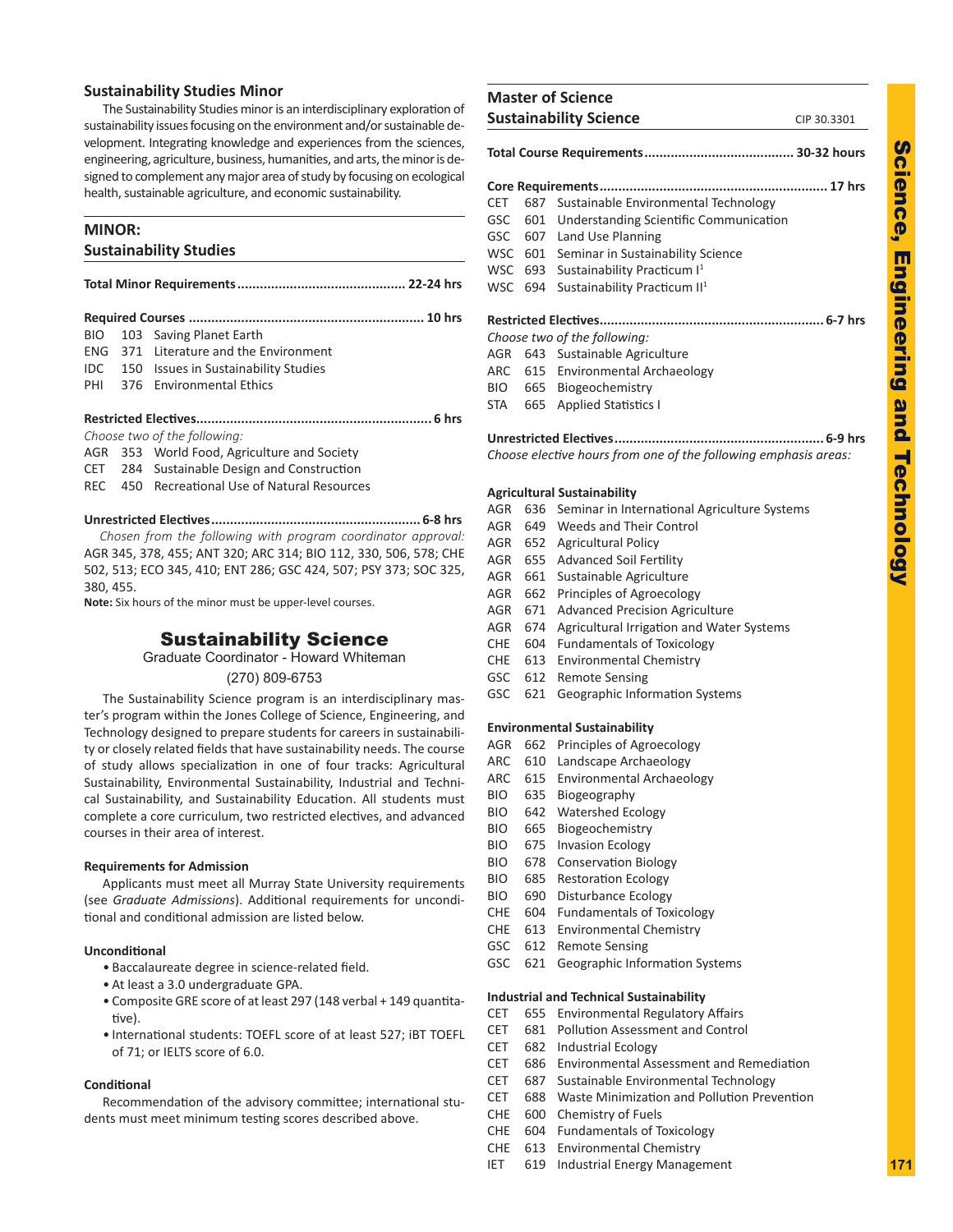- OSH 622 Toxicology of Industrial Materials
- OSH 646 Fundamentals of Risk Control
- OSH 687 Wastewater Treatment
- OSH 689 Solid and Hazardous Waste Treatment

### **Sustainability Education**

- EDU 615 Introduction to Environmental Education
- EDU 664 Techniques of Teaching Environmental Education
- EDU 665 Field Experiences in Environmental Education
- EDU 667 International Environmental Education
- EDU 668 Agriculture and the Environment in the Classroom

### Department of Biological Sciences 2112 Biology Building

270-809-2786

**Chair:** Claire Fuller. **Faculty:** Arkov, Beckers, Canning, Derting, Flinn, Gagnon, He, Nakamura, Saar, Spier, Sullivan-Beckers, Trzepacz, Wein berger, White, Whiteman, Wright, ZeRuth.

The Department of Biological Sciences offers baccalaureate programs with a major in biology (pre-medicine, pre-dentistry, preoptometry, pre-physical therapy, pre-physician assistant, molecular biology, fisheries, aquatic biology, secondary certification, and wa tershed science tracks are available) or an area of concentration in wildlife and conservation biology. These programs are designed to prepare students for professional or graduate work in the life scienc es, such as the M.S. in biology offered by the department. Curricula provide students with a basic core of science courses plus advanced biology courses in their particular field of interest. The department also offers a two-year, pre-professional program in pharmacy and a minor in biology.

The department has offices, classrooms, laboratories, and re search facilities in the Biology Building and on the second floor of the newly constructed Engineering and Physics Building. The depart ment also has two off-campus resources which are utilized in fieldoriented teaching and research programs. One of these, Murphy's Pond, is a 300-acre preserve in Hickman County with one of the few remaining cypress swamps in western Kentucky. The other, Han cock Biological Station, is a modern classroom/laboratory complex located on the western shore of Kentucky Lake, 17 miles from the main campus. The station is ideally located in an area of diverse aquatic habitats and is the focal point for the reservoir research on Kentucky Lake and Lake Barkley.

| <b>MAJOR:</b>  |     |                                                              |             |
|----------------|-----|--------------------------------------------------------------|-------------|
| <b>Biology</b> |     |                                                              |             |
|                |     | Bachelor of Science/Bachelor of Arts                         | CIP 26.0101 |
|                |     |                                                              |             |
|                |     | (See Academic Degrees and Programs.)                         |             |
|                |     | University Studies selections must include:                  |             |
|                |     | • Scientific Inquiry, Methodologies, and Quantitative Skills |             |
| CHE            | 201 | <b>General College Chemistry</b>                             |             |
|                |     | CHE 202 General Chemistry and Qualitative Analysis           |             |
|                |     | MAT 150 Algebra and Trigonometry                             |             |
|                | or  |                                                              |             |
|                |     | MAT 250 Calculus and Analytic Geometry I                     |             |
|                |     | •University Studies Electives                                |             |
|                |     | PHY 130 General Physics I                                    |             |
|                |     | PHY 131 General Physics I Laboratory                         |             |
|                |     |                                                              |             |

### *or*

- PHY 235 Mechanics, Heat and Wave Motion
- PHY 236 Mechanics, Heat and Wave Motion Laboratory

### **Required Courses ............................................................... 41 hrs**

- BIO 100T Transitions
- BIO 115 The Cellular Basis of Life
- $BIO$  216 Biological Inquiry and Analysis<sup>1</sup>
- BIO 221 Zoology: Animal Form and Function<sup>1</sup>
- BIO 222 Botany: Plant Form and Function<sup>1</sup>
- BIO 305 Introduction to Evolutionary Principles
- BIO 330 Principles of Ecology
- BIO 333 Genetics
- BIO 499 Senior Biology Seminar

BIO electives, 300-level or above (13 hrs)<sup>2</sup>

#### **Co-Requirements for Biology Major................................... 7-8 hrs** *Group 1:*

| UI VUN 1. |             |                                                                      |  |
|-----------|-------------|----------------------------------------------------------------------|--|
|           |             | CHE 312 Organic Chemistry I                                          |  |
|           |             | CHE 320 Organic Chemistry II                                         |  |
|           | or Group 2: |                                                                      |  |
|           |             | CHE 210 Brief Organic Chemistry <sup>1,3</sup>                       |  |
|           |             | CHE 215 Chemistry Laboratory <sup>1,3</sup>                          |  |
|           |             | CHE 330 Basic Biochemistry                                           |  |
|           |             |                                                                      |  |
|           |             |                                                                      |  |
|           |             |                                                                      |  |
|           |             |                                                                      |  |
|           |             |                                                                      |  |
|           |             |                                                                      |  |
|           |             | <sup>1</sup> May be used to fulfill University Studies requirements. |  |

May be used to fulfill University Studies requirements. 2 A maximum of three hours total from BIO 483, 484 and BIO 491, 492, 493, 494 may be used. BIO 488 and 489 will not count here.

<sup>3</sup>This course does not apply toward the chemistry minor.

4 Chemistry co-requirements may apply toward the requirements for a minor in chemistry.

### **AREA:**

| Biology/Biomedical Sciences Track <sup>1</sup> |  |
|------------------------------------------------|--|
| Bachelor of Science/Bachelor of Arts           |  |
|                                                |  |

**University Studies Requirements................................... 42-43 hrs** (See *Academic Degrees and Programs*.)

CIP 26.0101

University Studies selections must include:

•*Scientific Inquiry, Methodologies, and Quantitative Skills*

- CHE 201 General College Chemistry
- MAT 250 Calculus and Analytic Geometry I
- PHY 130 General Physics I<sup>2</sup>
- PHY 131 General Physics I Laboratory<sup>2</sup>
- •*University Studies Electives*
- CHE 202 General Chemistry and Qualitative Analysis<sup>2</sup>

**Required Courses ............................................................... 47 hrs** BIO 100T Transitions BIO 115 The Cellular Basis of Life BIO 216 Biological Inquiry and Analysis<sup>3</sup> BIO 221 Zoology: Animal Form and Function<sup>2,3</sup> *or* BIO 222 Botany: Plant Form and Function<sup>3</sup> BIO 290 Biomedical Research I BIO 300 Introductory Microbiology BIO 321 Cell Biology: Mechanisms 4 *or*

- BIO 323 Cell Biology: Systems<sup>4</sup>
- BIO 322 Animal Physiology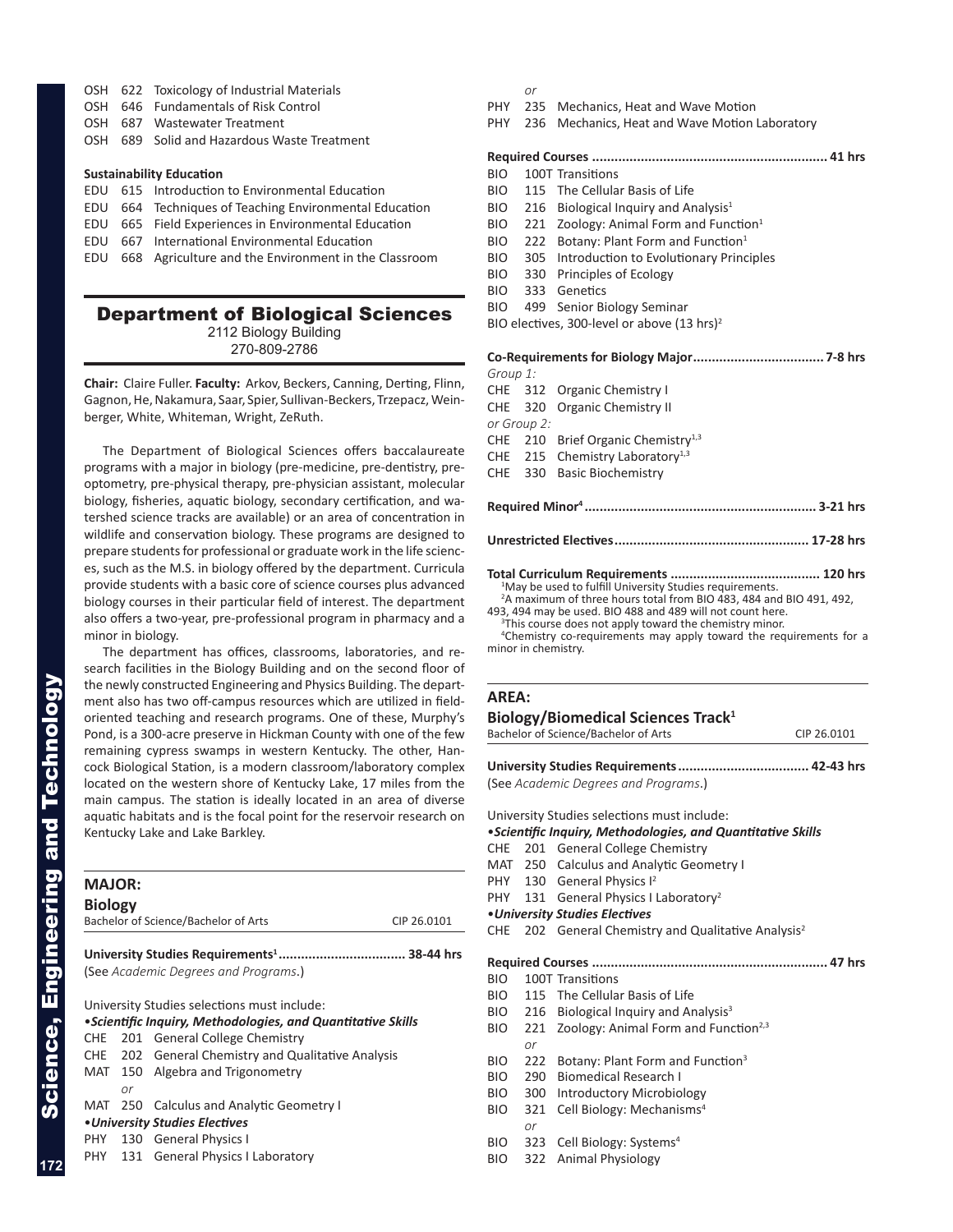| 333<br>388<br>389<br>438<br>439<br>499 | Genetics<br><b>Biomedical Research II</b><br><b>Biomedical Research III</b><br><b>Biomedical Research IV</b><br><b>Biomedical Research V</b><br>Senior Biology Seminar<br><b>Molecular Genetics</b> |
|----------------------------------------|-----------------------------------------------------------------------------------------------------------------------------------------------------------------------------------------------------|
|                                        |                                                                                                                                                                                                     |
|                                        |                                                                                                                                                                                                     |
|                                        | <b>Organic Chemistry I</b>                                                                                                                                                                          |
|                                        | <b>Organic Chemistry II</b>                                                                                                                                                                         |
|                                        | <b>Fundamentals of Biochemistry I</b>                                                                                                                                                               |
|                                        | 540 Fundamentals of Biochemistry II                                                                                                                                                                 |
|                                        | 132 General Physics II <sup>2,3</sup>                                                                                                                                                               |
|                                        | General Physics II Laboratory <sup>2,3</sup>                                                                                                                                                        |
|                                        |                                                                                                                                                                                                     |
|                                        | Choose from the following:                                                                                                                                                                          |
| 308                                    | Ethics in Biology <sup>3</sup>                                                                                                                                                                      |
|                                        | 320 Comparative Vertebrate Anatomy                                                                                                                                                                  |
|                                        |                                                                                                                                                                                                     |
| 321                                    | Cell Biology: Mechanisms <sup>4</sup>                                                                                                                                                               |
| or                                     |                                                                                                                                                                                                     |
| 323                                    | Cell Biology: Systems <sup>4</sup>                                                                                                                                                                  |
| 421                                    | Vertebrate Histology                                                                                                                                                                                |
| 501                                    | Immunology                                                                                                                                                                                          |
| 504                                    | <b>Medical Cell Biology</b>                                                                                                                                                                         |
| 521                                    | Cell Biology Laboratory                                                                                                                                                                             |
| 528                                    | Neurobiology                                                                                                                                                                                        |
| 534                                    | <b>Molecular Genetics Laboratory</b>                                                                                                                                                                |
| 597                                    | Topics in Advanced Molecular Biology                                                                                                                                                                |
| 305                                    | <b>Analytical Chemistry</b>                                                                                                                                                                         |
| 325                                    | Organic Chemistry II Laboratory                                                                                                                                                                     |
| 403<br>370                             | <b>Basic Physical Chemistry</b><br>Introduction to Modern Physics                                                                                                                                   |
|                                        | 533<br>312<br>320<br>530<br>PHY<br>133                                                                                                                                                              |

### **Total Curriculum Requirements ........................................ 120 hrs**

<sup>1</sup>A freshman must have a math ACT score of 25 or higher to declare a major in Biomedical Sciences. However, any student may apply to the program and must have completed 32 credit hours with a GPA of 3.0, and must have taken BIO 115, 216, CHE 201, 202 and MAT 250 with grades of *B* or better. Any student wishing to seek this degree (whether declared as a freshman or not) must apply to the Biomedical Sciences committee for admission into the program.

<sup>2</sup>Required for area if not taken as a University Studies elective.

<sup>3</sup>May be used to fulfill University Studies requirements.

4 Required for area as either Core choice or as a Restricted Elective.

### **MAJOR:**

|     |     | <b>Biology/Molecular Biology Track</b><br>Bachelor of Science/Bachelor of Arts | CIP 26.0101 |
|-----|-----|--------------------------------------------------------------------------------|-------------|
|     |     |                                                                                |             |
|     |     | (See Academic Degrees and Programs.)                                           |             |
|     |     | University Studies selections must include:                                    |             |
|     |     | • Scientific Inquiry, Methodologies, and Quantitative Skills                   |             |
| CHE | 201 | <b>General College Chemistry</b>                                               |             |
| MAT | 250 | <b>Calculus and Analytic Geometry I</b>                                        |             |
|     |     | PHY 130 General Physics I                                                      |             |
| PHY |     | 131 General Physics I Laboratory                                               |             |
|     | or  |                                                                                |             |
| PHY | 235 | Mechanics, Heat and Wave Motion and                                            |             |
| PHY | 236 | Mechanics, Heat and Wave Motion Laboratory                                     |             |
|     |     | • University Studies Electives                                                 |             |
| CHE |     | 202 General Chemistry and Qualitative Analysis                                 |             |

| <b>BIO</b> |           | 100T Transitions                                                                                                                                 |  |
|------------|-----------|--------------------------------------------------------------------------------------------------------------------------------------------------|--|
| BIO        | 115       | The Cellular Basis of Life                                                                                                                       |  |
| BIO        | 216       | Biological Inquiry and Analysis <sup>1</sup>                                                                                                     |  |
| BIO        | 221       | Zoology: Animal Form and Function <sup>1</sup>                                                                                                   |  |
| BIO        | 222       | Botany: Plant Form and Function <sup>1</sup>                                                                                                     |  |
| BIO        | 300       | <b>Introductory Microbiology</b>                                                                                                                 |  |
| BIO        | 321       | Cell Biology: Mechanisms                                                                                                                         |  |
|            | or        |                                                                                                                                                  |  |
| BIO        | 323       | Cell Biology: Systems                                                                                                                            |  |
| BIO        | 333       | Genetics                                                                                                                                         |  |
| <b>BIO</b> | 499       | Senior Biology Seminar                                                                                                                           |  |
| <b>BIO</b> | 533       | <b>Molecular Genetics</b>                                                                                                                        |  |
| BIO        | 534       | <b>Molecular Genetics Laboratory</b>                                                                                                             |  |
| BIO        | 597       | <b>Topics in Advanced Molecular Biology</b>                                                                                                      |  |
|            |           |                                                                                                                                                  |  |
| CHE        | 312       | <b>Organic Chemistry I</b>                                                                                                                       |  |
| CHE        | 320       | <b>Organic Chemistry II</b>                                                                                                                      |  |
| CHE        | 530       | <b>Fundamentals of Biochemistry I</b>                                                                                                            |  |
| CHE        |           | 540 Fundamentals of Biochemistry II                                                                                                              |  |
| PHY -      | 132       | General Physics II <sup>1</sup>                                                                                                                  |  |
| PHY        | 133<br>or | General Physics II Laboratory <sup>1</sup>                                                                                                       |  |
| PHY.       | 255       | Electricity, Magnetism and Light <sup>1</sup> and                                                                                                |  |
| PHY.       | 256       | Electricity, Magnetism and Light Laboratory <sup>1</sup>                                                                                         |  |
| STA        | 554       | <b>Statistical Methods</b>                                                                                                                       |  |
|            |           |                                                                                                                                                  |  |
|            |           |                                                                                                                                                  |  |
|            |           | <sup>1</sup> May be used to fulfill University Studies requirements.<br><sup>2</sup> Chemistry co-requirements may apply toward chemistry minor. |  |

### **MAJOR:**

|  | <b>Biology/Pre-Medical/Pre-Dental Track</b><br>Bachelor of Science/Bachelor of Arts<br>CIP 26.0101 |                                                              |  |  |  |
|--|----------------------------------------------------------------------------------------------------|--------------------------------------------------------------|--|--|--|
|  |                                                                                                    |                                                              |  |  |  |
|  |                                                                                                    |                                                              |  |  |  |
|  |                                                                                                    |                                                              |  |  |  |
|  |                                                                                                    | (See Academic Degrees and Programs.)                         |  |  |  |
|  |                                                                                                    |                                                              |  |  |  |
|  |                                                                                                    | University Studies selections must include:                  |  |  |  |
|  |                                                                                                    | • Scientific Inquiry, Methodologies, and Quantitative Skills |  |  |  |
|  |                                                                                                    | CHE 201 General College Chemistry                            |  |  |  |
|  |                                                                                                    | MAT 150 Algebra and Trigonometry                             |  |  |  |
|  | or                                                                                                 |                                                              |  |  |  |
|  |                                                                                                    | MAT 250 Calculus and Analytic Geometry I                     |  |  |  |
|  |                                                                                                    | PHY 130 General Physics I                                    |  |  |  |
|  |                                                                                                    | PHY 131 General Physics I Laboratory                         |  |  |  |
|  | or                                                                                                 |                                                              |  |  |  |

PHY 235 Mechanics, Heat and Wave Motion *and*

- PHY 236 Mechanics, Heat and Wave Motion Laboratory
- •*Social and Self-Awareness and Responsible Citizenship*

PSY 180 General Psychology *(recommended)*

### •*University Studies Electives*

CHE 202 General Chemistry and Qualitative Analysis

### **Required Courses ............................................................... 40 hrs**

BIO 100T Transitions

- BIO 115 The Cellular Basis of Life
- BIO 216 Biological Inquiry and Analysis **1**
- BIO 221 Zoology: Animal Form and Function **1**
- BIO 222 Botany: Plant Form and Function **1**

Science, Engineering and Technology

Science, Engineering and Technology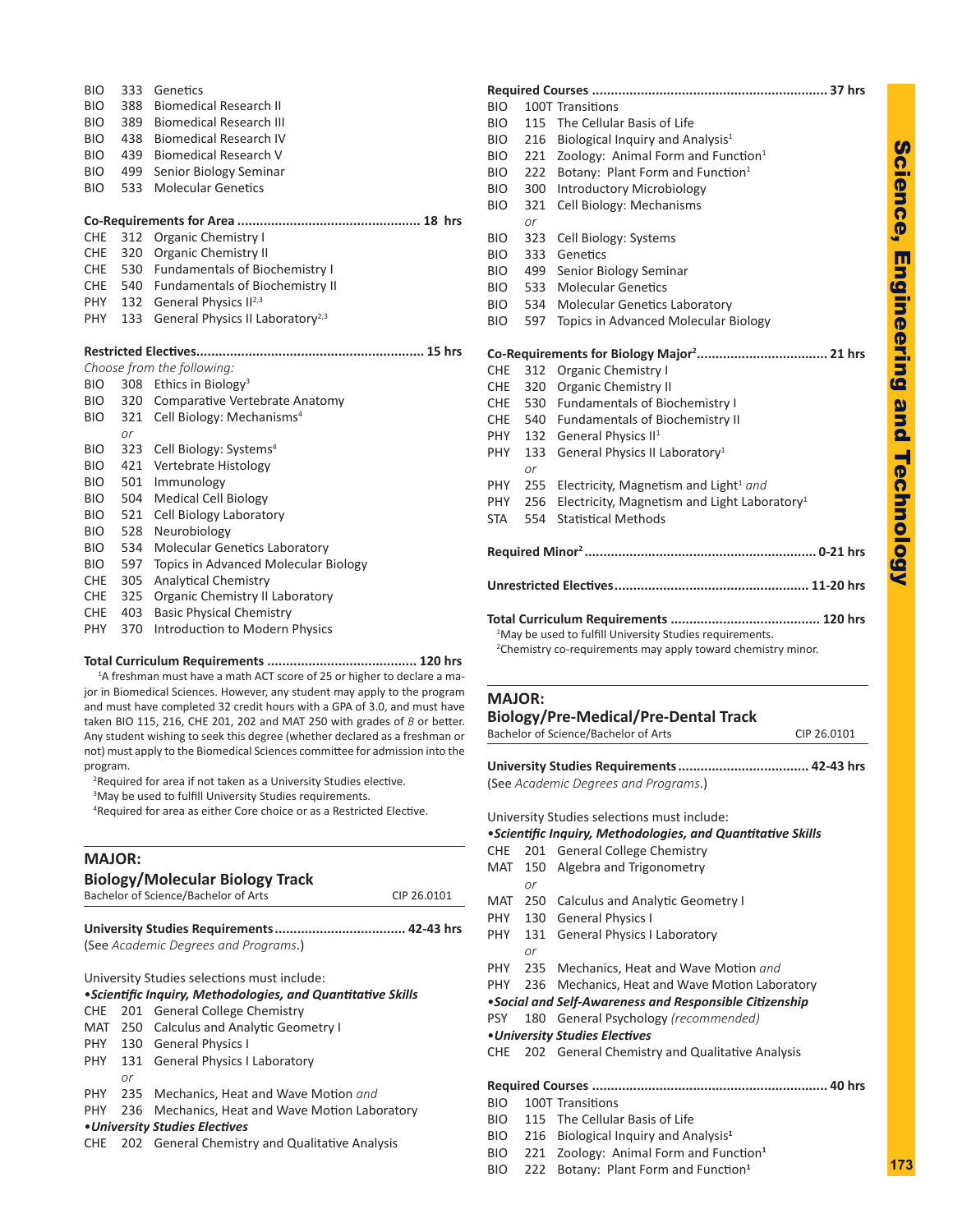| BIO           | 321       | Cell Biology: Mechanisms                                                             |
|---------------|-----------|--------------------------------------------------------------------------------------|
|               | or        |                                                                                      |
| <b>BIO</b>    |           | 323 Cell Biology: Systems                                                            |
| BIO           |           | 322 Animal Physiology                                                                |
| BIO           |           | 333 Genetics                                                                         |
| <b>BIO</b>    | 499       | Senior Biology Seminar                                                               |
|               |           | BIO electives, 300-level or above $(12 \text{ hrs})^2$                               |
|               |           |                                                                                      |
| <b>CHE</b>    | 312       | Organic Chemistry I                                                                  |
| CHE           |           | 320 Organic Chemistry II                                                             |
| PHY           |           | 132 General Physics II <sup>1</sup>                                                  |
| PHY           | 133<br>or | General Physics II Laboratory <sup>1</sup>                                           |
| PHY           | 255       | Electricity, Magnetism and Light <sup>1</sup> and                                    |
| PHY           | 256       | Electricity, Magnetism and Light Laboratory <sup>1</sup>                             |
|               |           |                                                                                      |
|               |           |                                                                                      |
|               |           |                                                                                      |
|               |           |                                                                                      |
|               |           | <sup>1</sup> May be used to fulfill University Studies requirements.                 |
|               |           | <sup>2</sup> A maximum of three hours total from BIO 483, 484 and BIO 491, 492, 493, |
|               |           | 494 may be used. BIO 488 and 489 will not count here.                                |
|               |           | <sup>3</sup> Chemistry co-requirements may apply toward chemistry minor.             |
|               |           | <sup>4</sup> ENG 204 strongly recommended. Electives other than ENG 204 must be      |
|               |           | at the 300-level or above.                                                           |
|               |           |                                                                                      |
| <b>MAJOR:</b> |           |                                                                                      |
|               |           | <b>Biology/Pre-Optometry Track</b>                                                   |
|               |           | Bachelor of Science/Bachelor of Arts<br>CIP 26.0101                                  |
|               |           |                                                                                      |
|               |           | (See Academic Degrees and Programs.)                                                 |
|               |           | University Studies selections must include:                                          |
|               |           | ·Scientific Inquiry, Methodologies, and Quantitative Skills                          |
|               |           | MAT 250 Calculus and Analytic Geometry I                                             |
| PHY           |           | 130 General Physics I                                                                |
| PHY           |           | 131 General Physics I Laboratory                                                     |
|               | and       |                                                                                      |
| PHY           | 132       | <b>General Physics II</b>                                                            |
| PHY.          | 133       | General Physics II Laboratory                                                        |
|               | or        |                                                                                      |
| PHY           | 235       | Mechanics, Heat and Wave Motion                                                      |
| <b>PHY</b>    | 236       | Mechanics, Heat and Wave Motion Laboratory                                           |
|               | and       |                                                                                      |
| PHY           | 255       | Electricity, Magnetism and Light                                                     |
| PHY           | 256       | Electricity, Magnetism and Light Laboratory                                          |
|               |           | . Social and Self-Awareness and Responsible Citizenship                              |
| <b>PSY</b>    | 180       | General Psychology                                                                   |
|               |           | • University Studies Electives                                                       |
| CHE           | 201       | <b>General College Chemistry</b>                                                     |
|               |           |                                                                                      |
| <b>BIO</b>    |           | 100T Transitions                                                                     |
| BIO.          |           | 115 The Cellular Basis of Life                                                       |
| BIO.          | 216       | Biological Inquiry and Analysis <sup>1</sup>                                         |
| BIO.          |           | 221 Zoology: Animal Form and Function <sup>1</sup>                                   |
| BIO           | 222       | Botany: Plant Form and Function <sup>1</sup>                                         |
| BIO.          |           | 300 Introductory Microbiology                                                        |
| BIO           |           | 322 Animal Physiology                                                                |
| BIO.          | 333       | Genetics                                                                             |
| BIO           | 499       | Senior Biology Seminar                                                               |
|               |           | BIO electives, 300-level or above (12 hrs) <sup>2</sup>                              |

|               |           | Co-Requirements for Biology Major<br>23 hrs                                                                                                                                                                                                                                                       |  |  |  |  |
|---------------|-----------|---------------------------------------------------------------------------------------------------------------------------------------------------------------------------------------------------------------------------------------------------------------------------------------------------|--|--|--|--|
| <b>CHE</b>    | 202       | General Chemistry and Qualitative Analysis <sup>1</sup>                                                                                                                                                                                                                                           |  |  |  |  |
| <b>CHE</b>    | 312       | <b>Organic Chemistry I</b>                                                                                                                                                                                                                                                                        |  |  |  |  |
| CHE           | 320       | <b>Organic Chemistry II</b>                                                                                                                                                                                                                                                                       |  |  |  |  |
| CHE           | 330       | <b>Basic Biochemistry</b>                                                                                                                                                                                                                                                                         |  |  |  |  |
|               | or        |                                                                                                                                                                                                                                                                                                   |  |  |  |  |
| CHE           | 530       | <b>Fundamentals of Biochemistry I</b>                                                                                                                                                                                                                                                             |  |  |  |  |
| ENG           | 204       | Advanced Expository Writing <sup>1</sup>                                                                                                                                                                                                                                                          |  |  |  |  |
| STA           | 135       | Introduction to Probability and Statistics <sup>1</sup>                                                                                                                                                                                                                                           |  |  |  |  |
|               |           |                                                                                                                                                                                                                                                                                                   |  |  |  |  |
|               |           |                                                                                                                                                                                                                                                                                                   |  |  |  |  |
|               |           | <sup>1</sup> May be used to fulfill University Studies requirements.<br><sup>2</sup> A maximum of three hours total from BIO 483, 484 and BIO 491, 492, 493,<br>494 may be used. BIO 488 and 489 will not count here.<br><sup>3</sup> Chemistry co-requirements may apply toward chemistry minor. |  |  |  |  |
| <b>MAJOR:</b> |           |                                                                                                                                                                                                                                                                                                   |  |  |  |  |
|               |           | <b>Biology/Pre-Physical Therapy Track</b>                                                                                                                                                                                                                                                         |  |  |  |  |
|               |           | Bachelor of Science/Bachelor of Arts<br>CIP 26.0101                                                                                                                                                                                                                                               |  |  |  |  |
|               |           |                                                                                                                                                                                                                                                                                                   |  |  |  |  |
|               |           | (See Academic Degrees and Programs.)                                                                                                                                                                                                                                                              |  |  |  |  |
|               |           | University Studies selections must include:                                                                                                                                                                                                                                                       |  |  |  |  |
|               |           | <i>·Scientific Inquiry, Methodologies, and Quantitative Skills</i>                                                                                                                                                                                                                                |  |  |  |  |
| CHE           |           | 201 General College Chemistry                                                                                                                                                                                                                                                                     |  |  |  |  |
| MAT           | 150<br>or | Algebra and Trigonometry                                                                                                                                                                                                                                                                          |  |  |  |  |
| MAT           | 250       | Calculus and Analytic Geometry I                                                                                                                                                                                                                                                                  |  |  |  |  |
| PHY           | 130       | <b>General Physics I</b>                                                                                                                                                                                                                                                                          |  |  |  |  |
| PHY           | 131       | <b>General Physics I Laboratory</b>                                                                                                                                                                                                                                                               |  |  |  |  |
|               |           | • Social and Self-Awareness and Responsible Citizenship                                                                                                                                                                                                                                           |  |  |  |  |
| <b>PSY</b>    | 180       | <b>General Psychology</b>                                                                                                                                                                                                                                                                         |  |  |  |  |
|               |           | • University Studies Electives                                                                                                                                                                                                                                                                    |  |  |  |  |
| CHE           | 202       | General Chemistry and Qualitative Analysis                                                                                                                                                                                                                                                        |  |  |  |  |
|               |           |                                                                                                                                                                                                                                                                                                   |  |  |  |  |
|               |           |                                                                                                                                                                                                                                                                                                   |  |  |  |  |
| BIO.          |           | 1001 Transitions                                                                                                                                                                                                                                                                                  |  |  |  |  |
| BIO           | 115       | The Cellular Basis of Life                                                                                                                                                                                                                                                                        |  |  |  |  |
| BIO.          | 216       | Biological Inquiry and Analysis <sup>1</sup>                                                                                                                                                                                                                                                      |  |  |  |  |
| BIO.          | 120       | Scientific Etymology                                                                                                                                                                                                                                                                              |  |  |  |  |
| BIO.          | 221       | Zoology: Animal Form and Function <sup>1</sup>                                                                                                                                                                                                                                                    |  |  |  |  |
| BIO.          | 222       | Botany: Plant Form and Function <sup>1</sup>                                                                                                                                                                                                                                                      |  |  |  |  |
| BIO.          | 220       | <b>Clinical Terminology</b>                                                                                                                                                                                                                                                                       |  |  |  |  |
| BIO.          | 300<br>or | <b>Introductory Microbiology</b>                                                                                                                                                                                                                                                                  |  |  |  |  |
| BIO.          | 321       | Cell Biology: Mechanisms                                                                                                                                                                                                                                                                          |  |  |  |  |
| BIO.          | 320       | Comparative Vertebrate Anatomy                                                                                                                                                                                                                                                                    |  |  |  |  |
|               | or        |                                                                                                                                                                                                                                                                                                   |  |  |  |  |
| BIO.          | 227       | Human Anatomy                                                                                                                                                                                                                                                                                     |  |  |  |  |
|               | and       |                                                                                                                                                                                                                                                                                                   |  |  |  |  |
| BIO.          | 228       | Human Anatomy Laboratory                                                                                                                                                                                                                                                                          |  |  |  |  |

- BIO 322 Animal Physiology
- BIO 333 Genetics
- BIO 499 Senior Biology Seminar

BIO electives, approved by advisor, 300-level or above (9 hrs) *2 (If BIO 320 is taken, only four hours of 300-level or above.)*

**174**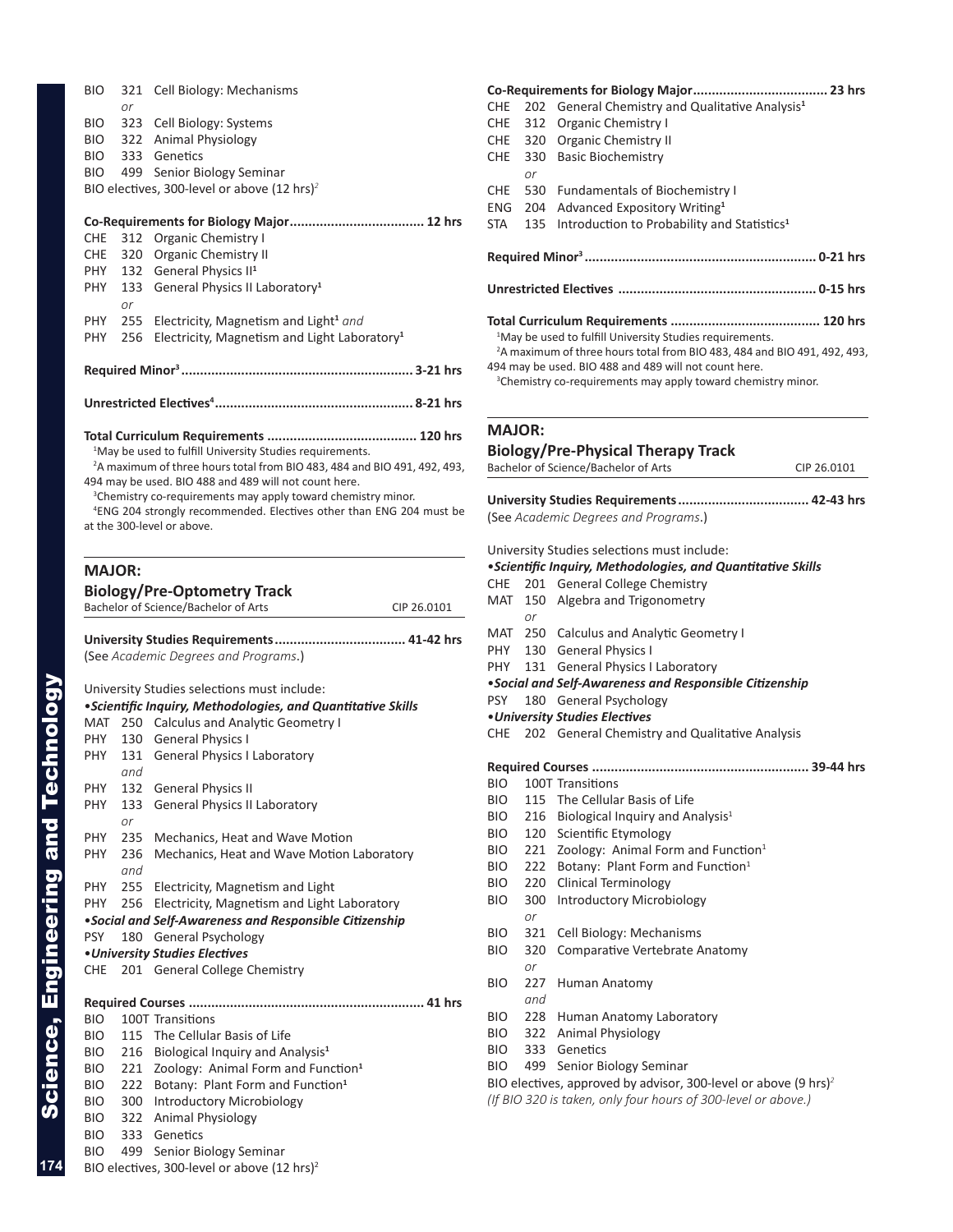**175**

| BIO.          |             | Co-Requirements for Biology Major 24-25 hrs<br>450 Exercise Physiology                                                                                       |  |
|---------------|-------------|--------------------------------------------------------------------------------------------------------------------------------------------------------------|--|
| <b>CHE</b>    | 312         | Organic Chemistry I                                                                                                                                          |  |
| CHE           | 320         | <b>Organic Chemistry II</b>                                                                                                                                  |  |
| <b>PSY</b>    | 300         | Principles and Methods of Statistical Analysis                                                                                                               |  |
|               | or          |                                                                                                                                                              |  |
| <b>STA</b>    | 135         | Introduction to Probability and Statistics <sup>1</sup>                                                                                                      |  |
| PHY           | 132         | General Physics II <sup>1</sup>                                                                                                                              |  |
| PHY           | 133         | General Physics II Laboratory <sup>1</sup>                                                                                                                   |  |
| <b>PSY</b>    | 260         | Lifespan Development                                                                                                                                         |  |
| SOC           | 133         | Introduction to Sociology <sup>1</sup>                                                                                                                       |  |
|               |             |                                                                                                                                                              |  |
|               |             |                                                                                                                                                              |  |
|               |             |                                                                                                                                                              |  |
|               |             |                                                                                                                                                              |  |
|               |             | <sup>1</sup> May be used to fulfill University Studies requirements.<br><sup>2</sup> A maximum of three hours total from BIO 483, 484 and BIO 491, 492, 493, |  |
|               |             | 494 may be used. BIO 488 and 489 will not count here.                                                                                                        |  |
|               |             | <sup>3</sup> Chemistry co-requirements may apply toward chemistry minor.                                                                                     |  |
|               |             |                                                                                                                                                              |  |
|               |             |                                                                                                                                                              |  |
| <b>MAJOR:</b> |             |                                                                                                                                                              |  |
|               |             | <b>Biology/Pre-Physician Assistant Track</b><br>Bachelor of Science/Bachelor of Arts<br>CIP 26.0101                                                          |  |
|               |             |                                                                                                                                                              |  |
|               |             |                                                                                                                                                              |  |
|               |             | (See Academic Degrees and Programs.)                                                                                                                         |  |
|               |             |                                                                                                                                                              |  |
|               |             | University Studies selections must include:                                                                                                                  |  |
|               |             | <i>·Scientific Inquiry, Methodologies, and Quantitative Skills</i>                                                                                           |  |
| CHE           |             | 201 General College Chemistry                                                                                                                                |  |
| MAT           |             | 150 Algebra and Trigonometry                                                                                                                                 |  |
|               | or          |                                                                                                                                                              |  |
| MAT<br>PHY    | 250         | <b>Calculus and Analytic Geometry I</b><br>130 General Physics I                                                                                             |  |
| PHY.          | 131         | <b>General Physics I Laboratory</b>                                                                                                                          |  |
|               |             | . Social and Self-Awareness and Responsible Citizenship                                                                                                      |  |
| PSY           | 180         | <b>General Psychology</b>                                                                                                                                    |  |
| SOC           | 133         | Introduction to Sociology                                                                                                                                    |  |
|               | nr          |                                                                                                                                                              |  |
| SOC           |             | 231 Social Problems                                                                                                                                          |  |
|               |             | • University Studies Electives                                                                                                                               |  |
| CHE           |             | 202 General Chemistry and Qualitative Analysis                                                                                                               |  |
|               |             |                                                                                                                                                              |  |
| BIO           |             | 100T Transitions                                                                                                                                             |  |
| <b>BIO</b>    |             | 115 The Cellular Basis of Life                                                                                                                               |  |
| BIO.          |             | 120 Scientific Etymology                                                                                                                                     |  |
| BIO.          |             | 216 Biological Inquiry and Analysis <sup>1</sup>                                                                                                             |  |
| BIO           |             | 220 Clinical Terminology                                                                                                                                     |  |
| BIO.          |             | 221 Zoology: Animal Form and Function <sup>1</sup>                                                                                                           |  |
| BIO           |             | 222 Botany: Plant Form and Function <sup>1</sup>                                                                                                             |  |
| BIO           | 300         | <b>Introductory Microbiology</b>                                                                                                                             |  |
| BIO.          | 321         | Cell Biology: Mechanisms                                                                                                                                     |  |
|               | or          |                                                                                                                                                              |  |
| BIO.          |             | 323 Cell Biology: Systems                                                                                                                                    |  |
| BIO.          |             | 333 Genetics                                                                                                                                                 |  |
| BIO.          |             | 499 Senior Biology Seminar<br>BIO electives, 300-level or above (10 hrs) <sup>2</sup> [BIO 488 and 489 will not                                              |  |
|               | count here] |                                                                                                                                                              |  |
|               |             |                                                                                                                                                              |  |
|               |             | Co-Requirements for Biology Major 18-20 hrs                                                                                                                  |  |

BIO 227 Human Anatomy BIO 228 Human Anatomy Laboratory

| BIO<br>CHE | 230<br>210                                                                                                                                                                                                                                                                                        | Human Physiology Laboratory<br><b>Brief Organic Chemistry</b>                                                   |  |  |  |
|------------|---------------------------------------------------------------------------------------------------------------------------------------------------------------------------------------------------------------------------------------------------------------------------------------------------|-----------------------------------------------------------------------------------------------------------------|--|--|--|
|            | and                                                                                                                                                                                                                                                                                               |                                                                                                                 |  |  |  |
| <b>CHE</b> | 215<br>or                                                                                                                                                                                                                                                                                         | Organic Chemistry Laboratory                                                                                    |  |  |  |
| CHE        | 312                                                                                                                                                                                                                                                                                               | <b>Organic Chemistry I</b>                                                                                      |  |  |  |
| PSY        | 300<br>or                                                                                                                                                                                                                                                                                         | Principles and Methods of Statistical Analysis                                                                  |  |  |  |
| STA        | 135                                                                                                                                                                                                                                                                                               | Introduction to Probability and Statistics <sup>1</sup>                                                         |  |  |  |
| <b>PSY</b> | 260                                                                                                                                                                                                                                                                                               | Lifespan Development                                                                                            |  |  |  |
|            |                                                                                                                                                                                                                                                                                                   |                                                                                                                 |  |  |  |
|            |                                                                                                                                                                                                                                                                                                   |                                                                                                                 |  |  |  |
|            | <sup>1</sup> May be used to fulfill University Studies requirements.<br><sup>2</sup> A maximum of three hours total from BIO 483, 484 and BIO 491, 492, 493,<br>494 may be used. BIO 488 and 489 will not count here.<br><sup>3</sup> Chemistry co-requirements may apply toward chemistry minor. |                                                                                                                 |  |  |  |
| AREA:      |                                                                                                                                                                                                                                                                                                   |                                                                                                                 |  |  |  |
|            |                                                                                                                                                                                                                                                                                                   | Biology/Fisheries and Aquatic Biology Track <sup>1</sup><br>Bachelor of Science/Bachelor of Arts<br>CIP 26.0101 |  |  |  |
|            |                                                                                                                                                                                                                                                                                                   |                                                                                                                 |  |  |  |
|            |                                                                                                                                                                                                                                                                                                   | (See Academic Degrees and Programs.)                                                                            |  |  |  |
|            |                                                                                                                                                                                                                                                                                                   | University Studies selections must include:                                                                     |  |  |  |
|            |                                                                                                                                                                                                                                                                                                   | <i>·Scientific Inquiry, Methodologies, and Quantitative Skills</i>                                              |  |  |  |
| CHE        |                                                                                                                                                                                                                                                                                                   | 201 General College Chemistry                                                                                   |  |  |  |
| MAT        | 150                                                                                                                                                                                                                                                                                               | Algebra and Trigonometry                                                                                        |  |  |  |
|            | or                                                                                                                                                                                                                                                                                                |                                                                                                                 |  |  |  |
| MAT        |                                                                                                                                                                                                                                                                                                   | 250 Calculus and Analytic Geometry I                                                                            |  |  |  |
| PHY        | 130                                                                                                                                                                                                                                                                                               | <b>General Physics I</b>                                                                                        |  |  |  |
| PHY.       | 131                                                                                                                                                                                                                                                                                               | <b>General Physics I Laboratory</b>                                                                             |  |  |  |
|            |                                                                                                                                                                                                                                                                                                   | • Social and Self-Awareness and Responsible Citizenship                                                         |  |  |  |
|            |                                                                                                                                                                                                                                                                                                   | One of the following:                                                                                           |  |  |  |
| BIO        |                                                                                                                                                                                                                                                                                                   | 103 Saving Planet Earth                                                                                         |  |  |  |
| BIO.       |                                                                                                                                                                                                                                                                                                   | 308 Ethics in Biology                                                                                           |  |  |  |
|            |                                                                                                                                                                                                                                                                                                   | COM 260 Communication Ethics                                                                                    |  |  |  |
| PHI        | 202                                                                                                                                                                                                                                                                                               | Ethics                                                                                                          |  |  |  |
| POL        | 140                                                                                                                                                                                                                                                                                               | American National Government                                                                                    |  |  |  |
|            |                                                                                                                                                                                                                                                                                                   | • University Studies Electives                                                                                  |  |  |  |
| STA        | 135                                                                                                                                                                                                                                                                                               | Introduction to Probability and Statistics                                                                      |  |  |  |
|            |                                                                                                                                                                                                                                                                                                   | and one of the following:                                                                                       |  |  |  |
| COM        | 131                                                                                                                                                                                                                                                                                               | Interpersonal Communication                                                                                     |  |  |  |
| ENG        | 224                                                                                                                                                                                                                                                                                               | Writing in the Professions                                                                                      |  |  |  |
|            |                                                                                                                                                                                                                                                                                                   |                                                                                                                 |  |  |  |
| BIO        |                                                                                                                                                                                                                                                                                                   | 100T Transitions                                                                                                |  |  |  |
| <b>BIO</b> | 115                                                                                                                                                                                                                                                                                               | The Cellular Basis of Life <sup>1</sup>                                                                         |  |  |  |
| <b>BIO</b> | 216                                                                                                                                                                                                                                                                                               | <b>Biological Inquiry and Analysis</b>                                                                          |  |  |  |
| BIO.       | 221                                                                                                                                                                                                                                                                                               | Zoology: Animal Form and Function                                                                               |  |  |  |
| BIO.       | 222                                                                                                                                                                                                                                                                                               | Botany: Plant Form and Function                                                                                 |  |  |  |
| BIO        | 240                                                                                                                                                                                                                                                                                               | <b>Biological Applications of GIS</b>                                                                           |  |  |  |
| GSC        | or<br>202                                                                                                                                                                                                                                                                                         | Introduction to GIS                                                                                             |  |  |  |
| BIO.       | 330                                                                                                                                                                                                                                                                                               | Principles of Ecology                                                                                           |  |  |  |
| BIO        | 333                                                                                                                                                                                                                                                                                               | Genetics                                                                                                        |  |  |  |
| BIO        | 499                                                                                                                                                                                                                                                                                               | Senior Biology Seminar                                                                                          |  |  |  |
| BIO        | 549                                                                                                                                                                                                                                                                                               | <b>Fisheries Techniques</b>                                                                                     |  |  |  |
| BIO        | 570                                                                                                                                                                                                                                                                                               | Ichthyology                                                                                                     |  |  |  |
|            |                                                                                                                                                                                                                                                                                                   |                                                                                                                 |  |  |  |
|            |                                                                                                                                                                                                                                                                                                   |                                                                                                                 |  |  |  |

BIO 229 Human Physiology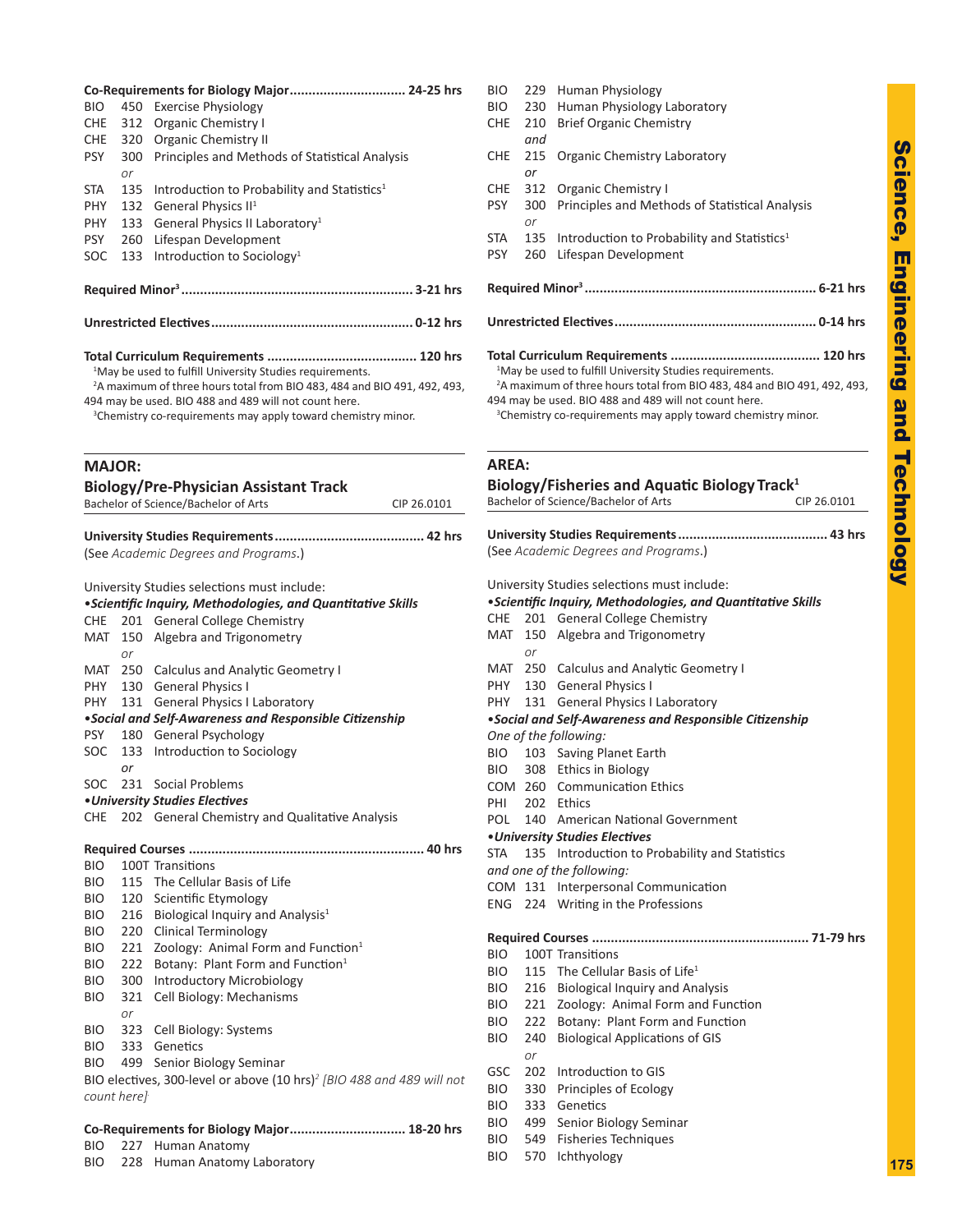|                             | BIO.         |                  | 578 Conservation Biology                                                              |
|-----------------------------|--------------|------------------|---------------------------------------------------------------------------------------|
|                             |              | or               |                                                                                       |
|                             | BIO -<br>BIO |                  | 584 Wildlife Policy and Administration<br>582 Fisheries Management                    |
|                             | BIO          |                  | 586 Limnology                                                                         |
|                             |              | or               |                                                                                       |
|                             | BIO          |                  | 588 Reservoir Ecology                                                                 |
|                             | CHE          |                  | 202 General Chemistry and Qualitative Analysis                                        |
|                             | CHE          |                  | 210 Brief Organic Chemistry                                                           |
|                             | CHE          | 215              | Brief Organic Chemistry Laboratory                                                    |
|                             |              |                  | and four of the following not selected previously:                                    |
|                             | <b>BIO</b>   | 305              | Introduction to Evolutionary Principles                                               |
|                             | BIO          |                  | 467 Parasitology                                                                      |
|                             | BIO          |                  | 493 Undergraduate Research III                                                        |
|                             | BIO          |                  | 542 Watershed Ecology                                                                 |
|                             | BIO<br>BIO   |                  | 546 Stream Ecology<br>561 Freshwater Invertebrates                                    |
|                             | BIO          |                  | 563 Aquatic Entomology                                                                |
|                             | BIO          |                  | 568 Wetland Ecology                                                                   |
|                             | BIO          |                  | 572 Herpetology                                                                       |
|                             | BIO          |                  | 573 Ornithology                                                                       |
|                             |              |                  | BIO 574 Mammalogy                                                                     |
|                             |              |                  | BIO 578 Conservation Biology                                                          |
|                             | BIO          |                  | 584 Wildlife Policy and Administration                                                |
|                             | BIO          |                  | 586 Limnology                                                                         |
|                             |              |                  | BIO 587 Freshwater Biology                                                            |
|                             | BIO<br>BIO   |                  | 588 Reservoir Ecology<br>595 Internship                                               |
|                             |              |                  |                                                                                       |
|                             |              |                  | and 3-5 credits from the following:                                                   |
|                             | AGR          | 328              | Statistics for Food and Agriculture                                                   |
|                             | AGR          | 345<br>and       | Soil Science                                                                          |
|                             | AGR          | 346              | Soil Science Lab                                                                      |
|                             | CHE          |                  | 330 Biochemistry                                                                      |
|                             | <b>CSC</b>   |                  | 101 Introduction to Problem Solving using Computers                                   |
| <u> Xibolouu</u> s          | GSC          |                  | 125 Weather and Climate                                                               |
|                             | <b>GSC</b>   |                  | 199 Earth Science                                                                     |
|                             | GSC          | 200              | Introduction to Oceanography                                                          |
|                             | GSC          | 210              | Hydrology                                                                             |
|                             | GSC<br>GSC   | 303<br>305       | Introduction to Water Science<br>Introduction to Cartography                          |
|                             | GSC          | 312              | Introduction to Remote Sensing                                                        |
|                             | GSC          | 314              | Sediments and Soils                                                                   |
|                             | <b>GSC</b>   | 424              | <b>Conservation and Environmental Geosciences</b>                                     |
|                             | GSC          | 512              | <b>Remote Sensing</b>                                                                 |
|                             | GSC          | 521              | Geographic Information Systems                                                        |
|                             | MAT          | 250              | Calculus and Analytic Geometry I <sup>1</sup>                                         |
|                             | PHY          | 235              | Mechanics, Heat and Wave Motion                                                       |
|                             | PHY<br>PSY   | 255<br>300       | Electricity, Magnetism, and Light<br>Principles and Methods of Statistical Analysis   |
|                             | STA          | 235              | Introduction to Probability and Statistics                                            |
|                             |              |                  |                                                                                       |
| Science, Engineering and Te |              |                  |                                                                                       |
|                             |              |                  |                                                                                       |
|                             |              |                  | <sup>1</sup> Upon completion of the Fisheries and Aquatic Biology track, students can |
|                             |              | of the program.) | be certified by the American Fisheries Society (if MAT 250 is taken as part           |
|                             |              |                  |                                                                                       |
|                             |              |                  |                                                                                       |
|                             |              |                  |                                                                                       |

### **MAJOR:**

|         | <b>IVIAJUK:</b>                |             |                                                                                                                                                                                                                                                                                                                                                                                 |  |
|---------|--------------------------------|-------------|---------------------------------------------------------------------------------------------------------------------------------------------------------------------------------------------------------------------------------------------------------------------------------------------------------------------------------------------------------------------------------|--|
|         |                                |             | <b>Biology/Secondary Certification (Grades 8-12) Track</b><br>Bachelor of Science/Bachelor of Arts<br>CIP 26.0101                                                                                                                                                                                                                                                               |  |
|         |                                |             | (See Academic Degrees and Programs.)                                                                                                                                                                                                                                                                                                                                            |  |
|         |                                |             | University Studies selections must include:                                                                                                                                                                                                                                                                                                                                     |  |
|         |                                |             | • Scientific Inquiry, Methodologies, and Quantitative Skills                                                                                                                                                                                                                                                                                                                    |  |
|         | CHE                            |             | 201 General College Chemistry                                                                                                                                                                                                                                                                                                                                                   |  |
|         | CHE.                           |             | 202 General Chemistry and Qualitative Analysis                                                                                                                                                                                                                                                                                                                                  |  |
|         |                                |             | MAT 150 Algebra and Trigonometry                                                                                                                                                                                                                                                                                                                                                |  |
|         |                                |             | • Social and Self-Awareness and Responsible Citizenship                                                                                                                                                                                                                                                                                                                         |  |
|         | EDP.                           |             | 260 Psychology of Human Development                                                                                                                                                                                                                                                                                                                                             |  |
|         | • University Studies Electives |             |                                                                                                                                                                                                                                                                                                                                                                                 |  |
|         | EDU                            |             | 103 Issues and Practices of American Education <sup>1</sup>                                                                                                                                                                                                                                                                                                                     |  |
|         | <b>PHY</b>                     | 130         | General Physics I <sup>2</sup>                                                                                                                                                                                                                                                                                                                                                  |  |
|         | PHY                            |             | 131 General Physics I Laboratory <sup>2</sup>                                                                                                                                                                                                                                                                                                                                   |  |
|         |                                |             | Note: Certification requires a grade of $B$ or better in one English composition<br>course and a B or better in a University Studies math course, public speaking,<br>and EDU 103 or equivalent course. Additional requirements for admission to<br>teacher education and student teaching must be met. See advisor and/or<br>Office of Teacher Education Services for details. |  |
|         |                                |             |                                                                                                                                                                                                                                                                                                                                                                                 |  |
|         | <b>BIO</b>                     |             | 100T Transitions                                                                                                                                                                                                                                                                                                                                                                |  |
|         | BIO.                           |             | 115 The Cellular Basis of Life                                                                                                                                                                                                                                                                                                                                                  |  |
|         | BIO                            |             | 216 Biological Inquiry and Analysis                                                                                                                                                                                                                                                                                                                                             |  |
|         | BIO                            | 221         | Zoology: Animal Form and Function                                                                                                                                                                                                                                                                                                                                               |  |
|         | BIO.                           | 222         | Botany: Plant Form and Function                                                                                                                                                                                                                                                                                                                                                 |  |
|         | BIO.                           |             | 300 Introductory Microbiology                                                                                                                                                                                                                                                                                                                                                   |  |
|         | <b>BIO</b>                     |             | 320 Comparative Vertebrate Anatomy                                                                                                                                                                                                                                                                                                                                              |  |
|         |                                |             |                                                                                                                                                                                                                                                                                                                                                                                 |  |
|         | BIO                            |             | 322 Animal Physiology                                                                                                                                                                                                                                                                                                                                                           |  |
|         | <b>BIO</b>                     |             | 330 Principles of Ecology                                                                                                                                                                                                                                                                                                                                                       |  |
|         | BIO                            | 333         | Genetics                                                                                                                                                                                                                                                                                                                                                                        |  |
|         | BIO.                           | 499         | Senior Biology Seminar                                                                                                                                                                                                                                                                                                                                                          |  |
|         |                                |             | Co-Requirements for Biology Major 11-12 hrs                                                                                                                                                                                                                                                                                                                                     |  |
|         |                                |             | <b>Chemistry Requirement</b>                                                                                                                                                                                                                                                                                                                                                    |  |
|         | Group 1:                       |             |                                                                                                                                                                                                                                                                                                                                                                                 |  |
|         | CHE                            |             | 312 Organic Chemistry I                                                                                                                                                                                                                                                                                                                                                         |  |
|         |                                |             | CHE 320 Organic Chemistry II                                                                                                                                                                                                                                                                                                                                                    |  |
|         |                                | or Group 2: |                                                                                                                                                                                                                                                                                                                                                                                 |  |
|         | CHE                            |             | 210 Brief Organic Chemistry <sup>3,4</sup>                                                                                                                                                                                                                                                                                                                                      |  |
|         | CHE                            | 215         | Brief Organic Chemistry Laboratory <sup>3,4</sup>                                                                                                                                                                                                                                                                                                                               |  |
|         | CHE                            | 330         | <b>Basic Biochemistry</b>                                                                                                                                                                                                                                                                                                                                                       |  |
|         |                                |             |                                                                                                                                                                                                                                                                                                                                                                                 |  |
|         |                                |             | <b>Physics Requirement</b>                                                                                                                                                                                                                                                                                                                                                      |  |
|         | PHY.                           | 132         | General Physics II <sup>5</sup>                                                                                                                                                                                                                                                                                                                                                 |  |
|         | PHY                            | 133         | General Physics II Laboratory <sup>5</sup>                                                                                                                                                                                                                                                                                                                                      |  |
|         |                                |             |                                                                                                                                                                                                                                                                                                                                                                                 |  |
|         |                                |             | Required for Secondary Certification <sup>6</sup> 33 hrs                                                                                                                                                                                                                                                                                                                        |  |
|         | EDU                            | 303         | <b>Strategies of Teaching</b>                                                                                                                                                                                                                                                                                                                                                   |  |
|         | EDU                            | 403         | Structures and Foundations of Education                                                                                                                                                                                                                                                                                                                                         |  |
|         | EDU                            | 405         | Evaluation and Measurement in Education <sup>7</sup>                                                                                                                                                                                                                                                                                                                            |  |
|         | REA                            | 427         | Teaching Content Area Literacy in the                                                                                                                                                                                                                                                                                                                                           |  |
|         |                                |             | Secondary School                                                                                                                                                                                                                                                                                                                                                                |  |
|         | <b>SEC</b>                     | 420         | Practicum in Secondary Schools7                                                                                                                                                                                                                                                                                                                                                 |  |
| as part | SEC                            | 421         | Student Teaching in the Secondary School                                                                                                                                                                                                                                                                                                                                        |  |
|         | <b>SEC</b>                     |             | 422 Extended Practicum <sup>8</sup>                                                                                                                                                                                                                                                                                                                                             |  |

- 
- SED 300 Educating Students with Disabilities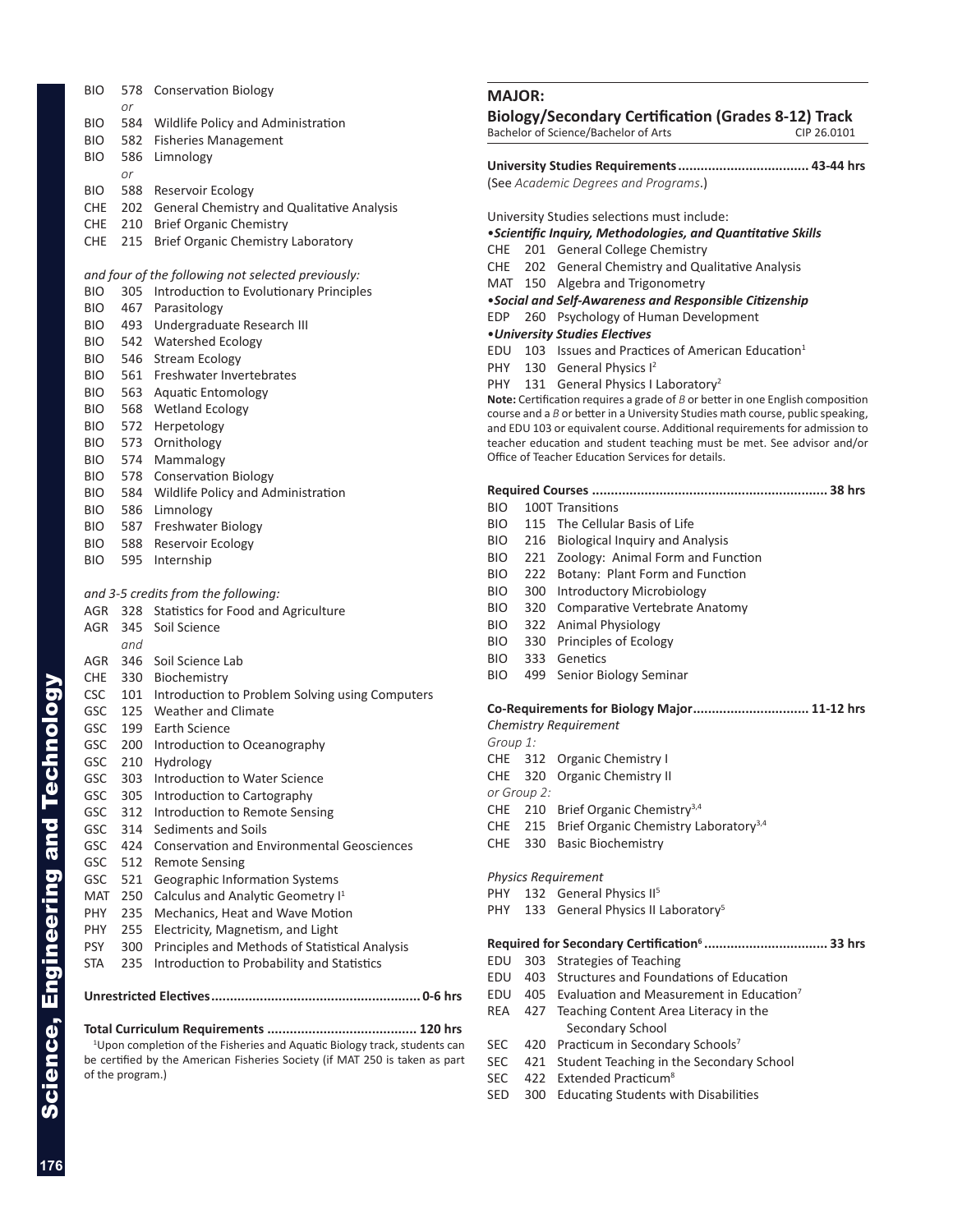### **Required Minor <sup>9</sup> .............................................................. 3-21 hrs**

### **Total Curriculum Requirements ................................ 123-148 hrs 9**

<sup>1</sup>With a grade of *B* or better.

2 PHY 235 and 236 will also meet this requirement.

<sup>3</sup>May be used to fulfill University Studies requirements.

4 This course does not apply toward the chemistry minor.

<sup>5</sup>PHY 255 and 256 will also meet this requirement.

6 PRAXIS Exam required during last semester before student teaching. Certi fication requires a grade of B or better in one English composition course and a grade of *B* or better in a University Studies math course, public speaking, and EDU 103 or equivalent course. Additional requirements for admission to teacher education and student teaching must be met. See advisor and/or Office of Teacher Education Services for details.

7 EDU 405 and SEC 420 must be taken together and two semesters before student teaching.

<sup>8</sup>Must be taken one semester before student teaching.

<sup>9</sup>Chemistry co-requirements may apply toward chemistry minor.

### **AREA: Wildlife and Conservation Biology/ Conservation Biology Track**

Bachelor of Science/Bachelor of Arts CIP 03.0601

| (See Academic Degrees and Programs.) |  |
|--------------------------------------|--|
|                                      |  |

University Studies selections must include:

|                   |                                                    | .Global Awareness, Cultural Diversity, and the World's Artistic                                                                                                                                                                                                                                                                                                               |  |  |  |  |
|-------------------|----------------------------------------------------|-------------------------------------------------------------------------------------------------------------------------------------------------------------------------------------------------------------------------------------------------------------------------------------------------------------------------------------------------------------------------------|--|--|--|--|
| <b>Traditions</b> |                                                    |                                                                                                                                                                                                                                                                                                                                                                               |  |  |  |  |
|                   | 250 Introduction to International Relations<br>POL |                                                                                                                                                                                                                                                                                                                                                                               |  |  |  |  |
|                   |                                                    | • Scientific Inquiry, Methodologies, and Quantitative Skills                                                                                                                                                                                                                                                                                                                  |  |  |  |  |
| STA               |                                                    | 135 Introduction to Probability and Statistics                                                                                                                                                                                                                                                                                                                                |  |  |  |  |
| CHE               |                                                    | 105 Introductory Chemistry                                                                                                                                                                                                                                                                                                                                                    |  |  |  |  |
|                   | $\alpha$ r                                         |                                                                                                                                                                                                                                                                                                                                                                               |  |  |  |  |
|                   |                                                    | CHE 201 General College Chemistry                                                                                                                                                                                                                                                                                                                                             |  |  |  |  |
|                   |                                                    | MAT 150 Algebra and Trigonometry                                                                                                                                                                                                                                                                                                                                              |  |  |  |  |
|                   | or                                                 |                                                                                                                                                                                                                                                                                                                                                                               |  |  |  |  |
|                   |                                                    | MAT 250 Calculus and Analytical Geometry I                                                                                                                                                                                                                                                                                                                                    |  |  |  |  |
|                   |                                                    | •Social and Self-Awareness and Responsible Citizenship                                                                                                                                                                                                                                                                                                                        |  |  |  |  |
|                   |                                                    | ECO 231 Principles of Microeconomics                                                                                                                                                                                                                                                                                                                                          |  |  |  |  |
|                   |                                                    | • University Studies Electives                                                                                                                                                                                                                                                                                                                                                |  |  |  |  |
|                   |                                                    | BIO 216 Biological Inquiry and Analysis                                                                                                                                                                                                                                                                                                                                       |  |  |  |  |
|                   |                                                    | ENG 224 Writing for the Professions                                                                                                                                                                                                                                                                                                                                           |  |  |  |  |
|                   |                                                    |                                                                                                                                                                                                                                                                                                                                                                               |  |  |  |  |
|                   |                                                    |                                                                                                                                                                                                                                                                                                                                                                               |  |  |  |  |
| <b>BIO</b>        |                                                    | 100T Transitions                                                                                                                                                                                                                                                                                                                                                              |  |  |  |  |
| BIO               |                                                    | 115 The Cellular Basis of Life                                                                                                                                                                                                                                                                                                                                                |  |  |  |  |
| <b>BIO</b>        |                                                    | 149 Introduction to Wildlife and Conservation Biology                                                                                                                                                                                                                                                                                                                         |  |  |  |  |
| <b>BIO</b>        |                                                    | 221 Zoology: Animal Form and Function                                                                                                                                                                                                                                                                                                                                         |  |  |  |  |
| <b>BIO</b>        |                                                    | 222 Botany: Plant Form and Function                                                                                                                                                                                                                                                                                                                                           |  |  |  |  |
| <b>BIO</b>        |                                                    | 310 Vertebrate Natural History                                                                                                                                                                                                                                                                                                                                                |  |  |  |  |
| <b>BIO</b>        |                                                    | 330 Principles of Ecology                                                                                                                                                                                                                                                                                                                                                     |  |  |  |  |
| <b>BIO</b>        | 333                                                | Genetics                                                                                                                                                                                                                                                                                                                                                                      |  |  |  |  |
| הוח               |                                                    | $200 \pm 11! \cdot 11! \cdot 11! \cdot 12! \cdot 13! \cdot 14! \cdot 15! \cdot 16! \cdot 16! \cdot 19! \cdot 19! \cdot 19! \cdot 19! \cdot 19! \cdot 19! \cdot 19! \cdot 19! \cdot 19! \cdot 19! \cdot 19! \cdot 19! \cdot 19! \cdot 19! \cdot 19! \cdot 19! \cdot 19! \cdot 19! \cdot 19! \cdot 19! \cdot 19! \cdot 19! \cdot 19! \cdot 19! \cdot 19! \cdot 19! \cdot 19! \$ |  |  |  |  |

- BIO 380 Wildlife Techniques
- BIO 499 Senior Biology Seminar
- BIO 578 Conservation Biology
- BIO 580 Principles of Wildlife Management
- BIO 584 Wildlife Policy and Administration
- BIO 554 Dendrology and Forest Conservation *and*
- BIO 350 Systematic Botany
	- *or*
- BIO 553 Field Botany

### *and one of the following:*

BIO 382 Scientific Communication for the Biologist

ENG 324 Technical Writing

- *and one of the following:*
- BIO 572 Herpetology
- BIO 573 Ornithology
- BIO 574 Mammalogy
- *and two of the following:*
- AGR 345 Soil Science
- AGR 350 Soil Survey
- AGR 455 Soil Management
- CHE 210 Brief Organic Chemistry *and*
- CHE 215 Organic Chemistry Laboratory
- GSC 199 Earth Science
- GSC 314 Sediments and Soils
- PHY 130 General Physics I *and*
- PHY 131 General Physics I Laboratory

### **Conservation Biology Track................................................. 17 hrs**

GSC 202 Introduction to Geographical Information Science

- *and one of the following:*
- ECO 310 Issues in the Global Economy
- ECO 345 Environmental Economics

*and a minimum of ten hours from the following: 2*

- ANT 320 Human Ecology
- BIO 240 Biological Applications in GIS
- BIO 300 Introductory Microbiology
- BIO 308 Ethics in Biology
- BIO 525 Biogeography
- BIO 548 Principles of Managing Diseases in Wildlife
- BIO 568 Wetland Ecology
- BIO 570 Ichthyology
- BIO 572 Herpetology
- BIO 573 Ornithology
- BIO 574 Mammalogy
- BIO 577 Population and Conservation Genetics
- BIO 581 Applied Wildlife Economics, Policy, and Administation
- BIO 590 Disturbance Ecology
- GSC 312 Introduction to Remote Sensing
- GSC 350 Field Techniques in Geosciences
- GSC 512 Remote Sensing
- GSC 521 Geographic Information Systems
- PLN 507 Land Use Planning
- SOC 455 Environmental Sociology

### **Total Curriculum Requirements ................................. 121-125 hrs**

<sup>1</sup>Meets course requirements for Associate Wildlife Biologist Certification from The Wildlife Society.

2 Only one course from BIO 572, 573, and 574 (if not taken as a core course) will count toward this requirement.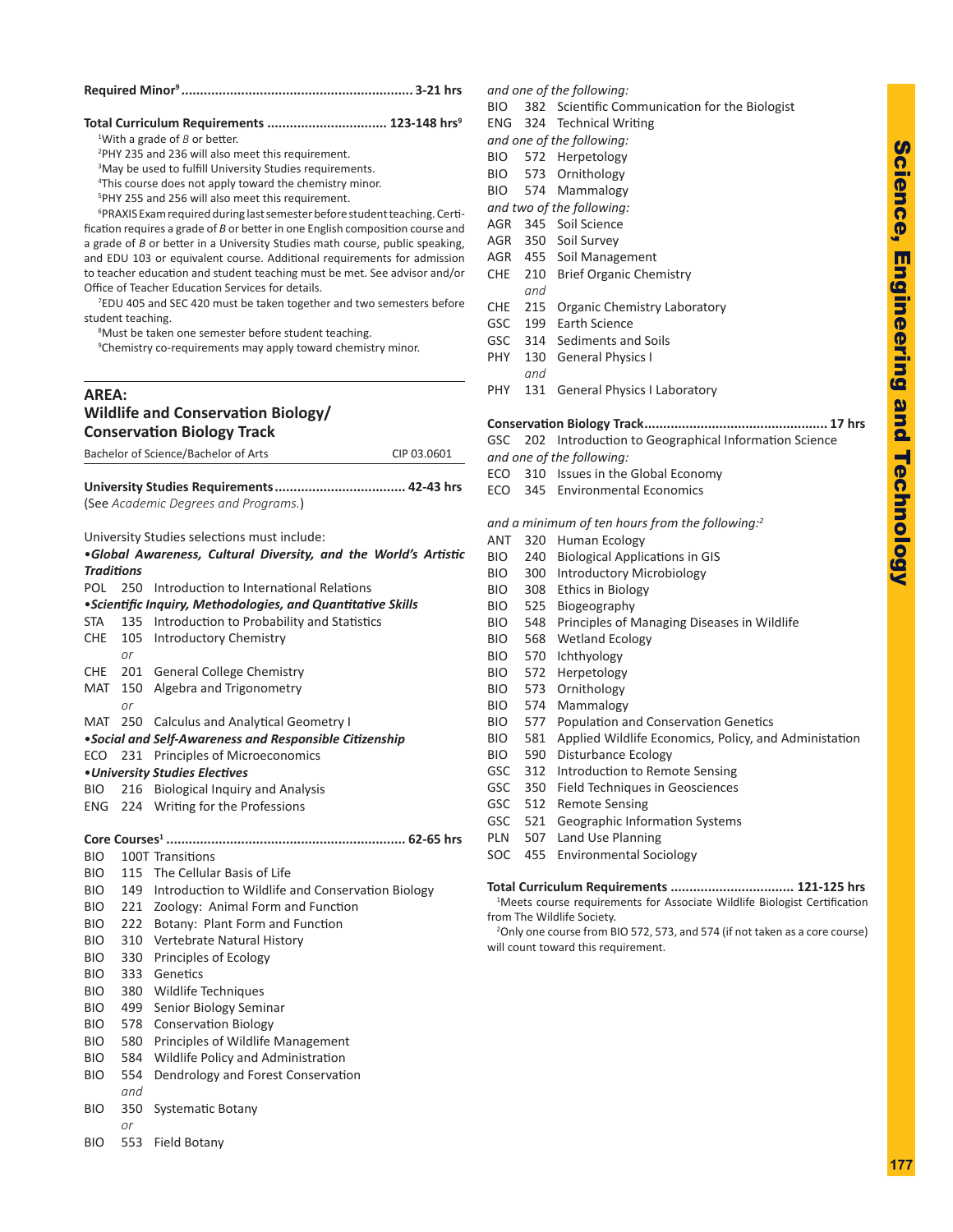### **AREA:**

|              |            | <b>Wildlife and Conservation Biology/</b><br><b>Conservation Education and Interpretation Track</b><br>Bachelor of Science/Bachelor of Arts<br>CIP 03.0601 |
|--------------|------------|------------------------------------------------------------------------------------------------------------------------------------------------------------|
|              |            |                                                                                                                                                            |
|              |            | (See Academic Degrees and Programs.)                                                                                                                       |
|              |            | University Studies selections must include:                                                                                                                |
|              |            | <i>·Scientific Inquiry, Methodologies, and Quantitative Skills</i>                                                                                         |
| STA<br>CHE   | 105        | 135 Introduction to Probability and Statistics<br><b>Introductory Chemistry</b>                                                                            |
|              | or         |                                                                                                                                                            |
| CHE.         | 201        | <b>General College Chemistry</b>                                                                                                                           |
| MAT          | 150<br>or  | Algebra and Trigonometry                                                                                                                                   |
| MAT          | 250        | <b>Calculus and Analytical Geometry I</b>                                                                                                                  |
|              |            | . Social and Self-Awareness and Responsible Citizenship                                                                                                    |
| EDP          | 260        | Psychology of Human Development                                                                                                                            |
| HIS          | 221        | American Experience to 1865                                                                                                                                |
| HIS          | or<br>222  | American Experience since 1865                                                                                                                             |
|              |            | • University Studies Electives                                                                                                                             |
| BIO.         | 216        | <b>Biological Inquiry and Analysis</b>                                                                                                                     |
| ENG          | 224        | Writing for the Professions                                                                                                                                |
|              |            |                                                                                                                                                            |
| <b>BIO</b>   |            | 100T Transitions                                                                                                                                           |
| BIO.         | 115        | The Cellular Basis of Life                                                                                                                                 |
| BIO.         |            | 149 Introduction to Wildlife and Conservation Biology                                                                                                      |
| BIO.         | 221        | Zoology: Animal Form and Function                                                                                                                          |
| BIO.         | 222        | Botany: Plant Form and Function                                                                                                                            |
| BIO          | 310        | Vertebrate Natural History                                                                                                                                 |
| BIO.         | 330        | Principles of Ecology                                                                                                                                      |
| BIO.         | 333        | Genetics                                                                                                                                                   |
| BIO.         | 380        | Wildlife Techniques                                                                                                                                        |
| BIO.         | 499        | Senior Biology Seminar                                                                                                                                     |
| BIO.         | 578        | <b>Conservation Biology</b>                                                                                                                                |
| BIO.<br>BIO. | 580<br>584 | Principles of Wildlife Management<br>Wildlife Policy and Administration                                                                                    |
| BIO          | 554        | Dendrology and Forest Conservation                                                                                                                         |
|              | and        |                                                                                                                                                            |
| BIO          | 350        | <b>Systematic Botany</b>                                                                                                                                   |
|              | or         |                                                                                                                                                            |
| BIO          | 553        | Field Botany                                                                                                                                               |
| <b>BIO</b>   | 382        | and one of the following:<br>Scientific Communication for the Biologist                                                                                    |
| <b>ENG</b>   | 324        | <b>Technical Writing</b>                                                                                                                                   |
|              |            | and one of the following:                                                                                                                                  |
| BIO.         |            | 572 Herpetology                                                                                                                                            |
| BIO          |            | 573 Ornithology                                                                                                                                            |
| BIO          |            | 574 Mammalogy                                                                                                                                              |
|              |            | and two of the following:                                                                                                                                  |
| AGR.         |            | 345 Soil Science                                                                                                                                           |
| AGR          | 350        | Soil Survey                                                                                                                                                |
| AGR          | 455        | Soil Management                                                                                                                                            |
| CHE          | 210<br>and | <b>Brief Organic Chemistry</b>                                                                                                                             |
| CHE          | 215        | Organic Chemistry Laboratory                                                                                                                               |
| GSC          | 199        | Earth Science                                                                                                                                              |
| GSC          | 314        | Sediments and Soils                                                                                                                                        |
| PHY          | 130        | <b>General Physics I</b>                                                                                                                                   |
|              | and        |                                                                                                                                                            |
| PHY          | 131        | <b>General Physics I Laboratory</b>                                                                                                                        |

#### **Conservation Education and Interpretation Track ............... 17 hrs**

- EDU 404 Teaching Environmental Education
- REC 202 Recreation Program Planning

### *and a minimum of 13 hours from the following: 2*

- BIO 240 Biological Applications in GIS
- BIO 525 Biogeography
- BIO 542 Watershed Ecology
- BIO 546 Stream Ecology
- BIO 561 Freshwater Invertebrates
- BIO 563 Aquatic Entomology
- BIO 564 Entomology
- BIO 568 Wetland Ecology
- BIO 570 Ichthyology
- BIO 572 Herpetology
- BIO 573 Ornithology
- BIO 574 Mammalogy
- BIO 590 Disturbance Ecology
- GSC 202 Introduction to Geographical Information Science
- GSC 306 Landscapes of the National Parks
- GSC 350 Field Techniques in Geosciences
- GSC 512 Remote Sensing
- GSC 521 Geographic Information Systems
- PLN 507 Land Use Planning
- REC 411 Curriculum Development in Adventure Education
- REC 450 Recreational Use of Natural Resoures
- REC 465 Interpretation of Cultural and Natural Resources

#### **Total Curriculum Requirements ................................. 121-125 hrs**

<sup>1</sup>Meets course requirements for Associate Wildlife Biologist Certification from The Wildlife Society.

<sup>2</sup>Only one course from BIO 572, 573, and 574 (if not taken as a core course) will count toward this requirement.

#### **AREA:**

### **Wildlife and Conservation Biology/**

### **Conservation Law Enforcement Track**

Bachelor of Science/Bachelor of Arts CIP 03.0601

**University Studies Requirements................................... 42-43 hrs** (See *Academic Degrees and Programs.* )

University Studies selections must include: •*Scientific Inquiry, Methodologies, and Quantitative Skills* STA 135 Introduction to Probability and Statistics CHE 105 Introductory Chemistry *or* CHE 201 General College Chemistry MAT 150 Algebra and Trigonometry *or* MAT 250 Calculus and Analytical Geometry I •*Social and Self-Awareness and Responsible Citizenship* CRJ 140 Introduction to Criminal Justice PSY 180 General Psychology •*University Studies Electives* BIO 216 Biological Inquiry and Analysis ENG 224 Writing for the Professions **Core Courses <sup>1</sup> ................................................................ 62-65 hrs** BIO 100T Transitions BIO 115 The Cellular Basis of Life BIO 149 Introduction to Wildlife and Conservation Biology BIO 221 Zoology: Animal Form and Function BIO 222 Botany: Plant Form and Function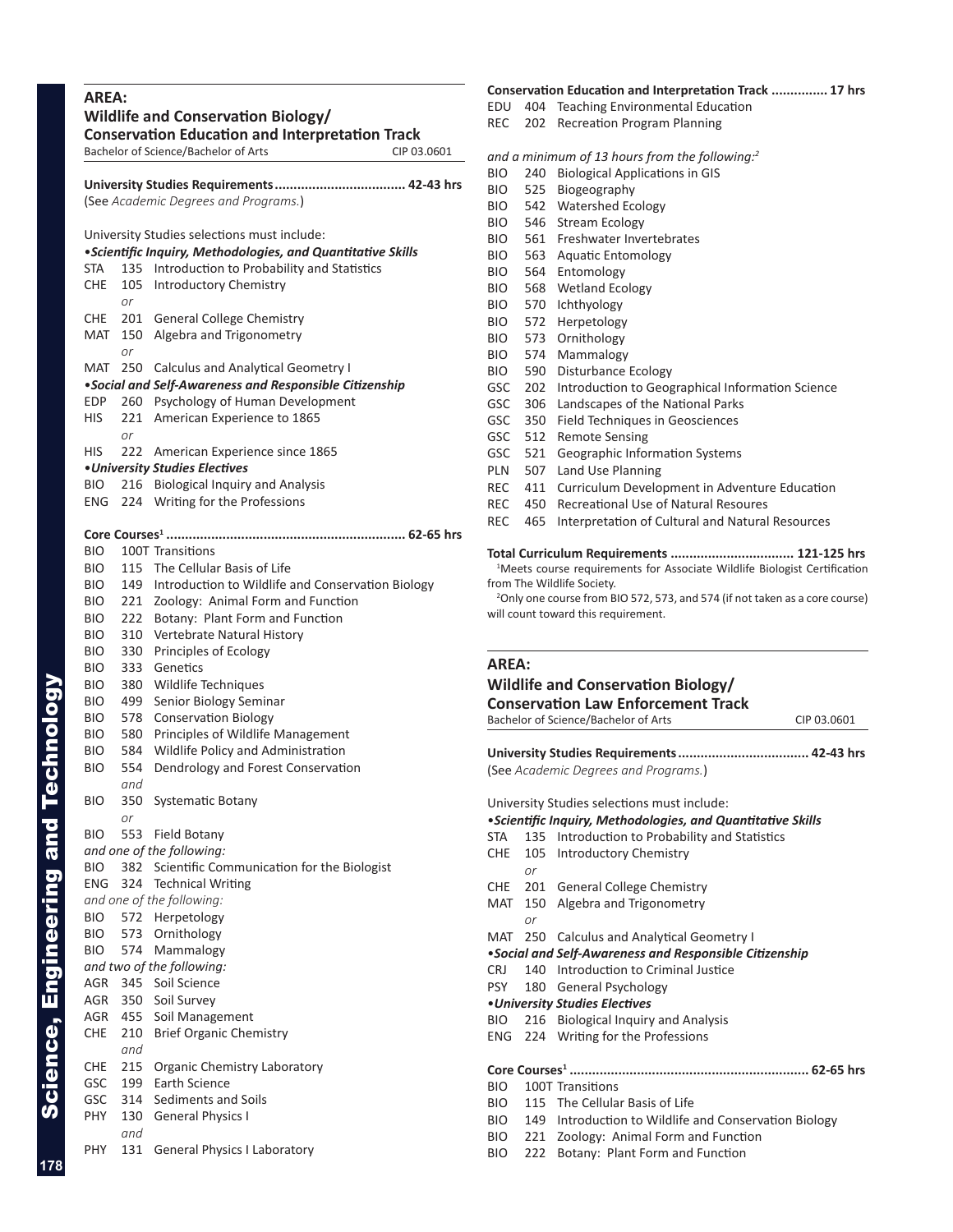| <b>Service Service</b>                                                                                                            |
|-----------------------------------------------------------------------------------------------------------------------------------|
|                                                                                                                                   |
|                                                                                                                                   |
|                                                                                                                                   |
|                                                                                                                                   |
|                                                                                                                                   |
|                                                                                                                                   |
|                                                                                                                                   |
|                                                                                                                                   |
| I                                                                                                                                 |
| l                                                                                                                                 |
| l<br>l                                                                                                                            |
| ī<br>$\mathcal{L}(\mathcal{L})$ and $\mathcal{L}(\mathcal{L})$ and $\mathcal{L}(\mathcal{L})$ and $\mathcal{L}(\mathcal{L})$<br>ı |
|                                                                                                                                   |
|                                                                                                                                   |
|                                                                                                                                   |
|                                                                                                                                   |
|                                                                                                                                   |
|                                                                                                                                   |
|                                                                                                                                   |
|                                                                                                                                   |
| ł<br><b>Service Service</b>                                                                                                       |
| l,                                                                                                                                |
| ŀ                                                                                                                                 |
| ļ<br>j                                                                                                                            |
|                                                                                                                                   |
| E                                                                                                                                 |
|                                                                                                                                   |
|                                                                                                                                   |
|                                                                                                                                   |
|                                                                                                                                   |
|                                                                                                                                   |
|                                                                                                                                   |
|                                                                                                                                   |
| $\mathcal{L}^{\text{max}}_{\text{max}}$ and $\mathcal{L}^{\text{max}}_{\text{max}}$ and $\mathcal{L}^{\text{max}}_{\text{max}}$   |
|                                                                                                                                   |
|                                                                                                                                   |
|                                                                                                                                   |
|                                                                                                                                   |
|                                                                                                                                   |
|                                                                                                                                   |
|                                                                                                                                   |

| <b>BIO</b><br><b>BIO</b> | 330 | 310 Vertebrate Natural History<br>Principles of Ecology                                 | <b>AREA:</b>    |                         |
|--------------------------|-----|-----------------------------------------------------------------------------------------|-----------------|-------------------------|
| <b>BIO</b>               | 333 | Genetics                                                                                | Wildli          |                         |
| <b>BIO</b>               | 380 | Wildlife Techniques                                                                     | Wildli          |                         |
| <b>BIO</b>               | 499 | Senior Biology Seminar                                                                  | <b>Bachelor</b> |                         |
| <b>BIO</b>               | 578 | <b>Conservation Biology</b>                                                             |                 |                         |
| <b>BIO</b>               | 580 | Principles of Wildlife Management                                                       | Univers         |                         |
|                          | 584 |                                                                                         | (See Ac         |                         |
| <b>BIO</b>               |     | Wildlife Policy and Administration                                                      |                 |                         |
| <b>BIO</b>               | 554 | Dendrology and Forest Conservation                                                      | Univers         |                         |
|                          | and |                                                                                         | •Scient         |                         |
| BIO                      | 350 | <b>Systematic Botany</b>                                                                | <b>STA</b>      | 1                       |
|                          | or  |                                                                                         | <b>CHE</b>      | 1                       |
| <b>BIO</b>               | 553 | Field Botany                                                                            |                 | C                       |
|                          |     | and one of the following:                                                               | CHE             | 2                       |
| <b>BIO</b>               | 382 | Scientific Communication for the Biologist                                              | MAT             | 1                       |
| <b>ENG</b>               | 324 | <b>Technical Writing</b>                                                                |                 | C                       |
|                          |     | and one of the following:                                                               | MAT             | $\overline{2}$          |
| BIO.                     |     | 572 Herpetology                                                                         | •Social         |                         |
| BIO.                     |     | 573 Ornithology                                                                         | ECO             |                         |
| BIO.                     |     | 574 Mammalogy                                                                           |                 | 2                       |
|                          |     | and two of the following:                                                               | · Univer        |                         |
| AGR                      | 345 | Soil Science                                                                            | <b>BIO</b>      | 2                       |
| AGR                      |     | 350 Soil Survey                                                                         | <b>ENG</b>      | 2                       |
|                          |     | AGR 455 Soil Management                                                                 |                 |                         |
| CHE                      | 210 | <b>Brief Organic Chemistry</b>                                                          | Core Co         |                         |
|                          | and |                                                                                         | BIO             | 1                       |
| CHE                      | 215 | <b>Organic Chemistry Laboratory</b>                                                     | <b>BIO</b>      | 1                       |
| <b>GSC</b>               | 199 | Earth Science                                                                           | BIO.            | 1                       |
| <b>GSC</b>               | 314 | Sediments and Soils                                                                     | BIO.            | 2                       |
| <b>PHY</b>               | 130 | <b>General Physics I</b>                                                                | BIO.            | 2                       |
|                          | and |                                                                                         | BIO.            | 3                       |
| <b>PHY</b>               | 131 | <b>General Physics I Laboratory</b>                                                     | BIO.            | 3                       |
|                          |     |                                                                                         | BIO.            | 3                       |
|                          |     | Conservation Law Enforcement Track  17 hrs                                              | BIO             | 3                       |
| <b>CRJ</b>               |     | 220 Law Enforcement                                                                     | BIO.            | 4                       |
| <b>CRJ</b>               | 300 | <b>Crime and Criminals</b>                                                              | BIO.            | 5                       |
|                          |     |                                                                                         | BIO.            | 5                       |
|                          |     | and a minimum of eleven hours from the following: <sup>2</sup>                          | BIO.            | 5                       |
| BIO.                     |     | 240 Biological Applications in GIS                                                      | BIO             | 5                       |
| <b>BIO</b>               | 548 | Principles of Managing Diseases in Wildlife                                             |                 | G                       |
| <b>BIO</b>               | 570 | <b>Ichthyology</b>                                                                      | <b>BIO</b>      | 3                       |
| <b>BIO</b>               |     | 572 Herpetology                                                                         |                 | $\sqrt{2}$              |
| <b>BIO</b>               | 573 | Ornithology                                                                             | BIO             | 5                       |
| <b>BIO</b>               | 574 | Mammalogy                                                                               | and one         |                         |
| BIO                      | 581 | Applied Wildlife Economics, Policy, and Administration                                  | <b>BIO</b>      | 3                       |
| <b>BIO</b>               | 582 | <b>Fisheries Management</b>                                                             | <b>ENG</b>      | 3                       |
| CRJ                      | 240 | Corrections                                                                             | and one         |                         |
| CRJ                      | 346 | Crime Investigation                                                                     | <b>BIO</b>      | 5                       |
| CRJ                      | 365 | Interviewing and Interrogation                                                          | BIO             | 5                       |
| <b>CRJ</b>               | 445 | <b>Criminal Justice Diversity</b>                                                       | BIO             | 5                       |
| GSC                      | 202 | Introduction to Geographical Information Science                                        | and two         |                         |
| <b>REC</b>               | 465 | Interpretation of Cultural and Natural Resources                                        | AGR             | 3                       |
|                          |     |                                                                                         | AGR             | 3                       |
|                          |     | Total Curriculum Requirements  121-125 hrs                                              | AGR             | 4                       |
|                          |     | <sup>1</sup> Meets course requirements for Associate Wildlife Biologist Certification   | CHE             | $\overline{\mathbf{c}}$ |
|                          |     | from The Wildlife Society.                                                              |                 | G                       |
|                          |     | <sup>2</sup> Only one course from BIO 572, 573, and 574 (if not taken as a core course) | CHE             | 2                       |
|                          |     | will count toward this requirement.                                                     | GSC             | 1                       |
|                          |     |                                                                                         | GSC             | 3                       |
|                          |     |                                                                                         | <b>PHY</b>      | 1                       |

| AREA:<br>Wildlife and Conservation Biology/<br><b>Wildlife Biology Track</b> |            |                                                                                                                                                                     |             |  |
|------------------------------------------------------------------------------|------------|---------------------------------------------------------------------------------------------------------------------------------------------------------------------|-------------|--|
|                                                                              |            | Bachelor of Science/Bachelor of Arts                                                                                                                                | CIP 03.0601 |  |
|                                                                              |            |                                                                                                                                                                     |             |  |
|                                                                              |            | (See Academic Degrees and Programs.)                                                                                                                                |             |  |
| STA                                                                          |            | University Studies selections must include:<br><i>·Scientific Inquiry, Methodologies, and Quantitative Skills</i><br>135 Introduction to Probability and Statistics |             |  |
| CHE                                                                          | or         | 105 Introductory Chemistry                                                                                                                                          |             |  |
| CHE<br>MAT                                                                   |            | 201 General College Chemistry<br>150 Algebra and Trigonometry                                                                                                       |             |  |
| MAT                                                                          | or         | 250 Calculus and Analytical Geometry I                                                                                                                              |             |  |
|                                                                              |            | • Social and Self-Awareness and Responsible Citizenship                                                                                                             |             |  |
| ECO                                                                          | 231        | Principles of Microeconomics                                                                                                                                        |             |  |
|                                                                              |            | • University Studies Electives                                                                                                                                      |             |  |
| BIO DI                                                                       | 216        | <b>Biological Inquiry and Analysis</b>                                                                                                                              |             |  |
| ENG.                                                                         |            | 224 Writing for the Professions                                                                                                                                     |             |  |
|                                                                              |            |                                                                                                                                                                     |             |  |
| <b>BIO</b>                                                                   |            | 100T Transitions                                                                                                                                                    |             |  |
| <b>BIO</b>                                                                   |            | 115 The Cellular Basis of Life                                                                                                                                      |             |  |
| BIO                                                                          |            | 149 Introduction to Wildlife and Conservation Biology                                                                                                               |             |  |
| <b>BIO</b>                                                                   |            | 221 Zoology: Animal Form and Function                                                                                                                               |             |  |
| <b>BIO</b>                                                                   |            | 222 Botany: Plant Form and Function                                                                                                                                 |             |  |
| <b>BIO</b>                                                                   |            | 310 Vertebrate Natural History                                                                                                                                      |             |  |
| <b>BIO</b>                                                                   |            | 330 Principles of Ecology                                                                                                                                           |             |  |
| <b>BIO</b>                                                                   |            | 333 Genetics                                                                                                                                                        |             |  |
| <b>BIO</b>                                                                   |            | 380 Wildlife Techniques                                                                                                                                             |             |  |
| BIO                                                                          | 499        | Senior Biology Seminar                                                                                                                                              |             |  |
| BIO                                                                          | 578        | <b>Conservation Biology</b>                                                                                                                                         |             |  |
| <b>BIO</b>                                                                   | 580        | Principles of Wildlife Management                                                                                                                                   |             |  |
| <b>BIO</b>                                                                   | 584        | Wildlife Policy and Administration                                                                                                                                  |             |  |
| <b>BIO</b>                                                                   | 554<br>and | Dendrology and Forest Conservation                                                                                                                                  |             |  |
| BIO                                                                          | 350        | Systematic Botany                                                                                                                                                   |             |  |
| <b>BIO</b>                                                                   | or<br>553  | Field Botany                                                                                                                                                        |             |  |
|                                                                              |            | and one of the following:                                                                                                                                           |             |  |
| BIO.                                                                         | 382        | Scientific Communication for the Biologist                                                                                                                          |             |  |
| ENG.                                                                         | 324        | <b>Technical Writing</b>                                                                                                                                            |             |  |
|                                                                              |            | and one of the following:                                                                                                                                           |             |  |
| BIO.                                                                         |            | 572 Herpetology                                                                                                                                                     |             |  |
| BIO.                                                                         |            | 573 Ornithology                                                                                                                                                     |             |  |
| BIO                                                                          |            | 574 Mammalogy                                                                                                                                                       |             |  |
|                                                                              |            | and two of the following:                                                                                                                                           |             |  |
| AGR                                                                          |            | 345 Soil Science                                                                                                                                                    |             |  |
| AGR                                                                          |            | 350 Soil Survey                                                                                                                                                     |             |  |
| AGR                                                                          |            | Soil Management                                                                                                                                                     |             |  |
|                                                                              | 455        |                                                                                                                                                                     |             |  |
| CHE                                                                          | 210<br>and | <b>Brief Organic Chemistry</b>                                                                                                                                      |             |  |
| CHE                                                                          | 215        | Organic Chemistry Laboratory                                                                                                                                        |             |  |
| GSC                                                                          |            | 199 Earth Science                                                                                                                                                   |             |  |
| GSC                                                                          | 314        | Sediments and Soils                                                                                                                                                 |             |  |
| PHY                                                                          | 130        | <b>General Physics I</b>                                                                                                                                            |             |  |
| PHY                                                                          | and<br>131 | <b>General Physics I Laboratory</b>                                                                                                                                 |             |  |
|                                                                              |            |                                                                                                                                                                     |             |  |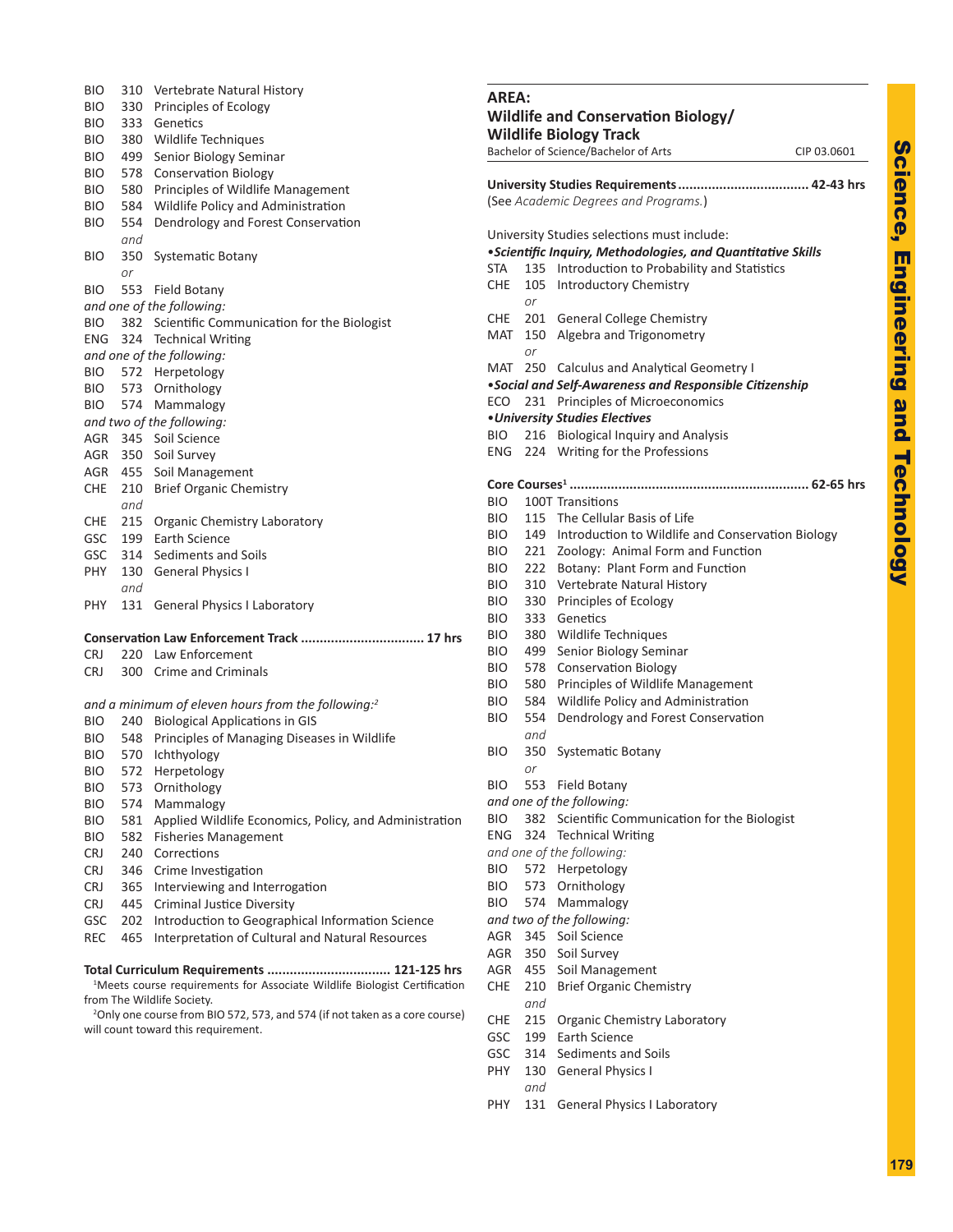|            |     | GSC 202 Introduction to Geographical Information Science   |
|------------|-----|------------------------------------------------------------|
|            |     | and a minimum of 13 hours from the following: <sup>2</sup> |
| AGR        |     | 240 Crop Science                                           |
| BIO        |     | 240 Biological Applications in GIS                         |
| BIO DI     |     | 320 Comparative Vertebrate Anatomy                         |
| <b>BIO</b> | 525 | Biogeography                                               |
|            |     | BIO 548 Principles of Managing Diseases in Wildlife        |
|            |     | BIO 568 Wetland Ecology                                    |
|            |     | BIO 570 Ichthyology                                        |
|            |     | BIO 572 Herpetology                                        |
|            |     | BIO 573 Ornithology                                        |
|            |     | BIO 574 Mammalogy                                          |
| <b>BIO</b> | 577 | Population and Conservation Genetics                       |
| BIO        | 581 | Applied Wildlife Economics, Policy, and Administration     |
| BIO.       | 582 | <b>Fisheries Management</b>                                |
| EDU        | 404 | <b>Teaching Environmental Education</b>                    |
| GSC        | 312 | Introduction to Remote Sensing                             |
| GSC 512    |     | <b>Remote Sensing</b>                                      |
| GSC 521    |     | <b>Geographic Information Systems</b>                      |
| MAT 554    |     | <b>Statistical Methods</b>                                 |
| PLN        | 507 | Urban and Regional Land Use Planning                       |
| <b>REC</b> | 465 | Interpretation of Cultural and Natural Resources           |
|            |     |                                                            |

**Total Curriculum Requirements ................................. 121-125 hrs** <sup>1</sup>Meets course requirements for Associate Wildlife Biologist Certification from The Wildlife Society.

2 Only one course from BIO 570, 572, 573, and 574 (if not taken as a core course) will count toward this requirement.

### **AREA: Wildlife and Conservation Biology/ Zoological Conservation Track** Bachelor of Science/Bachelor of Arts CIP 03.0601

|            |                                             | (See Academic Degrees and Programs.)                         |  |  |  |  |
|------------|---------------------------------------------|--------------------------------------------------------------|--|--|--|--|
|            | University Studies selections must include: |                                                              |  |  |  |  |
|            |                                             | • Scientific Inquiry, Methodologies, and Quantitative Skills |  |  |  |  |
| STA        |                                             | 135 Introduction to Probability and Statistics               |  |  |  |  |
| CHE        | or                                          | 105 Introductory Chemistry                                   |  |  |  |  |
|            |                                             | CHE 201 General College Chemistry                            |  |  |  |  |
| MAT        |                                             | 150 Algebra and Trigonometry                                 |  |  |  |  |
|            | or                                          |                                                              |  |  |  |  |
| MAT        |                                             | 250 Calculus and Analytical Geometry I                       |  |  |  |  |
|            |                                             | • University Studies Electives                               |  |  |  |  |
| BIO        |                                             | 216 Biological Inquiry and Analysis                          |  |  |  |  |
|            |                                             | ENG 224 Writing for the Professions                          |  |  |  |  |
|            |                                             |                                                              |  |  |  |  |
| <b>BIO</b> |                                             | 100T Transitions                                             |  |  |  |  |
| <b>BIO</b> |                                             | 115 The Cellular Basis of Life                               |  |  |  |  |
| <b>BIO</b> |                                             | 149 Introduction to Wildlife and Conservation Biology        |  |  |  |  |
| <b>BIO</b> |                                             | 221 Zoology: Animal Form and Function                        |  |  |  |  |
| <b>BIO</b> |                                             | 222 Botany: Plant Form and Function                          |  |  |  |  |
| <b>BIO</b> |                                             | 310 Vertebrate Natural History                               |  |  |  |  |
| <b>BIO</b> | 330                                         | Principles of Ecology                                        |  |  |  |  |
| <b>BIO</b> | 333                                         | Genetics                                                     |  |  |  |  |
| <b>BIO</b> |                                             | 380 Wildlife Techniques                                      |  |  |  |  |
| <b>BIO</b> | 499                                         | Senior Biology Seminar                                       |  |  |  |  |
| <b>BIO</b> |                                             | 578 Conservation Biology                                     |  |  |  |  |
| BIO        | 580                                         | Principles of Wildlife Management                            |  |  |  |  |
| <b>BIO</b> | 584                                         | Wildlife Policy and Administration                           |  |  |  |  |

| DIU | <b>SOU Principles Of Wildhe Management</b> |
|-----|--------------------------------------------|
|     | BIO 584 Wildlife Policy and Administration |
| BIO | 554 Dendrology and Forest Conservation     |

- BIO 350 Systematic Botany
- *or*  BIO 553 Field Botany
- *and one of the following:*
- BIO 382 Scientific Communication for the Biologist
- ENG 324 Technical Writing
- *and one of the following:*
- BIO 572 Herpetology
- BIO 573 Ornithology
- BIO 574 Mammalogy
- *and two of the following:*
- AGR 345 Soil Science
- AGR 350 Soil Survey
- AGR 455 Soil Management
- CHE 210 Brief Organic Chemistry
- *and*
- CHE 215 Organic Chemistry Laboratory
- GSC 199 Earth Science
- GSC 314 Sediments and Soils
- PHY 130 General Physics I *and*
- PHY 131 General Physics I Laboratory

### **Zoological Biology Track...................................................... 17 hrs**

- AGR 300 Principles of Animal Nutrition
- AGR 310 Applications in Animal Technology
- AGR 322 Veterinary Laboratory Principles
- EDU 404 Teaching Environmental Education

### *and a minimum of seven hours from the following:* 2

- AGR 324 Veterinary Diagnostic Imaging
- AGR 329 Veterinary Hematology and Microbiology
- AGR 332 Veterinary Nursing
- BIO 240 Biological Applications in GIS
- BIO 300 Introductory Microbiology
- BIO 322 Animal Physiology
- BIO 467 General Parasitology
- BIO 538 Animal Behavior
- BIO 539 Animal Behavior Laboratory
- BIO 548 Principles of Managing Diseases in Wildlife
- BIO 570 Ichthyology
- BIO 572 Herpetology
- BIO 573 Ornithology
- BIO 574 Mammalogy
- BIO 577 Population and Conservation Genetics
- REC 465 Interpretation of Cultural and Natural Resources

#### **Total Curriculum Requirements ................................. 121-125 hrs** <sup>1</sup>Meets course requirements for Associate Wildlife Biologist Certification from The Wildlife Society.

2 Only one course from BIO 572, 573, and 574 (if not taken as a core course) will count toward this requirement.

**Biology Minor..................................................................... 21 hrs** Complete BIO 115, 216, and either 221 or 222 (or both). A maximum of three hours total from BIO 483, 484, 491, 492, 493, or 494 may be used. Remaining BIO hours should be chosen with advisor's approval (BIO 330 and 333 are highly recommended). BIO 101, 488, 489, and 499 will not count toward this minor. Six hours must be upper-level (300 and greater) courses.

### **Pre-Pharmacy Curriculum 1**

- **Required Courses ...............................................................58 hrs** BIO 221 Zoology: Animal Form and Function<sup>2</sup>
- BIO 227 Human Anatomy

**180**

Science, Engineering and Technology

Science, Engineering and Technology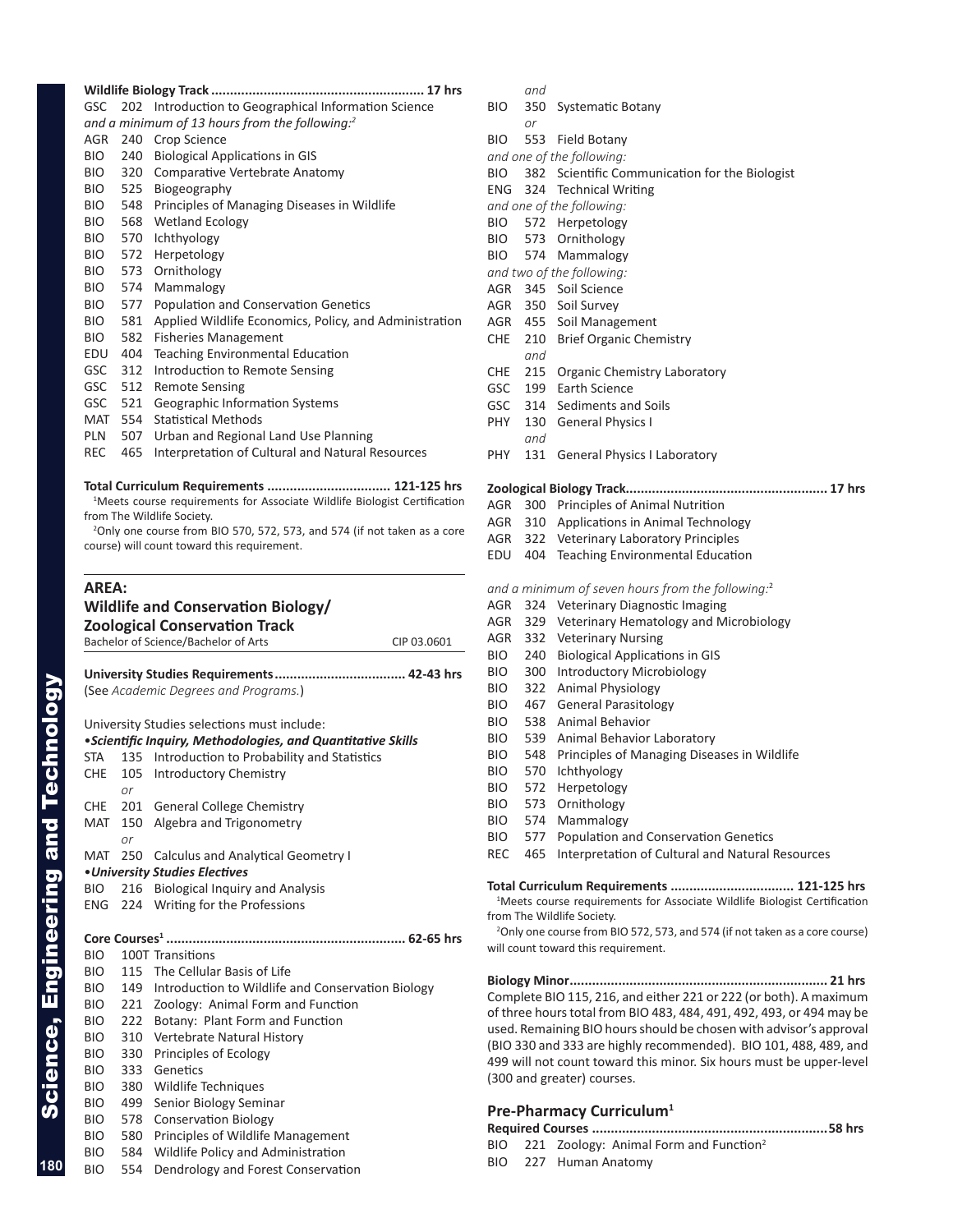- BIO 228 Human Anatomy Laboratory
- BIO 300 Introductory Microbiology
- CHE 201 General College Chemistry<sup>2</sup>
- CHE 202 General Chemistry and Qualitative Analysis<sup>2</sup>
- CHE 312 Organic Chemistry I
- CHE 320 Organic Chemistry II
- CHE 325 Organic Chemistry II Laboratory
- ECO 231 Principles of Microeconomics<sup>2</sup>
- ENG  $105$  Reading, Writing and Inquiry<sup>2</sup>
- ENG 204 Advanced Expository Writing<sup>2</sup>
- MAT 250 Calculus and Analytic Geometry I<sup>2</sup>
- PHY 130 General Physics I<sup>2</sup>
- PHY 131 General Physics I Laboratory<sup>2</sup>
- PHY 132 General Physics II<sup>2</sup>
- PHY 133 General Physics II Laboratory<sup>2</sup>

 $STA$  135 Introduction to Probability and Statistics<sup>2</sup> Elective hours:

Cross-cultural<sup>3</sup> General electives (4)  $(6)$ Social and Self-Awareness and Responsible Citizenship (3)

### **Total Curriculum Requirements .......................................... 74 hrs**

<sup>1</sup>The above program is based on the current admission requirements of the College of Pharmacy, University of Kentucky. Other colleges of pharmacy will have somewhat different requirements from those listed above. The curriculum can be modified to meet the requirements of most professional programs. Pre-pharmacy students desiring a four year program to receive the B.S. degree should follow the pre-medicine track and include all the courses listed above. The pre-pharmacy advisor should be consulted.

<sup>2</sup>May be used to fulfill University Studies requirements if completing a B.A. or B.S. degree.

<sup>3</sup>A course focusing on the study of a developing or non-Western country. 4 Must be a two-course series.

### **Graduate Program**

### Graduate Coordinator - Michael Flinn

The Department of Biological Sciences offers the Master of Sci ence degree. The M.S. program is designed to prepare the student to assume an active career in teaching and/or research or to pursue further graduate studies.

#### **Requirements for Admission**

Applicants must meet the Murray State University requirements (see *Graduate Admissions*). A faculty member must agree to mentor the student. Additional requirements for unconditional and condi tional admission are as follows.

### **Unconditional**

- Undergraduate courses in botany, zoology, ecology, and genet ics.
- Eight undergraduate hours in chemistry.
- Composite GRE score of 300 (V+Q) or higher on current scale or 1,000 (V+Q) or higher on prior scale.

### **Conditional**

Recommendation of the advisory committee.

| CIP 26.0101 |
|-------------|
|             |

Within the guidelines, the individual's program is developed by an advisory committee to ensure proficiency in the basic areas of zoology, botany, ecology and genetics. The thesis track is strongly recommended for anyone considering further research or graduate activities.

### **THESIS REQUIREMENTS**

- **Total Course Requirements............................................. 30 hours**
- BIO 689 Introduction to Graduate Study
- BIO 696 Understanding Scientific Communication<sup>L</sup>
- BIO 697 Seminar
- BIO 698-699 ThesisR
- BIO 600-level and above courses (9-20 hrs)

Graduate advisor/committee approved courses in related fields (0-11 hrs)

### **Other Degree Requirements**

- Proficiency in quantitative methods through MAT 665 or a graduate course in bioinformatics, such as BIO 657.
- A preliminary examination will be given in the student's first se mester to assess the student's understanding of principles across the diverse disciplines of biology.
- Oral defense of thesis.

### **NON-THESIS REQUIREMENTS**

**Total Course Requirements............................................. 36 hours**

- BIO 689 Introduction to Graduate Study
- BIO 696 Understanding Scientific Communication<sup>L</sup>
- BIO 697 Seminar
- BIO 600-level and above courses (16-32 hrs)

Graduate advisor/committee approved courses in related fields (0-16 hrs)

### **Other Degree Requirements**

Proficiency in quantitative methods through STA 665 or a graduate course in bioinformatics, such as BIO 657.

A preliminary examination will be given in the student's first semester to assess the student's understanding of principles across the diverse disciplines of biology.

#### **Optional Degree Requirement**

BIO 695 Biological Research (4) with prior approval of the research topic by the student's graduate committee; results to be presented while enrolled in BIO 697. Research credits can be counted toward the 36-hour requirement.

### **Master of Science Biology/Watershed Science Concentration** CIP 26.0101

- BIO 642 Watershed Ecology (same as GSC 642) BIO 689 Introduction to Graduate Study
- BIO 696 Understanding Scientific Communication<sup>L</sup>
- BIO 697 Seminar
- BIO 698-699 ThesisR

### **Restricted Electives......................................................... 17 hours**

*Courses must be approved by the advisory committee and repre -*

- *sent at least two disciplines, one of which must be BIO.*
- AGR 674 Agricultural Irrigation and Water Systems
- BIO 625 Biogeography BIO 630 Animal Ecology
- BIO 631 Plant Ecology
- BIO 632 Quantitative Ecology
- BIO 646 Stream Ecology
- BIO 661 Freshwater Invertebrates
- 
- BIO 663 Aquatic Entomology
- BIO 668 Wetland Ecology
- BIO 669 Biological Limnology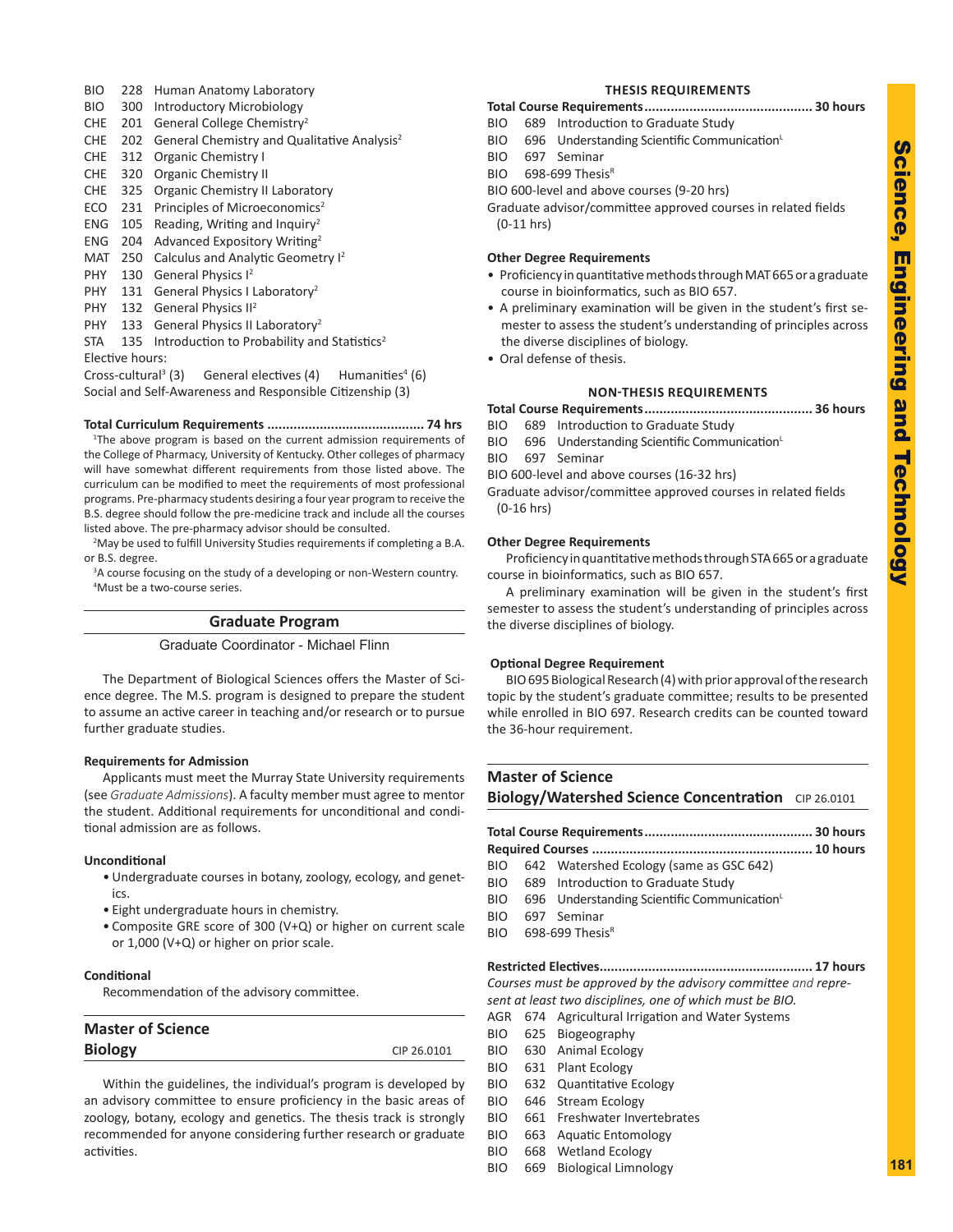BIO 670 Limnological Analysis Laboratory BIO 671 Ichthyology BIO 672 Herpetology BIO 678 Conservation Biology BIO 682 Waterfowl Management BIO 683 Fisheries Management BIO 686 Limnology BIO 687 Freshwater Biology BIO 688 Reservoir Ecology BIO 690 Disturbance Ecology CET 655 Environmental Regulatory Affairs CET 681 Pollution Assessment and Control CET 685 Remediation Technology CHE 613 Environmental Chemistry CHE 617 Advanced Organic Chemistry CHE 627 Chemical Separations CHE 628 Mass Spectrometry CHE 665 Biogeochemistry GSC 612 Remote Sensing GSC 621 Geographic Information Systems GSC 640 Advanced Remote Sensing GSC 641 Digital Image Processing Research GSC 662 Hydrogeology GSC 665 Physical/Chemical Limnology GSC 680 Advanced Geographic Information Systems

#### **Other Degree Requirements**

Successful completion of STA 665.

Written and oral comprehensive examinations as specified by the advisory committee in broad aspects of watershed science and area of concentration (usually taken in third semester of residence). Defense of thesis.

### **Master of Arts in Education Secondary Teacher Leader with Biology Concentration** CIP 13.1205

The Department of Biological Sciences provides instruction in support of the M.A.Ed. in Secondary Teacher Leader with a concen tration in biology. Prospective students should contact the graduate coordinator in the College of Education and Human Services for details on advising and graduate program design.

### Department of Chemistry

1201 Jesse D. Jones Hall

270-809-2584

**Chair:** Harry Fannin. **Faculty:** Allenbaugh, Clear, Cox, Fannin, Fawzy, Johnson, Loganathan, McCreary, Miller, Revell, Subedi, Volp, Whittaker.

The Department of Chemistry is certified by the American Chem ical Society's Committee on Professional Training. The department offers an area in chemistry or a major with tracks in biochemistry, forensics, polymer and materials science, pre-medical, pre-dental, pre-pharmacy, pre-MBA, or teacher certification.

The chemistry area program is designed for students planning careers in engineering, the chemical industry, or for those who plan to pursue graduate study following the baccalaureate degree. Upon completion of this program, graduates are certified as professional chemists. Alumni with the area are well prepared to succeed in na tionally recognized Ph.D. programs in chemistry.

The chemistry major program is recommended for students planning careers in medicine, dentistry, veterinary medicine, phar macy, secondary education, toxicology, or biochemistry.

The department offers a minor in chemistry as well as a Master of Science in Chemistry.

Murray State has nationally recognized chemistry student orga nizations, the Student Members of the American Chemical Society, the Forensic Science Student Association, and a national chemistry honor society-Gamma Sigma Epsilon.

The department is closely aligned with the Chemical Services Laboratory (CSL), the Watershed Studies Institute (WSI), and efforts to enhance environmental and biomedical sciences at Murray State University.

An excellent undergraduate research program is maintained that allows students to become involved in research projects during their first semester at MSU or later if they so desire. Students present posters or talks each semester at local and/or national meetings.

Students interested in chemistry, should contact the chair of the Department of Chemistry, Murray State University, 1201 Jesse D. Jones Hall, Murray, KY 42071-3300, Phone: (270) 809-2584 Fax: (270) 809-6474, or visit our website at www.murraystate.edu/chemistry.

### **AREA:**

### **Chemistry**

Bachelor of Science/Bachelor of Arts CIP 40.0501

ACCREDITED BY: American Chemical Society

**University Studies Requirements................................... 43-46 hrs** (See *Academic Degrees and Programs*.)

University Studies selections must include:

#### •*Scientific Inquiry, Methodologies, and Quantitative Skills*

- MAT 250 Calculus and Analytic Geometry I<sup>1</sup>
- PHY 235 Mechanics, Heat and Wave Motion<sup>1</sup>
- PHY 236 Mechanics, Heat and Wave Motion Lab<sup>1</sup>
- PHY 255 Electricity, Magnetism and Light<sup>1</sup>
- PHY 256 Electricity, Magnetism and Light Lab<sup>1</sup>

**Required Courses ............................................................... 65 hrs**

- CHE 100T Transitions
- CHE 201 General College Chemistry
- CHE 202 General Chemistry and Qualitative Analysis
- CHE 305 Analytical Chemistry
- CHE 312 Organic Chemistry I
- CHE 320 Organic Chemistry II
- CHE 325 Organic Chemistry II Laboratory
- CHE 400 Chemical Literature
- CHE 401 Ethics for the Chemist
- CHE 410 Physical Chemistry I
- CHE 420 Physical Chemistry II
- CHE 509 Advanced Inorganic Chemistry I
- CHE 510 Inorganic Chemistry Laboratory
- CHE 519 Instrumental Analysis
- CHE 530 Fundamentals of Biochemistry I
- CHE 576 Polymer Chemistry
- CSC 235 Programming in  $C++^2$
- MAT 308 Calculus and Analytic Geometry II MAT 309 Calculus and Analytic Geometry III

- **Required Limited Electives 3 ................................................... 3 hrs**
- CHE 488 Cooperative Education/Internship *or*
- CHE 495 Senior Research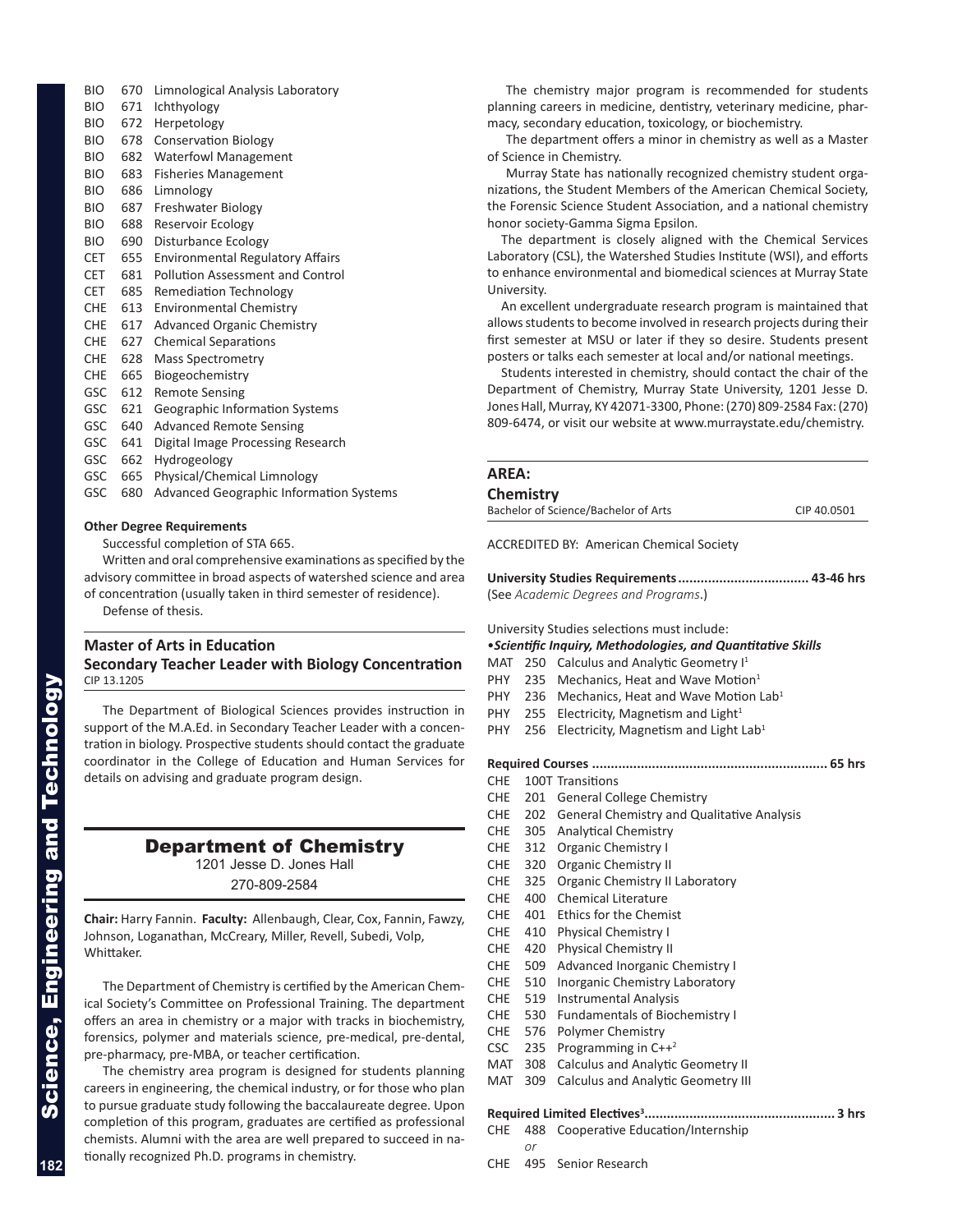### **Unrestricted Electives........................................................ 6-9 hrs**

**Total Curriculum Requirements ........................................ 120 hrs**

<sup>1</sup>Required for area if not taken as a University Studies elective.

<sup>2</sup>CSC 232 or EGR 140 may be substituted.

<sup>3</sup>In conjunction with this program it is possible through careful course selection to obtain an M.S. degree with one additional year of study following the awarding of the B.S. degree. Students interested in this M.S. concentration should contact the graduate coordinator in the department no later than during the junior year.

## **MAJOR: Chemistry** Bachelor of Science/Bachelor of Arts CIP 40.0501

**University Studies Requirements................................... 41-44 hrs** (See *Academic Degrees and Programs*.)

University Studies selections must include: •*Scientific Inquiry, Methodologies, and Quantitative Skills* MAT 250 Calculus and Analytic Geometry I<sup>1</sup> PHY 130 General Physics I<sup>1</sup> and PHY 131 General Physics I Laboratory<sup>1</sup> PHY 132 General Physics II<sup>1</sup> and PHY 133 General Physics II Laboratory<sup>1</sup> **Required Courses ............................................................... 35 hrs** CHE 100T Transitions CHE 201 General College Chemistry CHE 202 General Chemistry and Qualitative Analysis CHE 305 Analytical Chemistry CHE 312 Organic Chemistry I CHE 320 Organic Chemistry II CHE 352 Basic Chemical Instrumentation CHE 403 Basic Physical Chemistry CSC 235 Programming in  $C++^2$ **Required Limited Electives.................................................... 3 hrs** CHE 488 Cooperative Education/Internship *or* CHE 495 Senior Research **Required Minor.................................................................. 21 hrs Electives <sup>3</sup> ....................................................................... 17-20 hrs Total Curriculum Requirements ........................................ 120 hrs** <sup>1</sup>Required for major if not taken as a University Studies elective. <sup>2</sup>CSC 232 or EGR 140 may be substituted.

<sup>3</sup>At least one three-hour free elective must be chosen from outside Chemistry and may not be counted as a University Studies requirement.

### **MAJOR:**

**Chemistry/Secondary Certification (Grades 8-12) Track** Bachelor of Science/Bachelor of Arts CIP 40.0501

*NOTE: Requirements for teacher certification are established by the Kentucky Education Professional Standards Board. Students are cautioned that require ments may change. For current information, students should check with an advisor in the Department of Adolescent, Career and Special Education.*

**University Studies Requirements................................... 41-50 hrs** (See *Academic Degrees and Programs.* )

University Studies selections must include:

### •*Scientific Inquiry, Methodologies, and Quantitative Skills*

- MAT 250 Calculus and Analytic Geometry
- PHY 130 General Physics I<sup>1</sup> and
- PHY 131 General Physics I Laboratory<sup>1</sup>
- PHY 132 General Physics II<sup>1</sup> and
- PHY 133 General Physics II Laboratory<sup>1</sup>

•*Social and Self-Awareness and Responsible Citizenship*

EDP 260 Psychology of Human Development<sup>2</sup>

#### •*University Studies Electives*

CSC 199 Introduction to Information Technology<sup>3, 4</sup>

EDU 103 Issues and Practices of American Education<sup>2</sup>

**Note:** Certification requires a grade of *B* or better in one English composition course and a *B* or better in a University Studies math course, public speaking, and EDU 103 or equivalent course. Additional requirements for admission to teacher education and student teaching must be met. See advisor and/or Office of Teacher Education Services for details.

| <b>CHE</b>                                                                              |                                                                                                                                                                    | 100T Transitions                                          |  |  |
|-----------------------------------------------------------------------------------------|--------------------------------------------------------------------------------------------------------------------------------------------------------------------|-----------------------------------------------------------|--|--|
| <b>CHE</b>                                                                              | 120                                                                                                                                                                | <b>Chemical Laboratory Safety</b>                         |  |  |
| CHE                                                                                     | 201                                                                                                                                                                | <b>General College Chemistry</b>                          |  |  |
| <b>CHE</b>                                                                              | 202                                                                                                                                                                | General Chemistry and Qualitative Analysis                |  |  |
| <b>CHE</b>                                                                              | 305                                                                                                                                                                | <b>Analytical Chemistry</b>                               |  |  |
| <b>CHE</b>                                                                              | 312                                                                                                                                                                | <b>Organic Chemistry I</b>                                |  |  |
| <b>CHE</b>                                                                              | 320                                                                                                                                                                | <b>Organic Chemistry II</b>                               |  |  |
| <b>CHE</b>                                                                              | 403                                                                                                                                                                | <b>Basic Physical Chemistry</b>                           |  |  |
|                                                                                         |                                                                                                                                                                    |                                                           |  |  |
|                                                                                         |                                                                                                                                                                    | Select from the following:                                |  |  |
|                                                                                         |                                                                                                                                                                    | CHE 330 Basic Biochemistry                                |  |  |
| <b>CHE</b>                                                                              |                                                                                                                                                                    | 352 Basic Chemical Instrumentation                        |  |  |
| <b>CHE</b>                                                                              |                                                                                                                                                                    | 504 Fundamentals of Toxicology                            |  |  |
| <b>CHE</b>                                                                              | 513                                                                                                                                                                | <b>Environmental Chemistry</b>                            |  |  |
|                                                                                         |                                                                                                                                                                    |                                                           |  |  |
| EDU                                                                                     | 303                                                                                                                                                                | <b>Strategies of Teaching</b>                             |  |  |
| EDU                                                                                     | 403                                                                                                                                                                | Structures and Foundations of Education                   |  |  |
| EDU                                                                                     | 405                                                                                                                                                                | Evaluation and Measurement in Education <sup>5</sup>      |  |  |
| <b>REA</b>                                                                              | 427                                                                                                                                                                | Teaching Content Area Literacy in the<br>Secondary School |  |  |
| <b>SEC</b>                                                                              | 420                                                                                                                                                                | Practicum in Secondary Schools <sup>5</sup>               |  |  |
| <b>SEC</b>                                                                              | 421                                                                                                                                                                | Student Teaching in the Secondary School                  |  |  |
| <b>SEC</b>                                                                              | 422                                                                                                                                                                | Extended Practicum <sup>6</sup>                           |  |  |
| <b>SED</b>                                                                              | 300                                                                                                                                                                | <b>Educating Students with Disabilities</b>               |  |  |
|                                                                                         |                                                                                                                                                                    |                                                           |  |  |
|                                                                                         |                                                                                                                                                                    | Total Curriculum Requirements  128-138 hrs                |  |  |
|                                                                                         | <sup>1</sup> Required for major if not taken as a University Studies elective. Students<br>pursuing a Physics minor may substitute PHY 235/236 and 255/256 for PHY |                                                           |  |  |
| 130/131 and 132/133.                                                                    |                                                                                                                                                                    |                                                           |  |  |
| <sup>2</sup> Required for secondary certification if not taken as a University Studies  |                                                                                                                                                                    |                                                           |  |  |
| elective.                                                                               |                                                                                                                                                                    |                                                           |  |  |
| <sup>3</sup> May substitute CSC 232 or EGR 140, but these will not count for University |                                                                                                                                                                    |                                                           |  |  |

Studies electives.

4 With a grade of *C* or better.

5 EDU 405 and SEC 420 must be taken together and two semesters before student teaching.

6 Must be taken one semester before student teaching.

### **Chemistry Teaching Specialization**

The teaching specialization in chemistry is a path to secondary certification in chemistry, designed to accompany certification in another science content area. (All College of Education and Human Services secondary certification course requirements must be met.) The teaching specialization in chemistry meets and exceeds Murray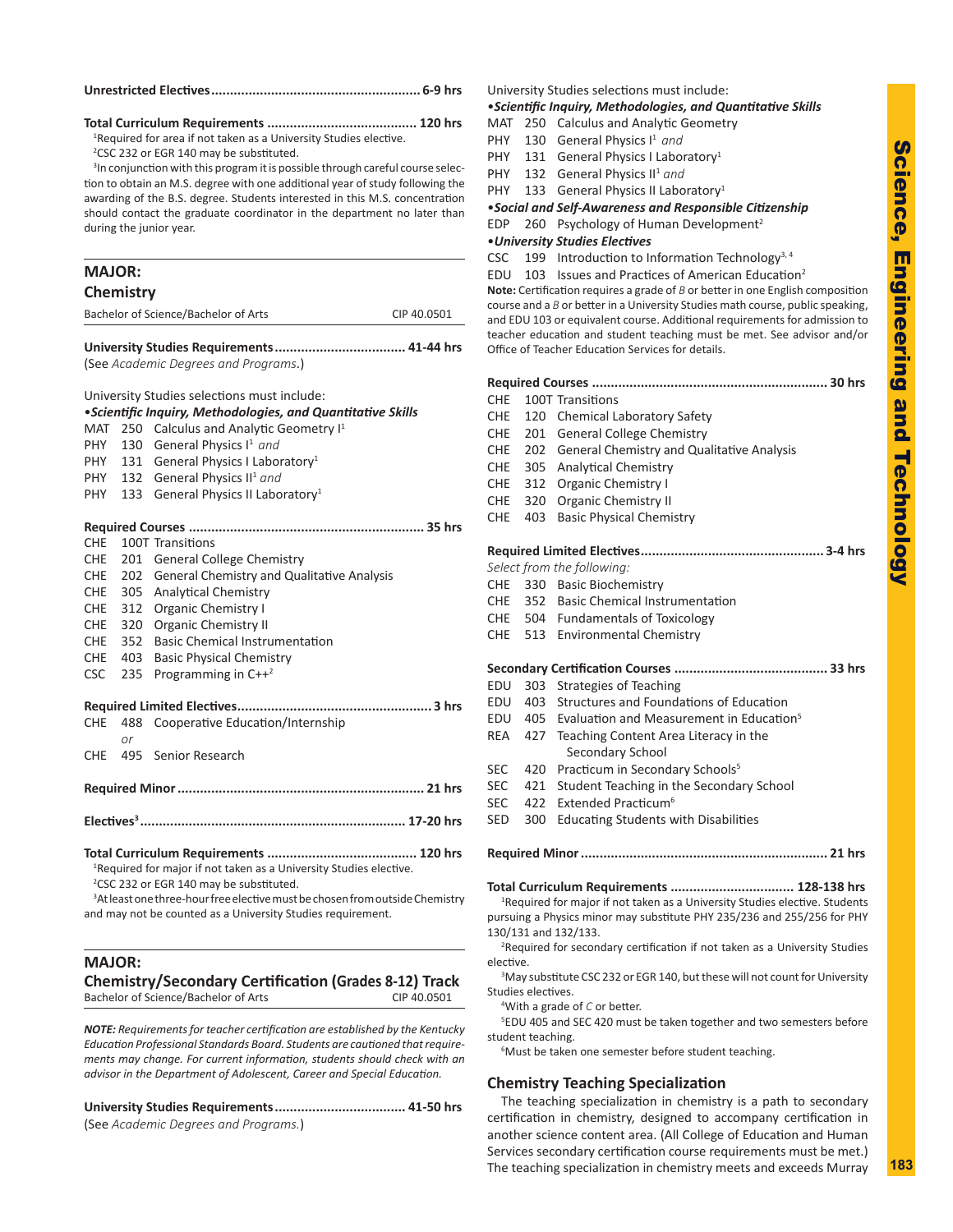State University's requirements for a minor in chemistry. **Note:** Even though this program exceeds Murray State University's requirements for a chemistry minor, in order for a chemistry minor to appear on a transcript, a minor must be declared, and all residential and graduation requirements must be met.

*Requirements for teacher certification are established by the Kentucky Education Professional Standards Board. Students are cautioned that changes in these requirements may occur. Therefore, for the most current information, students should check with an advisor in the College of Education and Human Services.*

| CHE |                                                                                                                                                                                                                                                                                                                                                                     |
|-----|---------------------------------------------------------------------------------------------------------------------------------------------------------------------------------------------------------------------------------------------------------------------------------------------------------------------------------------------------------------------|
| CHE |                                                                                                                                                                                                                                                                                                                                                                     |
|     |                                                                                                                                                                                                                                                                                                                                                                     |
|     |                                                                                                                                                                                                                                                                                                                                                                     |
|     |                                                                                                                                                                                                                                                                                                                                                                     |
|     |                                                                                                                                                                                                                                                                                                                                                                     |
| CHE |                                                                                                                                                                                                                                                                                                                                                                     |
|     |                                                                                                                                                                                                                                                                                                                                                                     |
|     |                                                                                                                                                                                                                                                                                                                                                                     |
| CHE |                                                                                                                                                                                                                                                                                                                                                                     |
|     |                                                                                                                                                                                                                                                                                                                                                                     |
|     | 120 Chemical Laboratory Safety<br>201 General College Chemistry<br>CHE 202 General Chemistry and Qualitative Analysis<br>CHE 305 Analytical Chemistry<br>CHE 312 Organic Chemistry I<br>Choose one elective from the following:<br>320 Organic Chemistry II<br>CHE 352 Basic Chemical Instrumentation<br>CHE 330 Basic Biochemistry<br>403 Basic Physical Chemistry |

### **MAJOR:**

| <b>Chemistry/Pre-Medical/Pre-Dental Track</b> |             |
|-----------------------------------------------|-------------|
| Bachelor of Science/Bachelor of Arts          | CIP 40.0501 |

**University Studies Requirements............................... 41-44 hrs** (See *Academic Degrees and Programs.* )

University Studies selections must include:

|                                                              |                                                                                | University Studies selections must include.         |  |  |
|--------------------------------------------------------------|--------------------------------------------------------------------------------|-----------------------------------------------------|--|--|
| • Scientific Inquiry, Methodologies, and Quantitative Skills |                                                                                |                                                     |  |  |
| MAT                                                          | 250                                                                            | Calculus and Analytic Geometry I <sup>1</sup>       |  |  |
| <b>PHY</b>                                                   | 130                                                                            | General Physics I <sup>1</sup>                      |  |  |
| PHY                                                          |                                                                                | 131 General Physics I Laboratory <sup>1</sup>       |  |  |
| PHY                                                          |                                                                                | 132 General Physics II <sup>1</sup>                 |  |  |
| PHY -                                                        | 133                                                                            | General Physics II Laboratory <sup>1</sup>          |  |  |
|                                                              |                                                                                |                                                     |  |  |
|                                                              |                                                                                |                                                     |  |  |
| <b>CHE</b>                                                   |                                                                                | 100T Transitions                                    |  |  |
| <b>CHE</b>                                                   | 201                                                                            | <b>General College Chemistry</b>                    |  |  |
| <b>CHE</b>                                                   | 202                                                                            | General Chemistry and Qualitative Analysis          |  |  |
| <b>CHE</b>                                                   | 305                                                                            | <b>Analytical Chemistry</b>                         |  |  |
| <b>CHE</b>                                                   | 312                                                                            | <b>Organic Chemistry I</b>                          |  |  |
| <b>CHE</b>                                                   | 320                                                                            | <b>Organic Chemistry II</b>                         |  |  |
| <b>CHE</b>                                                   | 352                                                                            | <b>Basic Chemical Instrumentation</b>               |  |  |
| <b>CHE</b>                                                   | 403                                                                            | <b>Basic Physical Chemistry</b>                     |  |  |
| <b>CHE</b>                                                   | 530                                                                            | <b>Fundamentals of Biochemistry I</b>               |  |  |
| <b>CSC</b>                                                   | 235                                                                            | Programming in $C++^2$                              |  |  |
| <b>ENG</b>                                                   | 204                                                                            | <b>Advanced Expository Writing</b>                  |  |  |
|                                                              | or                                                                             |                                                     |  |  |
| <b>ENG</b>                                                   |                                                                                | 324 Technical Writing                               |  |  |
|                                                              |                                                                                |                                                     |  |  |
|                                                              |                                                                                |                                                     |  |  |
|                                                              |                                                                                |                                                     |  |  |
|                                                              |                                                                                |                                                     |  |  |
|                                                              |                                                                                |                                                     |  |  |
|                                                              | <sup>1</sup> Required for major if not taken as a University Studies elective. |                                                     |  |  |
|                                                              |                                                                                | <sup>2</sup> CSC 232 or EGR 140 may be substituted. |  |  |
|                                                              |                                                                                |                                                     |  |  |

#### <sup>3</sup>Biology minor strongly recommended.

### **MAJOR:**

### **Chemistry/Biochemistry Track** Bachelor of Science/Bachelor of Arts CIP 40.0501

**University Studies Requirements................................... 41-44 hrs**

(See *Academic Degrees and Programs*.)

University Studies selections must include:

#### •*Scientific Inquiry, Methodologies, and Quantitative Skills*

MAT 250 Calculus and Analytic Geometry I<sup>1</sup>

- PHY 130 General Physics I<sup>1</sup> and
- PHY 131 General Physics I Laboratory<sup>1</sup>
- PHY 132 General Physics II<sup>1</sup> and
- PHY 133 General Physics II Laboratory<sup>1</sup>

**Required Courses ............................................................... 44 hrs**

CHE 100T Transitions CHE 201 General College Chemistry CHE 202 General Chemistry and Qualitative Analysis CHE 305 Analytical Chemistry CHE 312 Organic Chemistry I CHE 320 Organic Chemistry II CHE 352 Basic Chemical Instrumentation CHE 403 Basic Physical Chemistry CHE 530 Fundamentals of Biochemistry I CHE 537 Experimental Biochemistry CHE 540 Fundamentals of Biochemistry II CSC 235 Programming in  $C++^2$ **Required Minor <sup>3</sup> ................................................................. 21 hrs Electives........................................................................ 11-14 hrs Total Curriculum Requirements ........................................ 120 hrs** <sup>1</sup>Required for major if not taken as a University Studies elective. <sup>2</sup>CSC 232 or EGR 140 may be substituted.

<sup>3</sup>Biology minor is strongly recommended.

#### **MAJOR:**

### **Chemistry/Forensics Track**

| achelor of Science/Bachelor of Arts |  |
|-------------------------------------|--|
|-------------------------------------|--|

CIP 40.0501

**University Studies Requirements................................... 41-44 hrs** (See *Academic Degrees and Programs*.)

University Studies selections must include:

#### •*Scientific Inquiry, Methodologies, and Quantitative Skills*

- MAT 250 Calculus and Analytic Geometry I
- PHY 130 General Physics I<sup>1</sup> and
- PHY 131 General Physics I Laboratory<sup>1</sup>
- PHY 132 General Physics II<sup>1</sup> and
- PHY 133 General Physics II Laboratory<sup>1</sup>

**Required Courses ............................................................... 34 hrs**

### CHE 100T Transitions CHE 201 General College Chemistry

- CHE 202 General Chemistry and Qualitative Analysis
- CHE 305 Analytical Chemistry
- CHE 312 Organic Chemistry I
- CHE 320 Organic Chemistry II
- CHE 325 Organic Chemistry II Laboratory
- CHE 403 Basic Physical Chemistry I
- CSC 235 Programming in  $C++^2$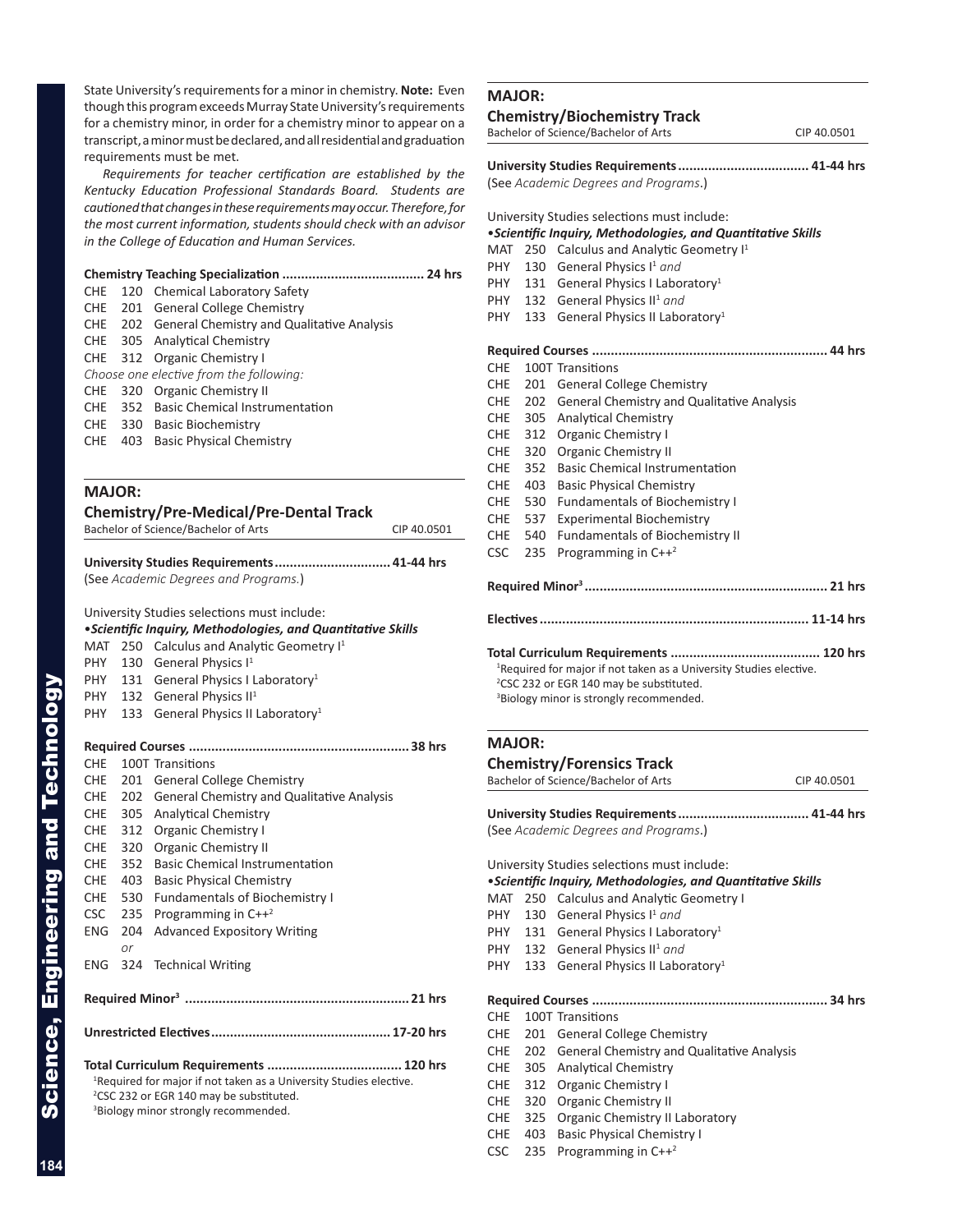| ר<br>הובות<br>Ì                                                                           |  |
|-------------------------------------------------------------------------------------------|--|
| i<br>l<br>Ì                                                                               |  |
| צוומ                                                                                      |  |
| l,<br>֧֧֧֧֧֧֧֧֧֧֧֧֧֧֧֧֧֧֧֧֧֧֧֧֧֧֧֧֧֧֧֝֝֝֝֝<br>֧֧ׅ֖֧֧֧֧֧֚֚֚֚֚֚֚֚֚֚֚֚֚֚֚֚֚֚֚֚֚֚֚֜֜֩֕֩֩֓֩֕֩֩ |  |
| į<br>$\frac{1}{2}$                                                                        |  |

| <b>ARC</b><br>CHE.<br>CHE. |           | 335 Forensic Archaeology<br>330 Basic Biochemistry<br>352 Basic Chemical Instrumentation                                                                                                                               |  |  |  |  |
|----------------------------|-----------|------------------------------------------------------------------------------------------------------------------------------------------------------------------------------------------------------------------------|--|--|--|--|
|                            |           | CRJ 220, 333, and 346 are required selections.                                                                                                                                                                         |  |  |  |  |
|                            |           |                                                                                                                                                                                                                        |  |  |  |  |
|                            |           | <sup>1</sup> Required for major if not taken as a University Studies elective.<br><sup>2</sup> CSC 232 or EGR 140 may be substituted.<br><sup>3</sup> A second major in Criminal Justice can substitute for the minor. |  |  |  |  |
| <b>MAJOR:</b>              |           |                                                                                                                                                                                                                        |  |  |  |  |
|                            |           | <b>Chemistry/Polymer and Materials Science Track</b><br>Bachelor of Science/Bachelor of Arts<br>CIP 40.0501                                                                                                            |  |  |  |  |
|                            |           | University Studies Requirements 38-44 hrs<br>(See Academic Degrees and Programs.)                                                                                                                                      |  |  |  |  |
|                            |           | University Studies selections must include:                                                                                                                                                                            |  |  |  |  |
|                            |           | • Scientific Inquiry, Methodologies, and Quantitative Skills                                                                                                                                                           |  |  |  |  |
| MAT                        |           | 250 Calculus and Analytic Geometry I <sup>1</sup>                                                                                                                                                                      |  |  |  |  |
| PHY                        |           | 235 Mechanics, Heat and Wave Motion <sup>1</sup>                                                                                                                                                                       |  |  |  |  |
| PHY                        |           | 236 Mechanics, Heat and Wave Motion Laboratory <sup>1</sup>                                                                                                                                                            |  |  |  |  |
| <b>PHY</b>                 |           | 255 Electricity, Magnetism and Light <sup>1</sup>                                                                                                                                                                      |  |  |  |  |
| PHY                        | 256       | Electricity, Magnetism and Light Laboratory <sup>1</sup>                                                                                                                                                               |  |  |  |  |
|                            |           |                                                                                                                                                                                                                        |  |  |  |  |
| CHE                        |           | 100T Transitions                                                                                                                                                                                                       |  |  |  |  |
| CHE                        |           | 201 General College Chemistry                                                                                                                                                                                          |  |  |  |  |
| CHE                        | 202       | General Chemistry and Qualitative Analysis                                                                                                                                                                             |  |  |  |  |
| CHE                        |           | 305 Analytical Chemistry                                                                                                                                                                                               |  |  |  |  |
| CHE                        |           | 312 Organic Chemistry I                                                                                                                                                                                                |  |  |  |  |
| CHE.                       | 320       | Organic Chemistry II                                                                                                                                                                                                   |  |  |  |  |
| CHE.                       | 352       | <b>Basic Chemical Instrumentation</b>                                                                                                                                                                                  |  |  |  |  |
| CHE                        | 503       | <b>Industrial Chemistry</b>                                                                                                                                                                                            |  |  |  |  |
| CHE                        | 576       | Polymer Chemistry                                                                                                                                                                                                      |  |  |  |  |
| <b>CSC</b>                 | 235       | Programming in $C++^2$                                                                                                                                                                                                 |  |  |  |  |
| EGR                        | 240       | Thermodynamics I                                                                                                                                                                                                       |  |  |  |  |
| EGR                        | 375       | <b>Materials Science</b>                                                                                                                                                                                               |  |  |  |  |
| MAT                        |           | 308 Calculus and Analytic Geometry II                                                                                                                                                                                  |  |  |  |  |
| PHY                        |           | 370 Introduction to Modern Physics                                                                                                                                                                                     |  |  |  |  |
|                            |           |                                                                                                                                                                                                                        |  |  |  |  |
| CHE                        | 488<br>or | Cooperative Education/Internship                                                                                                                                                                                       |  |  |  |  |
| CHE                        | 495       | Senior Research                                                                                                                                                                                                        |  |  |  |  |
|                            |           |                                                                                                                                                                                                                        |  |  |  |  |
|                            |           |                                                                                                                                                                                                                        |  |  |  |  |
|                            |           |                                                                                                                                                                                                                        |  |  |  |  |

<sup>1</sup>Required for major if not taken as a University Studies elective. <sup>2</sup>CSC 232 or EGR 140 may be substituted. 3 PHY 235, 236, 255, and 256 count toward a physics minor, with 11 additional

hours remaining; otherwise, 21 hours are required to complete a minor.

### **MAJOR:**

|  |  |  |  | Chemistry/Pre-Pharmacy Track <sup>1</sup> |
|--|--|--|--|-------------------------------------------|
|  |  |  |  |                                           |

Bachelor of Science/Bachelor of Arts CIP 40.0501 **University Studies Requirements................................... 41-44 hrs** (See *Academic Degrees and Programs*.) University Studies selections must include: •*Scientific Inquiry, Methodologies, and Quantitative Skills* MAT 250 Calculus and Analytic Geometry I<sup>2</sup> PHY 130 General Physics I<sup>2</sup> PHY 131 General Physics I Laboratory<sup>2</sup> PHY 132 General Physics II<sup>2</sup> PHY 133 General Physics II Laboratory<sup>2</sup> •*Social and Self-Awareness and Responsible Citizenship* ECO 231 Principles of Microeconomics **Required Courses ............................................................... 46 hrs** CHE 100T Transitions CHE 201 General College Chemistry CHE 202 General Chemistry and Qualitative Analysis CHE 305 Analytical Chemistry CHE 312 Organic Chemistry I CHE 320 Organic Chemistry II CHE 325 Organic Chemistry II Laboratory CHE 330 Basic Biochemistry CHE 352 Basic Chemical Instrumentation CHE 403 Basic Physical Chemistry I CSC  $235$  Programming in C++<sup>3</sup> STA 135 Introduction to Probability and Statistics

- **Required Minor <sup>4</sup> ................................................................. 21 hrs**
- **Unrestricted Electives...................................................... 9-12 hrs**

**Total Curriculum Requirements ........................................ 120 hrs** <sup>1</sup>Colleges of pharmacy will have somewhat different requirements from those listed above. The curriculum can be modified to meet the requirements of most professional programs. 2

<sup>2</sup> Required for major if not taken as a University Studies elective. <sup>3</sup>CSC 232 or EGR 140 may be substituted. 4 Biology minor is strongly recommended.

**Chemistry Minor ............................................................... 21 hrs** CHE 201, 202 and electives selected from the following chemistry courses: 305, 312, 320, 325, 352, 400, 401, 403, 410, 420, 488, 495, and 330 or 530, but not both. A maximum of three hours may be counted from CHE 488. At least 21 hours is required. Six hours must be 300-level or above courses.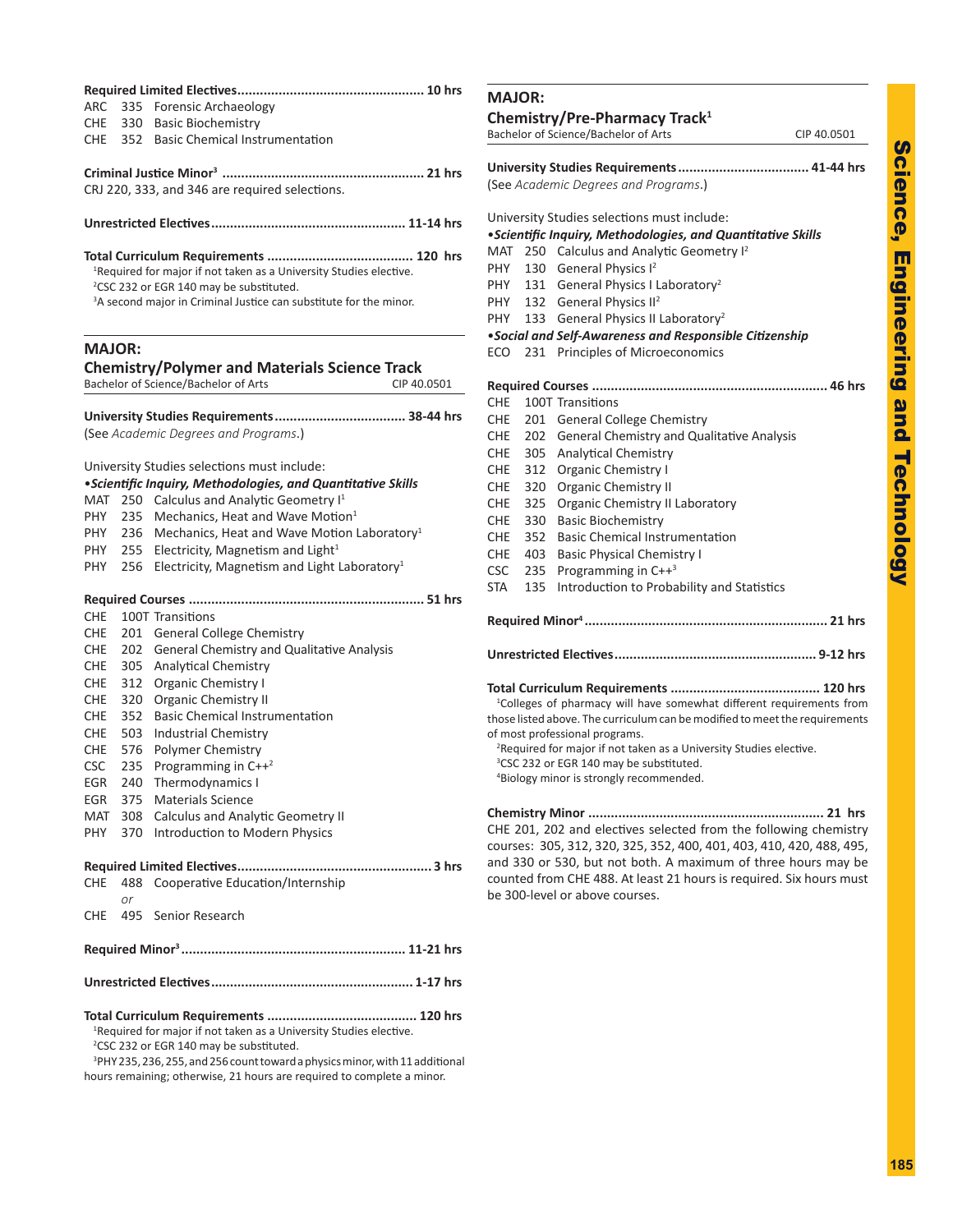### **Graduate Programs**

Graduate Coordinator - Rachel Allenbaugh

| <b>Master of Science</b> |             |
|--------------------------|-------------|
| <b>Chemistry</b>         | CIP 40.0501 |
|                          |             |

#### **Requirements for Admission**

 Applicants must meet the Murray State University requirements (see *Graduate Admissions*). Additional information regarding uncon ditional and conditional admission is given below.

### **Unconditional**

To qualify for unconditional admission, an applicant must have:

- 1. an undergraduate degree in chemistry;
- 2. an overall undergraduate GPA of 3.0/4.0 or higher;

3. minimum GRE scores of: 140 verbal, 150 quantitative, 2.5 analytical writing;

4. for international students, minimum scores of: TOEFL 527, iBT TOEFL 71, with no band less than 16, or IELTS 6.0 with no band less than 5.0.

If the undergraduate degree does not conform to an ACS-certi fied program, students may be required to correct any deficiency in their undergraduate preparation.

#### **Conditional**

In exceptional cases (such as extensive work or research expe rience), students falling slightly below one of the unconditional admission benchmarks may still be considered for conditional ad mission. Applicants with TOEFL scores between 500 and 526 may be admitted on a conditional basis, but their proficiency in English will be further evaluated upon their arrival on campus, and they may be required to undertake additional study of English prior to beginning graduate work in chemistry.

### **THESIS REQUIREMENTS**

### **Total Course Requirements............................................. 30 hours**  $CHF$  601 Seminar<sup>L,1</sup> CHE 602 Seminar 1 CHE 609 Advanced Inorganic Chemistry I CHE 617 Advanced Organic Chemistry CHE 681 Advanced Physical Chemistry **Research and Other Requirements** CHE 698<sup>R</sup>-699<sup>PT</sup> Thesis Research

600-level courses (13 hrs)

(Up to six hours may be selected from courses other than CHE.) <sup>1</sup> Each student is required to prepare and present one seminar based on a thorough search of the chemical literature and one based on the student's thesis research.

### **Other Degree Requirements**

Successful completion of an advanced instrumental analysis course (CHE 619 or equivalent).

Submission and defense of a satisfactory thesis.

### **NON-THESIS REQUIREMENTS**

### **Total Course Requirements............................................ 36 hours 1**

- CHE 601 Seminar L **2**
- CHE 602 Seminar **2**
- CHE 609 Advanced Inorganic Chemistry I
- CHE 617 Advanced Organic Chemistry
- CHE 681 Advanced Physical Chemistry
- 600-level courses (22 hrs)

 (Up to nine hours may be selected from courses other than CHE.) <sup>1</sup>CHE 691, 692, and 693 will not count toward completion of this degree. <sup>2</sup> Each student is required to prepare and present two seminars based on a thorough search of the chemical literature.

### **Other Degree Requirements**

Successful completion of an advanced instrumental analysis course (CHE 619 or equivalent).

CHE 600-level electives to total 36 hours.

### **Master of Arts in Education**

### **Secondary Teacher Leader with Chemistry Concentration** CIP 13.1205

The Department of Chemistry provides instruction in support of the M.A.Ed. in Secondary Teacher Leader with a concentration in chemistry. Prospective students should contact the graduate coor dinator in the College of Education and Human Services for details on advising and graduate program design.

### Department of Geosciences 334 Blackburn Science Building

270-809-2591

**Chair:** Robin Zhang. **Faculty:** Benson, Busby, Casey, Cetin, El-Masri, Hong, Ortmann, Stinchcomb, Zhang.

An area in geosciences with tracks in earth science, earth science teacher certification, environmental geology, geoarchaeology, and geographic information science are provided by the department faculty. Minors are offered in anthropology, archaeology, earth sci ence, environmental geology, and geographic information science. A certificate in geographic information science and an M.S. in Geosci ences may also be earned.

In addition to the more traditional curricula, geosciences students have access to the Murray State Archaeology Lab, a summer field archaeology school, and the Mid-America Remote sensing Center (MARC), a core entity in the Murray State University Watershed Studies Institute (WSI).

Geosciences majors are encouraged to participate in internships and cooperative education experiences. Graduates have outstanding opportunities for employment as archaeologists, planners, cartogra phers, environmental geologists, remote sensing/GIS professionals, and other mapping science positions in business, government, and education.

Bachelor of Science CIP 40.0601

### **AREA: Geosciences/Earth Science Track**

|            | <b>DALICIUI UI JUICIILE</b> |                                                 | בטטטושר ווט |
|------------|-----------------------------|-------------------------------------------------|-------------|
|            |                             |                                                 |             |
|            |                             | (See Academic Degrees and Programs.)            |             |
|            |                             |                                                 |             |
| ARC        |                             | 150 Introduction to Archaeology <sup>1</sup>    |             |
| AST        | 115                         | Introductory Astronomy                          |             |
| AST        | 116                         | Introductory Astronomy Laboratory               |             |
| GSC.       |                             | 100T Transitions                                |             |
| GSC        | 101                         | The Earth and the Environment <sup>2</sup>      |             |
| GSC        | 102                         | Earth through Time <sup>2</sup>                 |             |
| <b>GSC</b> |                             | 110 World Geography <sup>1</sup>                |             |
| <b>GSC</b> | 125                         | Weather and Climate <sup>2</sup>                |             |
| GSC        | 202                         | Introduction to Geographic Information Sciences |             |
| GSC        | 301                         | Understanding Scientific Communication          |             |
| GSC        | 303                         | Introduction to Water Science                   |             |
| GSC        | 305                         | Introduction to Cartography                     |             |
| GSC        | 312                         | Introduction to Remote Sensing                  |             |

**186**

Science, Engineering and Technology

cience, Engineering and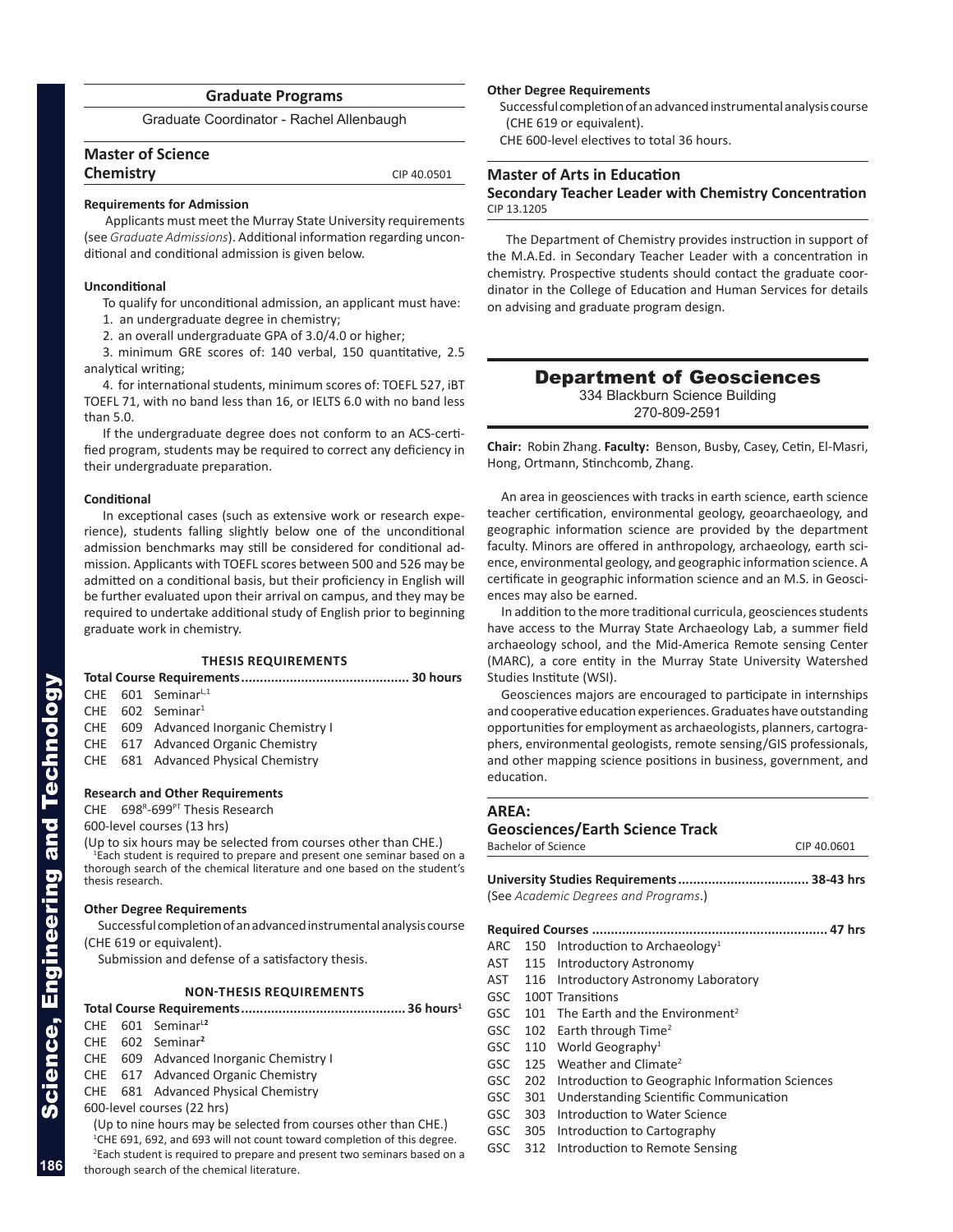| GSC        | 336             | Principles of Geomorphology                                                                                                      |  |
|------------|-----------------|----------------------------------------------------------------------------------------------------------------------------------|--|
| <b>GSC</b> | 339             | <b>Field Geology</b>                                                                                                             |  |
|            | or              |                                                                                                                                  |  |
| GSC        | 350             | Field Techniques in Geosciences                                                                                                  |  |
|            |                 |                                                                                                                                  |  |
|            |                 |                                                                                                                                  |  |
|            |                 | Choose from the following approved electives:                                                                                    |  |
| BIO.       | 101             | <b>Biological Concepts</b>                                                                                                       |  |
| <b>CHE</b> | 105             | <b>Introductory Chemistry</b>                                                                                                    |  |
| CHE        | 201             | <b>General College Chemistry</b>                                                                                                 |  |
| <b>GSC</b> | 210             | Hydrology                                                                                                                        |  |
| <b>GSC</b> | 306             | Landscapes of the National Parks                                                                                                 |  |
| <b>GSC</b> | 310             | <b>Rock and Mineral Resources</b>                                                                                                |  |
| <b>GSC</b> | 314             | Sediments and Soils                                                                                                              |  |
| GSC        | 330             | <b>Economic Geography</b>                                                                                                        |  |
| <b>GSC</b> | 390             | Geoarchaeology                                                                                                                   |  |
| <b>GSC</b> | 424             | <b>Conservation and Environmental Geosciences</b>                                                                                |  |
| <b>GSC</b> | 489             | Cooperative Education/Internship                                                                                                 |  |
| <b>GSC</b> | 507             |                                                                                                                                  |  |
| GSC        | 512             | Land Use Planning                                                                                                                |  |
|            |                 | <b>Remote Sensing</b>                                                                                                            |  |
| GSC        | 521             | Geographic Information Systems                                                                                                   |  |
| <b>GSC</b> | 522             | Digital Cartography                                                                                                              |  |
| GSC        | 533             | Paleoecology                                                                                                                     |  |
| <b>GSC</b> | 536             | Soils and Geomorphology                                                                                                          |  |
| <b>GSC</b> | 562             | Hydrogeology                                                                                                                     |  |
| GSC        | 578             | <b>Terrestrial Ecosystem Modeling</b>                                                                                            |  |
| GSC        | 579             | Remote Sensing of Vegetation                                                                                                     |  |
| <b>GSC</b> | 591             | <b>Special Problems</b>                                                                                                          |  |
| <b>GSC</b> | 592             | <b>Special Problems</b>                                                                                                          |  |
| <b>GSC</b> | 593             | <b>Special Problems</b>                                                                                                          |  |
| PHY.       | 235             | Mechanics, Heat and Wave Motion                                                                                                  |  |
| PHY.       | 236             | Mechanics, Heat and Wave Motion Laboratory                                                                                       |  |
|            |                 |                                                                                                                                  |  |
| <b>CSC</b> |                 | 101 <sup>3</sup> Introduction to Problem Solving Using Computers                                                                 |  |
|            | or              |                                                                                                                                  |  |
| <b>CSC</b> |                 | 199 <sup>3</sup> Introduction to Information Technology                                                                          |  |
| MAT        |                 | 150 <sup>2</sup> Algebra and Trigonometry (or above)                                                                             |  |
|            | or              |                                                                                                                                  |  |
| <b>STA</b> |                 | 135 <sup>2</sup> Introduction to Probability and Statistics (or above)                                                           |  |
|            |                 |                                                                                                                                  |  |
|            |                 | <b>Unrestricted Electives.</b><br>11-17 hrs                                                                                      |  |
|            |                 | <sup>1</sup> Will count towards University Studies Global Awareness, Cultural Diversity,                                         |  |
|            |                 | and the World's Artistic Tradition requirements.                                                                                 |  |
|            |                 | <sup>2</sup> Will count towards University Studies Scientific Inquiry, Methodologies,                                            |  |
|            |                 | and Quantitative Skills requirements.<br><sup>3</sup> This is a University Studies electives writing-intensive or technology-in- |  |
|            | tensive course. |                                                                                                                                  |  |
|            |                 |                                                                                                                                  |  |
| AREA:      |                 |                                                                                                                                  |  |
|            |                 | <b>Geosciences/Earth Science Secondary Certification Track</b>                                                                   |  |
|            | (Grades 8-12)   |                                                                                                                                  |  |
|            |                 | <b>Bachelor of Science Degree</b><br>CIP 40.0601                                                                                 |  |
|            |                 |                                                                                                                                  |  |
|            |                 | (See Academic Degrees and Programs.)                                                                                             |  |
|            |                 | University Studies selections must include:                                                                                      |  |
|            |                 | • Scientific Inquiry, Methodologies, and Quantitative Skills                                                                     |  |
| <b>GSC</b> | 101             | The Earth and the Environment                                                                                                    |  |
| <b>GSC</b> |                 | 102 Earth through Time                                                                                                           |  |
|            |                 |                                                                                                                                  |  |

MAT 150 Algebra and Trigonometry

### **•***Global Awareness, Cultural Diversity and the World's Artistic Traditions*

SC 110 World Geography

**•***Social and Self-Awareness and Responsible Citizenship*

OP 260 Psychology of Human Development

### •*University Studies Electives*

RC 150 Introduction to Archaeology

C 101 Introduction to Problem Solving Using Computers

DU 103 Issues and Practices of American Education

**Note:** Certification requires a grade of *B* or better in one English composition course and a *B* or better in a University Studies math course, public speaking, d EDU 103 or equivalent course. Additional requirements for admission to acher education and student teaching must be met. See advisor and/or fice of Teacher Education Services for details.

| AST        |     | 115 Introductory Astronomy                                                                                     |
|------------|-----|----------------------------------------------------------------------------------------------------------------|
| AST        | 116 | Introductory Astronomy Laboratory                                                                              |
| <b>GSC</b> |     | 100T Transitions                                                                                               |
| <b>GSC</b> | 125 | Weather and Climate <sup>2</sup>                                                                               |
| <b>GSC</b> | 202 | Introduction to Geographic Information Sciences                                                                |
| <b>GSC</b> | 301 | Understanding Scientific Communication                                                                         |
| <b>GSC</b> | 303 | Introduction to Water Science                                                                                  |
| <b>GSC</b> | 305 | Introduction to Cartography                                                                                    |
| <b>GSC</b> | 312 | Introduction to Remote Sensing                                                                                 |
| <b>GSC</b> | 336 | Principles of Geomorphology                                                                                    |
| GSC        | 339 | Field Geology                                                                                                  |
|            | or  |                                                                                                                |
| <b>GSC</b> | 350 | Field Techniques in Geosciences                                                                                |
|            |     |                                                                                                                |
|            |     | Select upper-level courses from the list of approved electives shown<br>under the Environmental Geology Track. |
|            |     | Note: The National Science Teachers Association (NSTA) recommends a                                            |

inimum of one course from each of the following three areas, with total recommended supplemental science hours to include no fewer than 16 mester hours.

### **A. Biology**

- O 101 Biological Concepts O 112 Field Biology O 221 Zoology: Animal Form and Function
- 
- O 222 Botany: Plant Form and Function

**B. Chemistry**

- HE 101 Consumer Chemistry
- HE 105 Introductory Chemistry
- HE 201 General College Chemistry
- HE 202 General Chemistry and Qualitative Analysis
- **Physics** HY 235 Mechanics, Heat and Wave Motion *and*
- HY 236 Mechanics, Heat and Wave Motion Laboratory
- HY 255 Electricity, Magnetism and Light *and*
- HY 256 Electricity, Magnetism and Light Laboratory

**Required for Secondary Certification .................................. 33 hrs**

- DU 303 Strategies of Teaching
- EDU 403 Structures and Foundations of Education
- EDU 405 Evaluation and Measurement in Education<sup>1</sup>
- EA 427 Teaching Content Area Literacy in the Secondary School
- SEC 420 Practicum in Secondary Schools<sup>1</sup>
- SEC 421 Student Teaching in the Secondary School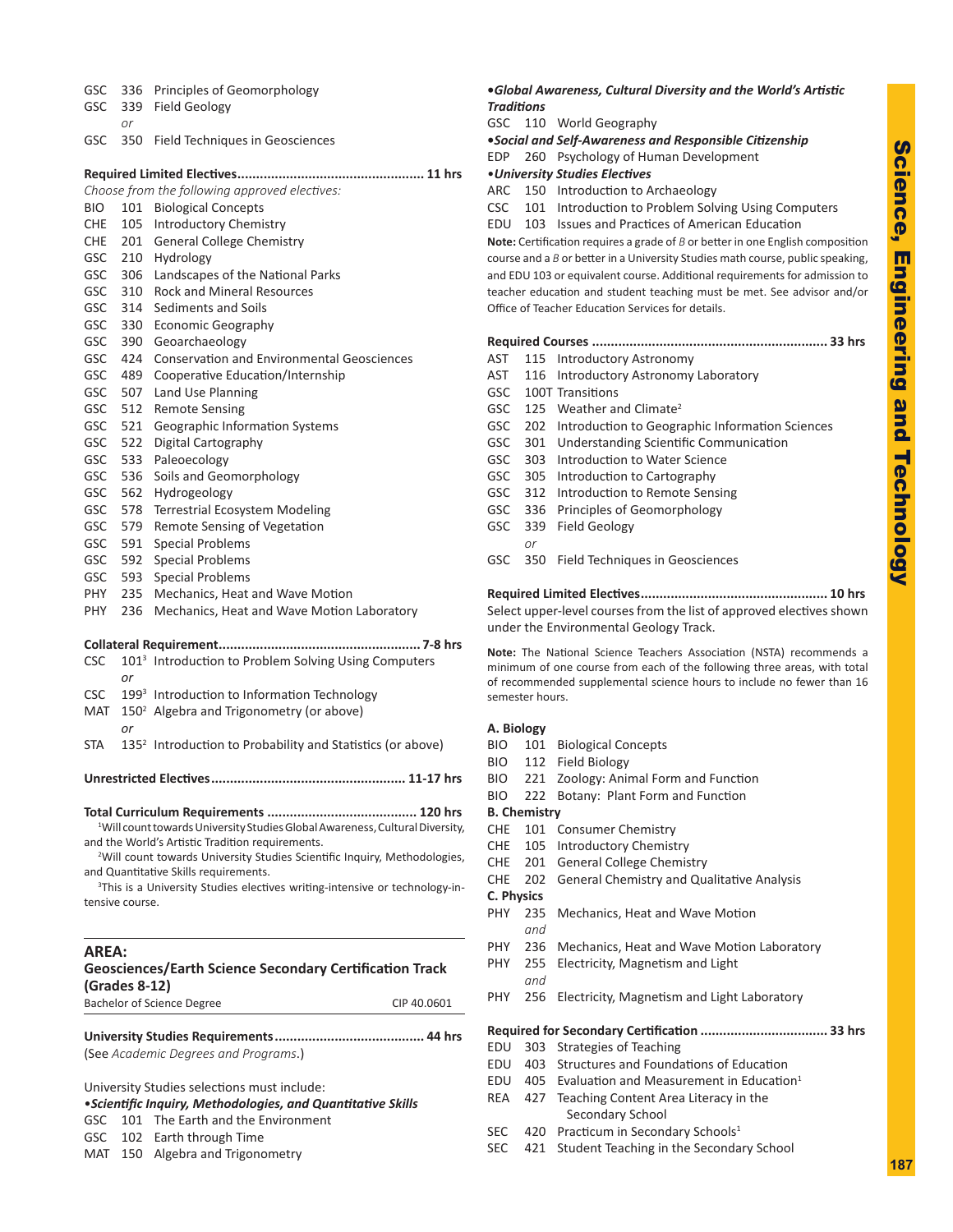SEC 422 Extended Practicum<sup>2</sup>

SED 300 Educating Students with Disabilities

### **Earth Science Teaching Specialization**

The teaching specialization in earth science is a path to secondary certification in earth science designed to accompany certification in another science content area (biology/chemistry/physics). All College of Education and Human Services secondary certification course requirements must be met. **Note:** Even though this program exceeds Murray State University's requirements for an earth science minor, in order for a earth science minor to appear on a transcript, a minor must be declared, and all residential and graduation requirements must be met.

*Requirements for teacher certification are established by the Kentucky Education Professional Standards Board. Students are cautioned that changes in these requirements may occur. Therefore, for the most current information, students should check with an advisor in the College of Education and Human Services.*

|     |    | AST 115 Introductory Astronomy                          |
|-----|----|---------------------------------------------------------|
|     |    | AST 116 Introductory Astronomy Laboratory               |
|     |    | GSC 101 The Earth and the Environment                   |
|     |    | GSC 102 Earth through Time                              |
|     |    | GSC 125 Weather and Climate                             |
|     |    | GSC 202 Introduction to Geographic Information Sciences |
| GSC |    | 303 Introduction to Water Science                       |
|     |    | GSC 336 Principles of Geomorphology                     |
|     |    | GSC 339 Field Geology                                   |
|     | or |                                                         |
|     |    | GSC 350 Field Techniques in Geosciences                 |

### **AREA:**

| <b>Geosciences/Environmental Geology Track</b> |             |
|------------------------------------------------|-------------|
| Bachelor of Science Degree                     | CIP 40.0601 |

**University Studies Requirements................................... 38-43 hrs** (See *Academic Degrees and Programs*.)

| ARC        |     | 150 Introduction to Archaeology <sup>1</sup>    |
|------------|-----|-------------------------------------------------|
| GSC        |     | 100T Transitions                                |
| GSC        | 101 | The Earth and the Environment <sup>2</sup>      |
| GSC        |     | 102 Earth through Time <sup>2</sup>             |
| GSC        |     | 110 World Geography <sup>1</sup>                |
| GSC.       | 202 | Introduction to Geographic Information Sciences |
| <b>GSC</b> | 210 | Hydrology                                       |
| <b>GSC</b> | 301 | Understanding Scientific Communication          |
| <b>GSC</b> | 305 | Introduction to Cartography                     |
| <b>GSC</b> | 310 | <b>Rock and Mineral Resources</b>               |
| GSC        | 312 | Introduction to Remote Sensing                  |
| <b>GSC</b> | 314 | Sediments and Soils                             |
| <b>GSC</b> | 336 | Principles of Geomorphology                     |
| GSC        | 562 | Hydrogeology                                    |
|            |     |                                                 |
|            |     | Choose from the following approved electives:   |
| ARC 300    |     | Archaeology Method and Theory                   |
|            |     | ARC 302 Archaeological Field Work I             |
| ARC        |     | 304 Archaeology Laboratory Methods              |

| Curriculum Requirements | $120$ hrs |
|-------------------------|-----------|

<sup>1</sup>Must be taken together and two semesters before student teaching. <sup>2</sup>Must be taken one semester before student teaching.

ARC 390 Geoarchaeology

- BIO 101 Biological Concepts
- CET 280 Plane Surveying
- CHE 105 Introductory Chemistry
- CHE 201 General College Chemistry
- CHE 202 General Chemistry and Qualitative Analysis
- GSC 200 Introduction to Oceanography
- GSC 303 Introduction to Water Science
- GSC 306 Landscapes of the National Parks
- GSC 330 Economic Geography
- GSC 339 Field Geology
- GSC 350 Field Techniques in Geosciences
- GSC 388 International Experience in the Geosciences
- GSC 424 Conservation and Environmental Geosciences
- GSC 489 Cooperative Education/Internship
- GSC 507 Land Use Planning
- GSC 512 Remote Sensing
- GSC 521 Geographic Information Systems
- GSC 522 Digital Cartography
- GSC 533 Paleoecology
- GSC 534 Invertebrate Paleontology
- GSC 536 Soils and Geomorphology
- GSC 542 Watershed Ecology
- GSC 578 Terrestrial Ecosystem Modeling
- GSC 579 Remote Sensing of Vegetation
- GSC 591 Special Problems
- GSC 592 Special Problems
- GSC 593 Special Problems
- PHY 130 General Physics I
- PHY 131 General Physics I Laboratory

#### **Collateral Requirement...................................................... 7-8 hrs**

- CSC 101 <sup>3</sup> Introduction to Problem Solving Using Computers *or*
- CSC 199<sup>3</sup> Introduction to Information Technology
- $MAT$  $150<sup>2</sup>$  Algebra and Trigonometry (or above) *or*
- STA 135<sup>2</sup> Introduction to Probability and Statistics (or above)

**Unrestricted Electives.................................................... 11-17 hrs**

**Total Curriculum Requirements ........................................ 120 hrs**

<sup>1</sup>Will count towards University Studies Global Awareness, Cultural Diversity, and the World's Artistic Tradition requirements.

<sup>2</sup>Will count towards University Studies Scientific Inquiry, Methodologies, and Quantitative Skills requirements.

<sup>3</sup>This is a University Studies electives writing-intensive or technology-intensive course.

#### **AREA:**

### **Geosciences/Geoarchaeology Track**

Bachelor of Science CIP 40.0601

**University Studies Requirements................................... 38-43 hrs** (See *Academic Degrees and Programs*.)

University Studies selection must include:

- **•***Social and Self-Awareness and Responsible Citizenship*
- ANT 140 Introduction to Cultural Anthropology
- **Required Courses ............................................................... 44 hrs**
- ARC 150 Introduction to Archaeology<sup>1</sup> ARC 300 Archaeological Method and Theory
- ARC 304 Archaeological Laboratory Methods
- ARC 330 North American Archaeology

ARC 320 Human Ecology

Science, Engineering and Technology

cience, Engineering and Technology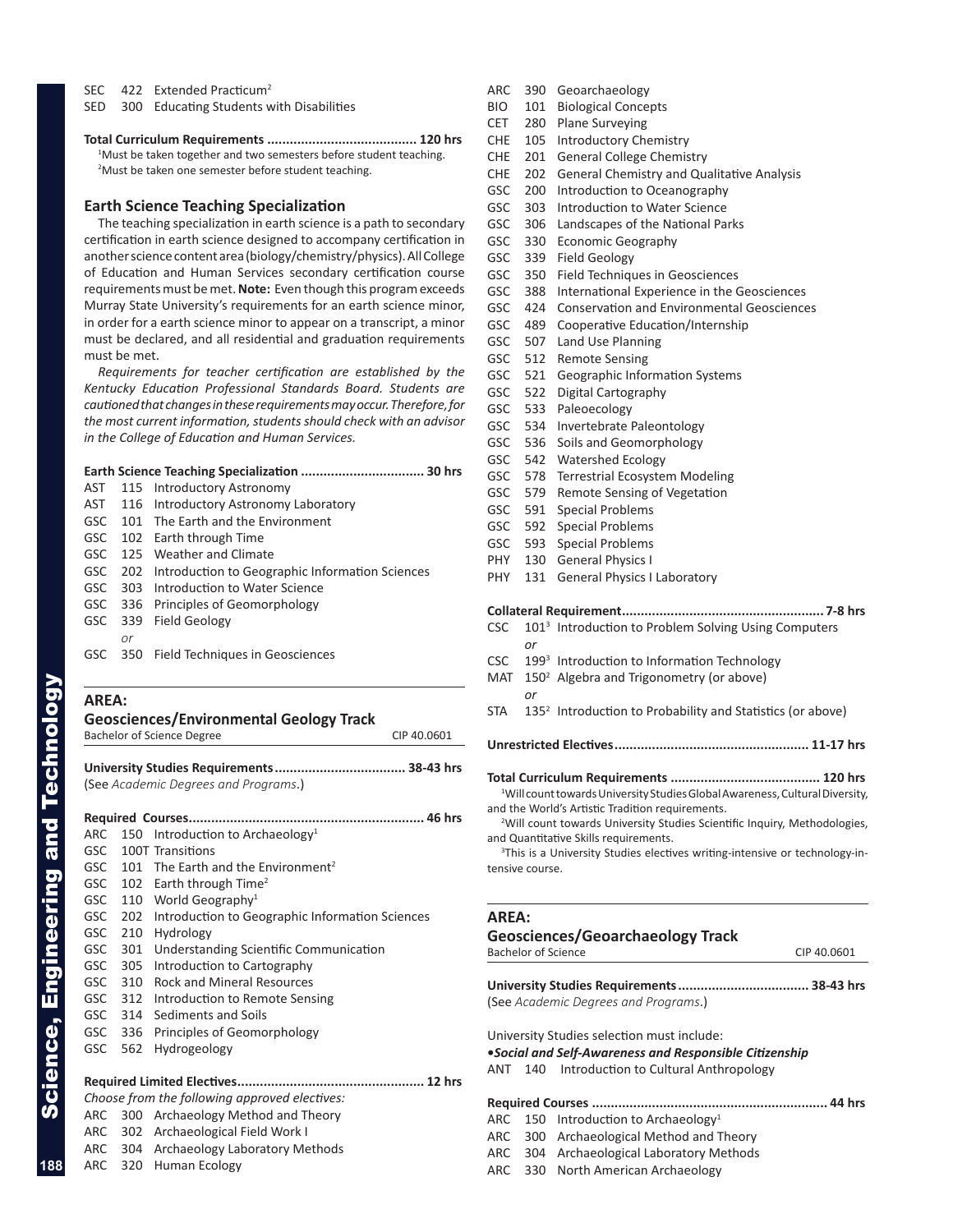| ARC        |            | 390 Geoarchaeology                                                                                                             | l                |
|------------|------------|--------------------------------------------------------------------------------------------------------------------------------|------------------|
| GSC        |            | 100T Transitions                                                                                                               |                  |
| GSC        | 101        | The Earth and the Environment <sup>2</sup>                                                                                     | $\mathbf C$<br>B |
| GSC        |            | 110 World Geography <sup>1</sup>                                                                                               |                  |
| GSC        | 202        | Introduction to Geographic Information Sciences                                                                                | ι                |
| GSC        | 301        | Understanding Scientific Communication                                                                                         | $\left($         |
| GSC        | 305        | Introduction to Cartography                                                                                                    |                  |
| GSC        | 312        | Introduction to Remote Sensing                                                                                                 | F                |
| GSC        | 336        | Principles of Geomorphology                                                                                                    | A                |
| <b>ARC</b> |            | Five credit hours chosen from the following:                                                                                   | C                |
| <b>ARC</b> | 302<br>402 | Archaeological Field Work I<br>Archaeological Field Work II                                                                    | G                |
| ARC        | 510        | Advanced Archaeological Field Work                                                                                             | C                |
|            |            |                                                                                                                                | C                |
|            |            |                                                                                                                                | C<br>C           |
|            |            | Choose from the following approved electives:                                                                                  | G                |
| ANT        |            | 311 Anthropology of Complex Societies                                                                                          | C                |
| ANT        | 325        | <b>Biological Anthropology</b>                                                                                                 | C                |
| ANT        | 329        | North American Indians                                                                                                         | G                |
| ARC        |            | 314 Sediments and Soils                                                                                                        | G                |
| ARC        |            | 315 Special Topics in Archaeology                                                                                              | G                |
| ARC        |            | 320 Human Ecology                                                                                                              |                  |
| ARC        | 321        | <b>Ancient Civilizations</b>                                                                                                   | F                |
| ARC        | 335        | Forensic Archaeology                                                                                                           | C                |
| ARC<br>ARC | 340        | Archaeology of Africa<br><b>Public Archaeology</b>                                                                             | C                |
| ARC        | 350<br>355 | Pottery and People                                                                                                             | C                |
| ARC        | 357        | <b>Lithic Analyses</b>                                                                                                         | C                |
| ARC        | 360        | Historical Archaeology                                                                                                         | C                |
| ARC        | 370        | Archaeology of the Eastern Woodlands                                                                                           | C<br>C           |
| ARC        | 385        | Archaeology of Eastern Asia                                                                                                    | C                |
| <b>ARC</b> | 389        | Archaeology and Political Ecology of Empires                                                                                   | C                |
| ARC        | 395        | Archaeology of Religion                                                                                                        | C                |
| ARC        | 402        | Archaeological Field Work II                                                                                                   | C                |
| ARC        | 425        | Advanced Archaeological Laboratory Methods                                                                                     | C                |
| ARC        | 488        | Cooperative Education/Internship                                                                                               | C                |
| ARC        | 489        | Cooperative Education/Internship                                                                                               | C                |
| <b>ARC</b> | 500        | <b>Directed Studies</b>                                                                                                        | G                |
| ARC        | 510        | Advanced Archaeological Field Work                                                                                             | C                |
| <b>ARC</b> | 556        | <b>Geophysical Surveying</b>                                                                                                   | C                |
| <b>CET</b> | 280        | <b>Plane Surveying</b>                                                                                                         | G                |
| GSC        | 306        | Landscapes of the National Parks                                                                                               | G                |
| GSC        | 310        | Rock and Mineral Resources                                                                                                     |                  |
| GSC<br>GSC | 350<br>388 | <b>Field Techniques in Geosciences</b><br>International Experience in the Geosciences                                          | C                |
| GSC        | 521        | Geographic Information Systems                                                                                                 | C                |
|            |            |                                                                                                                                | C                |
|            |            |                                                                                                                                | Ŋ                |
| <b>CSC</b> |            | 101 <sup>3</sup> Introduction to Problem Solving Using Computers                                                               |                  |
|            | or         |                                                                                                                                | S                |
| <b>CSC</b> |            | 199 <sup>3</sup> Introduction to Information Technology                                                                        |                  |
| MAT        |            | 150 <sup>2</sup> Algebra and Trigonometry (or above)                                                                           | ι                |
|            | or         |                                                                                                                                |                  |
| STA        |            | 135 <sup>2</sup> Introduction to Probability and Statistics (or above)                                                         | τ                |
|            |            |                                                                                                                                | a                |
|            |            |                                                                                                                                | a                |
|            |            | <sup>1</sup> Will count towards University Studies Global Awareness, Cultural Diversity,                                       |                  |
|            |            | and the World's Artistic Tradition requirements.                                                                               | t                |
|            |            | <sup>2</sup> Will count towards University Studies Scientific Inquiry, Methodologies,<br>and Quantitative Skills requirements. | ŀ                |

<sup>3</sup>This is a University Studies electives writing-intensive or technology-intensive course.

### **AREA:**

|            | <b>Bachelor of Science</b> | <b>Geosciences/Geographic Information Science Track</b><br>CIP 40.0601                                                           |
|------------|----------------------------|----------------------------------------------------------------------------------------------------------------------------------|
|            |                            | University Studies Requirements  38-43 hrs                                                                                       |
|            |                            | (See Academic Degrees and Programs.)                                                                                             |
|            |                            |                                                                                                                                  |
| ARC        |                            | 150 Introduction to Archaeology <sup>1</sup>                                                                                     |
| GSC        |                            | 100T Transitions                                                                                                                 |
| GSC        |                            | 101 The Earth and the Environment <sup>2</sup>                                                                                   |
| GSC        |                            | 110 World Geography <sup>1</sup>                                                                                                 |
| GSC        |                            | 125 Weather and Climate <sup>2</sup>                                                                                             |
| GSC        |                            | 202 Introduction to Geographic Information Sciences                                                                              |
| GSC        |                            | 301 Understanding Scientific Communication                                                                                       |
| GSC        | 305                        | Introduction to Cartography                                                                                                      |
| GSC        | 312                        | Introduction to Remote Sensing                                                                                                   |
| GSC        | 330                        | <b>Economic Geography</b>                                                                                                        |
| <b>GSC</b> | 336                        | Principles of Geomorphology                                                                                                      |
| GSC        | 512                        | <b>Remote Sensing</b>                                                                                                            |
| GSC        | 521                        | Geographic Information Systems                                                                                                   |
|            |                            |                                                                                                                                  |
|            |                            |                                                                                                                                  |
|            |                            | Choose from the following approved electives:                                                                                    |
| <b>GSC</b> |                            | 210 Hydrology                                                                                                                    |
| GSC        | 303                        | Introduction to Water Science                                                                                                    |
| GSC        |                            | 306 Landscapes of the National Park                                                                                              |
| GSC        |                            | 310 Rock and Mineral Resources                                                                                                   |
| GSC l      | 314                        | Sediments and Soils                                                                                                              |
| GSC        |                            | 350 Field Techniques in Geosciences                                                                                              |
| GSC        | 390                        | Geoarchaeology                                                                                                                   |
| GSC        | 424                        | <b>Conservation and Environmental Geosciences</b>                                                                                |
| GSC        | 488                        | Cooperative Education/Internship                                                                                                 |
| GSC        | 489                        | Cooperative Education/Internship                                                                                                 |
| <b>GSC</b> | 507                        | Land Use Planning                                                                                                                |
| GSC        | 522                        | Digital Cartography                                                                                                              |
| GSC        | 562                        | Hydrogeology                                                                                                                     |
| GSC        | 578                        | <b>Terrestrial Ecosystem Modeling</b>                                                                                            |
| <b>GSC</b> | 579                        | Remote Sensing of Vegetation                                                                                                     |
| GSC        | 591                        | <b>Special Problems</b>                                                                                                          |
| GSC        | 592                        | <b>Special Problems</b>                                                                                                          |
| <b>GSC</b> | 593                        | <b>Special Problems</b>                                                                                                          |
|            |                            |                                                                                                                                  |
|            |                            | 7-8 hrs                                                                                                                          |
| CSC        |                            | 101 <sup>3</sup> Introduction to Problem Solving Using Computers                                                                 |
|            | or                         |                                                                                                                                  |
| <b>CSC</b> |                            | 199 <sup>3</sup> Introduction to Information Technology                                                                          |
| MAT        |                            | 150 <sup>2</sup> Algebra and Trigonometry (or above)                                                                             |
|            | or                         |                                                                                                                                  |
| <b>STA</b> |                            | 135 <sup>2</sup> Introduction to Probability and Statistics (or above)                                                           |
|            |                            |                                                                                                                                  |
|            |                            | <sup>1</sup> Will count towards University Studies Global Awareness, Cultural Diversity,                                         |
|            |                            | and the World's Artistic Tradition requirements.                                                                                 |
|            |                            | <sup>2</sup> Will count towards University Studies Scientific Inquiry, Methodologies,                                            |
|            |                            | and Quantitative Skills requirements.<br><sup>3</sup> This is a University Studies electives writing-intensive or technology-in- |
|            | tensive course.            |                                                                                                                                  |
|            |                            |                                                                                                                                  |

**Anthropology Minor .......................................................... 21 hrs** ANT 140, ANT 325, ARC 150, plus 12 hours of ANT 300-level or above electives. Electives may include ARC 321, 325, 330, 335, 340, 385, 389, and 395. Electives may substitute up to six hours selected from the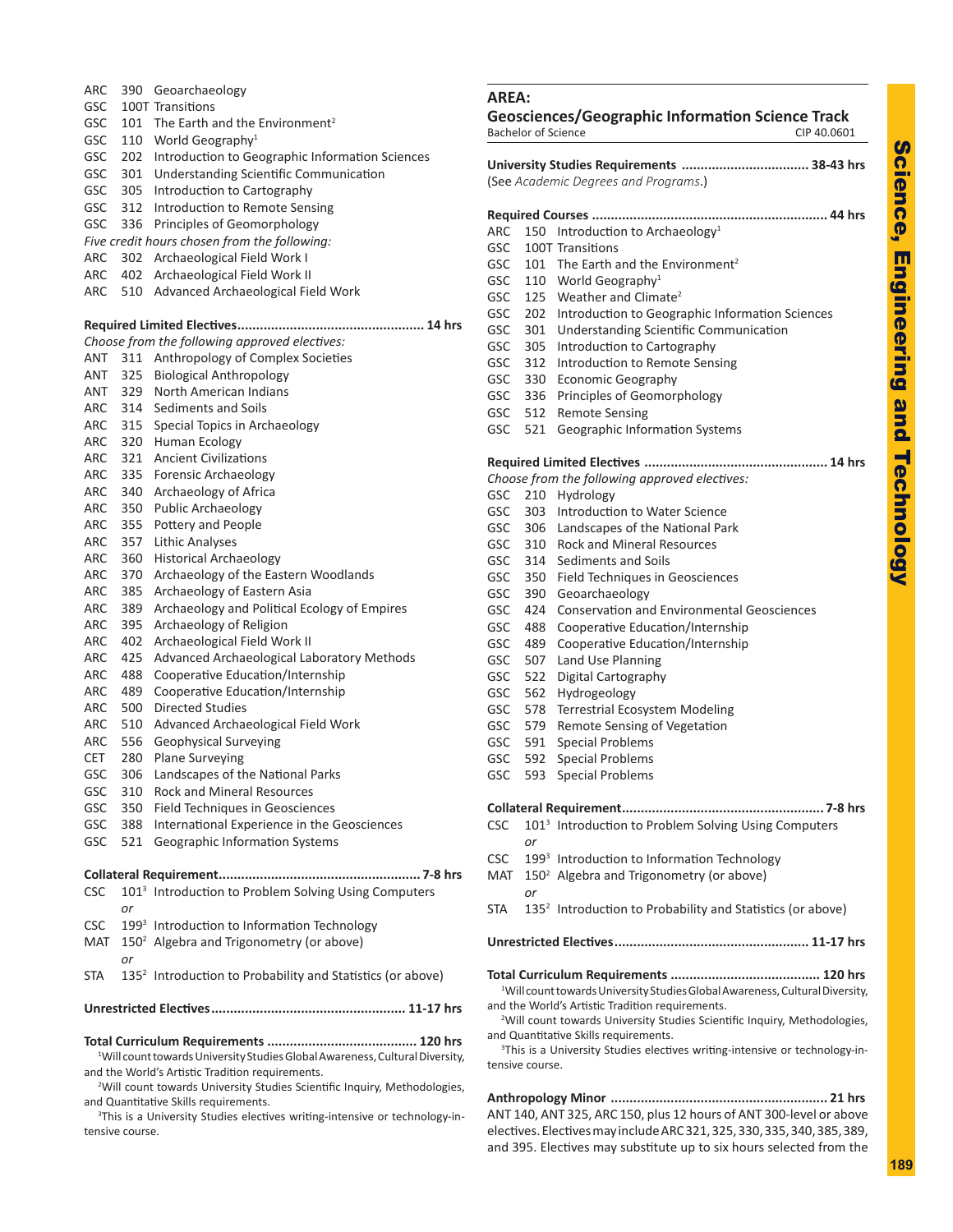following as approved by advisor: HIS 309, 354, 370, 451, SOC 300, 325, 337, and 465. Six hours must be upper-level courses.

**Archaeology Minor............................................................. 21 hrs** ARC 150, 300, 302, 304, 350, plus six hours of ARC electives 300-level or above. Six hours must be upper-level courses.

**Earth Science Minor ........................................................... 21 hrs** GSC 101, 102, 125, and 339 or 350. Six additional hours selected from the following: AST 115, 116; GSC 202, 210, 303, 310, 312, 336, 591, 592, 593. Six hours must be upper-level courses.

**Environmental Geology Minor............................................ 21 hrs** GSC 101, 102, 202, and three additional geology courses chosen with the advice and consent of the chair of the Department of Geosciences. Six hours must be upper-level courses.

**Geographic Information Science Minor............................... 21 hrs** GSC 110, 125, 202, 305, and seven hours of electives selected from the following: GSC 312, 350, 507, 512, 521, 522, 591, 592, 593. Six hours must be upper-level courses.

**Social Science Minor........................................................... 24 hrs** Open only to majors in economics, geosciences, history, or political science who seek secondary certification in social studies. ECO 231, GSC 110, HIS 221, POL 140, SOC 133; and six hours of upper level courses (300 or above) from the social science disciplines with approval of advisor. Courses required for a major may not be counted toward the minor; substitutions must be from a social science discipline other than the major and be approved by the advisor; and requirements for certification for teaching secondary school social studies, grades 8 through 12 through the College of Education must also be met. Six hours must be upper-level courses.

### **CERTIFICATE: Geographic Information Science** CIP 45.0702

The certificate in GIScience program is designed to provide students fundamental knowledge of geographic information sci ence necessary for today's diverse array of fields and disciplines. The certification program will provide students experience in data collection, data management methods and techniques, data visu alization, data analysis and interpretation, and the principles and techniques to remote sensing. Student will gain experience using industry standard hardware and software to develop a variety of projects and explore sever GIScience applications.

### **Total Course Requirements............................................ 15 hours 1**

- GSC 202 Introduction to Geographic Information Science
- GSC 512 Remote Sensing
- GSC 521 Geographic Information Systems

### *One elective course from the following:*

- AGR 471 Applications in Precision Agriculture
- CIS 307 Decision Support Technologies
- CIS 317 Principles of Information Systems Analysis and Design
- CSC 145 Introduction to Programming
- CSC 232 Visual Basic Programming
- CSC 310 Data Administration
- CSC 345 Data Structures
- GSC 305 Introduction to Cartography
- GSC 507 Land Use Planning
- GSC 522 Digital Cartography
- GSC 570 Computer Applications in Geosciences
- MKT 585 Integrated Business GIS
- <sup>1</sup>A grade of C or better must be earned in all courses.

### **Graduate Program**

### Graduate Coordinator - Haluk Cetin

The Department of Geosciences offers a Master of Science degree in Geosciences. Students choose the thesis or the non-thesis option. Four concentrations are offered for the thesis option: Envi ronmental Geology, Geoarchaeology, Geoinformatics, and Water shed Sciences. Each student's program is developed in consultation with the graduate coordinator.

The **Environmental Geology Concentration** is an interdisciplinary master's program within the Jones College of Science, Engineering and Technology designed to prepare students for further graduate studies or careers in either the public or private sector. This concen tration focuses on the chemical, physical, and biological aspects of environmental change both in the present and in the geologic past.

The **Geoarchaeology Concentration** is an interdisciplinary master's degree program designed to prepare students for further graduate studies or careers in the public or private sector. The geoarchaeology concentration offers students a broad range of op tions to develop a curriculum that matches their particular interests and needs. The geoarchaeology concentration emphasizes the relationship between human culture and the natural environment and provides opportunities to apply the principles and methods of geoscience research in an archaeological context.

The **Geoinformatics Concentration** is designed to prepare stu dents for further graduate studies or careers in the field of geospa tial information science and technology. Geospatial technology is a fast growing field with broad and multidisciplinary applications that has penetrated every aspect of our daily lives. The Geoinformatics Concentration provides students with up-to-date training on geo spatial theory, application, and technology.

The **Watershed Science Concentration** is jointly sponsored between the Department of Geosciences and the Watershed Stud ies Institute (WSI). The Watershed Studies Institute program in Watershed Science is an interdisciplinary master's program within the Jones College of Science, Engineering and Technology designed to prepare students for careers or for further graduate studies in the broader aspects of watershed management and science. The student's program is developed in consultation with the graduate coordinator. Visit the Watershed Studies Institute site to learn more.

Geosciences is closely associated with the Mid-America Remote sensing Center (MARC) where hardware and software related to remote sensing and geographic information science are located. Students also have the opportunity to conduct research through activities of the department's Archaeology Laboratory.

### **Requirements for Admission**

Applicants must meet the Murray State University requirements (see Graduate Admissions). The department requires that three letters of recommendation and GRE scores accompany application materials. A letter discussing reasons for the applicant's interest in the program should also be forwarded. Additional requirements for unconditional and conditional admission are as follows.

### **Unconditional**

To qualify for unconditional admission, an applicant must have an overall grade point average of 3.0 (on a 4.0 scale) in a geoscience (or related) field and a composite GRE score (V+Q) of 1,000 old scale or 300 new scale.

#### **Conditional**

Students admitted conditionally are admitted to full standing after completing (1) any remedial courses required by the graduate

**190**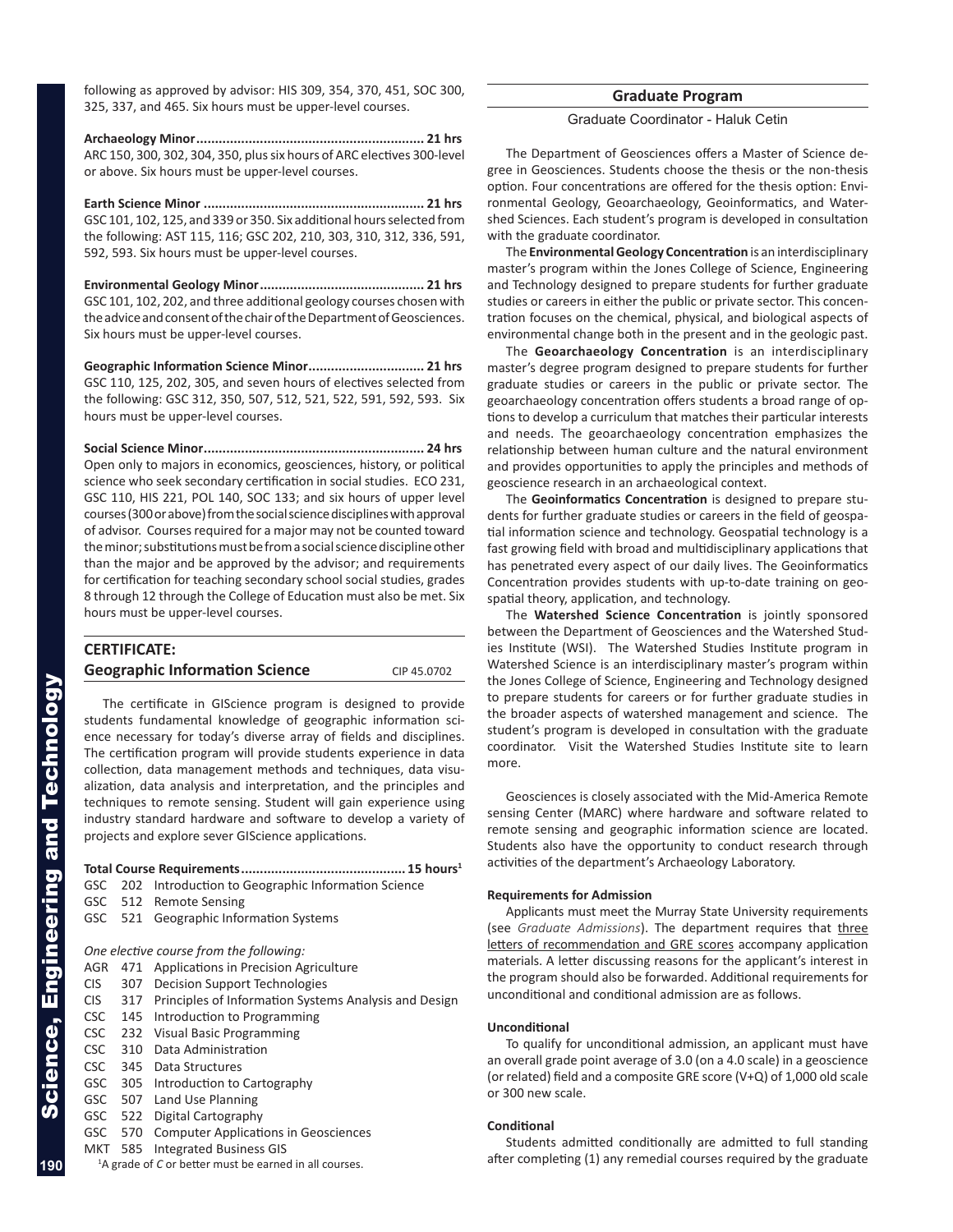faculty and (2) one semester of graduate work with an overall grade point average of 3.0 or above.

|            |           | <b>Master of Science Geosciences</b>                                             | CIP 40.0699 |
|------------|-----------|----------------------------------------------------------------------------------|-------------|
|            |           |                                                                                  |             |
| GSC        |           | 612 Remote Sensing                                                               |             |
| <b>GSC</b> |           | 619 Seminar in Research Techniques                                               |             |
| <b>GSC</b> |           | 621 Geographic Information Systems                                               |             |
| GSC        |           | 680 Advanced Geographic Information Systems                                      |             |
| GSC        |           | 696 Understanding Scientific Communication                                       |             |
|            | Electives |                                                                                  | 14 hours    |
|            |           | GSC courses, at 600-level (9-10 hrs)                                             |             |
|            |           | GSC or related courses at 600-level (4-5)                                        |             |
|            |           | <b>Other Degree Requirements</b><br>Written and oral comprehensive examinations. |             |
|            |           | <b>Master of Science Geosciences/</b>                                            |             |
|            |           | <b>Environmental Geology Concentration</b>                                       | CIP 40.0699 |
|            |           | Total Course Requirements                                                        | 30 hours    |
| GSC        |           | 619 Seminar in Research Techniques <sup>PT</sup>                                 |             |
| <b>GSC</b> |           | 621 Geographic Information Systems                                               |             |
|            |           | GSC 696 Understanding Scientific Communication                                   |             |
|            |           | GSC 698 Thesis Research <sup>L, R</sup>                                          |             |
| GSC        |           | 699 Thesis Research <sup>L, R</sup>                                              |             |
|            |           | Environmental Geology Restricted Electives  15 hours                             |             |
|            |           | Choose any two courses of the following (6-7 hours):                             |             |
| BIO        |           | 686 Limnology                                                                    |             |
| CHE        |           | 665 Biogeochemistry                                                              |             |
| GSC.       |           | 616 Isotope Geochemistry                                                         |             |
|            |           | GSC 633 Paleoecology                                                             |             |
|            |           | GSC 642 Watershed Ecology                                                        |             |
| GSC        |           | 680 Advanced Geographic Information Systems                                      |             |
|            |           | Eight to nine hours from the following:                                          |             |
| <b>ARC</b> | 615       | Environmental Archaeology                                                        |             |
| BIO        |           | 623 Physiological Ecology                                                        |             |
| BIO        |           | 625 Biogeography                                                                 |             |
| BIO        | 632       | <b>Quantitative Ecology</b>                                                      |             |
| BIO.       |           | 646 Stream Ecology                                                               |             |
| BIO        | 678       | <b>Conservation Biology</b>                                                      |             |
| BIO        | 690       | Disturbance Ecology                                                              |             |
| CET        | 655       | <b>Environmental Regulatory Affairs</b>                                          |             |
| CET        | 681       | <b>Pollution Assessment and Control</b>                                          |             |
| CHE        | 613       | <b>Environmental Chemistry</b>                                                   |             |
| GSC        | 636       | Soils and Geomorphology                                                          |             |
| GSC        | 662       | Hydrogeology                                                                     |             |
| GSC        | 665       | Physical/Chemical Limnology                                                      |             |
| GSC        | 691       | <b>Special Problems</b>                                                          |             |
| GSC        | 692       | <b>Special Problems</b>                                                          |             |
| GSC        | 693       | <b>Special Problems</b>                                                          |             |
| MAT        | 665       | <b>Applied Statistics I</b>                                                      |             |
| WSC        | 601       | Seminar in Sustainability Studies                                                |             |
|            |           | <b>Other Degree Requirements</b>                                                 |             |
|            |           | Defense of thesis.                                                               |             |
|            |           |                                                                                  |             |

|                                                             |     | <b>Geoarchaeology Concentration</b>                                    | CIP 40.0699             |
|-------------------------------------------------------------|-----|------------------------------------------------------------------------|-------------------------|
|                                                             |     |                                                                        |                         |
| ARC                                                         |     | 600 Graduate Seminar in Archaeology                                    |                         |
| GSC                                                         | 619 | Seminar in Research Techniques <sup>PT</sup>                           |                         |
| <b>GSC</b>                                                  |     | 621 Geographic Information Systems                                     |                         |
| <b>GSC</b>                                                  |     | 696 Understanding Scientific Communication                             |                         |
| GSC                                                         | 698 | Thesis Research <sup>L, R</sup>                                        |                         |
| GSC                                                         |     | 699 Thesis Research <sup>L, R</sup>                                    |                         |
|                                                             |     | Geoarchaeology Restricted Electives  12 hours                          |                         |
|                                                             |     | Choose one course from the following:                                  |                         |
| ARC                                                         |     | 602 Graduate Archaeological Field Work                                 |                         |
| <b>GSC</b>                                                  |     | 636 Soils and Geomorphology                                            |                         |
| <b>GSC</b>                                                  | 656 | Geophysical Surveying                                                  |                         |
|                                                             |     | Choose nine hours from the following:                                  |                         |
| ARC                                                         |     | 604 Archaeological Laboratory Systems                                  |                         |
| ARC                                                         |     | 605 Archaeological Information Systems                                 |                         |
| ARC                                                         |     | 610 Landscape Archaeology                                              |                         |
| ARC                                                         | 615 | <b>Environmental Archaeology</b>                                       |                         |
| GSC                                                         | 612 | <b>Remote Sensing</b>                                                  |                         |
| <b>GSC</b>                                                  |     | 680 Advanced Geographic Information Systems                            |                         |
| GSC                                                         | 691 | <b>Special Problems</b>                                                |                         |
| <b>GSC</b>                                                  | 692 | <b>Special Problems</b>                                                |                         |
| GSC                                                         | 693 | <b>Special Problems</b>                                                |                         |
|                                                             |     | MAT 665 Applied Statistics I                                           |                         |
| <b>WSC</b>                                                  | 601 | Seminar in Sustainability Studies                                      |                         |
|                                                             |     | <b>Other Degree Requirements</b><br>Defense of thesis.                 |                         |
|                                                             |     |                                                                        |                         |
|                                                             |     | <b>Master of Science Geosciences/</b>                                  |                         |
|                                                             |     | <b>Geoinformatics Concentration</b>                                    |                         |
|                                                             |     | Total Course Requirements                                              |                         |
|                                                             |     | 619 Seminar in Research Techniques <sup>PT</sup>                       |                         |
|                                                             | 621 | Geographic Information Systems                                         |                         |
|                                                             | 696 | <b>Understanding Scientific Communication</b>                          | CIP 40.0699<br>30 hours |
|                                                             | 698 | Thesis Research <sup>L, R</sup>                                        |                         |
|                                                             | 699 | Thesis Research <sup>L, R</sup>                                        |                         |
|                                                             |     |                                                                        |                         |
|                                                             |     | 612 Remote Sensing                                                     |                         |
| GSC<br>GSC<br>GSC<br>GSC<br>GSC<br>GSC<br>GSC<br><b>GSC</b> | 680 | 640 Advanced Remote Sensing<br>Advanced Geographic Information Systems |                         |

### **Geoinformatics Restricted Electives.................................. 5 hours**

- *Choose from the following:*
- CIS 609 Data Warehouses and Business Intelligence
- CIS 615 Information System Security
- GSC 622 Digital Cartography
- GSC 641 Digital Image Processing Research
- GSC 656 Geophysical Surveying
- GSC 660 Spatial Analysis Techniques
- GSC 661 Precision GIS/GPS Applications
- GSC 678 Terrestrial Ecosystem Modeling
- GSC 679 Remote Sensing of Vegetation
- GSC 691 Special Problems
- GSC 692 Special Problems
- GSC 693 Special Problems
- MAT 665 Applied Statistics I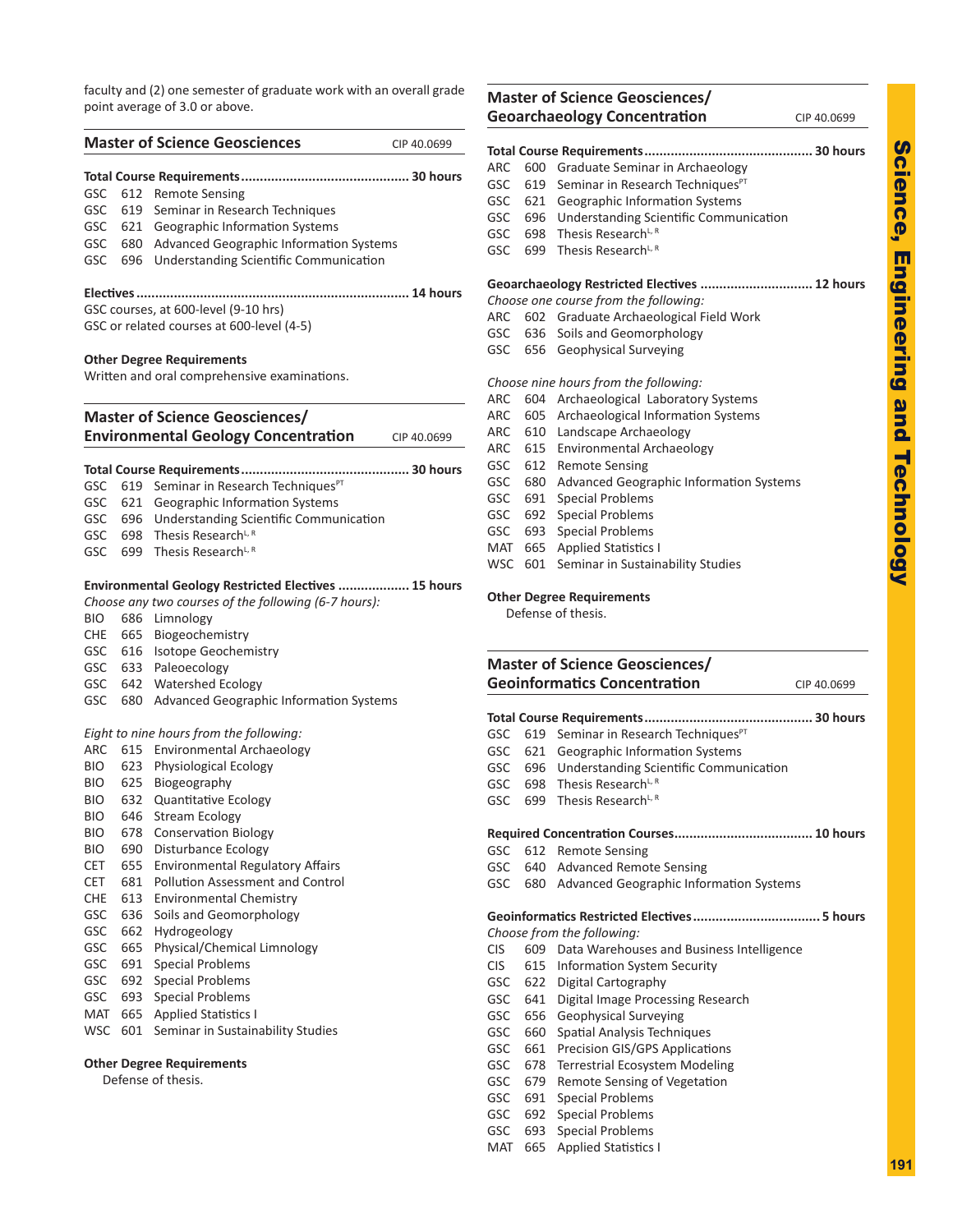### **Master of Science Geosciences/ Watershed Science Concentration** CIP 40.0699

| GSC        | 619 | Seminar in Research Techniques <sup>PT</sup>                  |
|------------|-----|---------------------------------------------------------------|
| GSC        | 621 | Geographic Information Systems                                |
| GSC        | 642 | <b>Watershed Ecology</b>                                      |
| GSC        | 696 | <b>Understanding Scientific Communication</b>                 |
| GSC        | 698 | Thesis Research <sup>L, R</sup>                               |
| GSC        | 699 | Thesis Research <sup>L, R</sup>                               |
|            |     | Watershed Science Restricted Electives  5 hours               |
|            |     | Courses must be approved by the advisory committee and repre- |
|            |     | sent at least two disciplines.                                |
| AGR        |     | 674 Agricultural Irrigation and Water Systems                 |
| <b>BIO</b> | 625 | Biogeography                                                  |
| BIO.       |     | 630 Animal Ecology                                            |
| BIO.       |     | 631 Plant Ecology                                             |
| BIO.       | 632 | <b>Quantitative Ecology</b>                                   |
| BIO.       | 646 | Stream Ecology                                                |
| BIO.       | 661 | Freshwater Invertebrates                                      |
| BIO.       | 663 | Aquatic Entomology                                            |
| <b>BIO</b> | 668 | <b>Wetland Ecology</b>                                        |
| BIO.       | 669 | <b>Biological Limnology</b>                                   |
| <b>BIO</b> | 670 | Limnological Analysis Laboratory                              |
| <b>BIO</b> | 671 | Ichthyology                                                   |
| BIO.       | 672 | Herpetology                                                   |
| <b>BIO</b> | 678 | <b>Conservation Biology</b>                                   |
| BIO.       | 682 | <b>Waterfowl Management</b>                                   |
| BIO.       | 683 | <b>Fisheries Management</b>                                   |
| BIO.       | 686 | Limnology                                                     |
| BIO.       | 687 | Freshwater Biology                                            |
| BIO.       | 688 | Reservoir Ecology                                             |
| BIO.       | 690 | Disturbance Ecology                                           |
| CET        | 655 | <b>Environmental Regulatory Affairs</b>                       |
| CET        | 681 | <b>Pollution Assessment and Control</b>                       |
| CET        | 685 | Remediation Technology                                        |
| CHE        | 613 | <b>Environmental Chemistry</b>                                |
| CHE        | 617 | <b>Advanced Organic Chemistry</b>                             |
| <b>CHE</b> | 627 | <b>Chemical Separations</b>                                   |
| CHE        | 628 | <b>Mass Spectrometry</b>                                      |
| CHE        | 665 | Biogeochemistry                                               |
| GSC        | 616 | <b>Isotope Geochemistry</b>                                   |
| GSC        | 636 | Soils and Geomorphology                                       |
| GSC        | 640 | <b>Advanced Remote Sensing</b>                                |
| GSC        | 641 | Digital Image Processing Research                             |
| GSC        | 643 | Soil Micromorphology                                          |
| GSC        | 662 | Hydrogeology                                                  |
| GSC        | 665 | Physical/Chemical Limnology                                   |
| GSC        | 678 | <b>Terrestrial Ecosystem Modeling</b>                         |
|            |     |                                                               |
| GSC        | 679 | Remote Sensing of Vegetation                                  |

### **Other Degree Requirements**

Successful completion of MAT 665 Applied Statistics I if substituted for GSC 619.

Written and oral comprehensive examinations as specified by the advisory committee in broad aspects of watershed science and area of concentration (usually taken in third semester of residence).

Defense of thesis.

### **CERTIFICATE:** Geospatial Data Science **CIP 45.0702**

The Certificate in Geospatial Data Science (cGDS) program is designed to complement interdisciplinary graduate and professional degree programs in data science and to provide specialized set of courses emphasizing geospatial science and technology for students to gain professional skills and/or knowledge. The certification pro gram will support professionals working in geospatial field and will provide experience using industry and federal data standards and methodologies for data acquisition/input, manipulation, analysis, modeling and output. It will also add value to traditional computer science and geography discipline areas, such as big data analytics, remote sensing, geographic information systems (GIS) and science, and CyberGIS.

A grade of C or better must be achieved in all courses for successful completion of the certificate program. Students may trans fer up to six credit hours of equivalent graduate courses into the program.

### **Requirements for Admission**

Students who hold an undergraduate or a graduate degree, or are currently enrolled in a graduate or professional degree program may apply for the Certificate in Geospatial Data Science program. Applicants must comply with the Murray State University require ments (see *Graduate Admissions*).

### **Unconditional Admission**

To qualify for unconditional admission, an applicant must have an overall grade point average of 3.0 (on a 4.0 scale).

### **Conditional Admission**

Students admitted conditionally are admitted to full standing after completing

(1) any remedial courses required by the Program Coordinator and

(2) one semester of graduate work with an overall grade point average of 3.0 or above.

### **Total Course Requirements............................................. 14 hours**

- GSC 612 Remote Sensing
- GSC 621 Geographic Information Systems
- GSC 693 Special Problems

### **Required Limited Electives................................................ 3 hours**

*Choose from the following approved electives:*

- BUS 684 Seminar in Geospatial Tools in Business
- CIS 609 Data Warehouses and Business Intelligence
- CIS 643 Advanced Business Analytics
- CIS 646 Manager's Guide to Database
- CIS 695 Comprehensive Project in Computer Information Systems
- GSC 640 Advanced Remote Sensing
- GSC 660 Spatial Analysis Techniques
- GSC 678 Terrestrial Ecosystem Modeling
- GSC 679 Remote Sensing of Vegetation
- GSC 680 Advanced Geographic Information Systems (GIS)
- GSC 691 Special Problems
- GSC 692 Special Problems
- GSC 696 Understanding Scientific Communication
- MKT 685 Seminar in Marketing Location Analytics
- TSM 615 Information System Security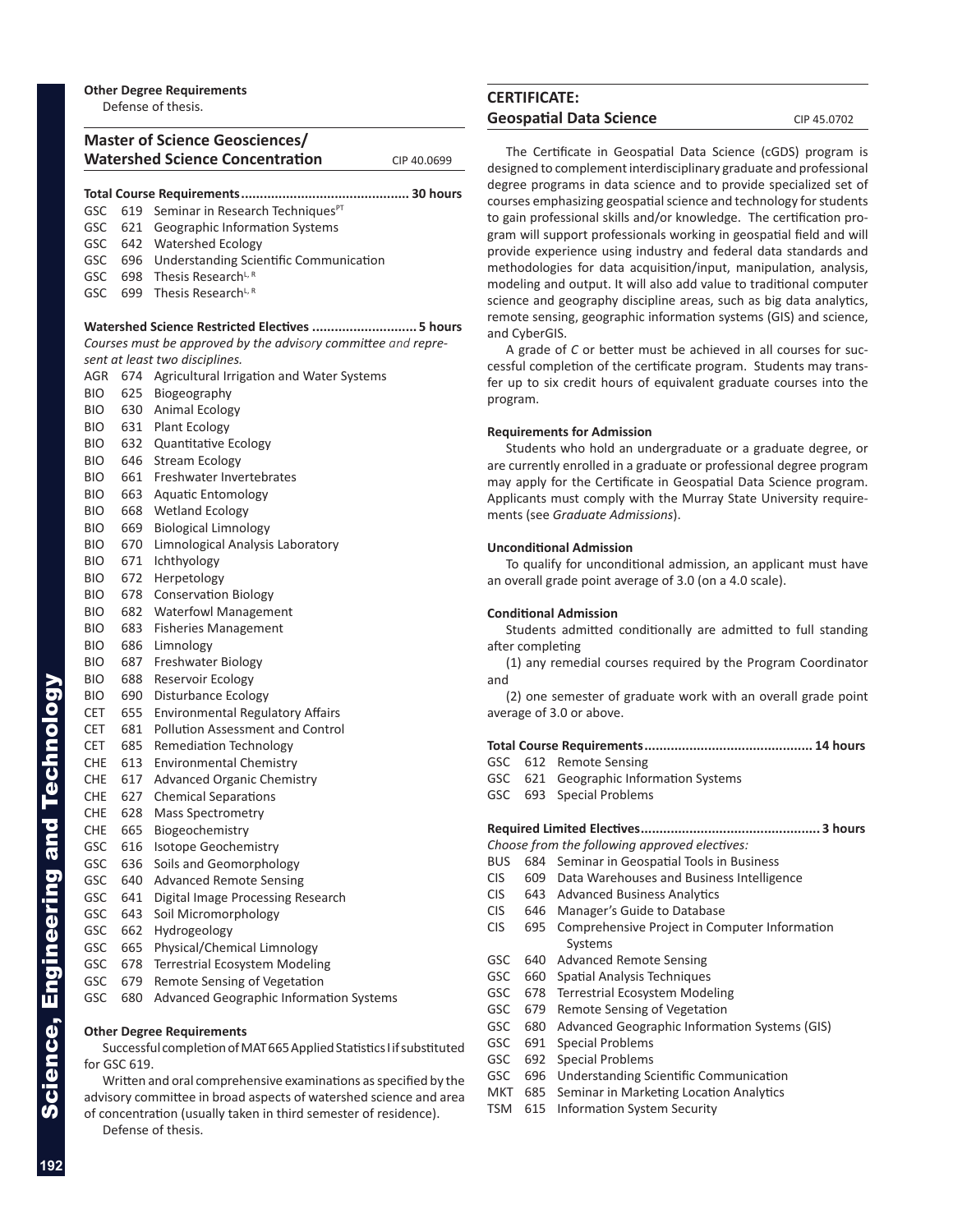### Institute of Engineering 263A Collins Center

270-809-3392

**Chair:** Danny Claiborne. **Faculty:** Bahadir, Bunget, Claiborne, Crofton, Ford, Giltner, Hereford, Hildebrant, Kemp, Kobraei, Leedy, Lopez, Martin, Okuda, Ottway, Palmer, Payne, Perry, Ridley, Rogers, Sch neiderman, Siebold, Thiede, Tubbs, Yarali, Zirbel.

The Institute of Engineering offers undergraduate programs in engineering, engineering technology, engineering graphics and de sign, physics and telecommunications systems management. It also offers a graduate program in applied engineering and technology management.

Murray State University offers a Bachelor of Science in Engineer ing (B.S.E.) as a major in engineering physics. The Engineering Phys ics program has four tracks in mechanical engineering, electrical engineering, biomedical engineering and advanced physics. In all of these areas, students will learn to use advanced analytical tech niques in solving engineering problems, and will develop the ap plied background to attack new engineering challenges.

Murray State's Engineering Physics degree is an engineering program accredited by the Engineering Accreditation Commission of ABET (EAC/ABET). This accreditation will place a student on the pathway to become a licensed engineer in Kentucky and through out the country. Recognition by this organization has been earned by 22 Engineering Physics programs nationwide.

The Institute of Engineering offers strong undergraduate pro grams in engineering technology, which are: architectural engi neering technology, civil engineering technology, construction en gineering technology, electromechanical engineering technology, environmental engineering technology, manufacturing engineering technology, and surveying engineering technology. Graduates from these programs are prepared to succeed in a modern industrial en vironment.

The Institute also offers an engineering graphics and design pro gram. Graduates from this program are able to apply product and process design for products related to manufacturing or mechanical design.

Students interested in physics have two degree options. The tra ditional physics major is accompanied by a flexible area in applied physics, where a student can design curricular choices to fit their chosen professional goals. These degrees are well-suited to stu dents desiring teaching certification, or intending to pursue gradu ate degrees or corporate/industrial research positions.

Kentucky's Program of Distinction in Telecommunications Sys tems Management (TSM) is also offered by the Institute of Engi neering. The TSM program is actually an interdisciplinary program between the Jesse D. Jones College of Science, Engineering and Technology and the Arthur J. Bauernfeind College of Business. The TSM program prepares graduates to work on cutting-edge informa tion technologies related to wireless technology, security, and net work administration while also applying concepts toward business decisions and critical strategic planning as it relates to telecommu nications systems.

#### **Engineering Accreditation**

The B.S.E. in Engineering Physics (including all tracks in biomedi cal, electrical, mechanical and advanced physics) is an engineering program accredited by the Engineering Accreditation Commission of ABET, http://www.abet.org. This accreditation will place a stu dent on the pathway to become a licensed engineer in Kentucky and throughout the country.

### **Engineering Technology Accreditation**

The Engineering Technology Accreditation Commission of ABET (ETAC/ABET) accredits Murray State programs in civil and construc tion engineering technology. The Civil Engineering Technology/Gen eral Track and the Civil Engineering Technology/Construction Track programs are accredited by the Engineering Technology Accredita tion Commission of ABET, http://www.abet.org.

### **AREA:**

### **Engineering Physics** 1

| Bachelor of Science in Engineering | CIP 14.1201 |
|------------------------------------|-------------|
|                                    |             |

ACCREDITED BY: Engineering Accreditation Commission of ABET, [http://www.abet.or](http://www.abet.org) g

| (See Academic Degrees and Programs.) |  |
|--------------------------------------|--|

University Studies selections must include:

- *•Scientific Inquiry, Methodologies, and Quantitative Skills*
- CHE 201 General College Chemistry<sup>2</sup>
- MAT 250 Calculus and Analytic Geometry I<sup>2</sup>
- PHY 235 Mechanics, Heat and Wave Motion

### •*Social and Self-Awareness and Responsible Citizenship*

- ECO 231 Principles of Microeconomics *or*
- HON 232 Honors Seminar in Economics

### *•University Studies Electives*

- MAT 308 Calculus and Analytic Geometry II<sup>2</sup>
- PHY 236 Mechanics, Heat and Wave Motion Laboratory
- **Core Courses ...................................................................... 56 hrs**
- EGR 100T Transitions
- EGR 101 Introduction to Engineering
- EGR 140 Introduction to Computing Applications in Science and Engineering
- EGR 240 Thermodynamics I
- EGR 259 Statics
- EGR 264 Linear Circuits I
- EGR 330 Dynamics
- EGR 363 Signals and Systems
- EGR 375 Materials Science
- EGR 390 Engineering Measurements
- EGR 460 Electricity and Magnetism I
- EGR 498 Senior Engineering Design I
- EGR 499 Senior Engineering Design II
- MAT 309 Calculus and Analytic Geometry III<sup>2</sup>
- MAT 338 Ordinary Differential Equations<sup>2</sup>
- PHY 255 Electricity, Magnetism and Light
- PHY 256 Electricity, Magnetism and Light Laboratory
- PHY 370 Introduction to Modern Physics
- PHY 470 Optics

**Technical Electives <sup>3</sup> ............................................................. 18 hrs** Each student must complete at least 18 hours of technical electives. A minimum of 12 technical elective credit hours must be EGR courses. Completion of a track is encouraged but not required. Twelve credit hours must be exclusive to each track for multi-track students. A maximum of six technical elective credit hours may come from com binations of EGR/PHY 488, 489, 520, and EGR 388.

#### **Advanced Physics**

Select nine hours of 300-level and above PHY courses beyond the core course requirements.

*Completion of at least 18 hours is required in this track (12 hours must be EGR prefix courses).*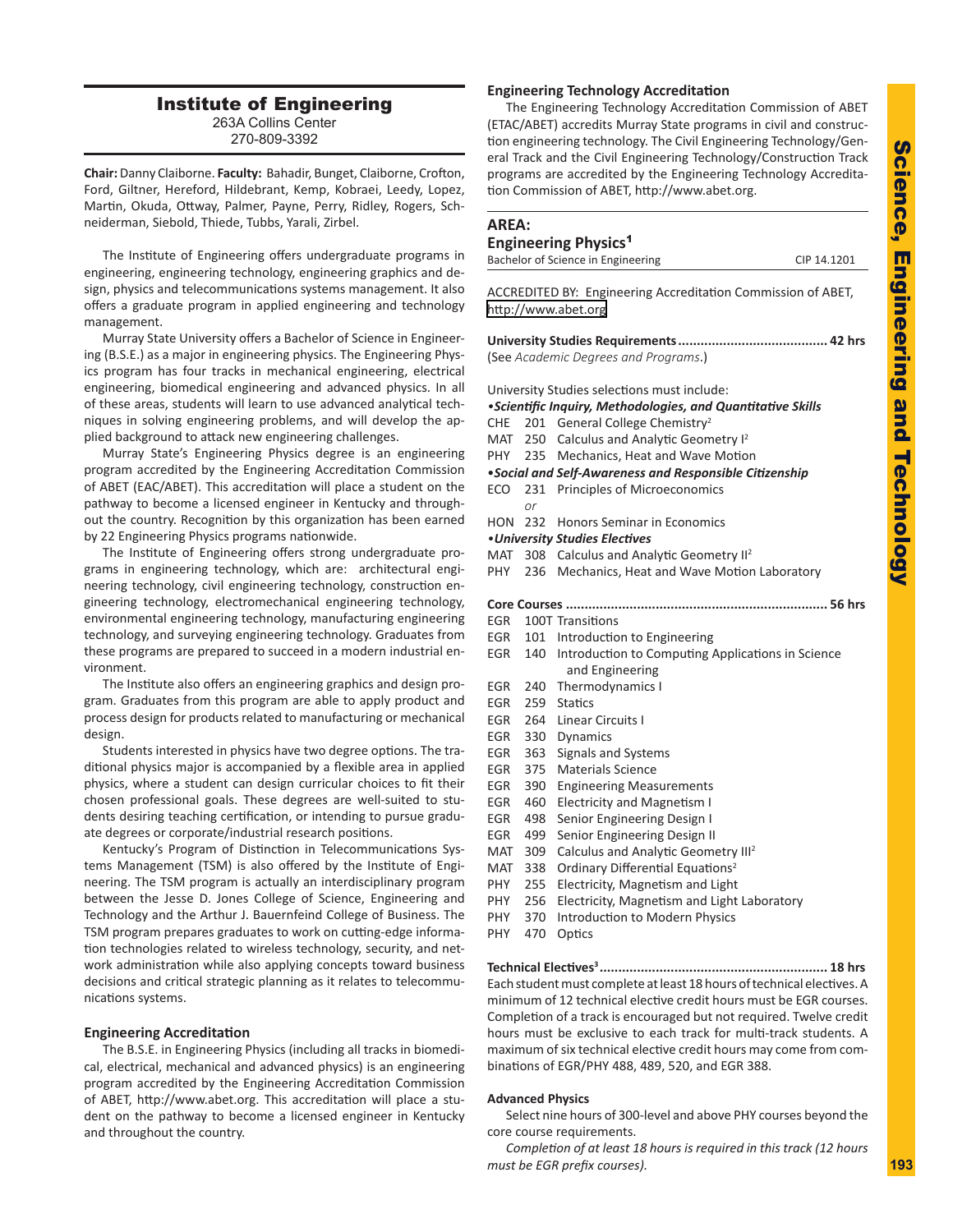### **Aerospace Engineering**

EGR 320 Fundamentals of Flight EGR 359 Mechanics of Materials EGR 420 Aerodynamics

*and one of the following:*

EGR 422 Propulsion

EGR 440 Thermal and Fluid Systems Laboratory

PHY 316 Introductory Astrophysics and Space Physics *or*

any mechanical engineering track course

*Completion of at least 18 hours is required in this track (12 hours must be EGR prefix courses).* Remaining six hours of electives must be advisor approved.

### **Biomedical Instrumentation 3**

BIO 115 The Cellular Basis of Life

CHE 202 General Chemistry and Qualitative Analysis

EGR 310 Fundamentals of Biomedical Engineering

and one of the following:

EGR 392 Nondestructive Testing

EGR 425 Bio-inspired Intelligent Systems

any electrical engineering track course

*Completion of at least 18 hours is required in this track (12 hours must be EGR prefix courses).* Remaining four hours of electives must be advisor approved.

### **Electrical Engineering**

*Select four of the following courses:*

- EGR 360 Electric Machines
- EGR 366 Analog Electronics I
- EGR 376 Computational Analysis in Engineering
- EGR 378 Logic Design I
- EGR 425 Bio-inspired Intelligent Systems
- EGR 461 Electricity and Magnetism II
- EGR 463 Power Systems
- EGR 466 Power Electronics

EGR 468 Digital Signal Processing

*Completion of at least 18 hours is required in this track (12 hours must be EGR prefix courses).* Remaining five to six hours of electives must be advisor approved.

#### **Mechanical Engineering**

- EGR 344 Fluid Mechanics
- EGR 359 Mechanics of Materials
- *Select two of the following courses:*
- EGR 342 Thermodynamics II
- EGR 346 Heat Transfer
- EGR 392 Nondestructive Testing
- EGR 430 Mechanical Vibrations
- EGR 433 Control Systems
- EGR 450 Mechanics and Materials Laboratory
- EGR 459 Mechanical Design
- EGR 475 Solid-State Physics and Engineering
- ITD 102 CAD Applications
- Any aerospace engineering track course

*Completion of at least 18 hours is required in this track (12 hours must be EGR prefix courses).* Remaining six hours of electives must be advisor approved.

**Mathematics Depth Elective <sup>4</sup>............................................. 3-4 hrs** Each student must complete a mathematics depth elective chosen from MAT 335, 440, 442, 460, 508, 512, 513, 522, 523, 524, 525, 535, 538, 542, 545, 570; STA 450, 540, 541, 554 or as approved by the department chair.

**Unrestricted Elective ......................................................... 0-1 hrs** The use of an unrestricted elective will depend on the number or hours taken from Technical Electives or the Mathematics Depth Elective.

**Total Curriculum Requirements ........................................ 120 hrs** <sup>1</sup>This degree program has been approved by the Kentucky Education Professional Standards Board as a track for secondary education certification in physics. Students seeking certification via this track must complete the Engineering Physics curriculum and the courses required for secondary cer tification. For current information, students should consult an advisor in the Department of Adolescent, Career and Special Education and with Teacher Education Services.

<sup>2</sup>This course is considered a program corequisite and may be shared with a minor or second major.

<sup>3</sup>Students completing the track in biomedical instrumentation and intending to seek admission to medical school are encouraged to complete the follow ing: BIO 321, 322, 333; CHE 312, 320, 325.

4 Technical Electives must come from the courses listed in the elective tracks or EGR/PHY courses, 300-level and above, or as approved by depart ment chair.

**Engineering Science Minor ................................................. 22 hrs** EGR 240, 259, 264, and 330, plus nine additional hours of engineer ing-related courses approved by an advisor in the Department of Engineering and Physics. Six hours must be upper-level courses.

### **Pre-Engineering Curriculum (64 hrs)**

- CHE 201 General College Chemistry
- CHE 202 General Chemistry and Qualitative Analysis
- EGR 140 Introduction to Computing Applications in Science and Engineering
- MAT 250 Calculus and Analytic Geometry I
- MAT 308 Calculus and Analytic Geometry II
- MAT 309 Calculus and Analytic Geometry III
- MAT 338 Ordinary Differential Equations
- PHY 235 Mechanics, Heat and Wave Motion
- PHY 236 Mechanics, Heat and Wave Motion Laboratory
- PHY 255 Electricity, Magnetism and Light

PHY 256 Electricity, Magnetism and Light Laboratory

University Studies courses Discipline-specific courses

### **MAJOR:**

### **Physics**

Bachelor of Science/Bachelor of Arts CIP 40.0801

### **University Studies Requirements................................... 38-44 hrs**

(See *Academic Degrees and Programs*.) Note: See required courses below before selecting Scientific Inquiry, Methodologies, and Quantitative Skills University Studies electives.

### **Required Courses ............................................................... 32 hrs**

- EGR 140 Introduction to Computing Applications in Science ..... and Engineering
- EGR 240 Thermodynamics I
- EGR 390 Engineering Measurements
- PHY 100T Transitions
- PHY 235 Mechanics, Heat and Wave Motion
- PHY 236 Mechanics, Heat and Wave Motion Laboratory
- PHY 255 Electricity, Magnetism and Light
- PHY 256 Electricity, Magnetism and Light Laboratory
- PHY 460 Electricity and Magnetism I
- PHY 470 Optics
- PHY 530 Mechanics I
- PHY 580 Modern Physics I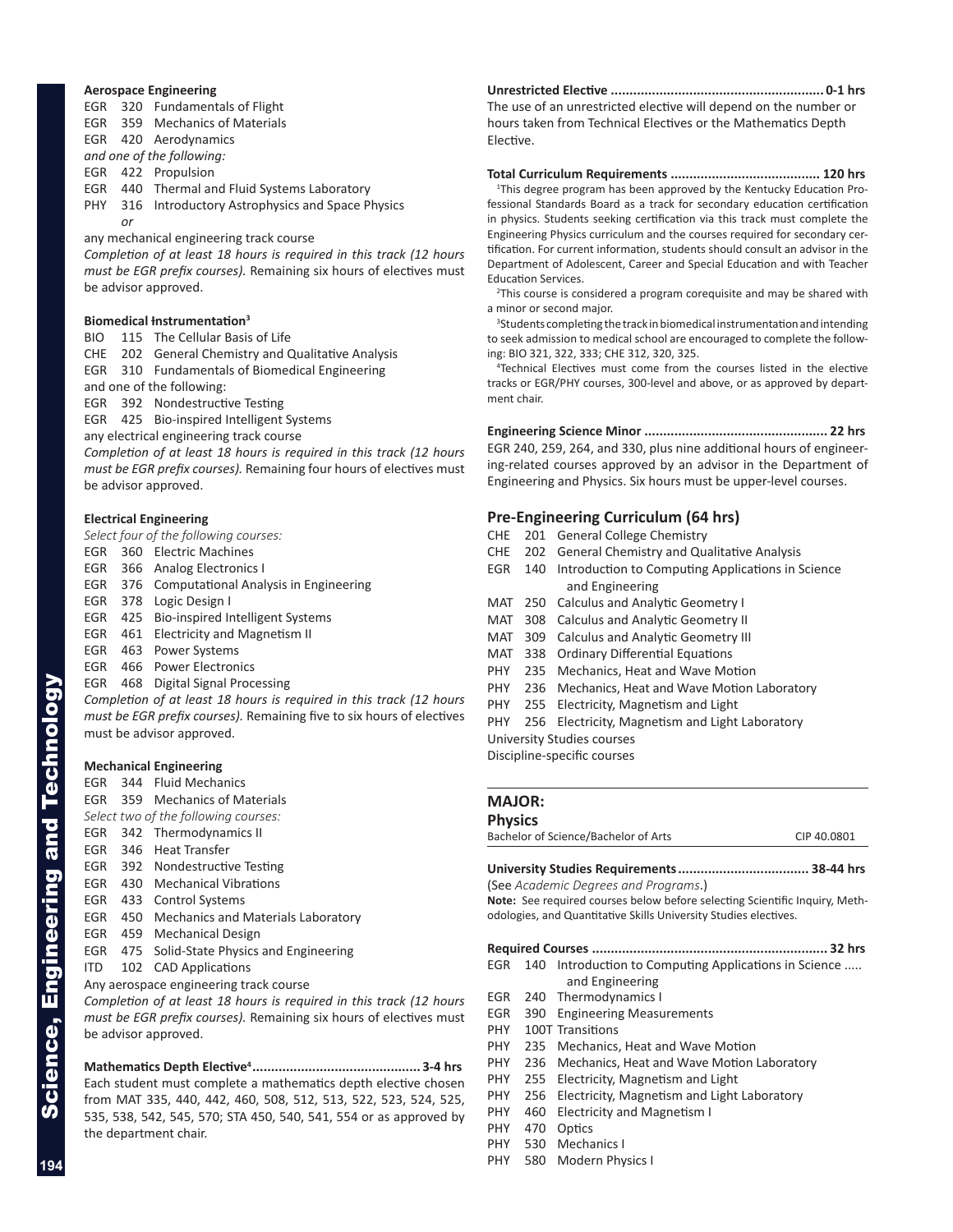| CHE        |                                        | 201 General College Chemistry <sup>1, 2</sup>                      |  |  |
|------------|----------------------------------------|--------------------------------------------------------------------|--|--|
|            |                                        | CHE 202 General Chemistry and Qualitative Analysis <sup>1, 2</sup> |  |  |
| <b>CSC</b> |                                        | 420 Numerical Analysis I                                           |  |  |
|            | or                                     |                                                                    |  |  |
| MAT        |                                        | 442 Introduction to Numerical Analysis <sup>2</sup>                |  |  |
|            |                                        | MAT 250 Calculus and Analytic Geometry $I^{1,2}$                   |  |  |
| MAT 308    |                                        | Calculus and Analytic Geometry II <sup>1, 2</sup>                  |  |  |
| MAT 309    |                                        | Calculus and Analytic Geometry III <sup>1, 2</sup>                 |  |  |
| MAT 338    |                                        | Ordinary Differential Equations <sup>2</sup>                       |  |  |
|            |                                        |                                                                    |  |  |
|            |                                        |                                                                    |  |  |
|            | PHY/EGR courses numbered 300 or above. |                                                                    |  |  |
|            |                                        |                                                                    |  |  |
|            |                                        |                                                                    |  |  |

**Unrestricted Electives.................................................... 14-20 hrs**

**Total Curriculum Requirements ........................................ 120 hrs** 1 Fulfill University Studies requirements. Required for major if not taken as a University Studies requirement.

2 CHE 201 and 202 fulfill requirements for a minor in chemistry; MAT 250, 308, 309, 338, and 442 fulfill requirements for a minor in math.

### **MAJOR: Physics/Secondary Certification (Grades 8-12)** Bachelor of Science/Bachelor of Arts CIP 40.0801

*NOTE: Requirements for teacher certification are established by the Kentucky Education Professional Standards Board. Students are cautioned that changes in these requirements may occur. For current information, student should check with an advisor in the Department of Adolescent, Career and Special Education and with Teacher Education Services.*

**University Studies Requirements................................... 38-44 hrs** (See *Academic Degrees and Programs*.)

University Studies selections must include:

•*Social and Self-Awareness and Responsible Citizenship*

EDP 260 Psychology of Human Development

**Note:** Certification requires a grade of *B* or better in one English composition course and a *B* or better in a University Studies math course, public speaking, and EDU 103 or equivalent course. Additional requirements for admission to teacher education and student teaching must be met. See advisor and/or Office of Teacher Education Services for details.

|            |     | 32 hrs                                                |
|------------|-----|-------------------------------------------------------|
| EGR        |     | 140 Introduction to Computing Applications in Science |
|            |     | and Engineering                                       |
| <b>EGR</b> | 240 | Thermodynamics I                                      |
| EGR        |     | 390 Engineering Measurements                          |
| <b>PHY</b> |     | 100T Transitions                                      |
| <b>PHY</b> |     | 235 Mechanics, Heat and Wave Motion                   |
| PHY.       |     | 236 Mechanics, Heat and Wave Motion Laboratory        |
| <b>PHY</b> |     | 255 Electricity, Magnetism and Light                  |
| <b>PHY</b> |     | 256 Electricity, Magnetism and Light Laboratory       |
| <b>PHY</b> | 460 | <b>Electricity and Magnetism I</b>                    |
| <b>PHY</b> | 470 | Optics                                                |
| <b>PHY</b> | 530 | Mechanics I                                           |
| <b>PHY</b> | 580 | Modern Physics I                                      |
|            |     |                                                       |

### **Co-requirements for Major................................................... 6 hrs**

### CHE 201 General College Chemistry<sup>1, 2</sup>

- CHE 202 General Chemistry and Qualitative Analysis<sup>1, 2</sup>
- CSC 420 Numerical Analysis I *or*
- MAT 442 Introduction to Numerical Analysis<sup>2</sup>

| MAT        | 250 | Calculus and Analytic Geometry I <sup>1, 2</sup>                          |
|------------|-----|---------------------------------------------------------------------------|
| MAT        | 308 | Calculus and Analytic Geometry II <sup>1, 2</sup>                         |
| MAT 309    |     | Calculus and Analytic Geometry III <sup>1, 2</sup>                        |
| MAT        | 338 | Ordinary Differential Equations <sup>2</sup>                              |
|            |     |                                                                           |
|            |     |                                                                           |
|            |     | PHY/EGR courses numbered 300-level or above.                              |
|            |     |                                                                           |
|            |     |                                                                           |
| EDU        | 103 | Issues and Practices of American Education <sup>3</sup>                   |
| EDU        | 303 | Strategies of Teaching                                                    |
| EDU        |     | 403 Structures and Foundations of Education                               |
| EDU        | 405 | Evaluation and Measurement in Education <sup>4</sup>                      |
| REA        | 427 | Teaching Content Area Literacy in the                                     |
|            |     | Secondary School                                                          |
| <b>SEC</b> | 420 | Practicum in Secondary Schools <sup>4</sup>                               |
| <b>SEC</b> | 421 | Student Teaching in the Secondary School                                  |
| <b>SEC</b> | 422 | Extended Practicum <sup>5</sup>                                           |
| <b>SED</b> | 300 | <b>Educating Students with Disabilities</b>                               |
|            |     |                                                                           |
|            |     | $3 - 21$ hrs <sup>2</sup><br>Required Minor <b>Section Required</b> Minor |

**Required Minor.............................................................. 3-21 hrs** 2

**Total Curriculum Requirements ................................. 120-123 hrs** 1 Fulfill University Studies requirements. Required for major if not taken as a University Studies requirement.

2 CHE 201 and 202 fulfill requirements for a minor in chemistry; MAT 250, 308, 309, 338 and 442 fulfill requirements for a minor in math.

<sup>3</sup>With a grade of B or better.

4 EDU 405 and SEC 420 must be taken together and two semesters before student teaching.

5 Must be taken one semester before student teaching.

### **Physics Teaching Specialization**

The teaching specialization in physics is a path to secondary certification in physics, designed to accompany certification in another science content area. (All College of Education and Human Services secondary certification course requirements must be met.)

**Note:** Even though this program exceeds Murray State University's requirements for a physics minor, in order for a physics minor to appear on a transcript, a minor must be declared, and all residential and graduation requirements must be met.

*Requirements for teacher certification are established by the Kentucky Education Professional Standards Board and changes in these requirements may occur. Students should check with an advisor in the College of Education and Human Services for the most current information.*

| AST                                          | 115 | <b>Introductory Astronomy</b>                  |  |  |
|----------------------------------------------|-----|------------------------------------------------|--|--|
| AST                                          | 116 | Introductory Astronomy Laboratory              |  |  |
| MAT                                          | 250 | Calculus and Analytic Geometry I <sup>1</sup>  |  |  |
| MAT                                          | 308 | Calculus and Analytic Geometry II <sup>2</sup> |  |  |
| PHY                                          | 235 | Mechanics, Heat and Wave Motion                |  |  |
| PHY                                          | 236 | Mechanics, Heat and Wave Motion Laboratory     |  |  |
| PHY.                                         | 255 | Electricity, Magnetism and Light               |  |  |
| PHY                                          | 256 | Electricity, Magnetism and Light Laboratory    |  |  |
| PHY.                                         | 370 | Introduction to Modern Physics                 |  |  |
|                                              |     |                                                |  |  |
|                                              |     |                                                |  |  |
| PHY/EGR courses numbered 300-level or above. |     |                                                |  |  |
|                                              |     |                                                |  |  |
|                                              |     |                                                |  |  |
|                                              |     | <sup>1</sup> Coreguisite of PHY 235.           |  |  |

2 Corequisite of PHY 255.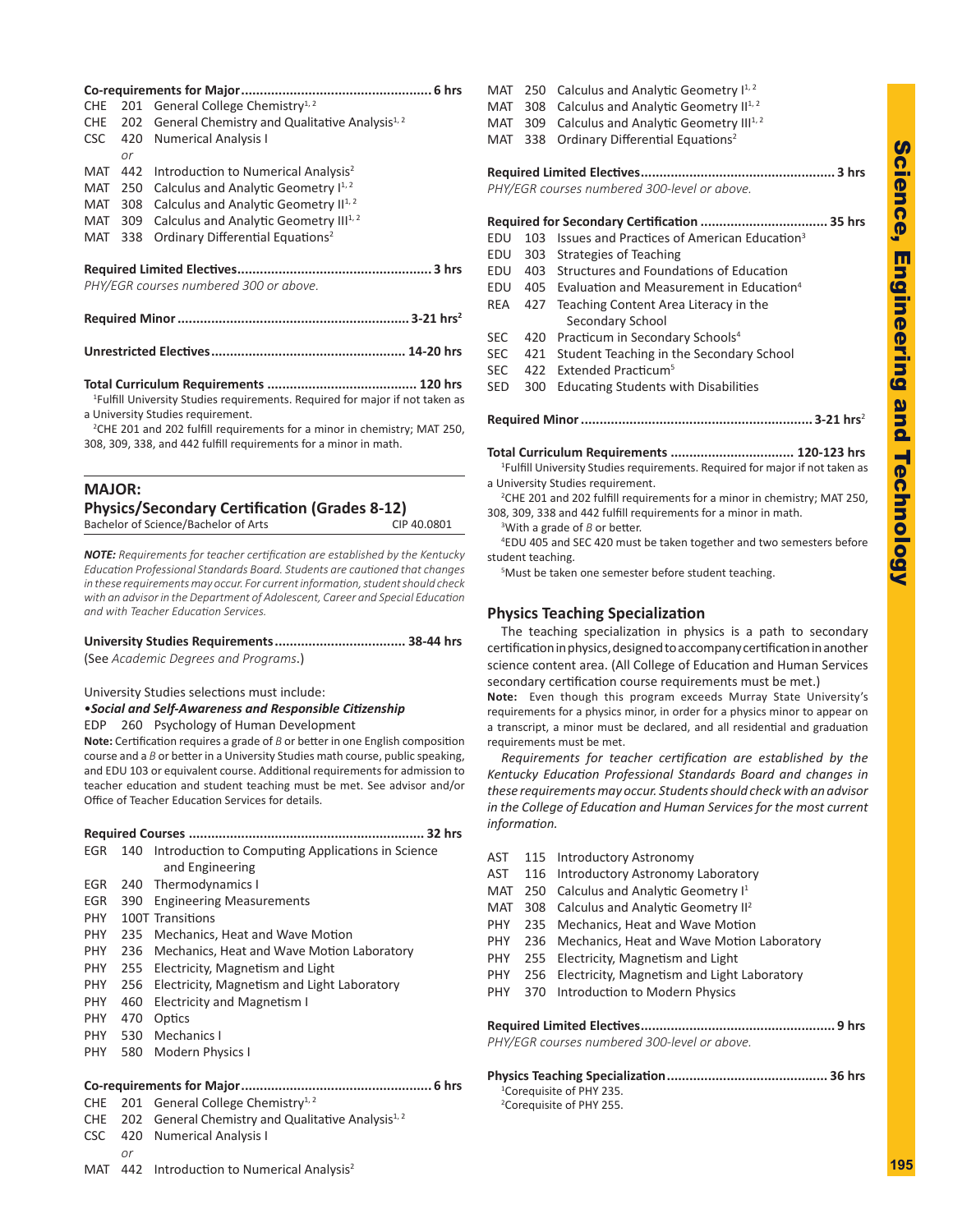| <b>AREA:</b> |           | <b>Applied Physics</b><br>Bachelor of Science/Bachelor of Arts                                                                                  | CIP 40.0801 |
|--------------|-----------|-------------------------------------------------------------------------------------------------------------------------------------------------|-------------|
|              |           |                                                                                                                                                 |             |
|              |           | (See Academic Degrees and Programs.)                                                                                                            |             |
|              |           | Note: See required courses below before selecting Scientific Inquiry, Meth-<br>odologies, and Quantitative Skills University Studies electives. |             |
|              |           |                                                                                                                                                 | 33 hrs      |
| EGR          | 140       | Introduction to Computing Applications in Science<br>and Engineering                                                                            |             |
| EGR          | 240       | Thermodynamics I                                                                                                                                |             |
| <b>EGR</b>   | 264       | <b>Linear Circuits I</b>                                                                                                                        |             |
| PHY          |           | 100T Transitions                                                                                                                                |             |
| PHY          | 235       | Mechanics, Heat and Wave Motion                                                                                                                 |             |
| <b>PHY</b>   | 236       | Mechanics, Heat and Wave Motion Laboratory                                                                                                      |             |
| <b>PHY</b>   | 255       | Electricity, Magnetism and Light                                                                                                                |             |
| PHY          | 256       | Electricity, Magnetism and Light Laboratory                                                                                                     |             |
| PHY          | 370       | Introduction to Modern Physics                                                                                                                  |             |
|              | or        |                                                                                                                                                 |             |
| PHY          | 580       | Modern Physics I                                                                                                                                |             |
| <b>PHY</b>   | 460       | <b>Electricity and Magnetism I</b>                                                                                                              |             |
| PHY.         | 470       | Optics<br>Mechanics I                                                                                                                           |             |
| PHY          | 530       |                                                                                                                                                 |             |
|              |           | Co-requirements for Area                                                                                                                        | 6 hrs       |
| <b>CHE</b>   |           | 201 General College Chemistry <sup>1, 2</sup>                                                                                                   |             |
| <b>CHE</b>   | 202       | General Chemistry and Qualitative Analysis <sup>1, 2</sup>                                                                                      |             |
| <b>CSC</b>   | 420<br>or | <b>Numerical Analysis I</b>                                                                                                                     |             |
| MAT          | 442       | Introduction to Numerical Analysis <sup>2</sup>                                                                                                 |             |
| MAT          | 250       | Calculus and Analytic Geometry I <sup>1, 2</sup>                                                                                                |             |
| MAT          | 308       | Calculus and Analytic Geometry II <sup>1, 2</sup>                                                                                               |             |
| MAT          | 309       | Calculus and Analytic Geometry III <sup>1, 2</sup>                                                                                              |             |
| MAT          | 338       | Ordinary Differential Equations <sup>2</sup>                                                                                                    |             |
|              |           |                                                                                                                                                 |             |
|              |           |                                                                                                                                                 |             |
|              |           | <sup>1</sup> Fulfill University Studies requirements. Required for area if not taken as a                                                       |             |

University Studies requirement.

<sup>2</sup>This course is considered a program corequisite and may be shared with a minor or second major.

<sup>3</sup>The technical electives are to be a coherent set of courses chosen to supply depth and breadth necessary for the pursuit of a particular career objective. The chosen electives must be approved by a departmental cur riculum committee.

| AREA:                                |             |
|--------------------------------------|-------------|
| <b>Applied Physics/Pre-MBA Track</b> |             |
| Bachelor of Science/Bachelor of Arts | CIP 40.0801 |

Students who wish to complete a scientific course of study and qualify for admission to Murray State's Master of Business Adminis tration program may follow the Applied Physics Curriculum/Pre-MBA track. Course requirements are identical to those listed under the Applied Physics program, with the exception of technical electives. Technical electives must be chosen in accordance with MBA admis sion guidelines, and are as follows:

### **Pre-MBA Required Electives ............................................... 27 hrs**

ACC 200 Principles of Financial Accounting ACC 201 Principles of Managerial Accounting BUS 355 Information Systems and Decision Making CIS 443 Business Statistics III ECO 230 Principles of Macroeconomics ECO 231 Principles of Microeconomics FIN 330 Principles of Finance MGT 350 Fundamentals of Management MKT 360 Principles of Marketing

**Unrestricted Electives........................................................... 6 hrs**

**Astronomy Minor............................................................... 21 hrs** AST 115, 116, 316; PHY 130, 131, 132, 133, and six additional hours of approved astronomy courses numbered 300 and above. PHY 235 and 255 may be substituted for PHY 130 and 132 with approval from the department chair. Physics majors must take CHE 201 and GSC 101 in place of PHY 130, 131, 132, and 133. Six hours must be upper-level courses.

**Physics Minor..................................................................... 22 hrs** PHY 235, 236, 255, 256, 370, and nine additional hours of approved physics (PHY) or engineering physics (EGR) courses numbered 300 and above. PHY 130 and 131 may be substituted for PHY 235 and 236; PHY 132 and 133 may be substituted for 255 and 256, with approval from the department chair. Six hours must be upper-level courses.

### **Engineering Technology Accreditation**

The Technology Accreditation Commission of ABET (TAC/ABET) accredits Murray State programs in civil and construction engineer ing technology. The Civil Engineering Technology/General Track and the Civil Engineering Technology/Construction Track programs are accredited by the Technology Accreditation Commission of ABET, 111 Market Place, Suite 1050, Baltimore, MD 21202-4012. Phone (410) 347-7700.

### **Professional Licensure**

Students interested in pursuing a career as a professional land surveyor must complete courses specified by the Kentucky Board of Licensure for Professional Engineering and Land Surveyors (www. boels.ky.gov). Required courses may be taken as electives by students in the Civil Engineering Technology program under the supervision of an advisor. Students completing Board requirements normally sit for the Fundamentals of Surveying exam in their last semester at Murray State University.

### **Engineering Technology**

The Engineering Technology programs are: Architectural En gineering Technology, Civil Engineering Technology, Construction Engineering Technology, Electromechanical Engineering Technology, and Environmental Engineering Technology.

### **Civil Engineering Technology**

A baccalaureate degree in civil engineering technology provides students with a background in the design of steel and concrete structures, surveying, soil mechanics and foundations, construction materials, and engineering mechanics. Potential employers include construction companies, consulting engineering and architectural firms, state and federal governments, municipalities, testing labora tories, surveying firms, utilities, and materials suppliers.

The civil engineering technology program prepares graduates for careers in design (working with a team of engineers or architects in the preparation of engineering or architectural design documents), construction (as a field engineer, project engineer, or surveyor), or technical sales. An associate degree in civil engineering technology may also be obtained from Murray State University.

**196**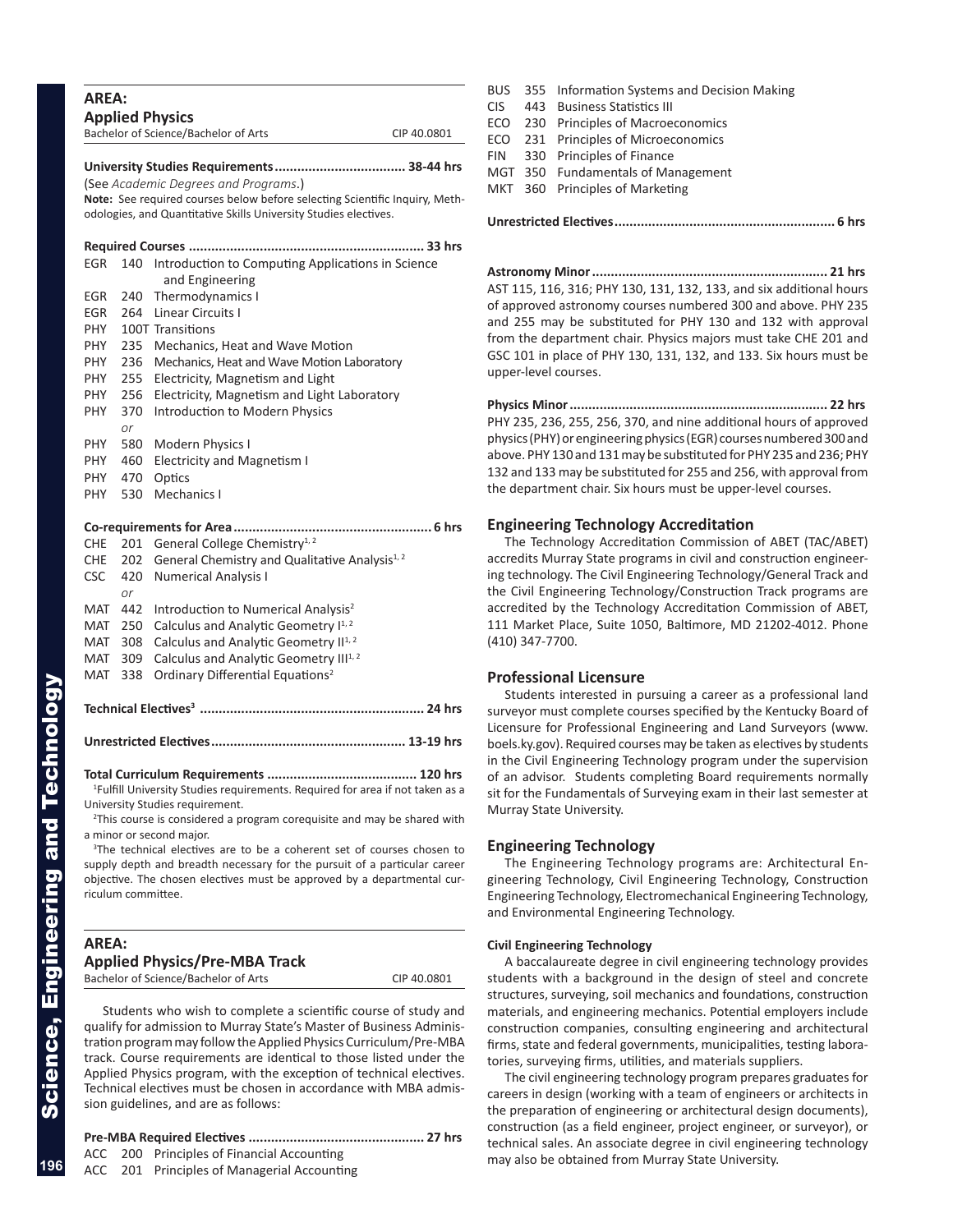### **Architectural Engineering Technology**

A baccalaureate degree in architectural engineering technology provides students with a background in architectural design, com puter-aided design, building structures and structural design, steel and concrete structures, surveying and site planning, and construction estimating. Potential employers include architectural firms, construc tion (design/build) companies, consulting engineering firms, state and federal governments, municipalities, materials suppliers, and utilities. Architectural engineering technologists are educated in the process of taking a project from the drawing to the completed structure. Working together with architects and engineers, they assist in pro ducing drawings and specifications for major construction projects. Architectural engineering technology prepares graduates for careers in architectural design, planning, development, and construction as well as technical or sales positions in a variety of manufacturing organizations associated with the building industry. An architectural engineering technology graduate seeking registration/licensure as an architect would usually pursue a Master of Architecture degree, typically requiring two or three years of additional study.

#### **Construction Engineering Technology**

A baccalaureate degree in construction engineering technology provides students with experience in construction, estimating, project management, scheduling, surveying, building structures, construction materials, and engineering mechanics. The curriculum stresses the application of technical knowledge, construction methods, problemsolving ability, and communication skills toward the completion of large-scale construction projects. Career opportunities for the construction-engineering technologist are as diverse as the indus try. Potential employers include construction companies, general contractors, subcontractors, construction equipment and materials suppliers, testing laboratories, governments, industrial companies, and utilities.

The construction engineering technology program prepares gradu ates for supervisory and managerial careers within the construction industry. With a degree in construction engineering technology, the student will be qualified for an entry-level position as a construction project engineer, project manager, estimator, sales engineer, or field engineer.

### **Environmental Engineering Technology**

A baccalaureate degree in environmental engineering technology provides graduates with backgrounds in municipals and industrial water and wastewater treatment system design and operations, water pollution control, solid and hazardous waste management and site remediation, air pollution control, and environmental regulatory compliance. Course work includes field and laboratory sampling and analysis plus design of pollution control systems.

Graduates obtain careers with industries, environmental consultants and remediation contractors, municipalities, testing laboratories, state or federal government agencies, and chemical manufacturing corporations.

#### **Electromechanical Engineering Technology**

A baccalaureate degree in electromechanical engineering tech nology provides students with backgrounds in mechanical and electrical systems, fluid power, controls, and industrial networks. Electromechanical graduates work in manufacturing and process plant engineering, operation, maintenance, new product design, systems design, system analysis, and systems integration.

The electromechanical engineering technologist is a blend of mechanical and electrical engineering technology, computer science, information technology, and control systems. Graduates have broad application backgrounds in automation, electronics, data acquisition, controls, programming, and mechanical and electrical science prin -

ciples. This allows students to understand the design and operation of systems found in the plant environment.

### **Manufacturing Engineering Technology**

A baccalaureate degree in manufacturing engineering technology provides students with a broad range of knowledge and skills related to industry and industrial supervision. Graduates from this program are exposed to the applied aspects of industrial processes, produc tion systems, production management, computer integrated design, manufacturing systems, human relations and human resource devel opment. The graduates from this program will generally work in one of a variety of industries working directly with engineers, designers, and production personnel as supervisors and technical support, utilizing skills in computer numerical control, hydraulics, machine tool pro cesses, CAD, CAM, computer integration, industrial automation and system integration. Additional skills in electrical systems, accounting, marketing, human resource management and business management allows graduates to work in a variety of industrial environments.

### **Civil Engineering Technology** Associate of Science CIP 15.0201

| (See Academic Degrees and Programs.)        |  |
|---------------------------------------------|--|
| University Studies selections must include: |  |

### •*Scientific Inquiry, Methodologies, and Quantitative Skills*

- PHY 130 General Physics I
- PHY 131 General Physics I Laboratory

|      |  | CET 280 Plane Surveying                     |  |
|------|--|---------------------------------------------|--|
|      |  | CET 284 Sustainable Design and Construction |  |
|      |  | CET 385 Construction Estimating I           |  |
|      |  | ENG 324 Technical Writing                   |  |
| ENT  |  | 100T Transitions                            |  |
| ENT  |  | 287 Statics for Technology                  |  |
| ENT  |  | 358 Mechanical and Electrical Systems       |  |
| ITD. |  | 107 Introduction to Technical Drawing and   |  |
|      |  | <b>Computer-Aided Drafting</b>              |  |
|      |  |                                             |  |
|      |  | GSC 101 The Earth and the Environment       |  |
|      |  | MAT 130 Technical Math I                    |  |
|      |  | PHY 132 General Physics II                  |  |
|      |  | PHY 133 General Physics II Laboratory       |  |
|      |  |                                             |  |

### **AREA:**

### **Civil Engineering Technology/General Track**

Bachelor of Science CIP 15.0201

This track is ACCREDITED BY: Engineering Technology Accreditation Commission of ABET, http://www.abet.org

| (See Academic Degrees and Programs.) |  |
|--------------------------------------|--|

University Studies selections must include:

### *•Scientific Inquiry, Methodologies, and Quantitative Skills*

- MAT 130 Technical Math I
- PHY 130 General Physics I *and*
- PHY 131 General Physics I Laboratory
- PHY 132 General Physics II *and*
- PHY 133 General Physics II Laboratory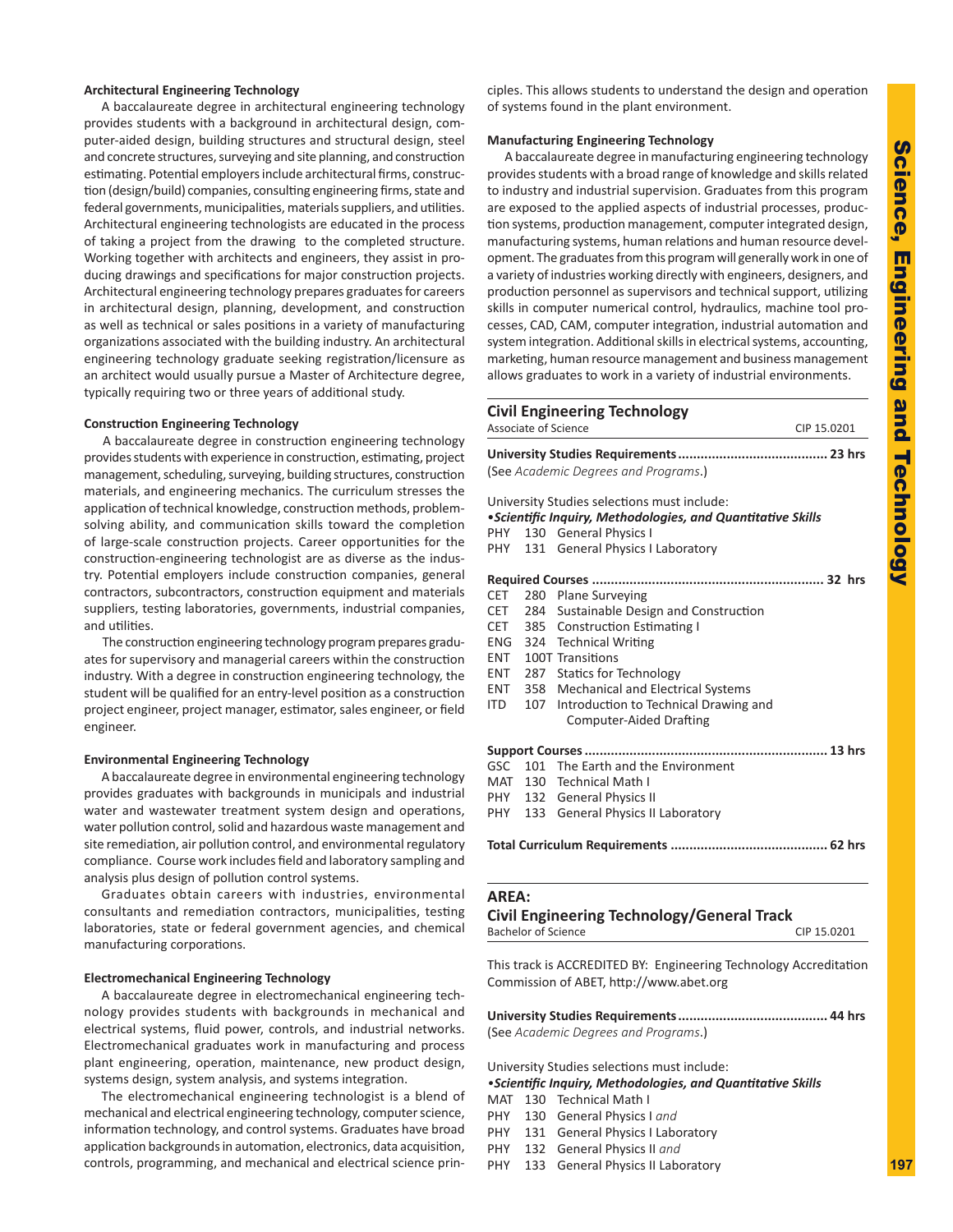*•Social and Self-Awareness and Responsible Citizenship* ECO 230 Principles of Macroeconomics *•University Studies Electives* GSC 101 The Earth and the Environment MAT 230 Technical Math II **Core Courses ...................................................................... 41 hrs** CET 280 Plane Surveying CET 284 Sustainable Design and Construction CET 385 Construction Estimating I CET 480 Construction Planning and Management ENG 324 Technical Writing ENT 100T Transitions ENT 287 Statics for Technology ENT 358 Mechanical and Electrical Systems ENT 382 Hydraulics ENT 393 Engineering Economy ENT 419 Senior Project I IOE 125 Analytic Methods in Engineering Technology IOE 399 Professional Development Seminar I IOE 488 Cooperative Education/Internship ITD 107 Introduction to Technical Drawing and Computer-Aided Drafting **Required Courses ............................................................... 26 hrs** CET 298 Strength of Materials CET 370 Route Surveying CET 410 Transportation Systems and Design CET 481 Structural Steel Design CET 482 Reinforced Concrete Design CET 483 Construction Materials CET 484 Soil Mechanics and Foundations ENT 286 Introduction to Environmental Engineering Technology **Emphasis......................................................................... 9-11 hrs** *Choose one area of emphasis below:* **Civil** GSC 202 Introduction to Geographic Information Science GSC 507 Land Use Planning ITD 301 Architectural Design Studio I **Construction** CET 386 Construction Estimating II CET 490 Construction Scheduling and Methods ITD 301 Architectural Design Studio I **Environmental** CET 330 Water Quality Technology I CET 331 Water Quality Technology II CET 585 Remediation Technology **Total Curriculum Requirements ................................. 120-122 hrs AREA: Civil Engineering Technology/ Architectural Engineering Technology Track** Bachelor of Science CIP 15.0201 **University Studies Requirements........................................ 44 hrs** (See *Academic Degrees and Programs*.) University Studies selections must include: *•Scientific Inquiry, Methodologies, and Quantitative Skills* MAT 130 Technical Math I PHY 130 General Physics I

ECO 230 Principles of Macroeconomics *•University Studies Electives* GSC 101 The Earth and the Environment MAT 230 Technical Math II **Core Courses ...................................................................... 41 hrs** CET 280 Plane Surveying CET 284 Sustainable Design and Construction CET 385 Construction Estimating I CET 480 Construction Planning and Management ENG 324 Technical Writing ENT 100T Transitions ENT 287 Statics for Technology ENT 358 Mechanical and Electrical Systems ENT 382 Hydraulics<br>ENT 393 Engineerin Engineering Economy ENT 419 Senior Project I IET 125 Analytical Methods in Engineering Technology IET 399 Professional Development Seminar I IET 488 Cooperative Education/Internship ITD 107 Introduction to Technical Drawing and Computer-Aided Drafting **Track Courses ..................................................................... 35 hrs** CET 298 Strength of Materials CET 310 Anatomy of Buildings CET 481 Structural Steel Design CET 482 Reinforced Concrete Design CET 483 Construction Materials ITD 104 Computer Aided Design

PHY 132 General Physics II

PHY 133 General Physics II Laboratory

*•Social and Self-Awareness and Responsible Citizenship*

ITD 301 Architectural Design I ITD 401 Architectural Design II ITD 503 Architectural Design III

**Total Curriculum Requirements ........................................ 120 hrs**

### **AREA: Civil Engineering Technology/ Construction Engineering Technology Track**  Bachelor of Science CIP 15.0201

This track is ACCREDITED BY: Engineering Technology Accreditation Commission of ABET, http://www.abet.org

| (See Academic Degrees and Programs.) |  |
|--------------------------------------|--|

University Studies selections must include:

### *•Scientific Inquiry, Methodologies, and Quantitative Skills*

- MAT 130 Technical Math I PHY 130 General Physics I
- PHY 131 General Physics I Laboratory
- PHY 132 General Physics II
- 
- PHY 133 General Physics II Laboratory

*•Social and Self-Awareness and Responsible Citizenship*

### ECO 230 Principles of Macroeconomics *•University Studies Electives*

- 
- GSC 101 The Earth and the Environment
- MAT 230 Technical Math II

### **Core Courses ...................................................................... 41 hrs**

- CET 280 Plane Surveying
- CET 284 Sustainable Design and Construction

Science, Engineering and Technology **198**

Science, Engineering and Technology

PHY 131 General Physics I Laboratory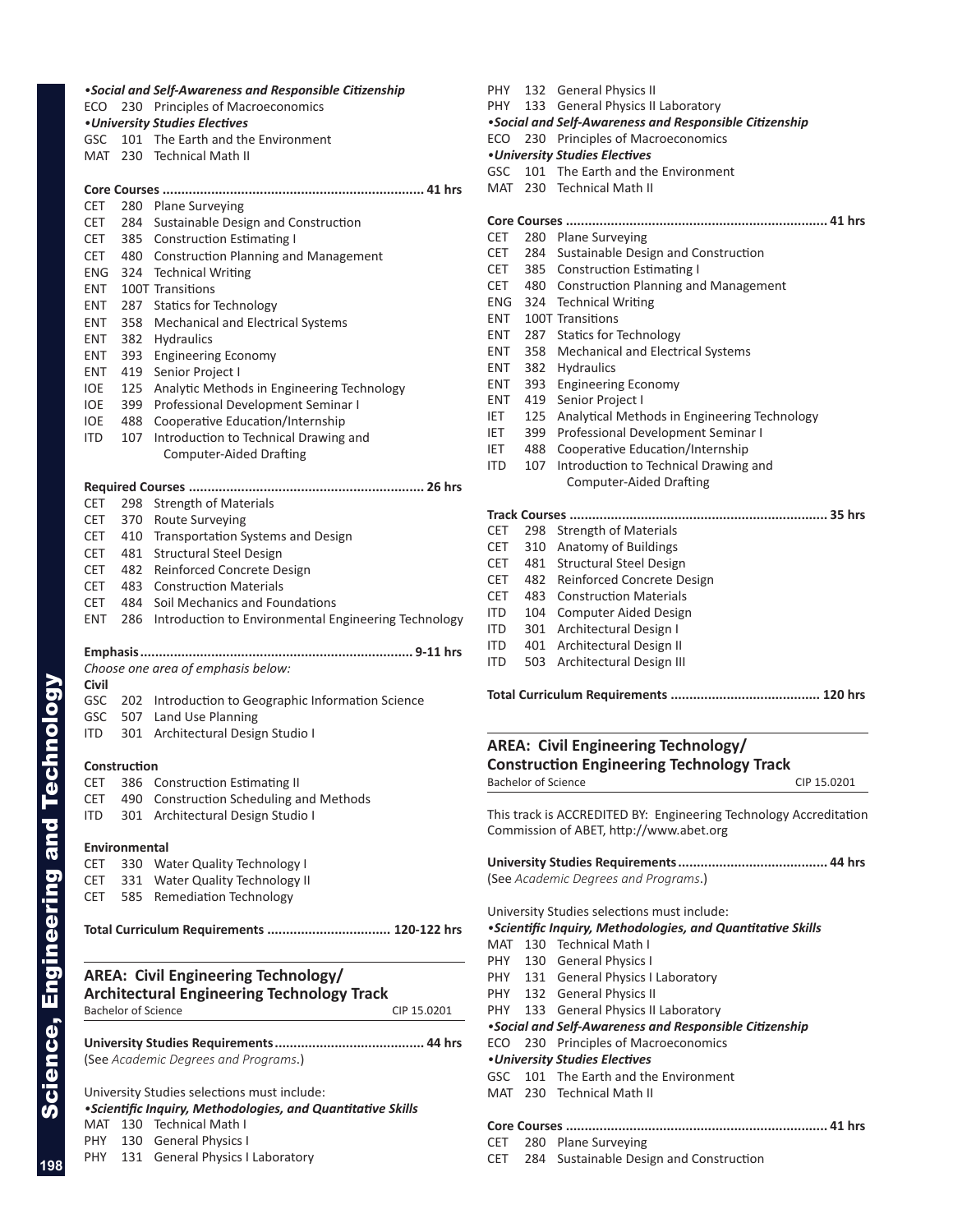| <b>CET</b>                | 385        | <b>Construction Estimating I</b>                                                                            |
|---------------------------|------------|-------------------------------------------------------------------------------------------------------------|
| <b>CET</b>                | 480        | <b>Construction Planning and Management</b>                                                                 |
| <b>ENG</b><br>ENT.        | 324        | <b>Technical Writing</b><br>100T Transitions                                                                |
| <b>ENT</b>                |            | 287 Statics for Technology                                                                                  |
| <b>ENT</b>                | 358        | <b>Mechanical and Electrical Systems</b>                                                                    |
| <b>ENT</b>                | 382        | Hydraulics                                                                                                  |
| ENT                       | 393        | <b>Engineering Economy</b>                                                                                  |
| <b>ENT</b>                | 419        | Senior Project                                                                                              |
| IET.                      | 125        | Analytical Methods in Engineering Technology                                                                |
| IET                       | 399        | Professional Development Seminar I                                                                          |
| IET                       | 488        | Cooperative Education/Internship                                                                            |
| ITD.                      | 107        | Introduction to Technical Drawing and<br><b>Computer-Aided Drafting</b>                                     |
|                           |            |                                                                                                             |
|                           |            | Track Courses<br>35 hrs                                                                                     |
| ACC                       | 200        | Principles of Financial Accounting                                                                          |
| CET.                      | 298        | <b>Strength of Materials</b>                                                                                |
| <b>CET</b>                |            | 310 Anatomy of Buildings                                                                                    |
| CET                       | 386        | <b>Construction Estimating II</b>                                                                           |
| CET                       | 481        | <b>Structural Steel Design</b>                                                                              |
| CET                       | 482        | Reinforced Concrete Design                                                                                  |
| <b>CET</b><br>CET         | 483<br>484 | <b>Construction Materials</b><br>Soil Mechanics and Foundations                                             |
| CET                       | 490        | <b>Construction Scheduling and Methods</b>                                                                  |
| MGT                       | 350        | <b>Fundamentals of Management</b>                                                                           |
| OSH                       | 384        | <b>Construction Safety</b>                                                                                  |
|                           |            | <b>Bachelor of Science</b><br>CIP 15.0201                                                                   |
|                           |            | (See Academic Degrees and Programs.)                                                                        |
|                           |            |                                                                                                             |
|                           |            | University Studies selections must include:<br>• Scientific Inquiry, Methodologies, and Quantitative Skills |
| MAT                       |            | 130 Technical Math I                                                                                        |
| PHY                       |            | 130 General Physics I                                                                                       |
| PHY.                      | 131        | <b>General Physics I Laboratory</b>                                                                         |
| PHY.                      |            | 132 General Physics II                                                                                      |
| PHY.                      |            | 133 General Physics II Laboratory                                                                           |
|                           |            | •Social and Self-Awareness and Responsible Citizenship                                                      |
| ECO                       |            | 230 Principles of Macroeconomics                                                                            |
| GSC                       |            | •University Studies Electives<br>101 The Earth and the Environment                                          |
| MAT                       | 230        | <b>Technical Math II</b>                                                                                    |
|                           |            |                                                                                                             |
|                           |            |                                                                                                             |
| <b>CET</b>                |            | 280 Plane Surveying                                                                                         |
| <b>CET</b>                | 284        | Sustainable Design and Construction                                                                         |
|                           |            | 385 Construction Estimating I                                                                               |
| CET<br>CET                |            | 480 Construction Planning and Management                                                                    |
|                           |            | 324 Technical Writing                                                                                       |
| ENG<br>ENT                |            | 100T Transitions                                                                                            |
| <b>ENT</b>                | 287        | <b>Statics for Technology</b>                                                                               |
| <b>ENT</b>                | 358        | Mechanical and Electrical Systems                                                                           |
|                           | 382        | Hydraulics                                                                                                  |
|                           | 393<br>419 | <b>Engineering Economy</b><br>Senior Project                                                                |
| ENT<br>ENT<br>ENT<br>IET. | 125        | Analytical Methods in Engineering Technology                                                                |

| ITD        |                            | 107 Introduction to Technical Drawing and<br><b>Computer-Aided Drafting</b>                                |
|------------|----------------------------|------------------------------------------------------------------------------------------------------------|
|            |                            |                                                                                                            |
|            |                            | 37 hrs<br>Track Courses                                                                                    |
| CET        | 330                        | Water Quality Technology I                                                                                 |
| CET        | 331                        | Water Quality Technology II                                                                                |
| CET.       | 342                        | Air Quality Technology                                                                                     |
| CET        | 353                        | Solid and Hazardous Waste Management                                                                       |
| CET        | 555                        | <b>Environmental Regulatory Affairs</b>                                                                    |
| CET        | 585                        | <b>Remediation Technology</b>                                                                              |
| CHE        | 111                        | <b>Essentials of Chemistry and Biochemistry</b>                                                            |
| ENT        | 286                        | Introduction to Environmental Engineering Technology                                                       |
| ENT.       | 400                        | <b>Energy Management</b>                                                                                   |
| GSC        | 202                        | Introduction to Geographic Information Science                                                             |
| STA        | 135                        | Probability and Statistics                                                                                 |
|            |                            |                                                                                                            |
|            | <b>Bachelor of Science</b> | <b>AREA: Civil Engineering Technology/</b><br><b>Surveying Engineering Technology Track</b><br>CIP 15.0201 |
|            |                            |                                                                                                            |
|            |                            | (See Academic Degrees and Programs.)                                                                       |
|            |                            | University Studies selections must include:                                                                |
|            |                            | • Scientific Inquiry, Methodologies, and Quantitative Skills                                               |
|            |                            | MAT 130 Technical Math I                                                                                   |
|            |                            | PHY 130 General Physics I                                                                                  |
|            |                            | PHY 131 General Physics I Laboratory                                                                       |
|            |                            | PHY 132 General Physics II                                                                                 |
|            |                            | PHY 133 General Physics II Laboratory                                                                      |
|            |                            | . Social and Self-Awareness and Responsible Citizenship                                                    |
| ECO        | 230                        | Principles of Macroeconomics                                                                               |
|            |                            | • University Studies Electives                                                                             |
| GSC        | 101                        | The Earth and the Environment                                                                              |
| MAT        | 230                        | Technical Math II                                                                                          |
|            |                            | Core Courses                                                                                               |
| CET        | 280                        | Plane Surveying                                                                                            |
| CET        | 284                        | Sustainable Design and Construction                                                                        |
| CET        | 385                        | <b>Construction Estimating I</b>                                                                           |
| CET        | 480                        | Construction Planning and Management                                                                       |
| <b>ENG</b> | 324                        | <b>Technical Writing</b>                                                                                   |
| <b>ENT</b> |                            | 100T Transitions                                                                                           |
| ENT        | 287                        | <b>Statics for Technology</b>                                                                              |
| ENT        | 358                        | Mechanical and Electrical Systems                                                                          |
| ENT        | 382                        | Hydraulics                                                                                                 |
| ENT        | 393                        | <b>Engineering Economy</b>                                                                                 |
| ENT        | 419                        | Senior Project                                                                                             |
| IET        | 125                        | Analytical Methods in Engineering Technology                                                               |
| IET        | 399                        | Professional Development Seminar I                                                                         |
| IET        | 488                        | Cooperative Education/Internship                                                                           |
| ITD        | 107                        | Introduction to Technical Drawing and                                                                      |
|            |                            | <b>Computer-Aided Drafting</b>                                                                             |
|            |                            |                                                                                                            |
| CET        | 370                        | <b>Route Surveying</b>                                                                                     |
| CET        | 381                        | <b>Boundary Surveying I</b>                                                                                |
| CET        | 410                        | Transportation Systems and Design                                                                          |
| CET        | 460                        | Geodesy                                                                                                    |
| CET        | 486                        | <b>Boundary Surveying II</b>                                                                               |
| <b>CSC</b> | 202                        | Introduction to Geographic Information Science                                                             |

488 Cooperative Education/Internship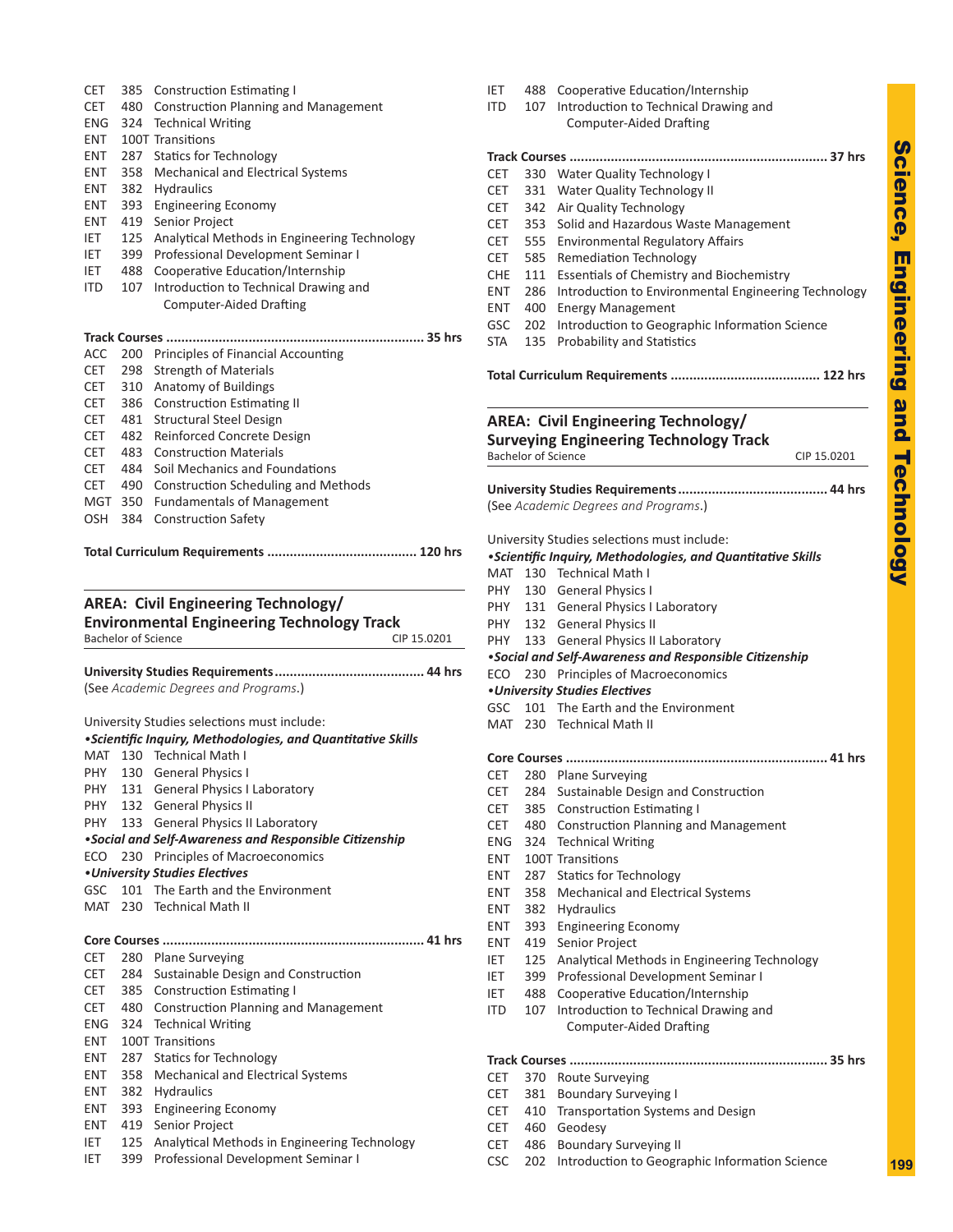GSC 521 Geographic Information Systems PHI 202 Ethics Technical Electives (5 hrs)

### **Total Curriculum Requirements ........................................ 120 hrs AREA: Electromechanical Engineering Technology** Bachelor of Science CIP 15.0403 **University Studies Requirements................................... 43-47 hrs** (See *Academic Degrees and Programs*.) University Studies selections must include: *•Scientific Inquiry, Methodologies, and Quantitative Skills* MAT 130 Technical Math I *or* PHY 130 General Physics I *and* PHY 131 General Physics I Laboratory STA 135 Introduction to Probability and Statistics *•Social and Self-Awareness and Responsible Citizenship* ECO 230 Principles of Macroeconomics *or* ECO 231 Principles of Microeconomics *•University Studies Electives* MAT 230 Technical Math II PHY 132 General Physics II *and* PHY 133 General Physics II Laboratory **Core Courses ..................................................................... 69 hrs 1** EMT 110 Electrical Systems I EMT 210 Electrical Systems II EMT 201 Engineering Technology Simulation EMT 202 Engineering Technology Analysis EMT 261 Introduction to Fluid Power Systems EMT 262 Introduction to Fluid Power Systems Laboratory EMT 305 Electrical Machinery and Controls EMT 310 Programmable Logic Controllers EMT 312 Industrial Instrumentation EMT 320 Mechatronics EMT 351 Industrial and Commercial Power Distribution EMT 365 Dynamics for Technology EMT 455 Manufacturing Control Systems

EMT 461 Motion Controls ENG 324 Technical Writing ENT 100T Transitions ENT 287 Statics for Technology ENT 393 Engineering Economy ENT 419 Senior Project I IET 399 Professional Develop Seminar I IET 488 Cooperative Education/Internship ITD 102 CAD Applications TSM 301 Physical Network Theory

**Technical Electives ............................................................... 7 hrs**

**Total Curriculum Requirements ........................................ 120 hrs** <sup>1</sup>A minimum grade of C is required in all EMT, ENT, and TSM prefix courses.

### **AREA: Manufacturing Engineering Technology** Bachelor of Science CIP 15.0613 **University Studies Requirements........................................ 45 hrs** (See *Academic Degrees and Programs*.) University Studies selections must include: *•Scientific Inquiry, Methodologies, and Quantitative Skills* MAT 130 Technical Math I PHY 130 General Physics I PHY 131 General Physics I Laboratory STA 135 Introduction to Probability and Statistics *•Social and Self-Awareness and Responsible Citizenship* ECO 230 Principles of Macroeconomics *or* ECO 231 Principles of Microeconomics *•University Studies Electives* CSC 199 Introduction to Information Technology MAT 230 Technical Math II **Core Courses ...................................................................... 64 hrs** EMT 110 Electrical Systems I EMT 261 Introduction to Fluid Power Systems EMT 262 Introduction to Fluid Power Systems Laboratory EMT 310 Programmable Logic Controllers EMT 312 Industrial Instrumentation EMT 351 Power Distribution ENG 324 Technical Writing ENT 100T Transitions ENT 393 Engineering Economy IET 399 Professional Development Seminar I IET 488 Cooperative Education/Internship IOE 350 Technology Management ITD 102 CAD Applications ITD 130 Manufacturing Processes and Materials ITD 204 Parametric Modeling and Rendering ITD 330 Machine Tool Processes MET 310 Manufacturing Analysis MET 320 Control Systems MET 400 Lean Manufacturing Systems MET 410 Sustainable Management MET 440 Quality Management Systems MET 450 Systems Project Management **Technical Electives.............................................................. 13 hrs Total Curriculum Requirements ........................................ 120 hrs**

# **Engineering Graphics and Design**

A baccalaureate degree in engineering graphics and design pro vides students with the fundamentals of design principles, computer aided design, and commercial/industrial design standards. Graduates will be prepared to work with engineers and architects in designing, constructing and manufacturing in modern industrial and architec tural corporations.

This broad based program emphasizes computer aided design, and design graphics including: mechanical engineering drawings, renderings, technical animations and 3D parametric design. Applied engineering and engineering design/CAD are typical job descriptors for engineering graphics and design graduates. Graduates typically find jobs in manufacturing companies, engineering consulting firms, and architectural firms utilizing cutting edge computer graphic design capabilities and applied engineering concepts in the design of modern processes, components and structures.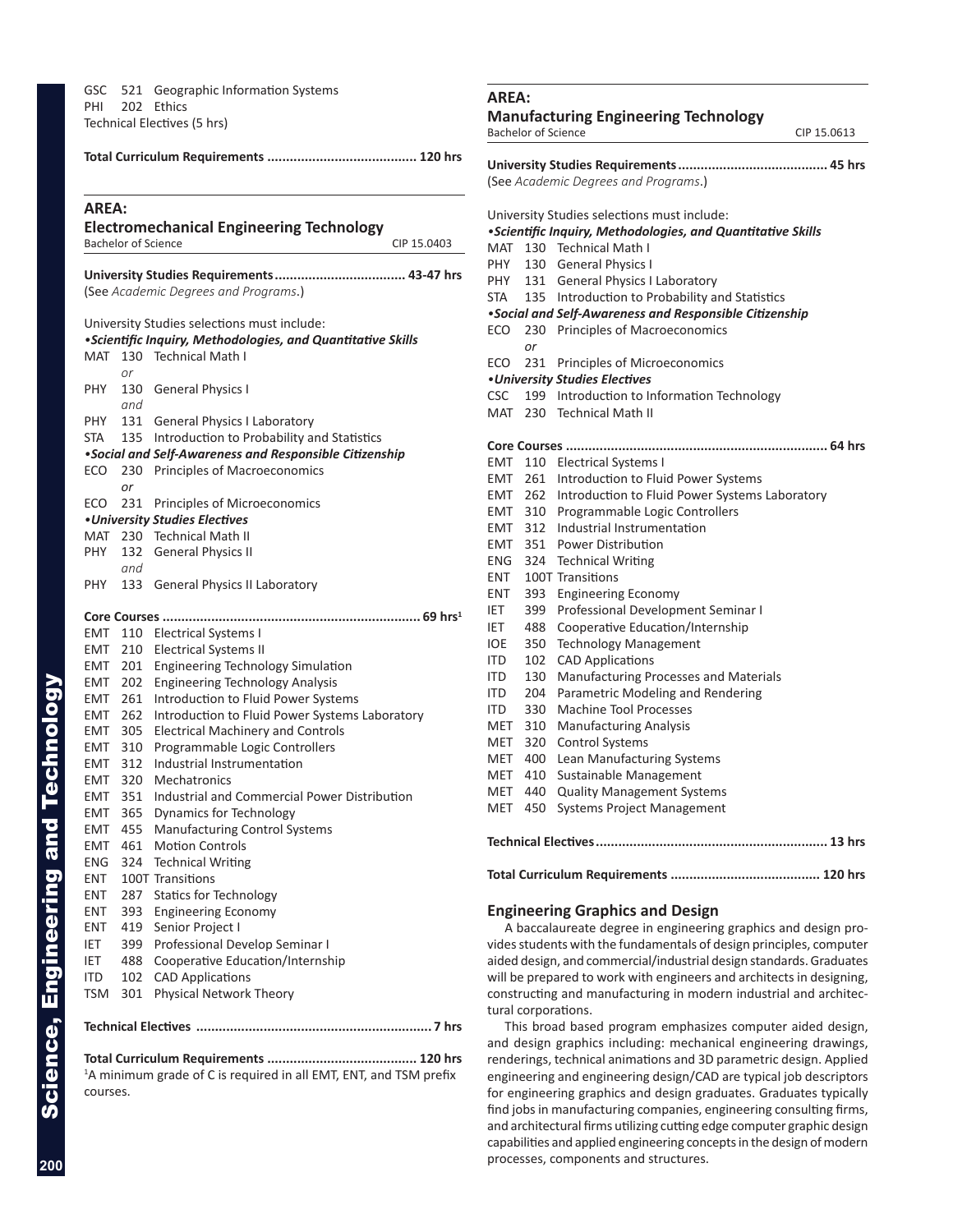| AREA:        |            |                                                                                            |             |
|--------------|------------|--------------------------------------------------------------------------------------------|-------------|
|              |            | <b>Engineering Graphics and Design</b>                                                     |             |
|              |            | <b>Bachelor of Science</b>                                                                 | CIP 15.1302 |
|              |            |                                                                                            |             |
|              |            | (See Academic Degrees and Programs.)                                                       |             |
|              |            |                                                                                            |             |
|              |            | University Studies selections must include:                                                |             |
|              |            | • Scientific Inquiry, Methodologies, and Quantitative Skills                               |             |
| CHE          |            | 105 Introductory Chemistry                                                                 |             |
| MAT          |            | 230 Technical Math II                                                                      |             |
| PHY          |            | 130 General Physics I                                                                      |             |
| PHY.         |            | 131 General Physics I Laboratory<br>•Social and Self-Awareness and Responsible Citizenship |             |
| ECO          | 231        | Principles of Microeconomics                                                               |             |
|              |            | • University Studies Electives                                                             |             |
| <b>CSC</b>   |            | 199 Introduction to Information Technology                                                 |             |
| <b>STA</b>   | 135        | Introduction to Probability and Statistics                                                 |             |
|              |            |                                                                                            |             |
|              |            | Core Courses                                                                               |             |
| CET          | 298        | <b>Strength of Materials</b>                                                               |             |
| ENG<br>ENT   | 287        | 324 Technical Writing<br><b>Statics for Technology</b>                                     |             |
| IOE          | 350        | <b>Technology Management</b>                                                               |             |
| IOE          | 399        | Professional Development Seminar I                                                         |             |
| IOE          | 488        | Cooperative Education/Internship                                                           |             |
| IOE          | 587        | <b>Quality Control</b>                                                                     |             |
| ITD          |            | 100T Transitions                                                                           |             |
| ITD.         | 101        | Introduction to Design and Graphic Communications                                          |             |
| ITD.         | 104        | Computer Aided Design                                                                      |             |
| ITD.         | 130        | Manufacturing Processes and Materials                                                      |             |
| ITD.         | 204        | Parametric Modeling and Rendering                                                          |             |
| ITD.<br>ITD. | 302<br>303 | <b>Applied Technical Drawing</b><br><b>Advanced Parametric Modeling</b>                    |             |
| ITD.         | 306        | <b>Engineering Graphics</b>                                                                |             |
| ITD.         | 330        | <b>Machine Tool Processes</b>                                                              |             |
| ITD.         | 333        | ANSI Fundamentals for Mechanical Product Design                                            |             |
| TD           | 403        | Product and Tooling Design                                                                 |             |
| ITD.         | 404        | <b>Computer-Aided Engineering Design Graphics</b>                                          |             |
| ITD.         | 498        | Senior Design                                                                              |             |
| MAT          |            | 130 Technical Math I                                                                       |             |
|              |            |                                                                                            |             |
|              |            |                                                                                            |             |
|              |            |                                                                                            |             |
|              |            |                                                                                            |             |
|              |            |                                                                                            |             |
|              |            | <b>Industrial Technology</b><br>Associate of Science                                       | CIP 15.0612 |
|              |            |                                                                                            |             |
|              |            |                                                                                            |             |
|              |            | (See Academic Degrees and Programs.)                                                       |             |
|              |            |                                                                                            |             |
|              |            | University Studies selections must also include:                                           |             |
|              |            | • Scientific Inquiry, Methodologies, and Quantitative Skills                               |             |
| MAT          |            | 130 Technical Math I                                                                       |             |
| <b>PHY</b>   |            | 130 General Physics I                                                                      |             |
| <b>PHY</b>   | 131        | <b>General Physics I Laboratory</b>                                                        |             |
| ECO          | 231        | •Social and Self-Awareness and Responsible Citizenship<br>Principles of Microeconomics     |             |
|              |            |                                                                                            |             |
|              |            |                                                                                            |             |

|  | <b>EMT</b> 261 Introduction to Fluid Power Systems     |
|--|--------------------------------------------------------|
|  | EMT 262 Introduction to Fluid Power Systems Laboratory |

IET 399 Professional Development Seminar I

ITD 100T Transitions ITD 101 Introduction to Design and Graphic Communications ITD 104 Computer Aided Design ITD 130 Manufacturing Processes and Materials ITD 204 Parametric Modeling and Rendering ITD 330 Machine Tool Processes TSM 110 Electrical Systems I

**Technical Electives.............................................................. 14 hrs**

**Total Curriculum Requirements .......................................... 64 hrs**

**Environmental Technology Minor....................................... 21 hrs** CET 284, 330, 331, 342, 353, 555, and ENT 286. Prerequisite courses are not applicable to this minor. Six hours must be upper-level courses.

**Industrial and Engineering Technology Minor..................... 21 hrs** Program must be approved by an advisor with at least six hours of courses at 300-level or above.

### **Graduate Program**

Graduate Coordinator - Michael Kemp

The Department of Industrial and Engineering Technology offers the Master of Science degree in Applied Engineering and Technology Management. This degree is designed for individuals who wish to further their knowledge of management, leadership, and technology. The program is appropriate for graduates with backgrounds in technology, engineering, science, and mathematics and other related fields who have significant business/industrial work experience.

The applied engineering and technology management degree places emphasis on the involvement with real situations and problems for an industrial setting. A broad range of selections are provided in the areas of resource management, supervision and training, quality control, environment and safety management, business and finance, research, communications, and information systems.

### **Requirements for Admission**

Applicants must meet the Murray State University requirements (see *Graduate Admissions*). Additional requirements for uncon ditional and conditional admission are as follows. The Graduate Record Examination (GRE) is not required for admission to this program.

### **Unconditional**

Admission to the Master of Science degree in Applied Engineer ing and Technology Management is open to persons holding a bac calaureate or higher degree from a regionally accredited college in engineering, engineering technology, science, or related fields. Persons holding degrees in other fields may also apply if the nature of the professional employment has provided significant technol ogy-related experience. Courses included in the program of study may require prerequisite course work.

Unconditional admission requires a 2.75 grade point average (GPA based on an *A* equals 4.0).

### **Conditional**

Students denied unconditional admission to Master of Science degree programs in the Department of Industrial and Engineering Technology, but who meet University requirements for conditional admission, may petition for conditional admission. Conditional ad mission is usually reserved for applicants whose previous education and/or experience is evaluated by the department chair to indicate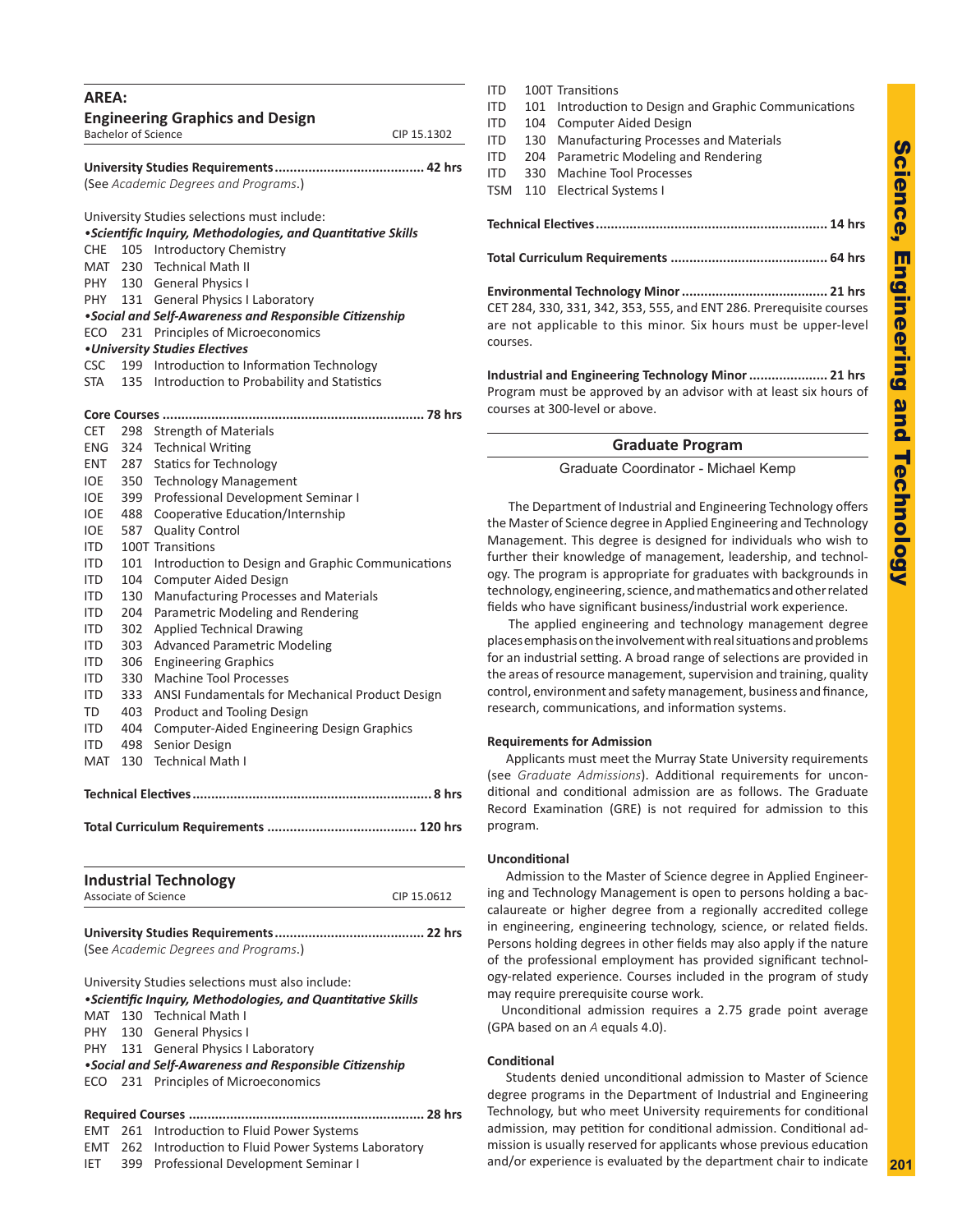a likelihood of success. Students applying for conditional admission must have a GPA of 2.25 to 2.74. A student accepted conditionally will be expected to complete nine hours of prescribed work with a minimum 3.0/4.0 GPA. These initial nine hours are assigned by the advisor and may be in addition to the student's program of study. After completion of these nine hours the Departmental Graduate Committee will evaluate the student's progress. The first nine hours may include undergraduate or graduate courses as directed by the department. Depending on the student's undergraduate prepara tion, undergraduate courses may be required before enrolling in any graduate courses. Graduate courses may be allowed concurrently with these undergraduate courses in special situations.

### **Language Proficiency**

Applicants whose native tongue is not English or who did not graduate from an English speaking college or university must demonstrate language proficiency. Applicants must adhere to the university's guidelines for language proficiency.

### **Master of Science Applied Engineering and Technology Management** CIP 15.0000

The Applied Engineering and Technology Management program is designed for individuals who are seeking positions of increased leadership and responsibility in business, industry, and government. Emphasis is placed on involvement with real situations and prob lems. The student, in consultation with an advisor, will develop an interdisciplinary plan of study to increase skills in a specific technical area and to strengthen abilities to communicate effectively in the management of technical functions.

### **Total Course Requirements............................................ 30 hours 1**

- CET 682 Industrial Environmental Management
- IET 684 Engineering Economic Analysis
- IET 691 Industrial OperationsL
- IET 693 Systems Management Technology
- IET  $695$  Industrial Supervision $PT$
- IET  $697$  Research in Industrial and Engineering Technology<sup>R,1</sup>

#### **Electives............................................................................. 12 hrs**

 *Select four electives with advisor approval. (No more than two courses total may be taken with the following prefixes: ACC, BUS, CIS, FIN, MGT, or MKT.)*

### **Other Degree Requirements**

- A written comprehensive examination is required as a component of graduation requirements.
- Independent study, special problems, and workshop courses may only be taken in special circumstances and with prior advisor and instructor approval.

**1** A basic statistics course or equivalent is required prior to enrolling in IET 697.

### **Telecommunications Systems Management**

Telecommunications systems are networks of leading-edge technologies that allow organizations and individuals throughout business and industry to communicate instantaneously around the world. Telecommunications systems provide the architectural struc ture for such activities as electronic commerce, electronic bank ing, video teleconferencing, distance learning, telemedicine, data interchange, on-demand video, wireless technology, information security, and a host of other traditional and new uses for business and industry.

Students in the baccalaureate program will have the insight and ability to function in all areas of Telecommunications Systems Man agement (TSM) but will choose a program option that will support the aspect of management which interests them most - the physical system and its components, the software that drives the system, or the business structure and operations that depend on the system. In addition, they will be prepared to move on to the Master of Science in Telecommunications Systems Management if they so choose.

Telecommunications Systems Management is an interdisciplin ary program drawing upon the strengths of the Bauernfeind College of Business and the Jesse D. Jones College of Science, Engineering and Technology. These programs which are jointly administered by the two colleges provide students a unique opportunity to develop both technical expertise and management expertise in this dynamic field.

### **AREA:**

#### **Telecommunications Systems Management**

| Bachelor of Science | CIP 11.0401 |
|---------------------|-------------|
|                     |             |

**University Studies Requirements........................................ 41 hrs** (See *Academic Degrees and Programs*.)

University Studies selections must include:

### •*Scientific Inquiry, Methodologies, and Quantitative Skills* MAT 140 College Algebra

- PHY 125 Brief Introductory Physics
- PHY 126 Brief Introductory Physics Laboratory
- 
- STA 135 Introduction to Probability and Statistics •*Social and Self-Awareness and Responsible Citizenship*
- ECO 231 Principles of Microeconomics
- •*University Studies Electives*
- CSC 101 Introduction to Problem Solving Using Computers
- CSC 199 Introduction to Information Technology

#### **Required Courses ............................................................... 58 hrs**

- ACC 200 Principles of Financial Accounting
- CIS 307 Decision Support Technologies
- CIS 317 Principles of Information Systems Analysis and Design
- CSC 232 Programming in C#
- ENG 324 Technical Writing
- FIN 330 Principles of Finance
- IET 399 Professional Development Seminar I
- IOE 350 Technology Management
- MKT 360 Principles of Marketing
- TSM 100T Transitions
- TSM 134 Introduction to Telecommunications Systems Management
- TSM 232 Operating Systems
- TSM 233 Network Services
- TSM 241 Networking Fundamentals
- TSM 301 Physical Network Theory
- TSM 320 Introduction to Wireless Technology
- TSM 343 Protocol Analysis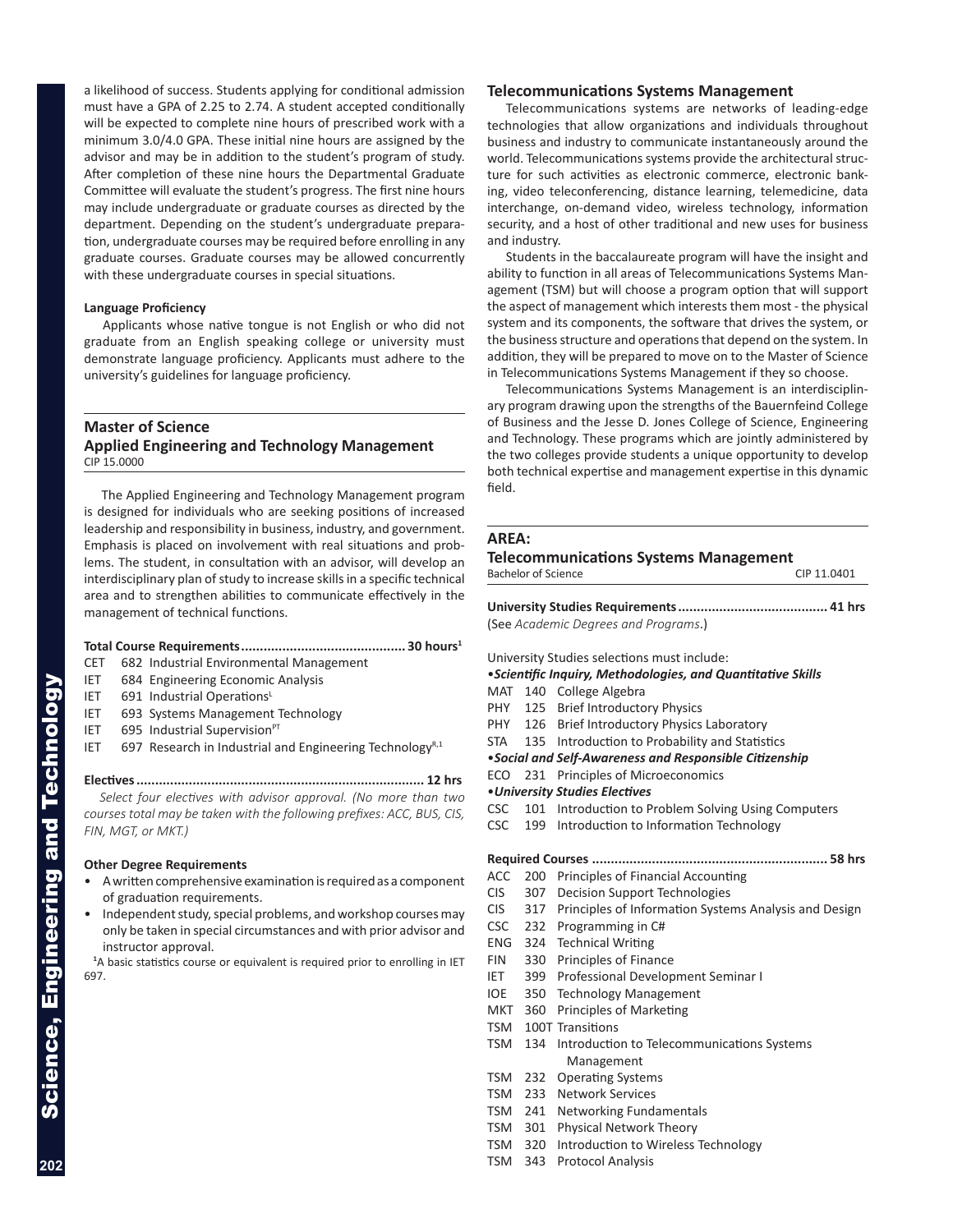- TSM 351 Principles of Information Security
- TSM 411 Network Design, Operations and Management
- TSM 443 Telephone Technology
- TSM 488 Cooperative Education/Internship<sup>1</sup>

#### **Selected Emphasis.............................................................. 21 hrs**

*Choose one of the methods of completion below:*

1) Select 21 hours from any of the classes listed below or

2) Select two emphasis areas and complete at least 21 hours **Note:** When selecting courses for an area of emphasis or as an elective, a

maximum of nine hours may be selected from courses with a business prefix including: MGT or MKT. Adherence to course prerequisites is critical.

### *Wireless Communications Electronics*

- TSM 321 Wireless Communications
- TSM 322 Wireless Communications II
- TSM 323 Wireless Mobile Internet
- TSM 421 Mobile Satellite Communications

#### *Network Security*

- TSM 352 System Security
- TSM 353 Network Security
- TSM 440 Information Policy and Security Auditing
- TSM 441 Advanced Information Security

#### *System Administration*

- CSC 310 Database Administration
- CSC 360 Scripting Languages
- TSM 450 Telecommunications Policy and Management
- TSM 517 Systems Planning

### *Approved Electives*

- CSC 370 Introduction to Artificial Intelligence
- ECO 335 Economics and Public Policy of Telecommunications Industry
- LSC 443 Fundamentals of Operations and Technology
- MGT 358 Entrepreneurial Business Plan Development
- MKT 475 Marketing Strategies in E-Commerce
- TSM 360 Virtualized Enterprise Systems
- TSM 444 Enterprise Networks

#### **Total Curriculum Requirements ........................................ 120 hrs**

<sup>1</sup>Maximum of three hours Internship or Cooperative Education counts toward a degree.

### **Telecommunications Systems Minor................................... 22 hrs**

TSM 134, 135, 232, 233, and 241. Nine hours of advisor approved electives. Six hours must be 300- or 400-level courses.

### **Graduate Program**

### Graduate Coordinator - Michael Bowman 270-809-6218

The master's program in telecommunications systems manage ment provides students a core of fundamental courses and the concentration of choosing a specialization within the curriculum. Although students in the master's program will have the insight and ability to manage all aspects of telecommunications systems, the program concentration choice will support the aspect of man agement which interests them most, the physical systems and its components or the business structure and operations that depend on the system.

### **Requirements for Admission**

Applicants must meet the Murray State University requirements (see *Graduate Admissions*).

### **Unconditional**

For a TSM applicant to be unconditionally admitted to the pro gram, an applicant must satisfy one of two formulas:

**GMAT Users:** (200 x UGPA) + GMAT  $\geq 1,000$ 

**GRE Users:** GRE  $\geq$  321 - (11.66 x GPA - (Combined quantitative and verbal sections only.)

*Note: The GRE formula uses the combined score from the quantita tive and verbal sections only. Ask the Educational Testing Service (ETS) to send scores directly to Murray State University using our institution code: 1494.*

In addition, candidates must take the TOEFL and score at least 550 on the paper-based exam (or 213 on the computerized version) if English is not their native language or they have not graduated from an accredited English speaking university.

### **Conditional**

Applicants to the TSM graduate program may be admitted condi tionally if their overall GPA is 2.75 or higher, or at least 3.0 for their last 60 hours of undergraduate study. Full admission to the program will be granted in one of only two ways, namely:

1) The applicant takes TSM 601, TSM 610 and one other core course (ACC 604, MGT 651, TSM 602, TSM 603, or TSM 630) as their first nine hours of the program and earns a GPA not less than 3.33 from the three core courses; or

2) the applicant takes the GMAT or GRE and meets the unconditional admission formula within their first semester in the program.

If neither of these two conditions is met, the student will be dropped from the program even if they have already taken graduate coursework.

### **International Admission**

Applicants, from any country where English is a second language, will be required to demonstrate English language proficiency. This can be done by taking the Test of English as a Foreign Language (TOEFL) exam and score at least:

1) 550 pBT (paper-based test)

2) Minimum of 20 in each band iBT (internet-based test)

3) International English Language Testing System (IELTS) exam and score 6.0 on the academic test (with no band <5.5) to be fully admitted into the program.

### **Master of Science Telecommunications Systems Management** CIP 11.0401

### **NON-THESIS REQUIREMENTS ONLY**

|--|--|

- ACC 604 Quantitative Financial Controls
- TSM 601 Telecommunications Principles
- TSM 602 Telecommunications Systems
- TSM 603 Telecommunications Project Management
- TSM 607 Advanced Telecommunications Project Management
- TSM 610 Telecommunication Networks Management
- TSM 630 Telecommunications Legal Environment: Law, Policy and Regulations

TSM 680 Telecommunications Solution Development Electives (6 hrs)

*Only one elective can be an ACC, BUS, CIS, FIN, MGT, or MKT prefix. Prefixes with no restrictions include: ECO, IET, and TSM. Other prefixes may be used with director's approval. Check course descriptions for prerequisites. Not all 600-level courses are offered online.*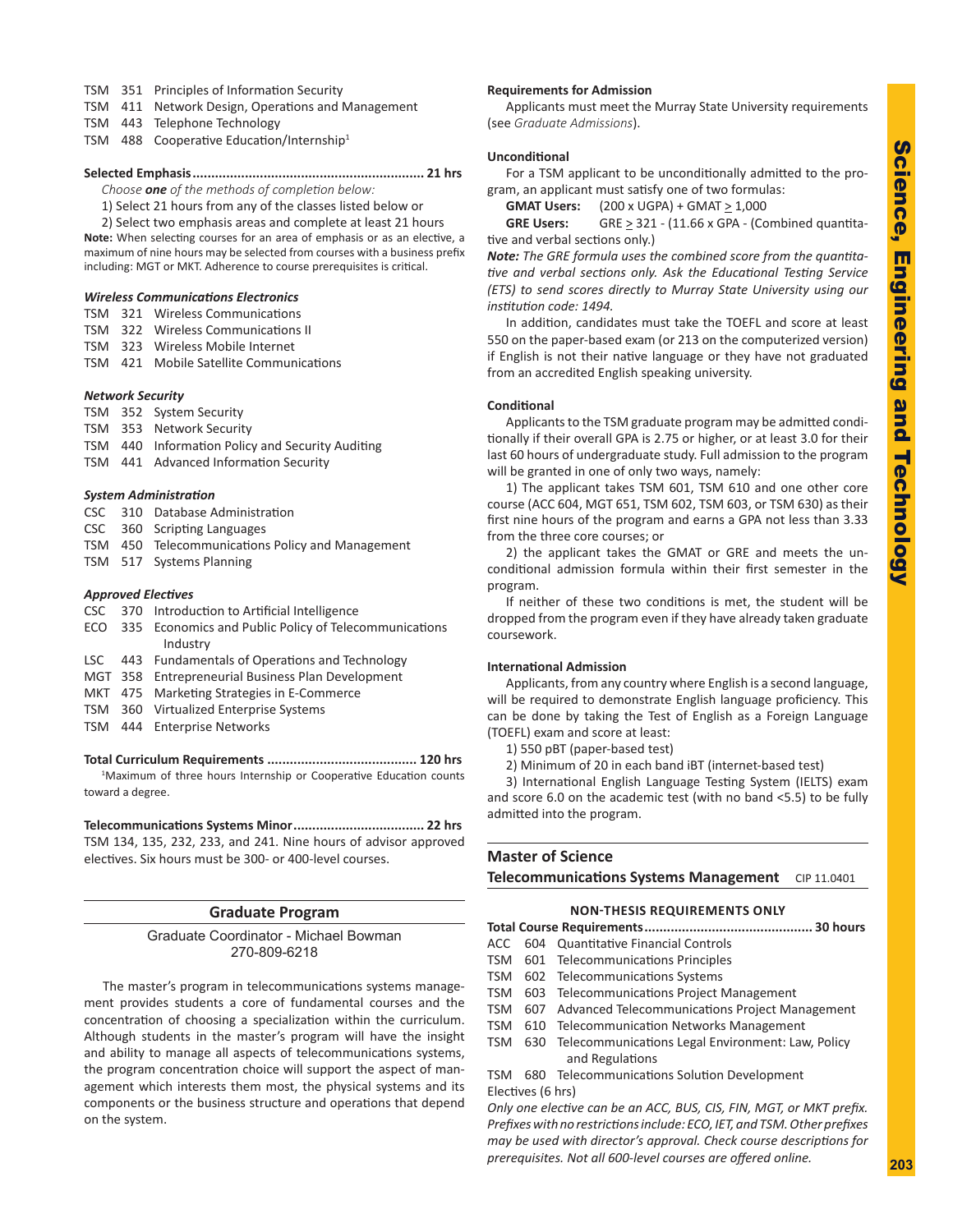### Department of Mathematics and Statistics 6C9 Faculty Hall

270-809-2311

**Chair:** Ed Thome. **Faculty:** Adongo, Alverson, Collins, Donnelly, Donovan, Fister, Gibson, Ivansic, Kramer, Lewis, McCarthy, McKendree, Mecklin, Pathak, Pearson, Polega, Porter, Pritchett, Roach, Schroeder, Taylor, Thome, Yayenie, Zhang.

The mission of the Department of Mathematics and Statistics is to engage the larger mathematical community through scholarship and research, to provide our service region with mathematical and statistical support for its educational and industrial objectives, and to equip our students with mathematical skills which they may ap ply in further degree programs and careers requiring expertise in mathematics. In particular, through our instruction and guidance we endeavor to provide our students with an understanding of math ematical ideas, and the ability to reason mathematically, analyze real world problems with mathematical techniques, and continue to read, learn, and communicate mathematics.

The department offers a major in mathematics, an area in math ematics with secondary certification, a major in mathematics with secondary certification, an area in applied mathematics, and an area in mathematics with a pre-MBA track. In these programs the student will learn mathematics as a fundamental discipline and as an essential tool in most other disciplines. Mathematics is also quite useful as a minor or second major. Additionally, the common awareness that mathematics is a substantial subject will enhance the prospects of any student who demonstrates a facility with the material. The minors offered by the department are actuarial science, applied statistics, mathematical biology, and mathematics.

Graduates with a major have gone on to careers in teaching, sci ence, and industry. Some have improved their entry level prospects via graduate study at Murray State and/or in nationally known Ph.D. programs.

The area in applied mathematics will prepare the student for a career in business, industry, government or academics. The area consists of a core of applied mathematics courses and a 18-hour track in a related field. Each track contains further mathematical training, computer programming experience, and a broad study of a discipline which illustrates applications of mathematics. The program is flexible and, by its interdisciplinary nature, will provide the student with an understanding and experience in modeling and solving relative problems.

| <b>MAJOR:</b> | <b>Mathematics</b> | Bachelor of Science/Bachelor of Arts              | CIP 27,0101 |
|---------------|--------------------|---------------------------------------------------|-------------|
|               |                    |                                                   |             |
|               |                    | (See Academic Degrees and Programs.)              |             |
|               |                    |                                                   |             |
| MAT           |                    | 100T Transitions                                  |             |
| MAT           |                    | 250 Calculus and Analytic Geometry I <sup>1</sup> |             |
| MAT           | 308                | Calculus and Analytic Geometry II <sup>1</sup>    |             |
| MAT           | 309                | Calculus and Analytic Geometry III <sup>1</sup>   |             |
| MAT           |                    | 312 Mathematical Reasoning <sup>2</sup>           |             |
| MAT           | 335                | Matrix Theory and Linear Algebra                  |             |
|               |                    | Mathematical Statistics 13                        |             |

**Required Limited Electives.................................................. 15 hrs** Five MAT courses (3 or 4 credit hour) selected from MAT 338 and MAT or STA courses numbered 400 or above including: *at least one of the following:*

- MAT 513 Modern Algebra I
- MAT 516 Introduction to Topology
- MAT 525 Advanced Calculus I
- *and at least one of the following:*
- MAT 442 Introduction to Numerical Analysis
- MAT 506 Mathematical Modeling I
- MAT 524 Boundary Value Problems
- STA 541 Mathematical Statistics II
- **Co-Requirements.................................................................. 3 hrs**

*One course in computer programming selected from: CSC 145, 232, 235, or EGR 140.*

| <sup>1</sup> May be taken as a University Studies elective.         |  |
|---------------------------------------------------------------------|--|
| <sup>2</sup> This is a University Studies writing intensive course. |  |
| $3$ This is a University Studies tochnology intensive seurse        |  |

This is a University Studies technology intensive course.

### **AREA:**

**Mathematics/Secondary Certification (Grades 8-12) Track** Bachelor of Science/Bachelor of Arts CIP 27.0101

**University Studies Requirements................................42-43 hrs** (See *Academic Degrees and Programs*.)

University Studies selections must include:

•*Scientific Inquiry, Methodologies, and Quantitative Skills*

MAT 250 Calculus and Analytic Geometry I

MAT 308 Calculus and Analytic Geometry II

•*Social and Self-Awareness and Responsible Citizenship*

PSY 180 General Psychology

•*University Studies Electives*

EDP 260 Psychology of Human Development

EDU 103 Issues and Practices of American Education<sup>1</sup>

**Note:** Certification requires a grade of *B* or better in one English composition course and a *B* or better in a University Studies math course, public speaking, and EDU 103 or equivalent course. Additional requirements for admission to teacher education and student teaching must be met. See advisor and/or Office of Teacher Education Services for details.

|                                                     |       | MAT 100T Transitions                                             |  |  |
|-----------------------------------------------------|-------|------------------------------------------------------------------|--|--|
|                                                     |       | MAT 309 Calculus and Analytic Geometry III                       |  |  |
|                                                     |       | MAT 312 Mathematical Reasoning <sup>2</sup>                      |  |  |
|                                                     |       | MAT 335 Matrix Theory and Linear Algebra                         |  |  |
| MAT                                                 |       | 517 Foundations of Geometry                                      |  |  |
| MAT                                                 | - 550 | <b>Teaching Mathematics</b>                                      |  |  |
| MAT                                                 |       | 551 Mathematics for Teachers                                     |  |  |
| STA                                                 |       | 540 Mathematical Statistics <sup>3</sup>                         |  |  |
|                                                     |       |                                                                  |  |  |
|                                                     |       | Three MAT courses (3 or 4 credit hour) selected from MAT 338 and |  |  |
| MAT or STA courses numbered 400 or above including: |       |                                                                  |  |  |
| at least one of the following:                      |       |                                                                  |  |  |

MAT 513 Modern Algebra I

MAT 516 Introduction to Topology

MAT 525 Advanced Calculus I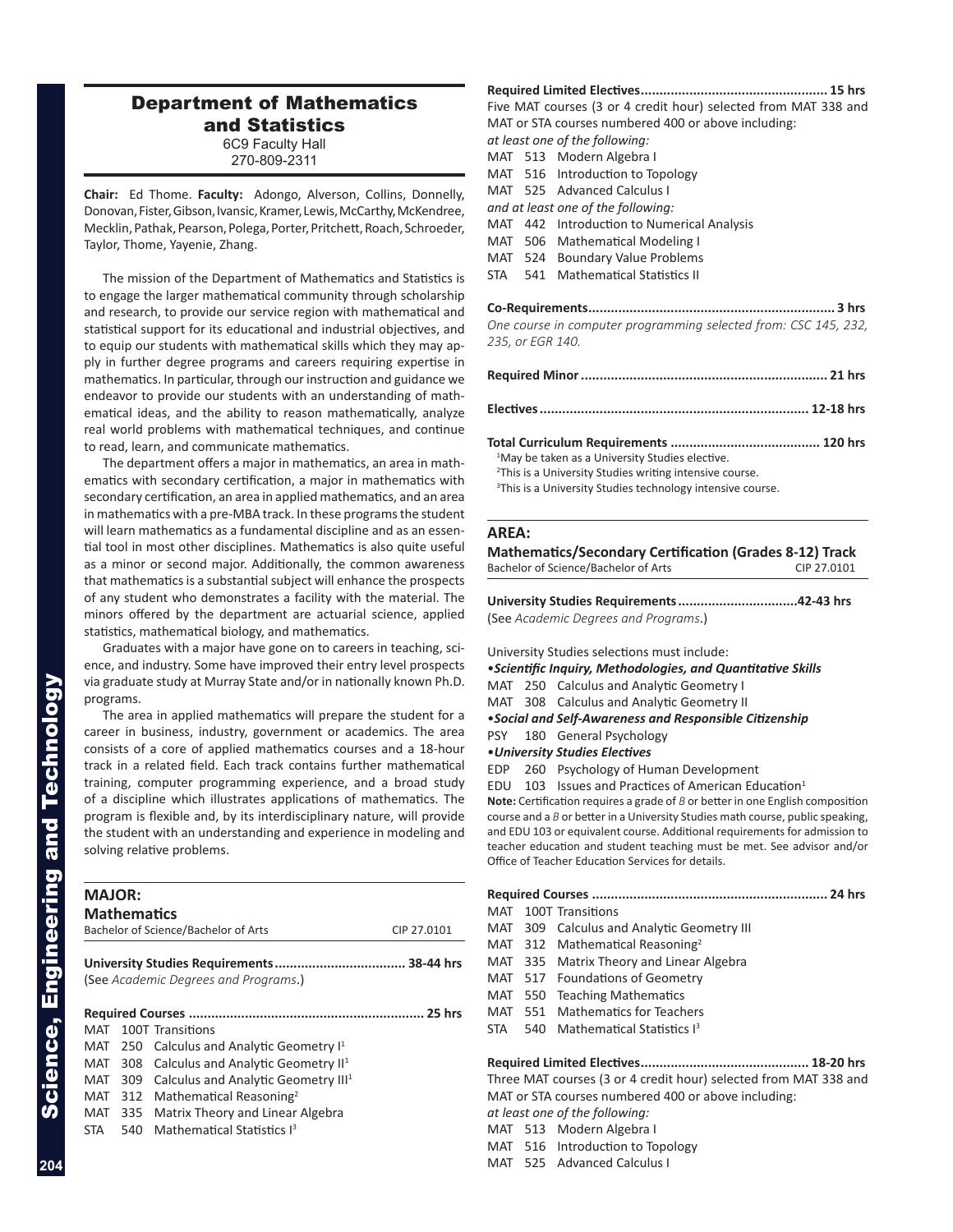*and at least one of the following:*

- MAT 442 Introduction to Numerical Analysis
- MAT 506 Mathematical Modeling I
- MAT 524 Boundary Value Problems
- STA 541 Mathematical Statistics II

An additional course (at least 3 credit hours) selected from MAT 338 and MAT or STA courses numbered 400 or above.

*and*

At least three (3 or 4 credit hour) courses selected from courses numbered 400 or above or from courses related to the application of mathematics selected from a list approved by the Department of Mathematics and Statistics.

### **Co-Requirement................................................................... 3 hrs** *One course in computer programming selected from: CSC 145, 232, 235, or EGR 140.*

### **Required for Secondary Certification .................................. 33 hrs**

- EDU 303 Strategies of Teaching
- EDU 403 Structures and Foundations of Education
- EDU 405 Evaluation and Measurement in Education 4
- REA 427 Teaching Content Area Literacy in the Secondary School
- SEC 420 Practicum in Secondary Schools 4
- SEC 421 Student Teaching in the Secondary School
- SEC 422 Extended Practicum<sup>5</sup>
- SED 300 Educating Students with Disabilities

### **Total Curriculum Requirements ................................. 120-123 hrs**

<sup>1</sup>With a grade of B or better.

- <sup>2</sup>This is a University Studies writing intensive course.
- <sup>3</sup>This is a University Studies technology intensive course.

4 EDU 405 and SEC 420 must be taken together and two semesters before student teaching.

5 Must be taken one semester before student teaching.

### **MAJOR:**

### **Mathematics/Secondary Certification (Grades 8-12) Track** Bachelor of Science/Bachelor of Arts CIP 27.0101

**University Studies Requirements................................... 42-45 hrs** (See *Academic Degrees and Programs*.)

University Studies selections must include:

•*Scientific Inquiry, Methodologies, and Quantitative Skills*

MAT 250 Calculus and Analytic Geometry I

MAT 308 Calculus and Analytic Geometry II

•*Social and Self-Awareness and Responsible Citizenship*

PSY 180 General Psychology

### •*University Studies Electives*

EDP 260 Psychology of Human Development

EDU 103 Issues and Practices of American Education<sup>1</sup>

**Note:** Certification requires a grade of *B* or better in one English composition course and a *B* or better in a University Studies math course, public speaking, and EDU 103 or equivalent course. Additional requirements for admission to teacher education and student teaching must be met. See advisor and/or Office of Teacher Education Services for details.

### **Required Courses ............................................................... 21 hrs**

- MAT 100T Transitions
- MAT 309 Calculus and Analytic Geometry III
- MAT 312 Mathematical Reasoning<sup>2</sup>
- MAT 335 Matrix Theory and Linear Algebra
- MAT 517 Foundations of Geometry
- MAT 550 Teaching Mathematics
- STA 540 Mathematical Statistics I<sup>3</sup>

### MAT 513 Modern Algebra I MAT 516 Introduction to Topology MAT 525 Advanced Calculus I *and at least one of the following:* MAT 442 Introduction to Numerical Analysis MAT 506 Mathematical Modeling I MAT 524 Boundary Value Problems

**Required Limited Electives.................................................... 9 hrs** Three MAT courses (3 or 4 credit hour) selected from MAT 338 and

MAT or STA courses numbered 400 or above including:

STA 541 Mathematical Statistics II

*at least one of the following:*

and an additional course (at least 3 credit hours) selected from MAT 338 and MAT or STA courses numbered 400 or above.

### **Co-Requirement................................................................... 3 hrs**

### *One course in computer programming selected from: CSC 145, 232, 235, or EGR 140.*

**Required Minor.................................................................. 21 hrs Required for Secondary Certification .................................. 33 hrs** EDU 303 Strategies of Teaching EDU 403 Structures and Foundations of Education EDU 405 Evaluation and Measurement in Education 4 REA 427 Teaching Content Area Literacy in the Secondary School SEC 420 Practicum in Secondary Schools<sup>4</sup> SEC 421 Student Teaching in the Secondary School SEC 422 Extended Practicum<sup>5</sup> SED 300 Educating Students with Disabilities **Total Curriculum Requirements ................................. 129-133 hrs** <sup>1</sup>With a grade of B or better. <sup>2</sup>This is a University Studies writing intensive course. <sup>3</sup>This is a University Studies technology intensive course. 4 EDU 405 and SEC 420 must be taken together and two semesters before student teaching. 5 Must be taken one semester before student teaching. **AREA: Mathematics/Applied Mathematics Track** Bachelor of Science/Bachelor of Arts CIP 27.0101

## **University Studies Requirements................................... 38-44 hrs** (See *Academic Degrees and Programs*.)

**Required Courses ............................................................... 31 hrs** MAT 100T Transitions MAT 250 Calculus and Analytic Geometry I<sup>1</sup> MAT 308 Calculus and Analytic Geometry II<sup>1</sup> MAT 309 Calculus and Analytic Geometry III<sup>1</sup> MAT 312 Mathematical Reasoning<sup>2</sup> MAT 335 Matrix Theory and Linear Algebra MAT 338 Ordinary Differential Equations MAT 442 Introduction to Numerical Analysis

STA 540 Mathematical Statistics I<sup>3</sup>

### **Required Limited Electives............................................. 27-28 hrs**

- A. Three (3 or 4 credit hour) courses selected from MAT courses numbered 400 or above.
- B. Five or six courses related to the application of mathematics. Must total at least 18 hours and be approved by the advisory committee. 4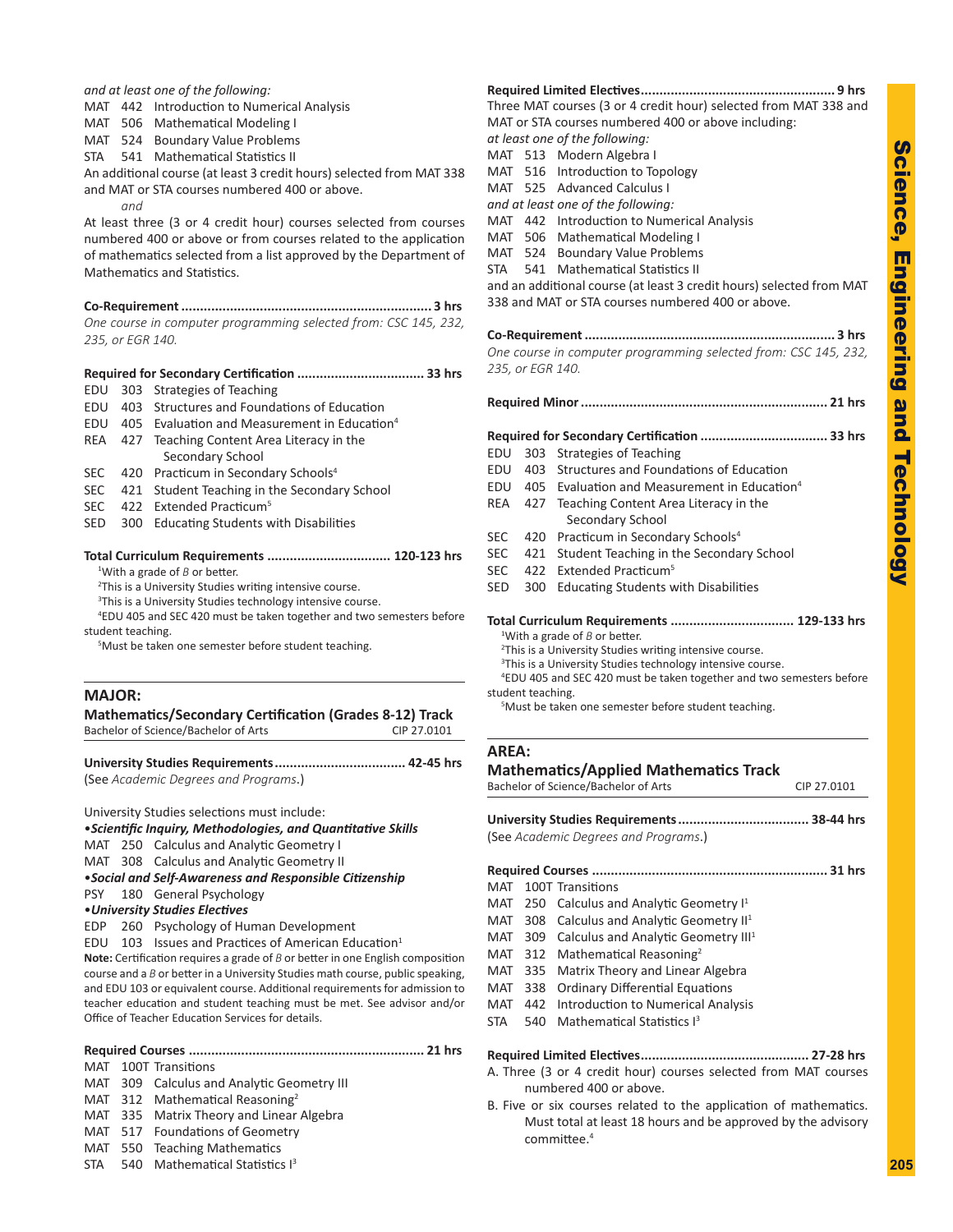| Two courses in computer programming selected from a list approved |  |
|-------------------------------------------------------------------|--|
| by the Department of Mathematics and Statistics.                  |  |

#### **Unrestricted Electives.................................................... 11-18 hrs**

#### **Total Curriculum Requirements ........................................ 120 hrs**

<sup>1</sup>May be taken as a University Studies elective.

- <sup>2</sup>This is a University Studies writing intensive course.
- <sup>3</sup>This is a University Studies technology intensive course.

4 The program is very flexible. For example, an emphasis in either biology,

chemistry, computer science, engineering physics, geoscience, statistics and finance, or actuarial science.

| AREA: | <b>Mathematics/Pre-MBA Track</b>                                                                            |             |
|-------|-------------------------------------------------------------------------------------------------------------|-------------|
|       | Bachelor of Science/Bachelor of Arts                                                                        | CIP 27.0101 |
|       | (See Academic Degrees and Programs.)                                                                        |             |
|       | University Studies selections must include:<br>• Scientific Inquiry, Methodologies, and Quantitative Skills |             |
|       | MAT 250 Calculus and Analytic Geometry I                                                                    |             |
|       | MAT 308 Calculus and Analytic Geometry II                                                                   |             |

|  | • Social and Self-Awareness and Responsible Citizenship |  |  |
|--|---------------------------------------------------------|--|--|
|--|---------------------------------------------------------|--|--|

- ECO 230 Principles of Macroeconomics
- •*University Studies Electives*
- ECO 231 Principles of Microeconomics
- MAT 309 Calculus and Analytic Geometry III
- **Required Courses ............................................................... 39 hrs**

| ACC        | 200 | Principles of Financial Accounting                  |  |
|------------|-----|-----------------------------------------------------|--|
| ACC.       | 201 | Principles of Managerial Accounting                 |  |
| <b>BUS</b> | 355 | Information Systems and Decision Making             |  |
| CSC        | 199 | Introduction to Information Technology <sup>1</sup> |  |
| <b>FIN</b> | 330 | Principles of Finance                               |  |
| MAT        |     | 100T Transitions                                    |  |
| MAT        | 312 | Mathematical Reasoning <sup>2</sup>                 |  |
| MAT        |     | 335 Matrix Theory and Linear Algebra                |  |
| MGT        | 350 | <b>Fundamentals of Management</b>                   |  |
| MGT        | 443 | Management of Operations and Technology             |  |
| MKT        | 360 | Principles of Marketing                             |  |
| <b>STA</b> | 540 | Mathematical Statistics I <sup>3</sup>              |  |
| <b>STA</b> | 565 | <b>Applied Statistics I</b>                         |  |
|            |     |                                                     |  |

**Required Limited Electives............................................. 12-13 hrs** *Four (3 or 4-credit hour) courses selected from MAT 338 and MAT courses numbered 400 or above.*

**Co-Requirements.................................................................. 3 hrs** *One course in computer programming selected from: CSC 145, 232, 235, or EGR 140.*

**Unrestricted Electives.................................................... 12-23 hrs**

**Total Curriculum Requirements ........................................ 120 hrs** <sup>1</sup>This is a University Studies technology intensive course.

- <sup>2</sup>This is a University Studies writing intensive course.
- <sup>3</sup>Will be a University Studies technology intensive course.

**Actuarial Science Minor................................................. 21-22 hrs** MAT 250, 308, 309, 543, STA 540. Students already taking MAT 250, 308, 309, and STA 540 for another program may substitute these courses with: ECO 230, 231, FIN 330, MAT 555, STA 565, 567. Six hours must be upper-level courses.

**Applied Statistics Minor................................................. 22-23 hrs** MAT 250, STA 135, 235, 565, plus at least two courses from the list MAT 308, 555 STA 450, 540, 541, 566, 567, 568, 569. For students already taking MAT 250, 308, STA 540 for another program, the recommended coursework is: STA 135, 235, 541, 565, 567, 568, and one of MAT 555, STA 566, 569. Six hours must be upper-level courses.

**Mathematical Biology Minor.............................................. 21 hrs** Students not in a mathematics program take one or two of STA 135, 235 or 540 and one of MAT 250, 308 or 338. All students take BIO/MAT 460 and 461, and at least one of BIO 115, 216, 221, 222, 300, 305, 330, 333, 532, 557 so that the total number of hours in the minor is at least 21. Six hours must be upper-level courses.

**Mathematics Minor............................................................ 23 hrs** MAT 250, 308, 309 and nine hours of selected mathematics courses numbered above 309 (except for MAT 330, 399 or STA 554). Depart mental approval required. Six hours must be upper-level courses.

### **Graduate Program**

Graduate Coordinator - Timothy Schroeder

The Master of Science and Master of Arts degrees are designed to provide students with the opportunity to study graduate level mathematics so that they may (1) obtain preferred employment in mathematics with government or industry, (2) teach at the ju nior college level or be better prepared to teach at the secondary school level, or (3) continue working toward a doctor of philosophy degree.

The Master of Arts program is a broadly based program which includes a study of algebra, analysis, topology, and the foundations of mathematics. The Master of Science program consists of a core of applied mathematics together with a core (at most nine hours) in an allied field such as business, computer science, or physics. The pro gram is flexible and is particularly suited to meet the needs of stu dents preparing for careers in business, industry, or government.

The department also offers the Master of Arts in teaching degree in mathematics. This program is designed for certified teachers who wish to strengthen their discipline-based background and keep up with current information in educational theory, curriculum, and research.

All graduate programs in mathematics are planned in close con sultation with the department graduate committee and are subject to its approval.

#### **Requirements for Admission**

Applicants must meet the Murray State University requirements (see *Graduate Admissions*). Additional requirements for uncondi tional and conditional admission to M.S. or M.A. programs are as follows:

### **Unconditional**

- Bachelor's degree from a regionally accredited college with a major (or equivalent) in mathematics or a related field;
- Overall GPA of 3.0 or above;
- Minimal GPA of 3.0 in all mathematics courses beginning with the first calculus course;
- Minimal GPA of 3.0 in all major courses; and
- If the major is in a related field (not mathematics), the student must have credit for three calculus courses (including a multi variable calculus course), a proof-based course, a matrix/linear algebra course, and a differential equations course.

Science, Engineering and Technology

Science, Engineering and Technology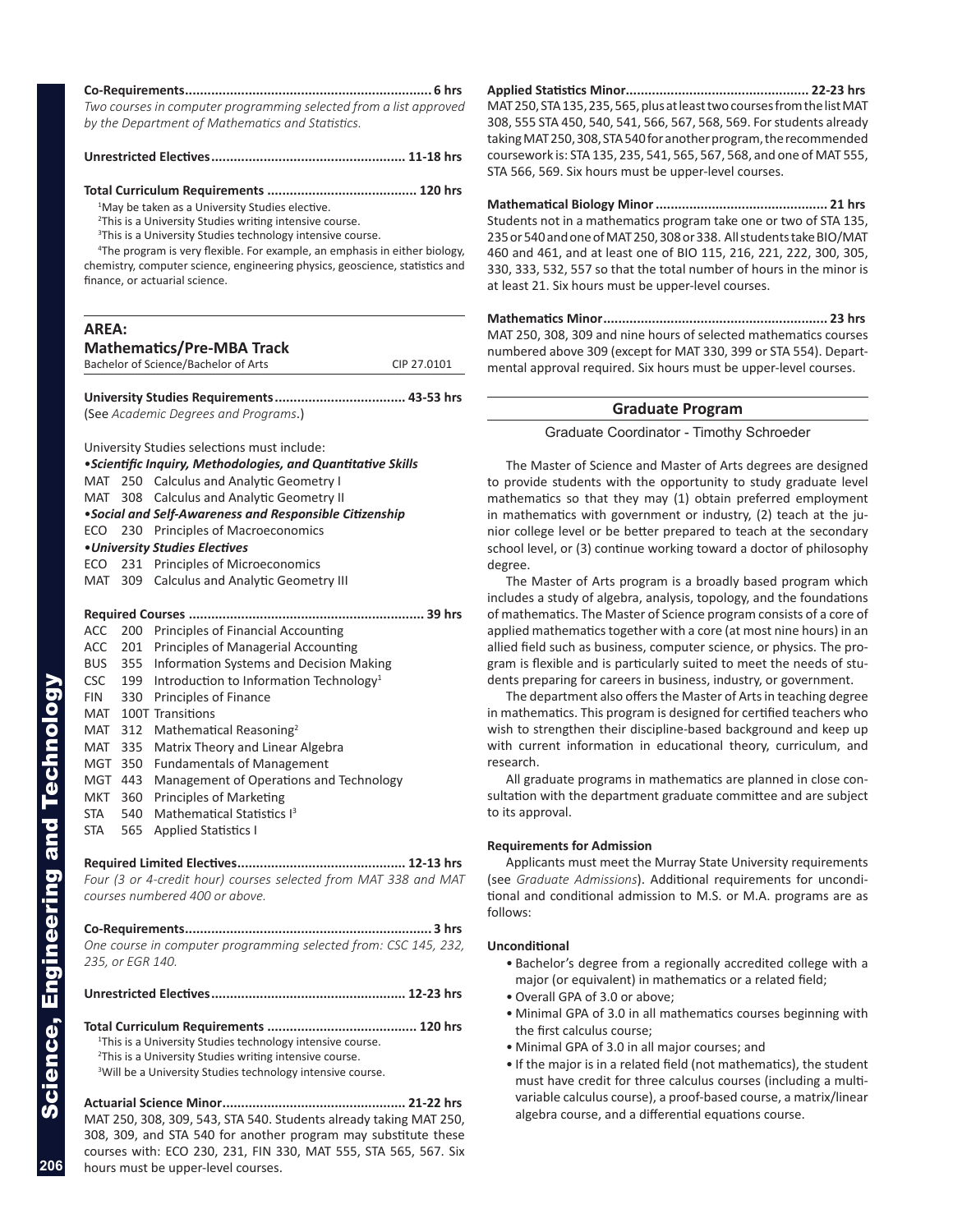### **Conditional**

Recommendation of the department graduate committee or

- A bachelor's degree from a regionally accredited college with a major in a related field and at least a 3.0 GPA in their major courses;
- Credit for three calculus courses (including a multivariable cal culus course), a proof based course, and a matrix/linear algebra course with a 3.0 GPA in all mathematics courses beginning with the last elementary calculus course;
- GPA of 3.0 or above in all mathematics courses beginning with the last elementary calculus course; and
- Two letters of recommendation from college teachers addressing the candidate's ability to do mathematics graduate work.

### **Master of Arts Mathematics** CIP 27.0101

### **THESIS REQUIREMENTS**

**Total Course Requirements............................................ 30 hours** 1 MAT 725 Integration Theory

MAT or STA courses, 600- or 700-level (21 hrs) MAT 798-799 Research and Thesis (6 hrs)

### **Other Degree Requirements**

• Oral defense and examination of thesis.

### **NON-THESIS REQUIREMENTS**

**Total Degree Requirements ........................................... 30 hours** 1 MAT 725 Integration Theory and six hours chosen from MAT 716, 721, 722, 723 or 726 MAT or STA courses, 600- or 700-level (21 hrs)

### **Other Degree Requirements**

• Program of study must include MAT 614 or 721 and MAT 616 or 716.

• Comprehensive examinations over coursework.

<sup>1</sup>All coursework must be approved by the department graduate committee. The student must complete two, two-course sequences. If the student has not completed two semesters of advanced calculus then one of the sequences must be MAT 625-626. At most, one of these sequences may be a completion of a sequence that was started as an undergraduate.

| <b>Master of Science</b> |             |
|--------------------------|-------------|
| <b>Mathematics</b>       | CIP 27.0101 |

### **THESIS REQUIREMENTS**

**Total Course Requirements............................................ 33 hours** 1 MAT or STA courses, 700-level (3 hrs) MAT or STA courses, 600 or 700-level (15-24 hrs) Allied field, 600 or 700-level (0-9 hrs) MAT 798-799 Research and Thesis (6 hrs)

### **Other Degree Requirements**

- An advanced course in real analysis (MAT 725<sup>L, R</sup>).<br>• Oral defense and examination of thesis.
- 

### **NON-THESIS REQUIREMENTS**

**Total Course Requirements............................................ 33 hours** 1

MAT or STA courses, 700-level (9 hrs) MAT or STA courses, 600 or 700-level (15-24 hrs) Allied field, 600 or 700-level (0-9 hrs)

### **Other Degree Requirements**

- An advanced course in real analysis (MAT 725 $L^R$ ).<br>• Comprehensive examinations over coursework.
- 

<sup>1</sup>All coursework must be approved by the departmental graduate committee. The student must complete two, two-course sequences. If the stu dent has not completed two semesters of advanced calculus then one of the sequences must be MAT 625-626. At most, one of these sequences may be a completion of a sequence that was started as an undergraduate.

### **Master of Arts in Teaching Mathematics/Mathematics Teacher Leader** CIP 27.0101

The Master of Arts in Teaching (M.A.T.) program is designed for certified teachers who wish to strengthen their background in math ematics and keep up with current information in educational theory, curriculum and research. The program provides for both reasonable depth in the mathematics area and graduate-level exposure in sup porting disciplines. Completion of this program fulfills the require ments for Rank II classification. A student portfolio is required.

### **Requirements for Admission**

Applicants must meet the Murray State University requirements (see *Graduate Admissions*). Additional requirements for uncon ditional and conditional admission to the M.A.T. program are as follows.

### **Unconditional**

- Completion of requirements for teaching certification.
- Documentation of secondary teacher certification in the United States or comparable teacher qualification document from another country.
- Documentation of current certification for the duration of the program.
- Minor in mathematics with 3.0 minimum mathematics GPA.

### **Conditional**

- See MSU requirements (see *Graduate Admissions*) and condi tional admission requirements for certification (see *College of Education and Human Services*).
- Completion of requirements for teaching certification.
- Documentation of primary, middle, or secondary teacher certifi cation in the United States or comparable teacher qualification document from another country.
- Documentation of current certification for the duration of the program.
- At least two calculus courses and two approved upper-level mathematics courses; and
- Two letters of recommendation from college teachers address ing the ability of the student to complete an M.A.T. degree in mathematics.

### **NON-THESIS REQUIREMENTS ONLY**

**Total Course Requirements............................................. 33 hours** MAT or STA courses, 600- or 700-level (18 hrs)

### **Education Courses**

- EDU 600 Introduction to Teacher Leadership
- EDU 631 Classroom and Management and Student Motivation
- EDU 633 Curriculum Development
- EDU 637 Instruction for Diverse Learners
- EDU 639 Research to Improve Student LearningL, R
- EDU 640 Exit Seminar in Teacher Leadership

### **Other Degree Requirements**

Students must complete EDU 600 before enrolling in EDU 639.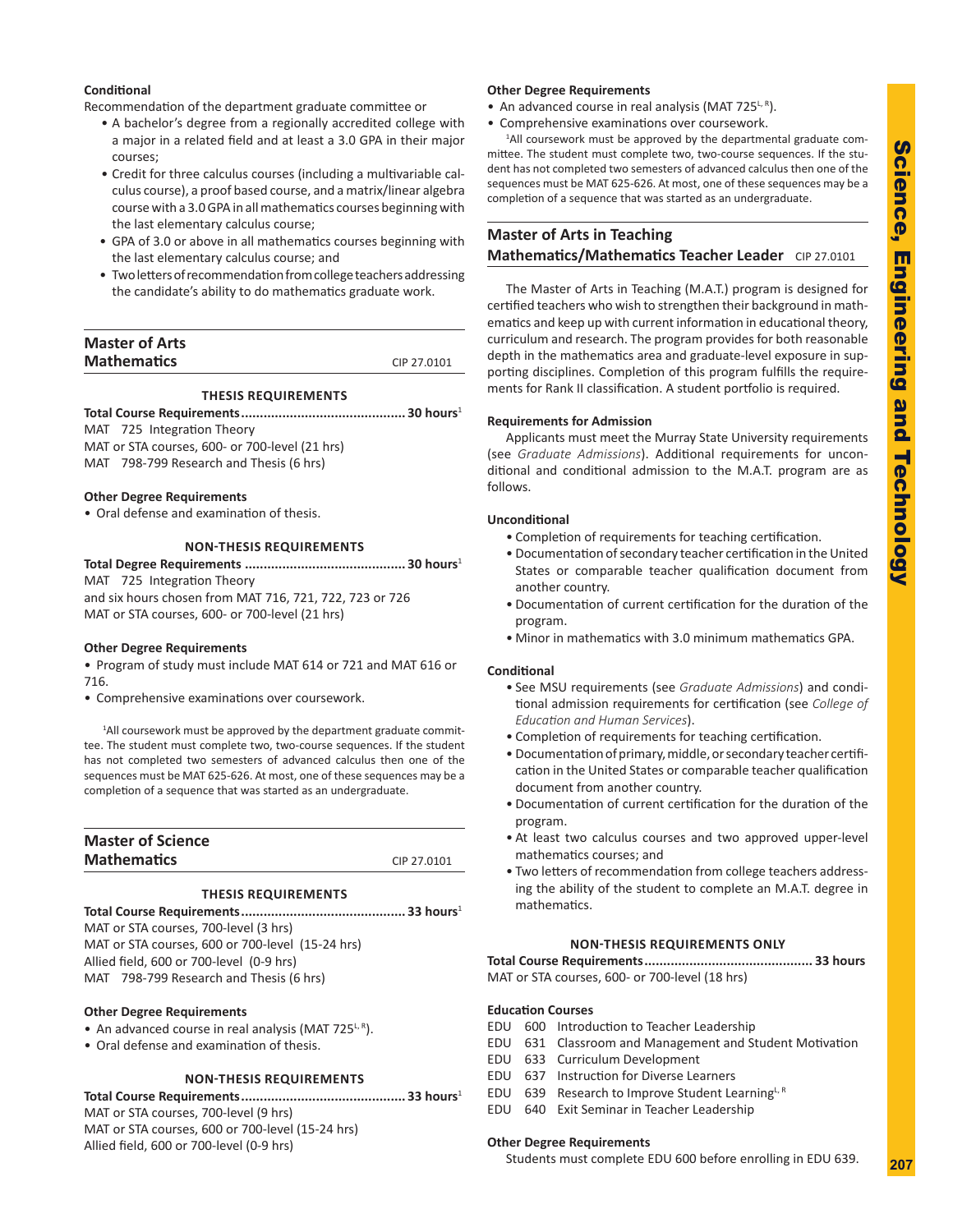### **Master of Arts in Education Secondary Teacher Leader with Mathematics Concentration** CIP 13.1205

The Department of Mathematics and Statistics provides instruc tion in support of the M.A.Ed. in Secondary Teacher Leader with a concentration in mathematics. Prospective students should contact the graduate coordinator in the College of Education and Human Services for details on advising and graduate program design.

### Department of Occupational Safety and Health 157 Collins Center

270-809-2488

**Chair:** Tracey Wortham. **Faculty:** Abulhassan, Atieh, Boyd, Byrd, Keller, Khalil, Medford, Morris, Spicer.

The Department of Occupational Safety and Health provides related curriculum offerings at the baccalaureate and master's levels. Service courses are offered for individuals majoring in other fields such as business, science, health, psychology, education, and engineering technology. The department also offers a technical minor and a Master of Science degree, including an online Master of Science program with an emphasis in safety management that is equivalent to the on-campus program. The degree programs are designed to provide the technical and professional knowledge required by individuals pursuing professional careers in accident prevention, loss-control management and supervision, inspection and control of occupational hazards, industrial hygiene or environ mental health and safety.

### **Occupational Safety and Health Track**

This track is designed to provide the technical and professional knowledge required by individuals pursuing professional careers in accident prevention, loss control management and supervision, inspection and control of occupational hazards, and industrial hy giene.

### **Environmental Health and Safety Track**

This track is designed to provide the technical and professional knowledge required by individuals pursuing professional careers in environmental issues and affairs such as water quality, air quality, and solid and hazardous waste management.

#### **Requirements for Admission**

Students may declare OSH as their area of choice at any point. However students must be formally admitted into the OSH program before they can enroll in restricted classes which are OSH 353 and 400- (excluding 488) and 500-level OSH classes. In order to be ad mitted to the OSH program, a student must (1) have completed at least 30 credit hours of coursework directly applicable to an OSH degree from the OSH University Studies requirements, required core courses, non-restricted OSH classes at the 100-, 200- and 300-lev els, and technical electives, with a minimum GPA of 2.50; (2) have no grade less than a *C* in an OSH class; (3) complete an application packet for admission to the program; (4) be successfully reviewed by the OSH program admissions committee; (5) apply by February 1 for summer/fall enrollment or by September 1 for spring enrollment; (6) follow the most current bulletin when admitted to the program. Admission is competitive and based on available space. Admission is subject to application and careful evaluation by the OSH program admissions committee.

#### **Degree Requirements**

All occupational safety and health majors and minors must earn a grade of *C* or better in all OSH courses. Any OSH course with a grade below a *C* must be repeated. The maximum number of times a student may enroll in an OSH class is twice; this includes audits and withdrawals after the first week of class. Exceptions would be made only if the student was forced to drop the class due to a life-changing event and not due to performance in the class. If a grade less than *C* is received in any OSH course for a second time, the course cannot be repeated and the student is dismissed from the program and is not eligible for readmission. A cumulative grade point average of at least 2.50 must be maintained to graduate.

### **AREA: Occupational Safety and Health/ Occupational Safety and Health Track** Bachelor of Science CIP 15.0701

ACCREDITED BY: Applied Science Accreditation Commission of ABET (ASAC/ABET), www.abet.org.

**University Studies Requirements........................................ 42 hrs**

|            |     | (See Academic Degrees and Programs.)                         |
|------------|-----|--------------------------------------------------------------|
|            |     | University Studies selections must include:                  |
|            |     | · Scientific Inquiry, Methodologies, and Quantitative Skills |
| BIO.       |     | 101 Biological Concepts                                      |
| CHE        |     | 105 Introductory Chemistry                                   |
|            |     | MAT 230 Technical Math II                                    |
|            |     | • Social and Self-Awareness and Responsible Citizenship      |
| <b>PSY</b> |     | 180 General Psychology                                       |
|            |     | • University Studies Electives                               |
| <b>CSC</b> |     | 199 Introduction to Information Technology <sup>1</sup>      |
| STA        |     | 135 Introduction to Probability and Statistics               |
|            |     |                                                              |
| ITD.       | 120 | Manufacturing Processes and Materials                        |
| MGT        |     | 350 Fundamentals of Management                               |
| OSH        |     | 100T Transitions                                             |
| OSH        |     | 192 Introduction to Occupational Safety and Health           |
| OSH 299    |     | Professional Development Seminar I                           |
| OSH        | 310 | Fire and Emergency Preparedness Preplanning                  |
| OSH 311    |     | Hazardous Materials and Emergency Planning                   |
| OSH        | 320 | Environmental and Occupational Health Engineering            |
|            |     | Technology                                                   |
| OSH        | 353 | Prevention of Musculoskeletal Disorders<br>in the Workplace  |
| OSH        | 387 | OSHA Standards for General Industry and Construction         |
| OSH        | 420 | Fundamentals of Industrial Hygiene                           |
| OSH        | 425 | <b>Physical Agents</b>                                       |
| OSH        | 450 | <b>Practical Application Lab</b>                             |
| OSH        | 452 | Systems Approach to Hazard Control                           |
| OSH.       | 488 | Cooperative Education/Internship                             |
| OSH        | 550 | Safety and Health Program Management and Training            |
| OSH        | 591 | Engineering and Technical Aspects of Safety                  |
| PHY        | 125 | <b>Brief Introductory Physics</b>                            |
| PHY        | 126 | Brief Introductory Physics Lab                               |
|            |     |                                                              |
| OSH        | 101 | <b>Emergency Medical Training</b>                            |
| OSH        |     | 384 Construction Safety                                      |
|            |     | OSH 445 Fundamentals of Loss Control                         |
| OSH        |     | 546 Fundamentals of Risk Control                             |
|            |     |                                                              |

(Must be approved by advisor and chosen from the Technical Elec tives list below and/or the Environmental Health and Safety Track.)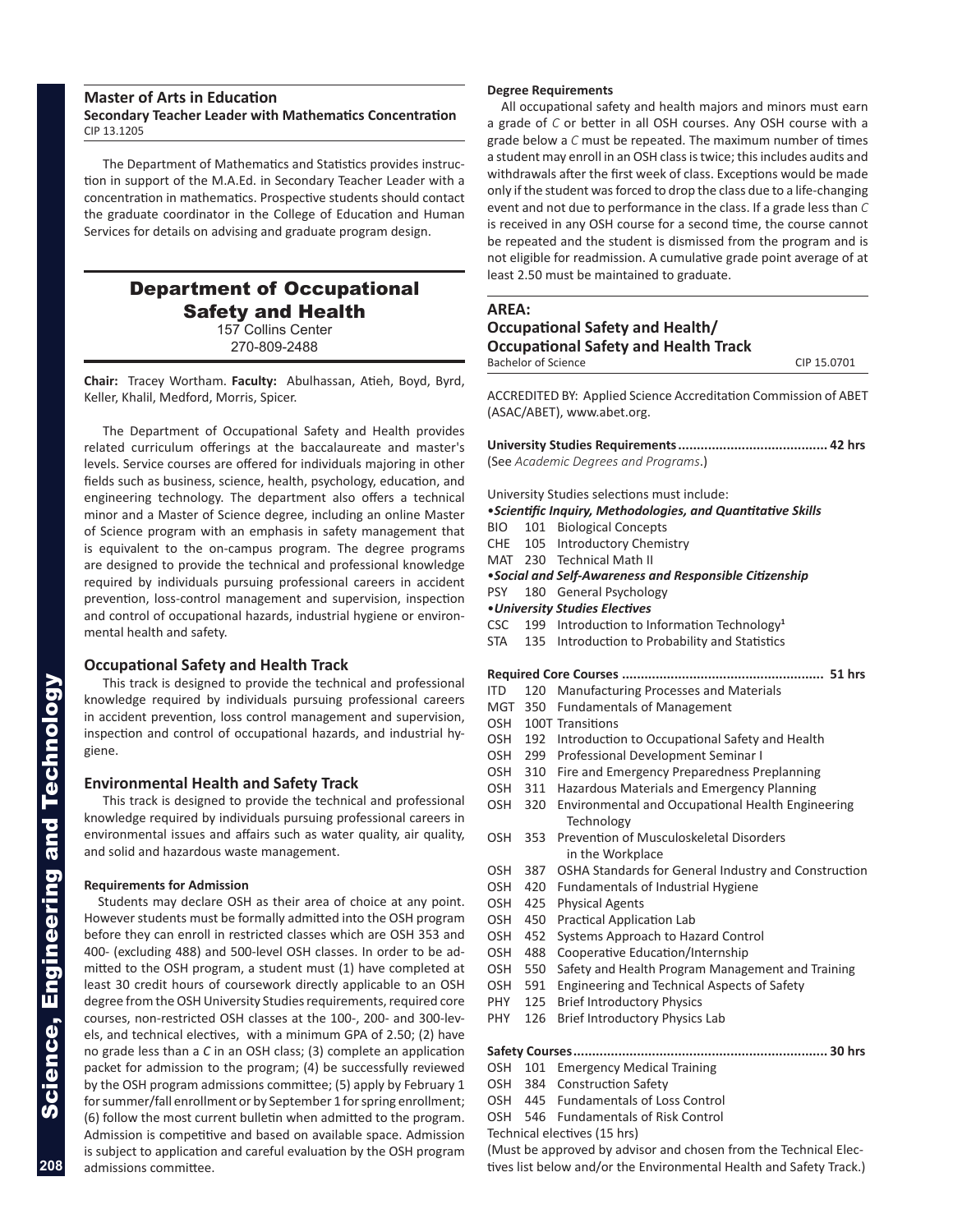**209**

| <b>Technical Electives</b> (Choose from the following.) |  |  |  |  |  |
|---------------------------------------------------------|--|--|--|--|--|
|---------------------------------------------------------|--|--|--|--|--|

- CET 310 Anatomy of Buildings
- CET 342 Air Quality Technology
- CET 353 Solid Hazardous Waste Technology
- CET 385 Construction Estimating I
- CET 480 Construction Planning and Management
- CET 555 Environmental Regulatory Affairs
- CET 585 Remediation Technology
- CHE 120 Chemical Laboratory Safety
- CHE 210 Brief Organic Chemistry CHE 215 Organic Chemistry Laboratory
- CHE 330 Basic Biochemistry
- COM 340 Intercultural Communication
- COM 384 Communication Skills for Professionals
- COM 439 Conflict and Communication
- CRJ 140 Introduction to Criminal Justice
- CRJ 355 Security in Business and Industry
- ENG 228 Standard English Usage
- MGT 550 Human Resource Management
- MGT 555 Training and Development
- MGT 575 Labor Management Relations
- OSH 330 Global Issues in OSH<sup>2</sup>
- OSH 371 Professional Internship II
- OSH 453 Human Factors in Safety Engineering
- OSH 488 Cooperative Education/Internship<sup>3</sup>
- OSH 499 Professional Development Seminar II
- OSH 536 Motor Fleet Safety
- OSH 571 Problems in Safety and Health
- OSH 578 Workshop in Safety and Health
- PSY 405 Industrial and Organizational Psychology
- SPA 106 Basic Spanish and Culture for Agriculture

#### **Total Curriculum Requirements ........................................ 123 hrs**

<sup>1</sup>CSC 199 can be substituted by another computer related course with advisor's approval.

<sup>2</sup>May be repeated for additional credit.

<sup>3</sup>May be repeated for a second experience.

### **AREA: Occupational Safety and Health/ Environmental Health and Safety Track**

| <b>Elivironnichter riceith end belcty hack</b> |             |
|------------------------------------------------|-------------|
| Bachelor of Science                            | CIP 15.0701 |
|                                                |             |

ACCREDITED BY: Applied Science Accreditation Commission of ABET (ASAC/ABET), www.abet.org.

|  | (See Academic Degrees and Programs.)                         |      |
|--|--------------------------------------------------------------|------|
|  | University Studies selections must include:                  |      |
|  | • Scientific Inquiry, Methodologies, and Quantitative Skills |      |
|  | BIO 101 Biological Concepts                                  |      |
|  | CHE 105 Introductory Chemistry                               |      |
|  | MAT 230 Technical Math II                                    |      |
|  | • Social and Self-Awareness and Responsible Citizenship      |      |
|  | PSY 180 General Psychology                                   |      |
|  | • University Studies Electives                               |      |
|  | CSC 199 Introduction to Information Technology <sup>1</sup>  |      |
|  | STA 135 Introduction to Probability and Statistics           |      |
|  |                                                              |      |
|  | .                                                            | -- - |

### **Required Core Courses ....................................................... 51 hrs**

- ITD 120 Manufacturing Processes and Materials MGT 350 Fundamentals of Management
- OSH 100T Transitions
- OSH 192 Introduction to Occupational Safety and Health
- OSH 299 Professional Development Seminar I
- OSH 310 Fire and Emergency Preparedness Preplanning
- OSH 311 Hazardous Materials and Emergency Planning
- OSH 320 Environmental and Occupational Health Engineering Technology
- OSH 353 Prevention of Musculoskeletal Disorders in the Workplace
- OSH 387 OSHA Standards for General Industry and Construction
- OSH 420 Fundamentals of Industrial Hygiene
- OSH 425 Physical Agents
- OSH 450 Practical Application Lab
- OSH 452 Systems Approach to Hazard Control
- OSH 488 Cooperative Education/Internship
- OSH 550 Safety and Health Program Management and Training
- OSH 591 Engineering and Technical Aspects of Safety
- PHY 125 Brief Introductory Physics
- PHY 126 Brief Introductory Physics Lab

### **Environmental Health and Safety Courses .......................... 30 hrs**

- CET 330 Water Quality Technology I
- CET 331 Water Quality Technology II
- OSH 511 Hazardous Waste Site Operations
- OSH 523 Occupational Diseases
- OSH 527 Air Contaminants and Industrial Ventilation

Technical electives (15 hrs) (Must be approved by advisor and chosen from the Technical Elec tives list below and/or the Occupational Safety and Health Track.)

#### **Technical Electives** *(Choose from the following.)*

- CET 310 Anatomy of Buildings
- CET 342 Air Quality Technology
- CET 353 Solid Hazardous Waste Technology
- CET 385 Construction Estimating I
- CET 480 Construction Planning and Management
- CET 555 Environmental Regulatory Affairs
- CET 585 Remediation Technology
- CHE 120 Chemical Laboratory Safety
- CHE 210 Brief Organic Chemistry
- CHE 215 Organic Chemistry Laboratory
- CHE 330 Basic Biochemistry
- COM 439 Conflict and Communication
- COM 384 Communication Skills for Professionals
- COM 340 Intercultural Communication
- CRJ 140 Introduction to Criminal Justice
- CRJ 355 Security in Business and Industry
- ENG 228 Standard English Usage
- MGT 550 Human Resource Management
- MGT 555 Training and Development
- MGT 575 Labor Management Relations
- OSH 330 Global Issues in OSH<sup>2</sup>
- OSH 371 Professional Internship II
- OSH 453 Human Factors in Safety Engineering
- OSH 488 Cooperative Education/Internship<sup>3</sup>
- OSH 499 Professional Development Seminar II
- OSH 536 Motor Fleet Safety
- OSH 571 Problems in Safety and Health
- OSH 578 Workshop in Safety and Health
- PSY 405 Industrial and Organizational Psychology
- SPA 106 Basic Spanish and Culture for Agriculture

#### **Total Curriculum Requirements ........................................ 123 hrs**

<sup>1</sup>CSC 199 can be substituted by another computer related course with advisor's approval.

<sup>2</sup>May be repeated for additional credit.

<sup>3</sup>May be repeated for a second experience.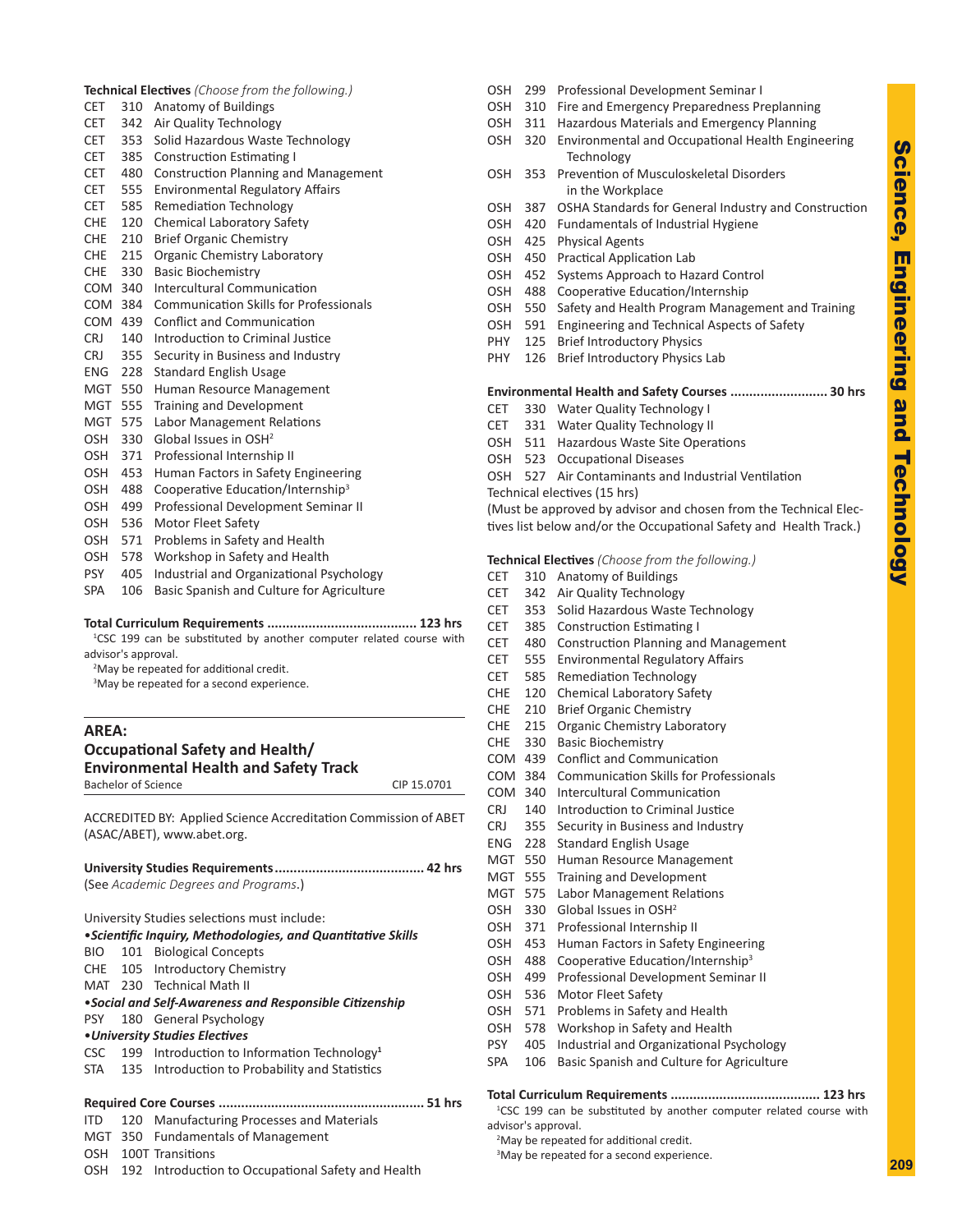**Occupational Safety and Health Minor ............................... 21 hrs** OSH 192, 353, 387, 420, and nine hours from OSH 101, 320, 384, 425, 452. Six hours must be upper-level courses. Courses may require prerequisites.

### **Graduate Program**

The graduate program in occupational safety and health is unique in this region. In light of an increased sensitivity to the safety of the work environment and to the overall health of all Americans, the program is a timely response to business and industry needs. Few programs of this type are found in higher education.

### **Requirements for Admission**

Applicants must meet the Murray State University requirements (see *Graduate Admissions*). Additional requirements for uncondi tional and conditional admission are as follows.

#### **Unconditional**

Unconditional Admission status is granted only to students who graduate from Murray State University with a baccalaureate degree in occupational safety and health with an overall GPA of 3.00 or higher.

#### **Conditional**

Conditional Admission status is granted to students with an undergraduate GPA of 2.75 or higher, regardless of undergraduate baccalaureate degree field or major. To change to Unconditional sta tus, the student must meet the university requirement of obtaining a 3.00 in the first nine hours of graduate work and additional criteria set forth by the Department of Occupational Safety and Health.

Students admitted from a different undergraduate field/disci pline must complete the following course work in addition to the above GPA requirements. Undergraduate coursework is required in biology, chemistry, mathematics, and physics. The following courses are the minimum accepted requirements for pursuing a master's degree in occupational safety and health.

- BIO 101 PHY 125 and 126
- CHE 105 PSY 300 or STA 135
- MAT 130 or MAT 140 and 145 or 150

Students must also complete 15 prerequisite credit hours in oc cupational safety and health *and pass these courses with a grade of C or higher* .

### **Prerequisite Undergraduate Requirements..................... 15 hours**

- OSH 192 Introduction to Occupational Safety and Health
- OSH 353 Prevention of Musculoskeletal Disorders
	- in the Workplace *or*
- OSH 453 Human Factors in Safety Engineering
- OSH 387 OSHA Standards for General Industry and Construction
- OSH 420 Fundamentals of Industrial Hygiene
- *and*
- *one of the following concentration-specific courses:*

### *Safety Management*

OSH 384 Construction Safety

### *Industrial Hygiene*

OSH 425 Physical Agents

### *Environmental*

OSH 320 Environmental and Occupational Health Engineering Technology

### **Master of Science Occupational Safety and Health** CIP 15.0701

ACCREDITED BY: Applied Science Accreditation Commission of ABET (ASAC/ABET), www.abet.org.

Within departmental guidelines, the individual student's program is developed in consultation with advisor.

### **THESIS REQUIREMENTS**

- **Technical Requirements 1 .....................................................12 hrs** *Choose four from the following:*
- OSH 621 Industrial Hygiene and Safety Program Development
- OSH 623 Occupational Diseases
- OSH 626 Industrial Hygiene Sampling Strategies
- OSH 630 Global Issues in OSH
- OSH 636 Transportation Safety
- OSH 637 Biostatistics and Probability
- OSH 640 Safety and Health Program Management and Training
- OSH 645 Loss Control Measurement and Management
- OSH 646 Fundamentals of Risk Control
- OSH 654 Advanced Safety and Health Management and Administration
- OSH 655 Legal Aspects of Safety and Health
- OSH 656 Ergonomics and Biomechanics
- OSH 658 Introduction to Occupational Epidemiology
- OSH 644 Cooperative Education<sup>PT</sup> (or approved elective with prior safety internship or equivalent)
- OSH 680 Graduate Seminar in Occupational Safety and Health

| OSH 698-699 Thesis |  |
|--------------------|--|

<sup>1</sup> Technical requirements courses are selected based on the student's program concentration and must be approved by the graduate program advisor.

#### **NON-THESIS REQUIREMENTS**

**Total Course Requirements............................................. 30 hours** Same as above with the following substitution for thesis:

- OSH 644 Cooperative Education<sup>PT</sup>
	- (or approved elective with prior safety internship or equivalent)
- *and one of the following according to concentration*
- OSH 657 Current Literature and Research in Safety and Health (Safety Management)
- OSH 697 Research in Environmental Health and Safety<sup>R</sup> (Industrial Hygiene or Environmental)

**All students (Thesis or Non-Thesis) must also complete 12 credit hours by selecting one of the following three concentrations. Substitutions within these concentrations can be made only with the approval of the advisor. Consult with advisor when choosing a concentration. Additional coursework may be required.**

### **Safety Management Concentration .................................... 12 hrs**

- OSH 621 Industrial Hygiene and Safety Program Development
- OSH 640 Safety and Health Program Management and Training
- OSH 650 Occupational Safety and Health Organizational Leadership and Management
- OSH 655 Legal Aspects of Safety and Health